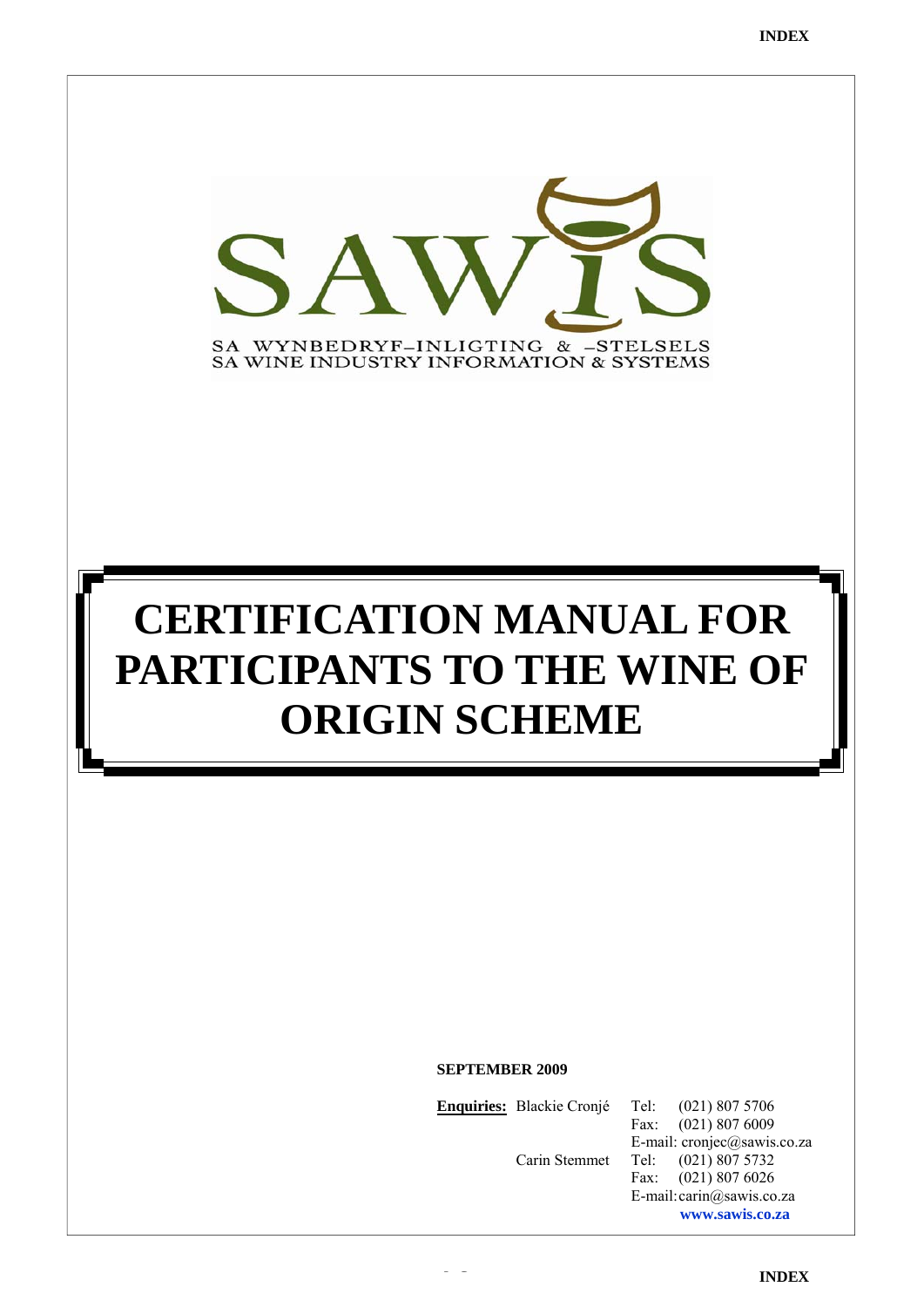<span id="page-1-0"></span>

|                         | <b>INDEX</b>                                                                                                        |                |
|-------------------------|---------------------------------------------------------------------------------------------------------------------|----------------|
|                         |                                                                                                                     | Page           |
|                         | The certification process                                                                                           | $\overline{4}$ |
| $\mathbf{1}$            | Introduction                                                                                                        | 5              |
| $\overline{\mathbf{c}}$ | Important concepts                                                                                                  | 5<br>8         |
| 3<br>$\overline{4}$     | Pressing of grapes<br>Blending                                                                                      | 10             |
| 5                       | Intake of wine                                                                                                      | 10             |
| 6                       | Use of topping wine                                                                                                 | 11             |
| $\overline{7}$          | Identification of wine in vats and lots of vats                                                                     | 11             |
| $\,8\,$                 | Delivery / Sale of Bulk wine                                                                                        | 12             |
| 9                       | Bottling on own premises                                                                                            | 12             |
| 10                      | Transfer for stabilisation, bottling and labelling (Services)                                                       | 12             |
| 11                      | Return of wine                                                                                                      | 13             |
| 12                      | Identification of unlabelled, bottled wine                                                                          | 14             |
| 13                      | Administrative provisional submission (without samples) (application for seals)                                     | 14             |
| 14                      | Normal provisional submission (with samples)                                                                        | 15             |
| 15                      | EBIS (Once off evaluation of wine in bulk) (with samples)                                                           | 15             |
| 16                      | Administrative final submission EBIS Wine (sensorial evaluation in bulk) (6 months exemption)                       | 16             |
| 17                      | Administrative final submission (without samples) (approved in bottled form) (12 months exemption)                  | 16             |
| 18                      | Normal final submission (with samples)                                                                              | 17             |
| 19                      | Substitution of labels and seals of final approved wine                                                             | 18             |
| 20                      | Wine Online (WOL)                                                                                                   | 19             |
| 21                      | Removal of alcohol from wine (Table 7 - Act 60,1989)                                                                | 19             |
| 22                      | Bag-in-a-box                                                                                                        | 20             |
|                         | <b>ANNEXURES</b>                                                                                                    |                |
| 1A                      | BG1-application                                                                                                     | 21             |
| 1B                      | BG3-application (Single vineyard wine)                                                                              | 22             |
| $\overline{2}$          | WS record (front)                                                                                                   | 23             |
| 3                       | Pressing cultivars together with retention of cultivar claims                                                       | 24             |
| $\overline{4}$          | Press register                                                                                                      | 25             |
| 5                       | WS record (inside)                                                                                                  | 26             |
| 6                       | Tank and wine record                                                                                                | 27             |
| $\overline{7}$<br>8     | Requirements for noble late harvest / Special late harvest / Wine from naturally dried grapes<br>BG6/WSR1: Blending | 28<br>29       |
| 9                       | WSB record: Blending                                                                                                | 30             |
| 10                      | BG6/WSR1: Intake                                                                                                    | 31             |
| 11                      | SAWIS6/DA32                                                                                                         | 32             |
| 12                      | Use of topping wine. Identification of vats and lots of vats                                                        | 33             |
| 13                      | Notice of Bottling                                                                                                  | 34             |
|                         | 13A WSB record: Bottling                                                                                            | 35             |
|                         | 14A BG5: Transfer (wine for bottling or bottled wine only)                                                          | 36             |
|                         | 14B BG5: Transfer (wine and seals)                                                                                  | 37             |
|                         | 14C BG5: Transfer (seals only)                                                                                      | 38             |
| 15                      | BG9: Administrative - Bulk                                                                                          | 39             |
| 16                      | BG9: Administrative – Bottles                                                                                       | 40             |
| 17                      | WSB record: Provisional submissions                                                                                 | 41             |
| 18                      | BG9: Normal - Bulk                                                                                                  | 42             |
| 19                      | BG9: Normal - Bottles                                                                                               | 43             |
| 20                      | BG9: Normal - Special tariff                                                                                        | 44             |
| 21                      | Notice periods for submissions: Centrally tasted                                                                    | 45             |
| 22                      | Notice periods for submissions: Decentralised tastings (Paarl & Stellenbosch)                                       | 46             |
|                         | 22A Notice periods for submissions: Decentralised tastings (Robertson, Worcester & Breedekloof)                     | 47             |
| 22B                     | Notice periods for submissions: Decentralised tastings (Olifants River)                                             | 48             |
| 23                      | BG11: Administrative                                                                                                | 49             |
| 24                      | WSB record: Final submissions                                                                                       | 50             |
| 25                      | BG11: Normal                                                                                                        | 51             |
| 26                      | BG11: Bulk export                                                                                                   | 52             |
| 27                      | BG10: Disposal of seals                                                                                             | 53             |
| 28                      | BG7: Substitution of labels and seals of wine already finally approved                                              | 54             |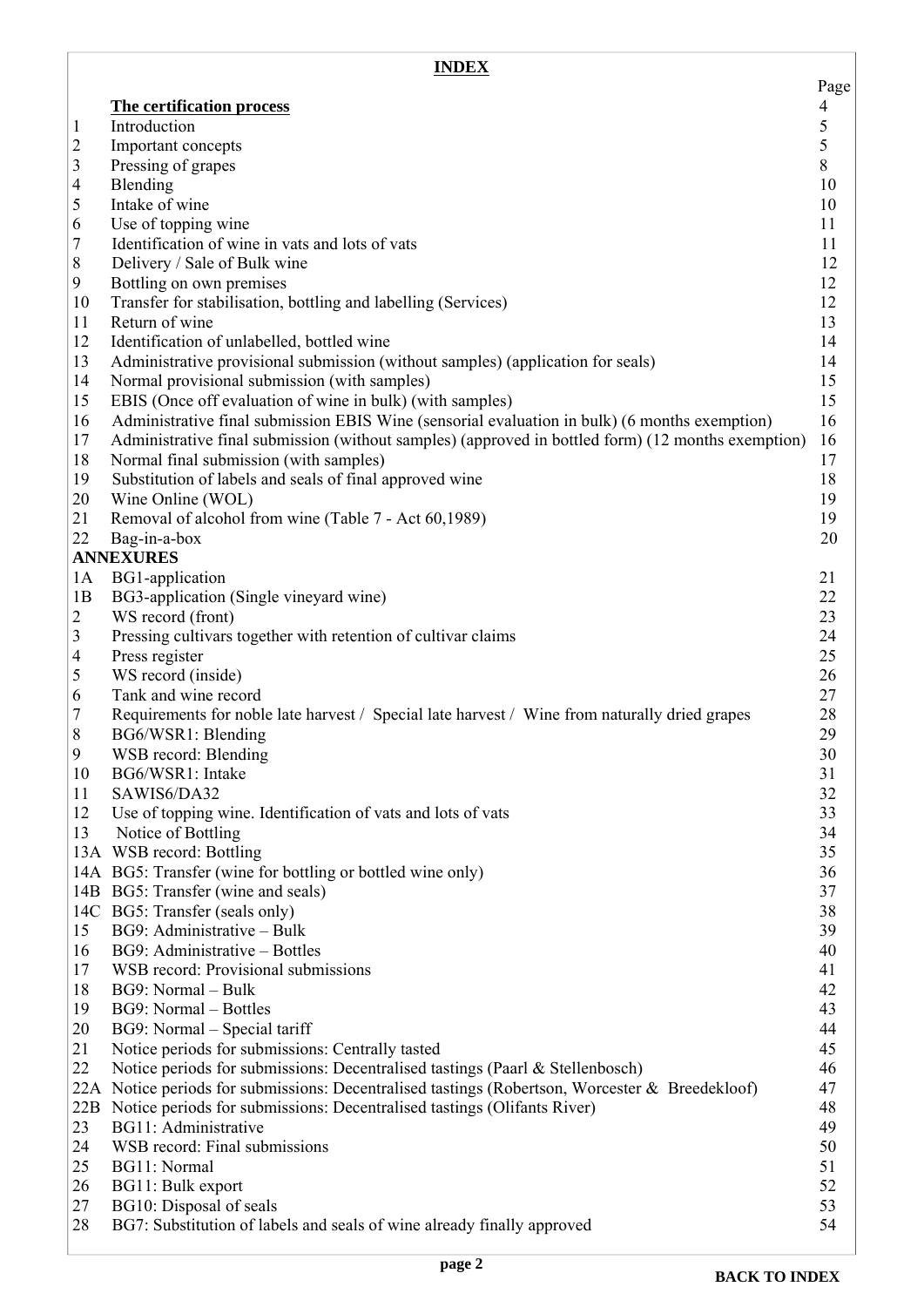|    |                                                               | Page |
|----|---------------------------------------------------------------|------|
| 29 | Prescriptions EBIS wine (Once off evaluation of wine in bulk) | 55   |
| 30 | WSB Annex (front)                                             | 58   |
| 31 | WSB Annex (reverse side)                                      | 59   |
| 32 | Wine Online (WOL)                                             | 60   |
| 33 | Notice of Pressing                                            | 61   |
| 34 | <b>BG</b> 11 A                                                | 62   |
| 35 | Lab form 11 A                                                 | 63   |
|    |                                                               |      |

 $\sqrt{ }$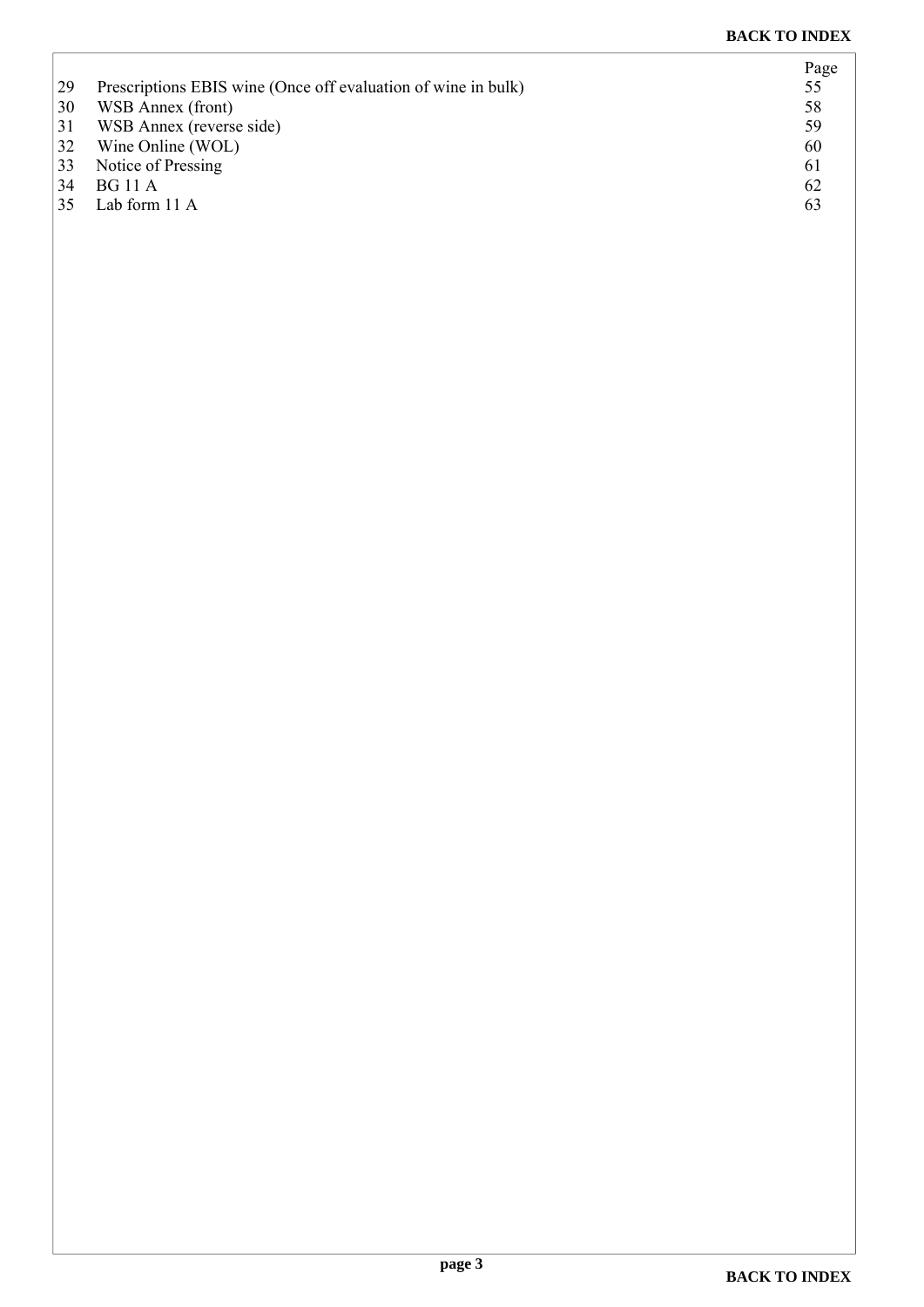<span id="page-3-0"></span>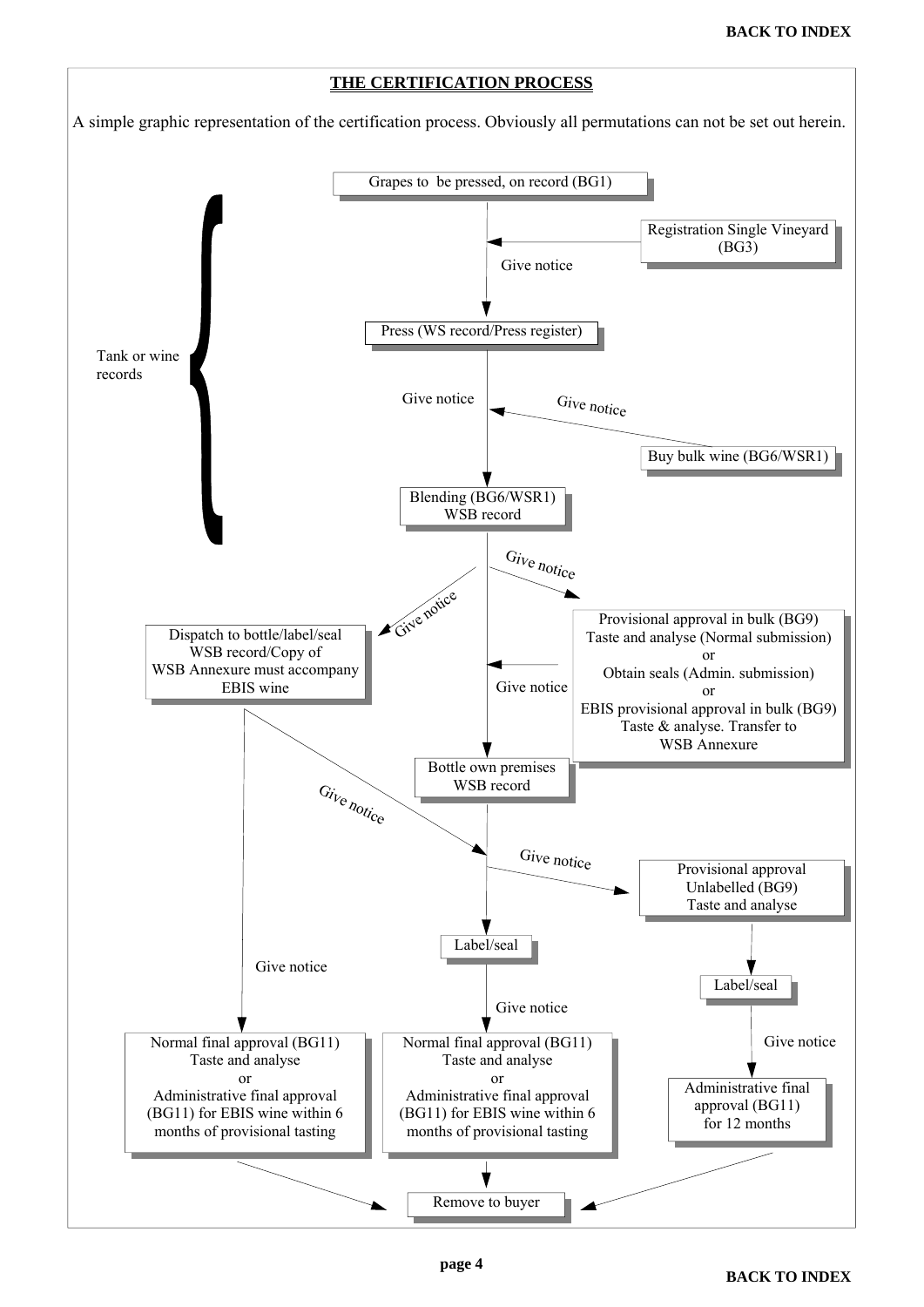#### <span id="page-4-0"></span>**1. INTRODUCTION**

This manual is meant as an aid for participants to the Wine of Origin Scheme. The scheme is drawn up in "legal language" which sometimes makes practical application difficult. Especially since the certification procedures have become more complex in order to speed up the process. The complexity of the system is therefore in direct relation to the flexibility and speed of the process. Keep in mind that the manual tries to give practical effect to the scheme, but that the scheme and where applicable, the regulations, is still the authoritative source.

The "Responsible person: The "Responsible person: " spaces that you'll find in the manual are for participants to fill in the name of the person on the participant's premises responsible for the process concerned. This will not only facilitate internal control, but will also assist the inspectors in performing their tasks.

The objective of the certification process is to verify and substantiate claims with regard to origin, cultivar and vintage in terms of the Wine of Origin Scheme. Consumers and governments world-wide demand and obligate such a process. The credibility of our system depends on:

- $\Rightarrow$  Integrity of participants.
- $\Rightarrow$  Notice of intended actions followed by inspection beforehand, during or after action.
- $\Rightarrow$  Sampling and handling of samples by a third party (Inspection Services).
- $\Rightarrow$  Issuing and monitoring of certification seals by an independent party (Certification and Inspection Services).
- $\Rightarrow$  Sensorial and analytical evaluation of wine by third parties with comparisons between analytical results performed at various stages.
- $\Rightarrow$  Accurate and comprehensive record keeping by participants.

#### **2. IMPORTANT CONCEPTS**

#### **2.1 Working day**

Any working day of the week (Monday to Friday) from 07:00 to 16:30. A public holiday is not a working day, except in the case of normal provisional and final submissions (with samples).

One working day's notice means that if you give notice at 10:30 on a Tuesday, the Wednesday will be regarded as the notice day. The intended action may therefore only proceed after 16:30 on the Wednesday. If notice is received before 07:00 of any working day (Monday to Friday), that day will be regarded as the notice day. For example, if a BG11 application is received at our fax at 06:30 on a Tuesday, that Tuesday will be regarded as the notice day, and the intended action may commence after 16:30 on that Tuesday.

#### **2.2 Notice**

#### 2.2.1 Oral

Oral notice may only be given telephonically to one of the under-mentioned persons (Certification Services) at the corresponding telephone numbers. If the number you dial is engaged your call will automatically be transferred to one of the other numbers.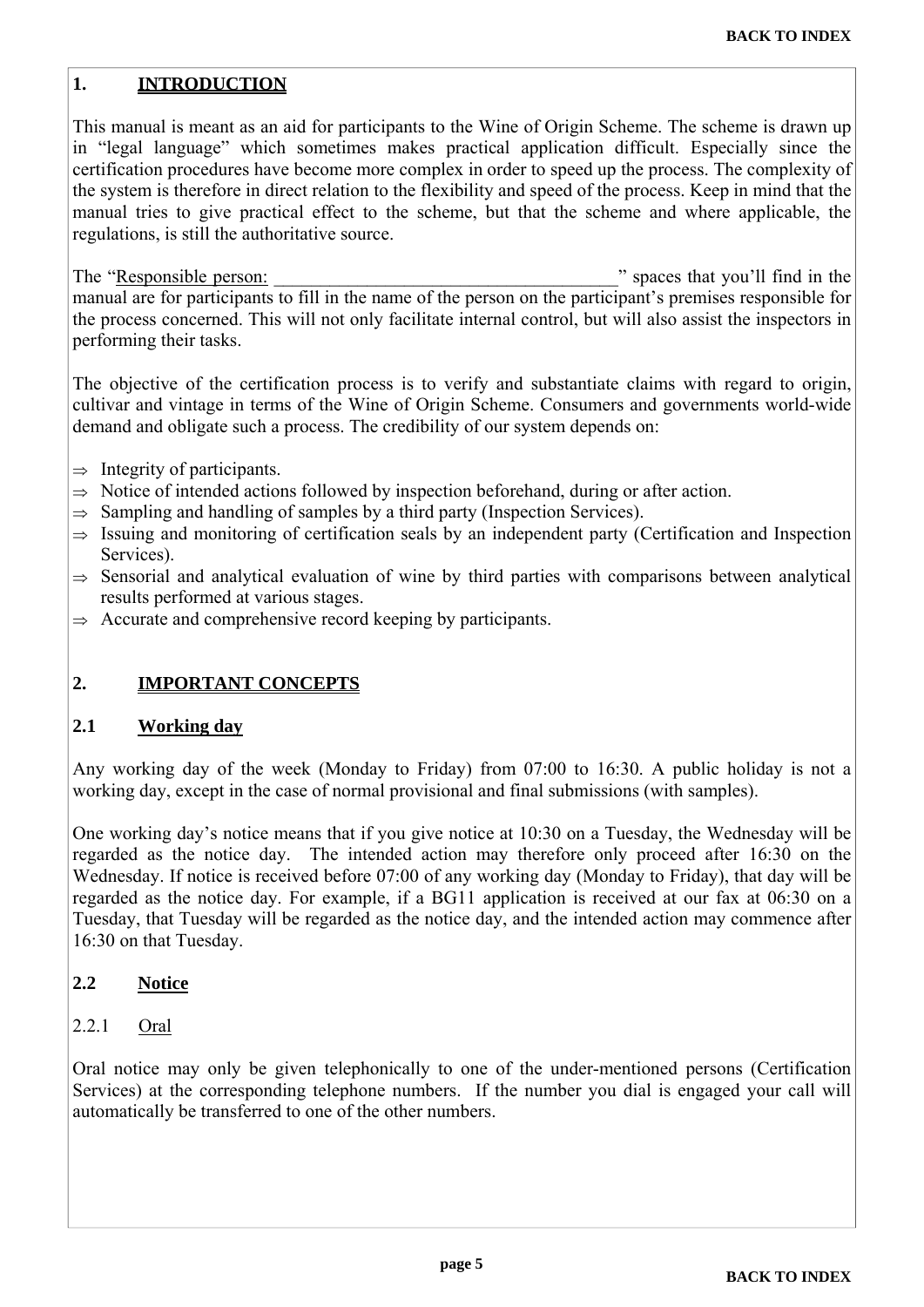Certification Services:

Mary-Ann Butshingi (021-8075750); Carin Stemmet (021-8075732); Anneline du Plessis (021- 8075733); Hennie de Wit (021-8075730); Frede Rust (021-8075737); Arnold van der Westhuizen (021- 8075734); Sheridene Sitzer (021-8075735); Joshua Daniels (021-8075736); Sanet le Roux (021- 8075738); Werner Victor (021-8075759); Lizet Vaughan (021-8075760); Nashley Arnold (021- 8075731); Chanelle Samuels (021-8075748); Yolandi Clayton (021-807 5764).

Oral notice may be given in the following instance:

 $\Rightarrow$  Notice of speedline (see paragraph 17.3, page 17)

#### Inspection Services:

**Worcester area:** S A Du Plessis (083 444 6940) *Fax no (021-872 2607)*; Theo Reese (083 444 6964); Deon Mouton (083 444 6927); Giepie Kriel (083 500 7854);

**Stellenbosch area:** Jacques Laker (083 444 6972) *Fax no (021-807 6023)*; De Wet Swanepoel (083 444 6938); Pieter Vos (083 444 6970); André le Roux Goosen (083 444 6937);

**Paarl area:** Paul Stemmet (083 444 6939) *Fax no (021-863 4404)*; Cobus Kroese (083 444 6869); David Loth (083 444 6962); Albert Morkel (083 444 6971); Jaco Cloete (083 444 6946); Patrick Butshingi (083 477 7033);

**Robertson area:** Carel van der Merwe (083 444 6950) *Fax no (023-626 6025)*; Johan Huisamen (083 444 6965); Dirk Rossouw (083 444 6961); Sakhiwo Ncokolo (083 500 7855).

Oral notice may be given in the following instance:

 $\Rightarrow$  Application for normal provisional or final approval (with samples) (see annexure 21, 22, 22A and 22B)

 $\rightarrow$ 

### 2.2.2 Written

Written notice may -

- $\Rightarrow$  be handed in personally at Certification Services (SAWIS, 312 Main Road, Paarl);
- $\Rightarrow$  be handed to an inspector on your premises;
- $\Rightarrow$  be faxed or sent by e-mail as indicated below.

#### E-mail and fax

Certification services' fax numbers and e-mail addresses are as follows:

| $(021)$ 807 6026 or carin@sawis.co.za                                   |
|-------------------------------------------------------------------------|
| $(021)$ 807 6030 or dewit@sawis.co.za                                   |
| $(021)$ 807 6029 or arnold@sawis.co.za                                  |
| $(021)$ 807 6031 or danielsj $@saw$ is.co.za                            |
| (021) 807 6037 or $\frac{\text{mary-ann}(\hat{Q})}{\text{sawis.co.za}}$ |
| $(021)$ 807 6033 or lizet@sawis.co.za                                   |
| $(021)$ 807 6034 or chanelle@sawis.co.za                                |

 $(021)$  807 6032 or rozierss $\omega$ sawis.co.za /  $(021)$  807 6027 or sanet@sawis.co.za /  $(021)$  807 6025 or wvictor@sawis.co.za /  $(021)$  871 1361 or nashley@sawis.co.za /

 $\frac{(021) 807 6028 \text{ or anneline}(\text{a})\text{ sawis.co.za}$  $(021)$  807 6034 or freder@sawis.co.za /

Please send the type of notice as indicated in the first column of the table below to the fax number(s) or e-mail address(es) indicated in the columns opposite thereto: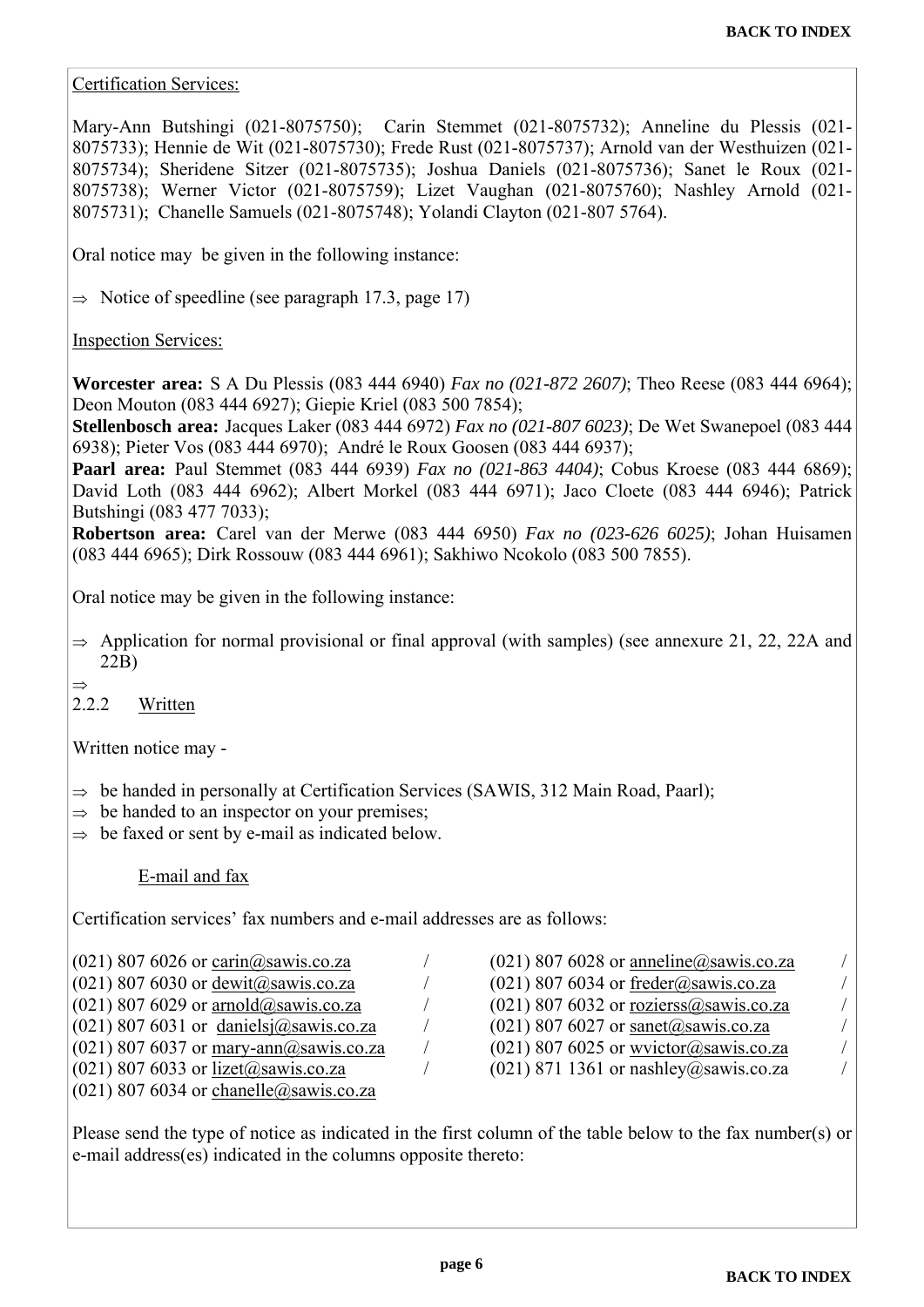| <b>Notice of</b>                      | E-mail                                                                                             | Fax                           |
|---------------------------------------|----------------------------------------------------------------------------------------------------|-------------------------------|
| Pressing                              |                                                                                                    | <b>Inspection Services</b>    |
| Blending                              | channelle@sawis.co.za<br>freder@sawis.co.za                                                        | $(021)$ 807 6034              |
| Intake                                | chanelle@sawis.co.za<br>freder@sawis.co.za                                                         | $(021)$ 807 6034              |
| <b>Bottling</b>                       | <b>Certification Services</b>                                                                      | <b>Certification Services</b> |
| Transfer                              | wvictor@sawis.co.za                                                                                | $(021)$ 807 6025              |
| Return of wine                        | chanelle@sawis.co.za<br>freder@sawis.co.za                                                         | $(021)$ 807 6034              |
| Administrative provisional submission | rozierss@sawis.co.za                                                                               | (021) 807 6032                |
| Provisional submission (with samples) | Telephone Inspector                                                                                |                               |
| Administrative final submission       | lizet@sawis.co.za                                                                                  | $(021)$ 807 6033              |
| Final submission (with samples)       | Telephone Inspector                                                                                |                               |
| Speedline Admin Final submission      | Phone inspector and Certification Services in all instances and<br>e-mail to arnold@sawis.co.za or | Fax to (021) 807 6029         |
| Substitution of labels and seals      | $lized(a)$ sawis.co.za                                                                             | $(021)$ 807 6033              |

#### **2.3 Wine/records/responsible person**

Participants must ensure that the must/sweet reserve/wine concerned and records are ready for inspection at 08:00 on the working day following on the day of the notice. A responsible person must also be available on the premises at all times to assist the inspector. If not, the participant will be charged for the wasted costs and notice will have to be given anew. If, therefore, you know that a responsible person will not be available, please make timely arrangements with the inspector concerned.

Ensure that the wine and records concerned are ready immediately after notification in the case of special requests (R300, after hours applications and speedline).

#### **2.4 Tank/Wine record**

The Wine of Origin Scheme requires that tank and wine records be kept from the time of pressing. This requirement must be strictly adhered to as it enables Inspection Services to track down high yields timeously and to monitor the movement of must and wine at an early stage.

#### **2.5 Blank WSB records**

Blank WSB records will be issued to participants. Upon receipt of an applicable notice, a WSB number will be issued to the giver of the notice. This WSB number together with the other relevant particulars of the wine concerned, must be recorded on a blank WSB record.

Please contact Inspection Services at the numbers mentioned in paragraph 2.2.1, should you run out of blank records.

#### **2.6 Bottling organisation**

An organisation which has bottling as its main function. Currently Breëriviervallei Bottling Co-operative (BBC), The Company of Wine People (SBC), Paarl Valley Bottling Company (PBC), Rostberg Bottling,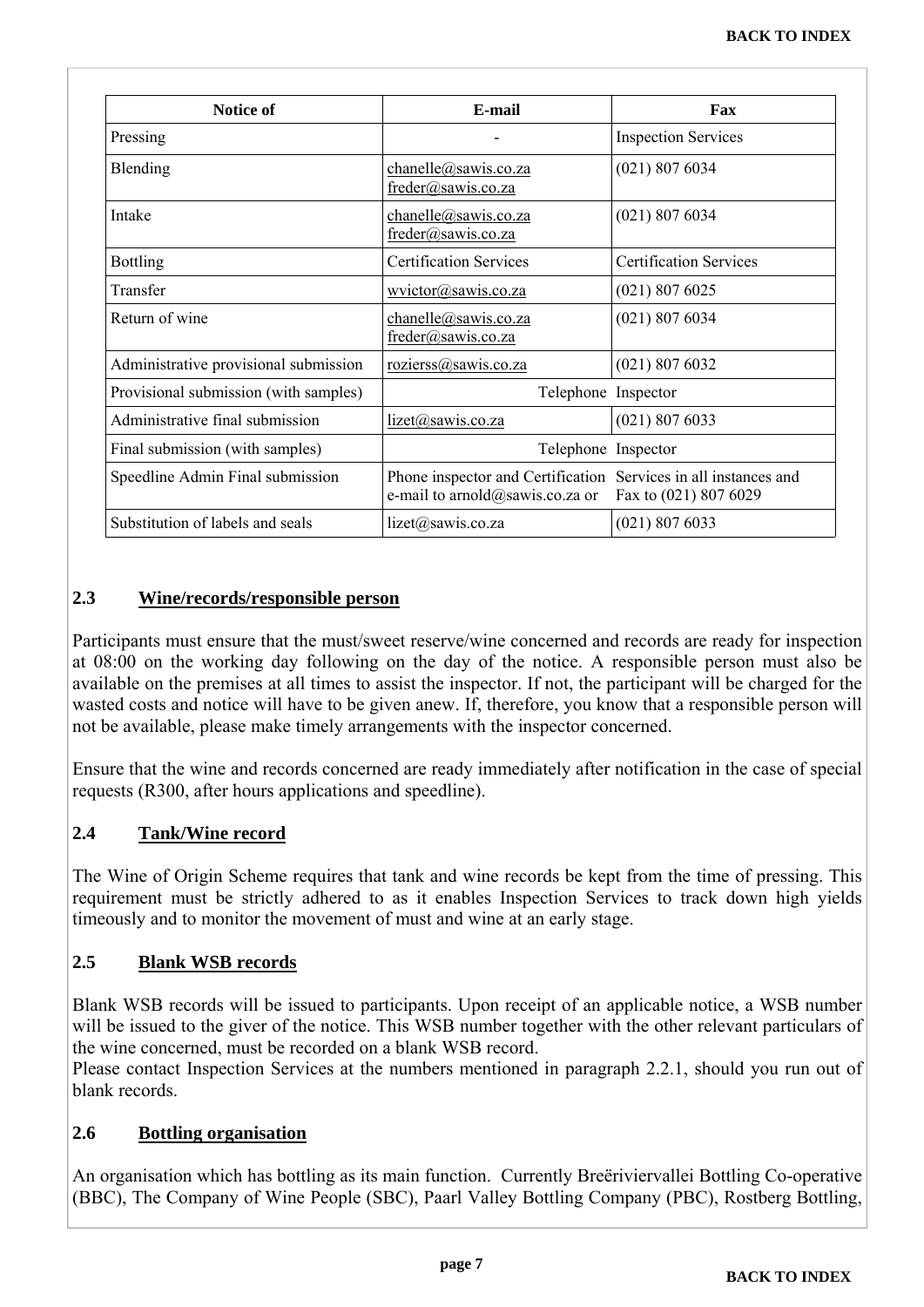<span id="page-7-0"></span>Origin Bottling, Quality Bottling, Cape Wine Bottling, Deetlefs Bottling, Koelenhof Bottling, Vinpac (Wellington and Tulbagh), Wynland Bottling (ZS Wines) and Imbuko.

#### **2.7 SAWIS6/DA32 form**

This form is a requirement of Customs and Excise and for the industry's information system and wine of origin. (Annexure 11)

#### **3 PRESSING OF GRAPES**

#### **3.1(a) BG1 application** [Annexure 1A]

BG1 applications are posted to participants during October. Participants complete the BG1 application. Such an application must be submitted to Certification Services at least 30 days before the expected date on which pressing will commence. Certification Services allocates WS numbers on a BG1 application. Members of Inspection and Certification Services will gladly assist with the completion of BG1 forms.

#### **3.1 (b) BG3 application Single vineyard wine (Annexure 1B)**

In order to claim single vineyard wine on a wine label, you need to comply with the following criteria:

- (i) Complete BG 3 application for registration (Annexure 1B). This is a once off and is applicable as long as the particular unit remains unchanged (6 hectare maximum).
- (ii) Each vintage must be produced on a separate WS record. Indicate the block number/ name in the appropriate column. Also indicate the farm number concerned.
- (iii) Various vintages of a particular registered unit may be blended together.
- (iv) Various single vineyard wines may be blended together, and mentioned on the label, but the expression "single vineyard wine" may not be indicated on the label.
- (v) In the event that other wine be added to a single vineyard wine (blend) no mention may be made to single vineyard wine.

Responsible person:

#### **3.2 WS record (green sheet)** [Annexure 2 – front of WS record]

Blank WS records together with a letter of authorisation on which the WS numbers are indicated per cultivar are handed to every participant. Participants can obtain the WS numbers from the SAWIS webpage. An inspector will deliver the documents after it is received from the Certification Department. Participants are responsible for the completion of all the information on the WS record. NB: WS number, name of participant, origin, cultivar and vintage must be fully furnished on the front of the record where applicable.

Responsible person:

#### **3.3 Notice of pressing**

One (1) working day's notice per cultivar is required. Notice must be faxed to the appropriate Inspector. (see fax numbers Inspection Services, page 6). The following particulars must be furnished : WS number, date of pressing, cultivar concerned, origin, address of the premises concerned. Only give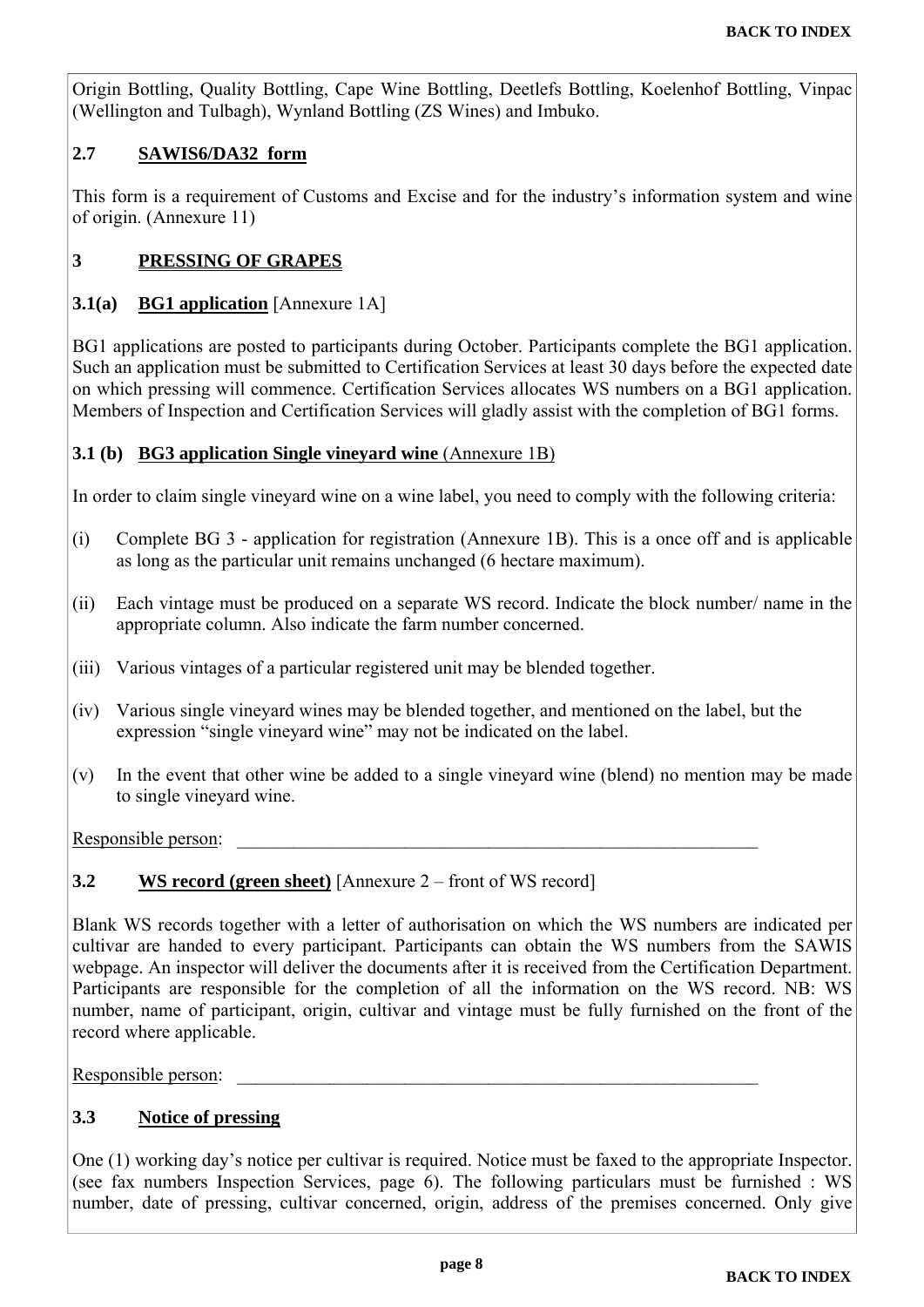notice once of the commencement of the pressing of grapes per cultivar.

With regard to grapes for wine from naturally dried grapes, noble late harvest wine and single vineyard wine a 3 days notice must, however, be given every time as special control is required. (Annexure 33)

Responsible person:

#### **3.4 Short notice**

It may for divers reasons not always be possible to give timeous notification of the pressing of grapes. Participants will therefore largely be accommodated in this regard and short notice will only be rejected in exceptional cases. In practice however, it often happens that participants do not give notice of the pressing of grapes at all. This practice is unacceptable and may jeopardise the certification of a particular wine.

#### **3.5 Pressing cultivars together with retention of cultivar claims** [Annexure 3]

Participants who wants to press grapes from different cultivars (instead of officially blending wine originating from different grape cultivars pressed separately) and still wants to claim the name of one or more of the various grape cultivars on the final product, must follow the instructions as set out in Annexure 3.

Responsible person:

#### **3.6 Press register – own grapes** [Annexure 4]

The relevant particulars of the grapes concerned must be registered before 10:00 on the day which follows on the day on which pressing commenced. If the press register is kept electronically the following applies-

- $\Rightarrow$  The program (an explanation thereof) must be approved by Certification Services; and
- $\Rightarrow$  All relevant information must be displayed on the computer printout (inspector will assist in compiling such a program).
- $\Rightarrow$  The computer printout must be available to the inspector on a daily basis, to facilitate inspection.

Responsible person:

#### **3.7 Press register – grapes purchased** [Annexure 4]

All required information must be kept up to date. Specifically the name of the producer and the farm number as displayed on the BG1, must be indicated in full on the press register/computer printout. This information is important to control claims with regard to origin and cultivar.

Responsible person:

#### **3.8 WS record** [Annexure 5]

All movements of wine must be recorded in full on this record.

Responsible person: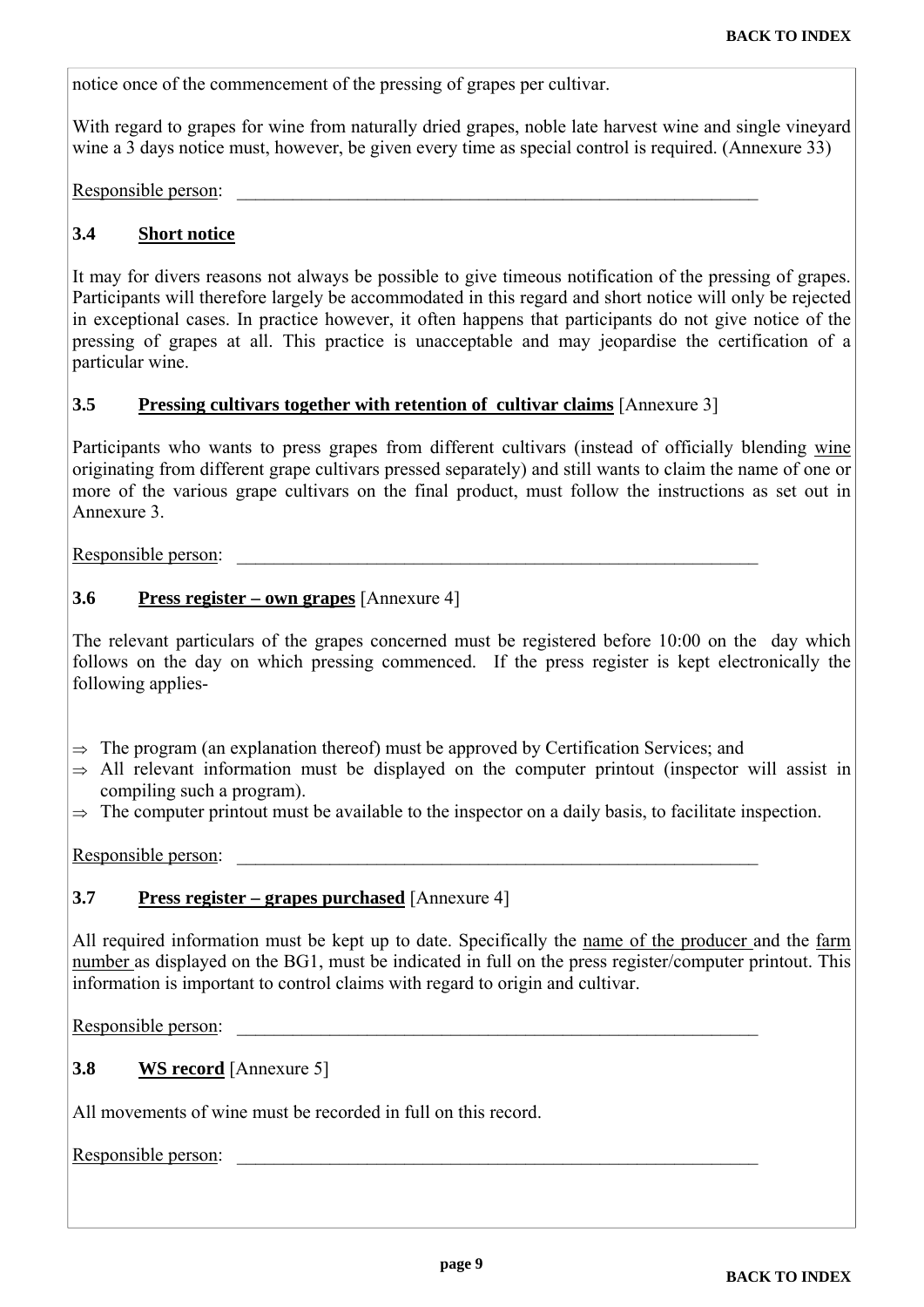#### <span id="page-9-0"></span>**3.9 Tank and wine records** [Annexure 6]

Tank and wine records are compulsory and supplementary to the WS record to form a complete flow chart of the wine.

#### Responsible person:

#### **3.10 Noble late harvest wine, special late harvest wine and wine from naturally dried grapes** [Annexure 7]

Annexure 7 sets out the legal requirements with which these types of wines must comply.

Responsible person:

#### **4 BLENDING** [Annexures 8 & 9]

#### **4.1 Notice**

One (1) working day's notice of the intended blending of must, sweet reserve or wine must be given. Notice must be given in writing on the BG6/WSR1 form. This form must be completed in full as indicated in Annexure 8.

#### **4.2 Blending action**

The BG6/WSR1 form concerned with a WSB number indicated thereon will be faxed to the participant after verification by Certification Services. The participant can now continue with the blending action and must open a blending record (WSB record).

#### **4.3 WSB record (pink sheet)**

The inside of the record must be completed in full. The date of action, the SAWIS6/DA32 number (where applicable), ex WS or WSB numbers, litres, blending tank number, containers or number and capacity of vats must be indicated. Also the origin , cultivars, vintage (if necessary) and from whom the wine was received (where applicable). See Annexure 9.

Responsible person:

#### **4.4 Blending of production areas**

Where wines of different production areas are blended it may be indicated on the label in descending order according to volume eg. Wine of Origin Stellenbosch and Paarl. If the volume of an area is less than 30 % percentages must be indicated eg. Wine of Origin Stellenbosch (85 %) and Paarl (15 %).

#### **5. INTAKE OF WINE** [Annexures 10 & 11]

#### **5.1 Notice**

A person that intends to take in must, sweet reserve or wine (owner or his agent/proxy), must give notice in writing on a BG6/WSR1 form (Annexure 10) (paragraph 5.3)

One (1) workings day's notice of a intended intake must be given. If a receiver prefers that Inspection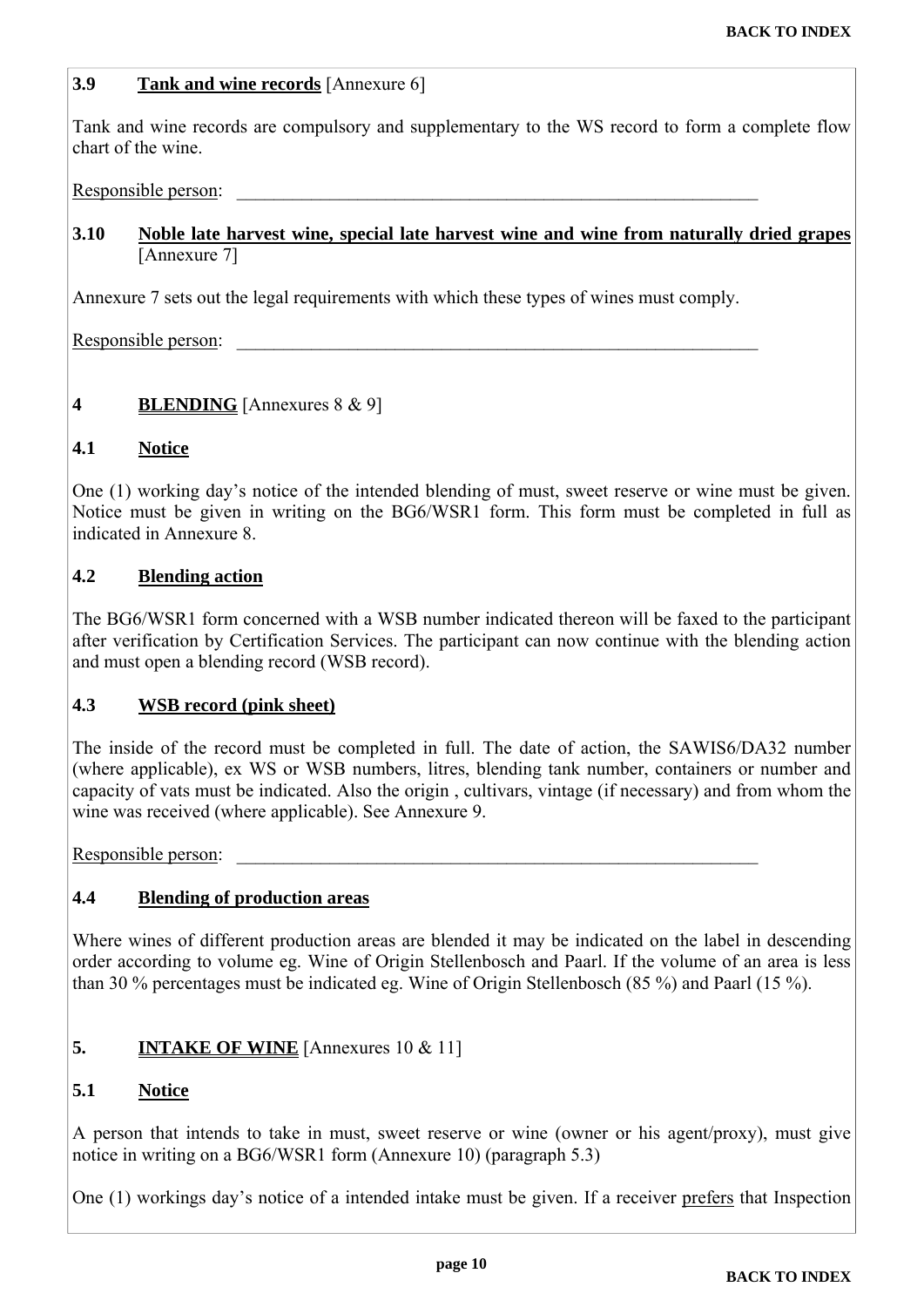<span id="page-10-0"></span>Services perform the necessary control before transfer takes place a BG6/WSR1 must be handed in at least 7 working days before intended transfer. It must be indicated on the BG6/WSR1 that physical control is required.

#### **5.2 Short notice**

#### 5.2.1 Where physical control is not required by the participant

When you give notice you will be informed if you short notice is not acceptable. When you hand the BG6/WSR1 concerned to an inspector on your premises or to an official at Certification Services you will thus be informed by such inspector or official immediately. If you gave notice by fax you will be contacted if your short notice is not acceptable. Keep in mind that in such cases control could take place afterwards. The receiver is therefore at risk that the certification claims of the wine concerned could be scrapped if the control indicates that not all details are correct. If the wine has in the mean time been blended with other wine, the blended wine runs the same risk.

If you are not informed that your short notice is not acceptable you may proceed with the action concerned at the time indicated by you.

#### 5.2.2 Where physical control is required by the participant

A shorter notice period of no less than 3 working days will be allowed. Whereas control is a requirement you will be charged with the cost thereof.

#### **5.3 Remarks**

On receipt of a notice a WSB number, if applicable, will be allocated and furnished to the notifier/ receiver. The notifier/receiver must record this number as well as other information regarding the must, sweet reserve or wine on a WSB record. The transferor of the wine must ensure that a SAWIS6/DA32 form (Annexure 11), completed in full, accompanies the wine.

Responsible person:

#### **6. USE OF TOPPING WINE** [Annexure 12]

The provisions of the Wine of Origin Scheme with regard to the use of topping wine are explained in Annexure 12.

Responsible person:

#### **7. IDENTIFICATION OF WINE IN VATS AND LOTS OF VATS** [Annexure 12]

It is a requirement that vats and lots of vats in which wine are stored be identified clearly. Annexure 12 provides guidelines in this regard.

Responsible person: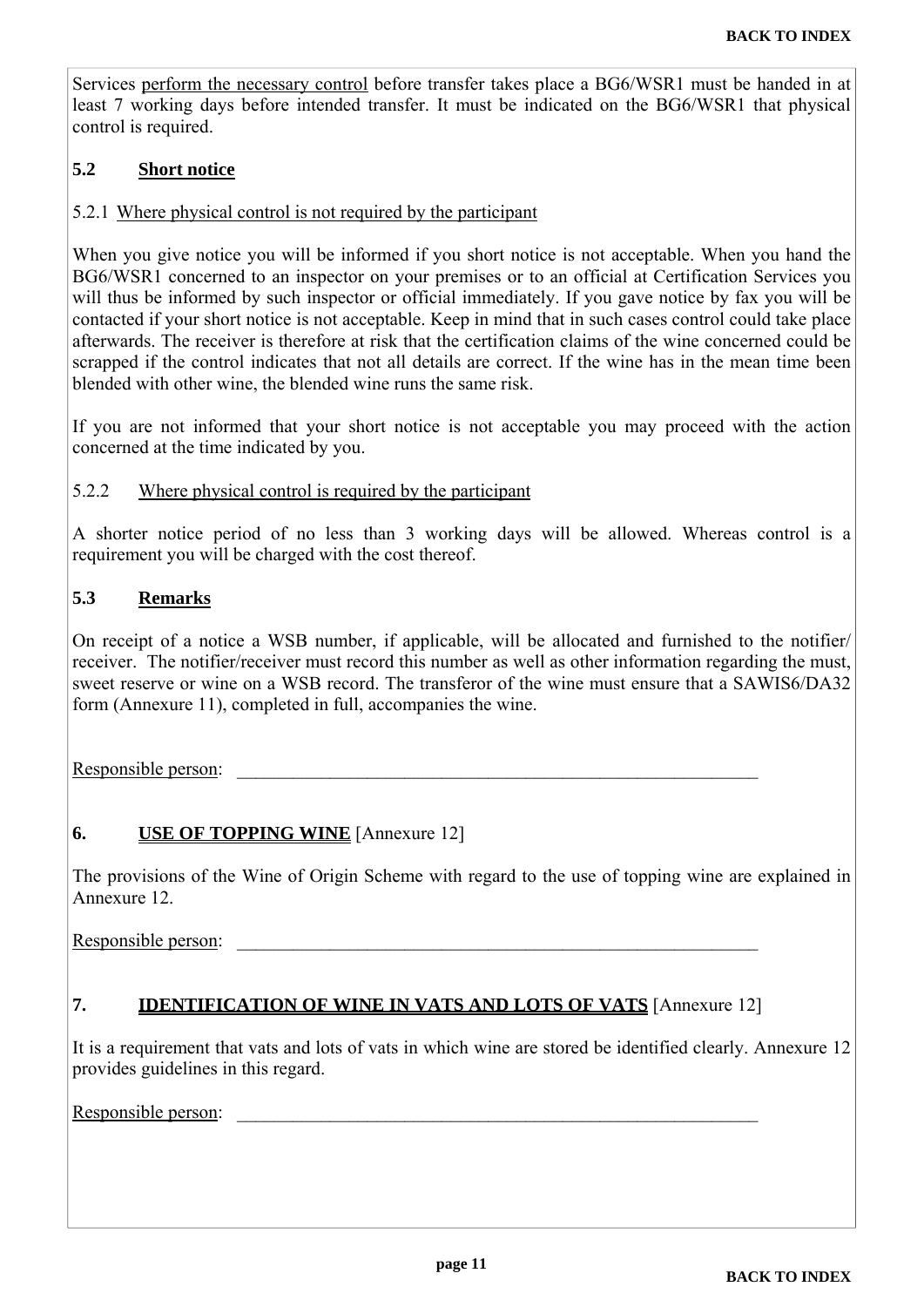#### <span id="page-11-0"></span>**8. DELIVERY / SALE OF BULK WINE (EXCLUDING DELIVERY TO BOTTLING ORGANISATIONS)**

Where bulk wine is delivered / sold to another institution (bottling organisations excluded) a SAWIS 6 / DA 32 must always be completed by the deliverer of said wine with complete information of deliverer, receiver, delivery date, estimated kilogram / volume or actual volume where possible. It is of utmost importance that the Ex Tank number, variety, origin, vintage, Ex WS / WSB number and receiving WSB number be indicated. See annexure 11.

A BG 6 / WSR 1 must be completed by the owner / agent / proxy for the wine. See paragraph 5 Intake of wine.

#### **9. BOTTLING ON OWN PREMISES** [Annexure 13]

#### **9.1 Notice**

One (1) working day's notice of the intended bottling of wine must be given. Notice may be given by means of a weekly program or per separate product. Notice(s) must be sent to SAWIS, Main Street, Paarl. The following particulars must be furnished : WS or WSB number, date, certifiable claims, tank/ vat number, volume and address of premises. See paragraph 2.2.2 (Annexure 13)

#### **9.2 Remarks**

Upon receipt of a notice a WSB number, if applicable, will be allocated to you. The number together with the other applicable particulars must be recorded on a WSB record. See Annexure 13.

Responsible person:

#### **10. SERVICES (TRANSFER FOR STABILISATION, BOTTLING AND LABELLING)**  [Annexures 10, 11 & 14]

If above-mentioned actions are contemplated, the following procedure must be followed:

- 10.1 The owner of wine (or his agent/proxy) who wants to transfer wine for stabilising, bottling and/or labelling must give one (1) working day's notice. Notice must be given as follows:
	- $\Rightarrow$  Orally (only for bottling organisation refer 2.6 p7) Transfer to a bottling organisation where certification seals will not accompany the wine. Contact Certification Services for a WSB number.
	- $\Rightarrow$  (only SAWIS 6/DA32 is required)

#### **In writing per BG5:**

 Transfer of unlabelled, bottled wine; or Transfer of unlabelled, bottled wine and seals; and Transfer of seals

- **In writing per BG6/ WSR 1:** Transfer of bulk wine (not bottling organisations)
- 10.2 Certification Services will supply you with a WSB number. Record this number on the SAWIS6/ DA32 form that will accompany your wine. The organisation which will perform the actions of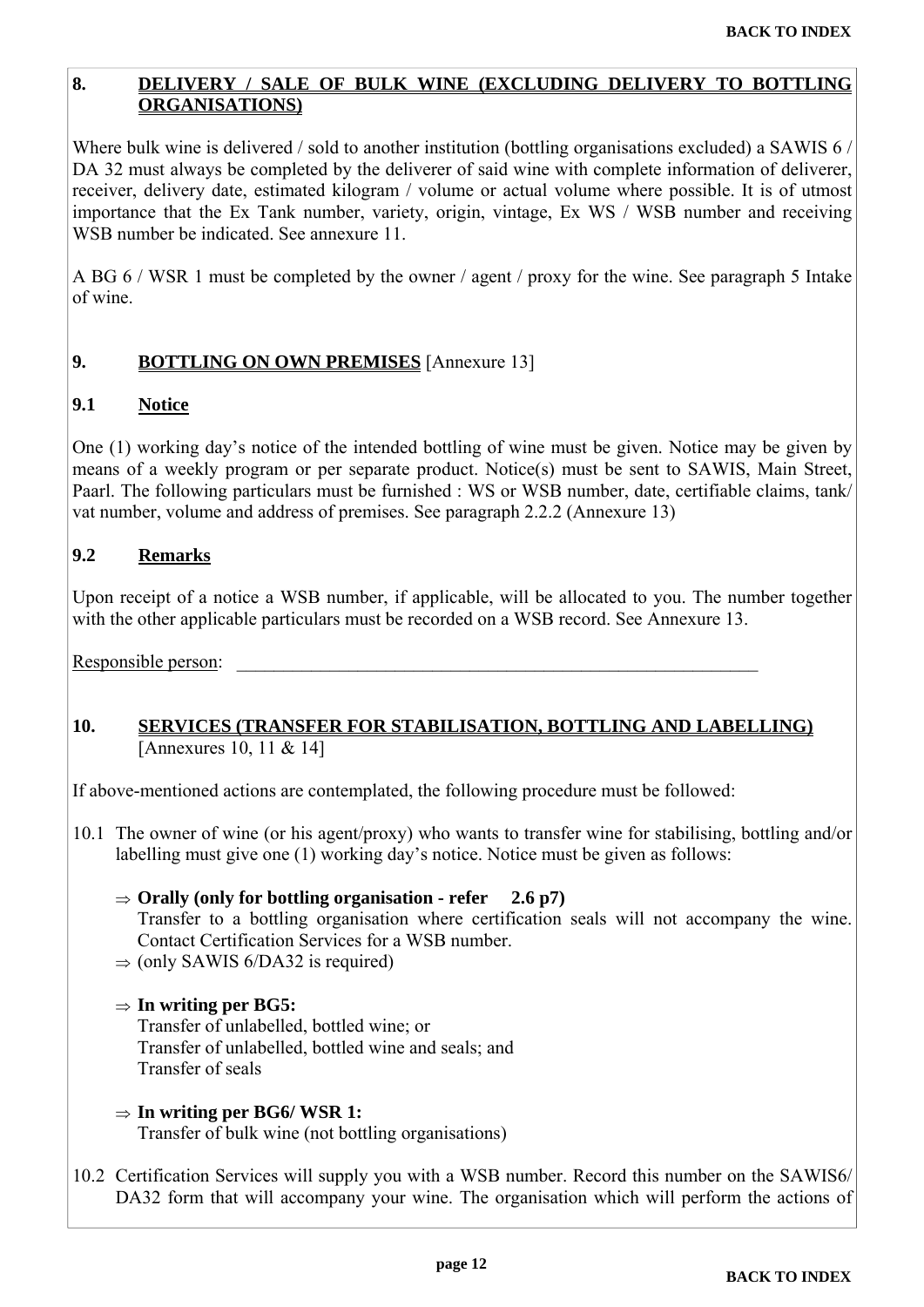<span id="page-12-0"></span>stabilisation, bottling and/or labelling must record this WSB number together with the other particulars of the wine on a WSB record.

- 10.3 A SAWIS6/DA32 form, completed in full, must accompany the wine which is to be transferred.
- 10.4 The participant transferring the wine must also record the WSB number provided by Certification Services as well as the volume of wine transferred on his own records (WS or WSB record).

Responsible person:

#### **11. RETURN OF WINE**

Wine which has been transferred to another premises for stabilisation, bottling and/or labelling and which has been finally approved on those premises, may be removed therefrom without notice.

If the wine concerned has not been finally approved and are not on the premises of a bottling organisation (Refer to point 6, page 7) it can, according to the provisions of paragraph 10 above, be transferred (but only for purposes of stabilisation, bottling and/or labelling) or returned to the premises from which it was originally transferred. The general rule is that wine which has not been finally approved can only be returned to the participant's original premises. Participants, however, can make arrangements with their inspectors in case of an emergency. This usually happens when wine, already labelled and sealed, has to be transferred without delay to premises in other provinces before it has been finally approved. Keep in mind that the participant has to see to the return of the wine if disapproved at final submission. At bottling organisations standard practises have developed in this regard and the following procedure applies:

#### **11.1 Return of wine by bottling organisation (refer 2.6 –p7)**

#### 11.1.1 Unlabelled, bottled, not finally approved wine and seals returned to participant

- $\Rightarrow$  Contact owner of wine for a receipt WSB number. If not in possession of a WSB number, contact Certification Services for a receipt WSB number.
- $\Rightarrow$  Record this WSB number and other required particulars on a BG5 form/WSB record.
- $\Rightarrow$  Fax BG5 to Certification Services who will adjust the seal bank en supply the 2 inspectors concerned with copies of the BG5.
- $\Rightarrow$  Complete SAWIS6/DA32 form.
- $\Rightarrow$  Hand BG5 and SAWIS6/DA32 to truck driver to deliver it together with the wine to the participant.

#### 11.1.2 Bottled wine already labelled and sealed of which samples for final approval must be taken at the participant

- $\Rightarrow$  Give notice of intended action to inspector concerned (bottling organisation's inspector).
- $\Rightarrow$  Complete BG11 and attach required labels thereto.
- $\Rightarrow$  Complete duplicate WSB record. Use existing WSB number.
- $\Rightarrow$  Complete a SAWIS6/DA32 form.
- $\Rightarrow$  Send BG11, WSB record and SAWIS6/DA32 with truck.
- $\Rightarrow$  If seals must be disposed of, send the seals concerned as well as the seal receipt with the truck.
- $\Rightarrow$  Give notice to participant's inspector that samples will have to be taken at participant.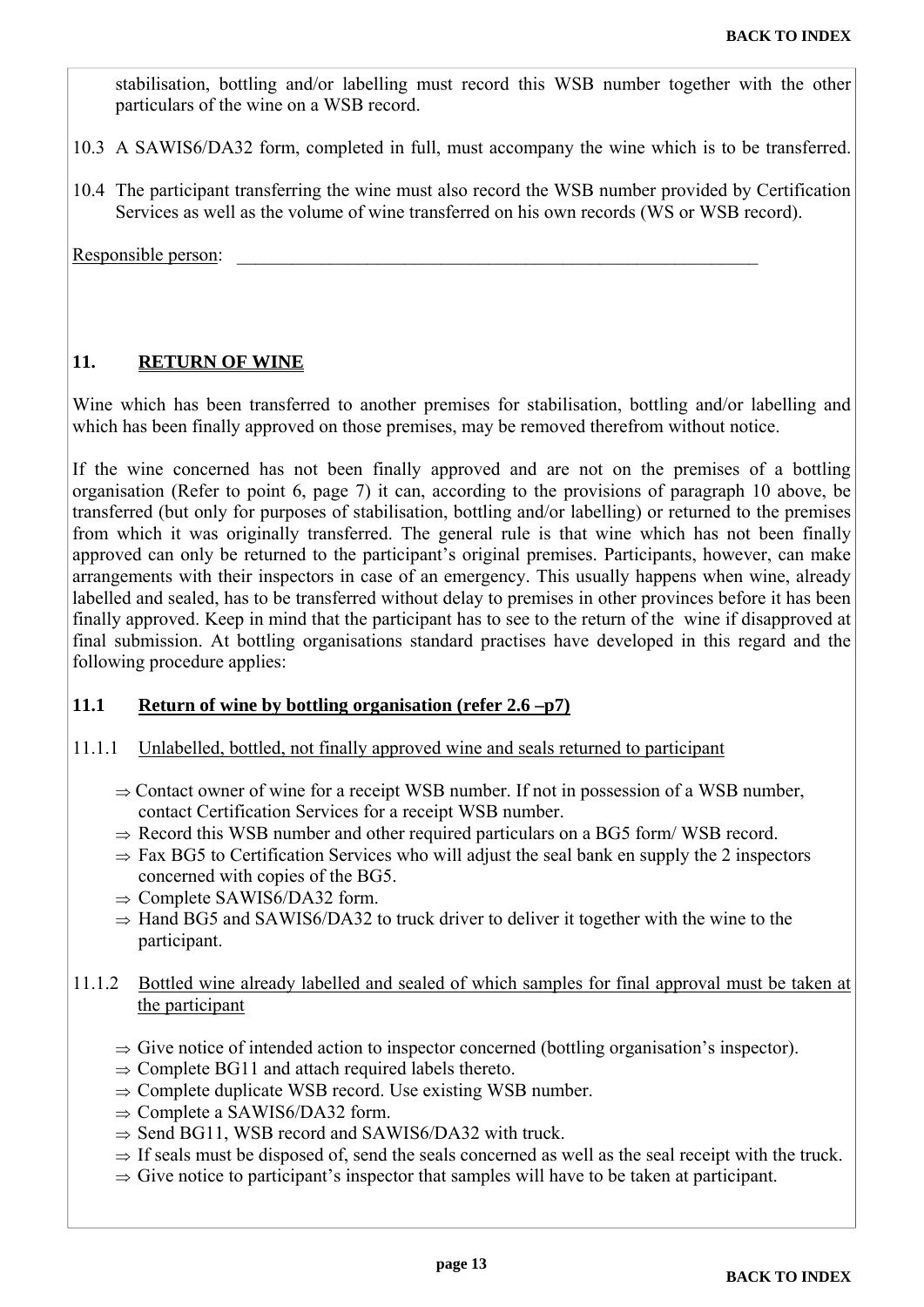#### <span id="page-13-0"></span>11.1.3 Transfer of wine already sampled for final submission before date of tasting

- $\Rightarrow$  Give notice of intended action to inspector concerned (bottling organisation's inspector). He will accordingly inform the participant's inspector.
- $\Rightarrow$  Complete a SAWIS6/DA32 form and fax to Certification Services. Remember to indicate origin, vintage, cultivar, quantity and date of tasting on the SAWIS6/DA32.
- $\Rightarrow$  A copy of the BG11 of the wine concerned together with the SAWIS6/DA32 must be faxed to Certification Services. Clearly indicate on the BG11 "REMOVED BEFORE FINAL".
- $\Rightarrow$  SAWIS6/DA32 and a copy of the BG11 must accompany the truck.

Responsible person:

#### **12. IDENTIFICATION OF UNLABELLED BOTTLED WINE**

For the sake of efficient control all unlabelled, bottled wine must be identified properly. This is done by:

 $\Rightarrow$  Affixing a clearly legible identification mark on which at least the WSB number concerned and the date of bottling must appear on at least every tenth bottle. Crates must also be clearly marked with a label which displays the quantity of bottles in each crate, date bottled and WSB number.

Alternative methods of identification can also be approved. Submit a written request to the Board.

Responsible person:

#### **13. ADMINISTRATIVE PROVISIONAL SUBMISSION (WITHOUT SAMPLES)**  [Annexures 15, 16, 17 & 32]

With an administrative provisional submission the wine is not sampled for sensorial and analytical evaluation. It is in effect an application for the issuing of certification seals.

#### **13.1 Notice**

One (1) working day's notice must be given of an application for administrative provisional approval. Notice must be given in writing (see paragraph 2.2.2) per BG9 form. Please indicate in the appropriate block on the BG9 form that this is an administrative application.

#### **13.2 Remarks**

Results of applications (on SAWIS webpage or telephonically available from Certification Services) and seals will be available after the expired notice period. For example, you give notice at 14:00 on a Tuesday. The results and seals will be available from 08:00 on the Thursday. When the seals are received, the application number and code range of the seals allocated must be indicated on the WSB record concerned in order to prevent possible duplication during submission in bottle. Complete the WSB record concerned with regard to "Particulars of provisional submission and seals allocated" - see Annexure 17.

The BG9 application must be completed in full as set out in Annexures 15 (bulk) and 16 (bottles).

Responsible person: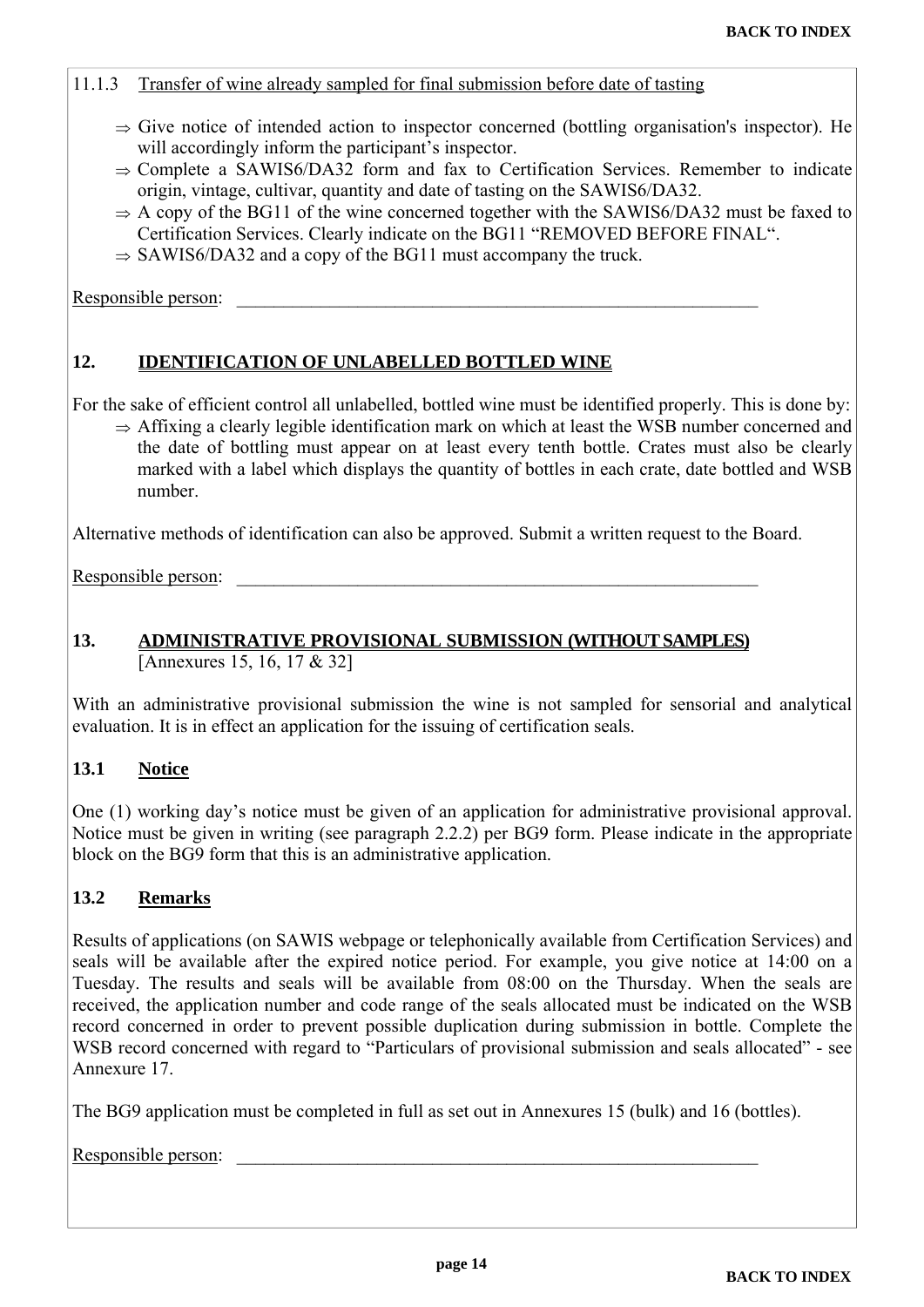#### <span id="page-14-0"></span>**14. NORMAL PROVISIONAL SUBMISSION (WITH SAMPLES)** [Annexures 17 to 22 & 32]

With a normal provisional submission samples of the wine concerned are taken for sensorial and analytical evaluation. Wine can be submitted in either bulk (Annexure 18) or in bottle (Annexure 19). If in bulk, please ensure that the containers submitted correlate with the WS/ WSB record and tank or wine records concerned. Wine submitted and approved in bottle, can afterwards make use of administrative final submissions for a period of 12 months. Wine submitted administratively provisionally (to obtain seals) and has since been bottled, but not yet labelled, can make use of normal provisional submission at a special (lower) tariff (Annexure 20). Subsequently, if approved, it can make use of administrative final submissions for a 12 month period. Please ensure that the unlabelled bottled stock are stored in such a way that it can easily be controlled by the inspector. The special tariff normal provisional submission can also be utilised for any other purpose – as long as the certification seals for the wine concerned have already been issued.

When a submission (bulk or bottled) takes place from a WSB record the participant must record all relevant information on the WSB record concerned under the title "Particulars of provisional submission and seals allocated" (Annexure 17).

#### **14.1 Notice** (See Annexure 21, 22, 22A & 22B)

Keep in mind that the BG9 form must be completed and the relevant wine be ready for sampling from 08:00 am on the day the inspector visits your premises to sample the wine concerned. If you are not ready, please make the necessary arrangements with the inspector concerned. Take note, you will be held responsible for any wasted costs incurred.

#### **14.2 Submission of wine rejected during normal provisional submission**

14.2.1 Bulk wine (also see Bulk export)

Bear in mind that a wine rejected during provisional submission must get a new application number when it is resubmitted.

#### 14.2.2 Bottled wine **(Appeal Procedures)**

When a bottled wine is rejected during provisional submission it is automatically re-tasted at the following tasting. Such a wine retains the original application number and may be resubmitted up to four times (8 tastings). If still not approved an appeal can be lodged to the appeal committee for one more tasting. Alternatively a member can appeal after 2 submissions. Keep in mind that the decision of the Appeal Committee is final and no further submissions will be allowed should the wine be rejected.

Responsible person:

#### **15. EBIS - ONCE OFF EVALUATION OF WINE IN BULK (WITH SAMPLES)**  [Annexures 29, 30, 31 & 32 ]

With an EBIS submission, a container (irrespective of the volume) is sampled for sensorial and analytical evaluation. Please ensure that the container from which the sample was taken, correlates with the WS/WSB record and tank or wine records concerned. Wine approved, can thereafter make use of administrative final submission for a period of 6 months. See Annexures 29, 30 and 31 for further details regarding an EBIS submission.

**15.1 Notice** (Annexures 21, 22, 22A & 22B)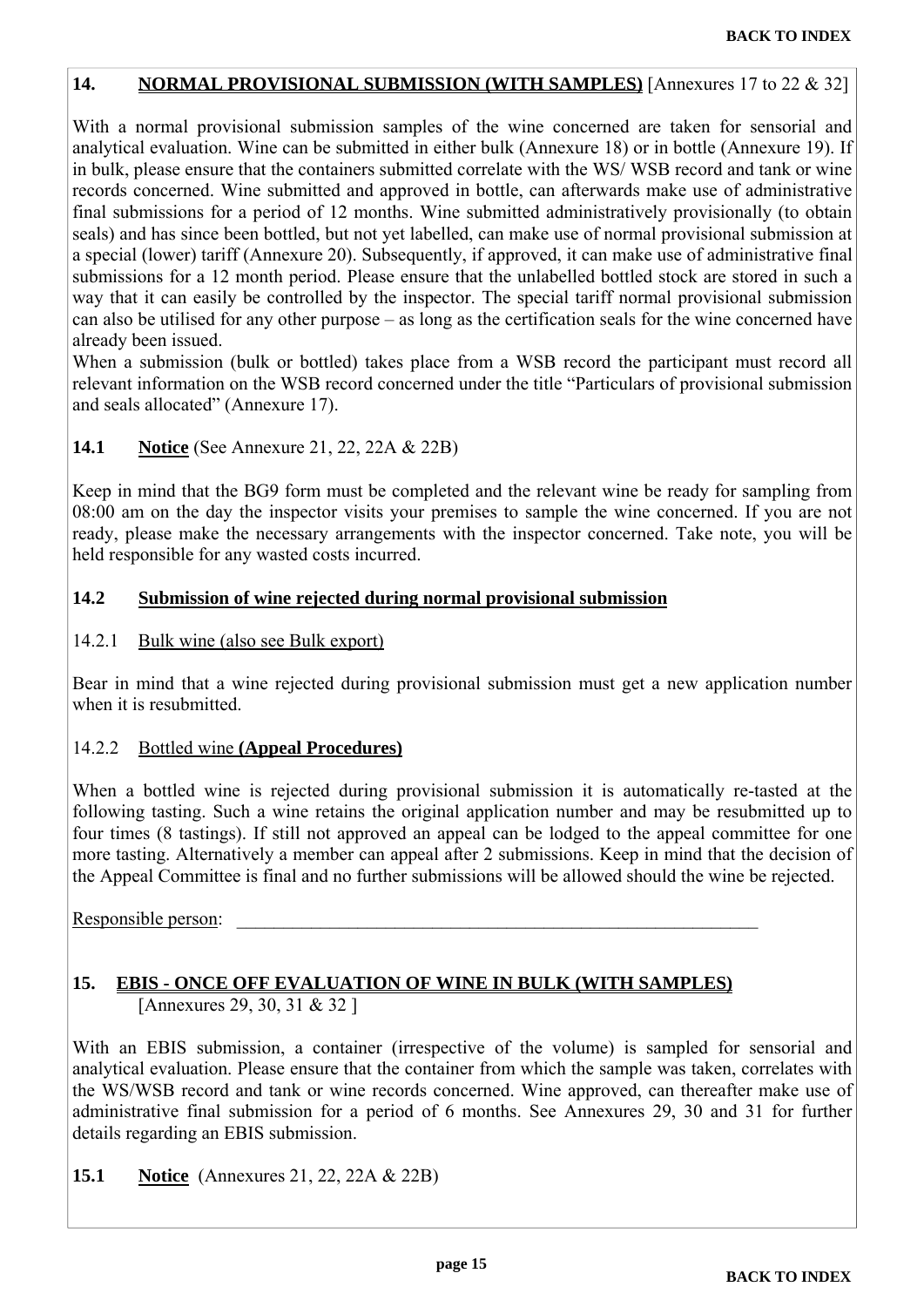#### <span id="page-15-0"></span>**16. ADMINISTRATIVE FINAL SUBMISSION (EBIS WINE) (BULK APPROVED) (6 MONTHS EXEMPTION)** [Annexures 23, 29, 30, 31, 34 & 35]

Wine sensorially and analytically approved in bulk (EBIS wine) can be submitted as administrative final applications for a period of 6 months thereafter. Control samples will be drawn for sensorial and analytical evaluation, after an administrative final submission is received. A BG 11A and laboratory form which is automatically generated with the BG 11A on WOL must accompany these control samples. (see Annexures 34 and 35)

N.B. 12 x 750ml (9 litre) samples must be drawn at random during the bottling process and kept on the premises until such time that the wine passes final approval. (BG 11A)

#### **16.1 Notice**

Notice of an application for administrative final approval (Admin. EBIS) must be given in writing on the BG11 form (Annexure 23). One (1) working day's notice is required. The applicable labels must accompany the written notice. Faxes of labels must be clear. Ensure that an example of every label which is used on the wine concerned accompanies the BG11. Every such label must be approved by the Label Committee of the Board. Contact Certification Services if uncertain.

#### **16.2 EBIS (Bulk) submission rejected**

In the event that an EBIS (in bulk) submission is rejected, the EBIS procedure cannot continue if that wine is already bottled at the time that the result of the submission becomes available.

The bottled wine, irrespective of whether labelled or not, will now be submitted according to normal submission procedures. (see paragraph 14.2.2)

#### **16.3 Remarks**

Results (on SAWIS webpage or telephonically obtainable from Certification Services) will be available after the notice period has expired. Wine may not be removed before the result and the certificate number have been furnished to you and recorded in your WSB records.

Ensure that the WSB Annex concerned is completed (Annexure 30 & 31).

#### **16.4 Speedline**

See paragraph 17.3

Responsible person:

#### **17. ADMINISTRATIVE FINAL SUBMISSION (WITHOUT SAMPLES)** [Annexures 13A, 23, 24 & 32]

Wine sensorially and analytically approved in bottled form can be submitted as administrative final applications for a period of 12 months thereafter – in other words it does not have to be tasted and analysed again. Wine for administrative final submissions must be in its final labelled and sealed form.

### **17.1 Notice**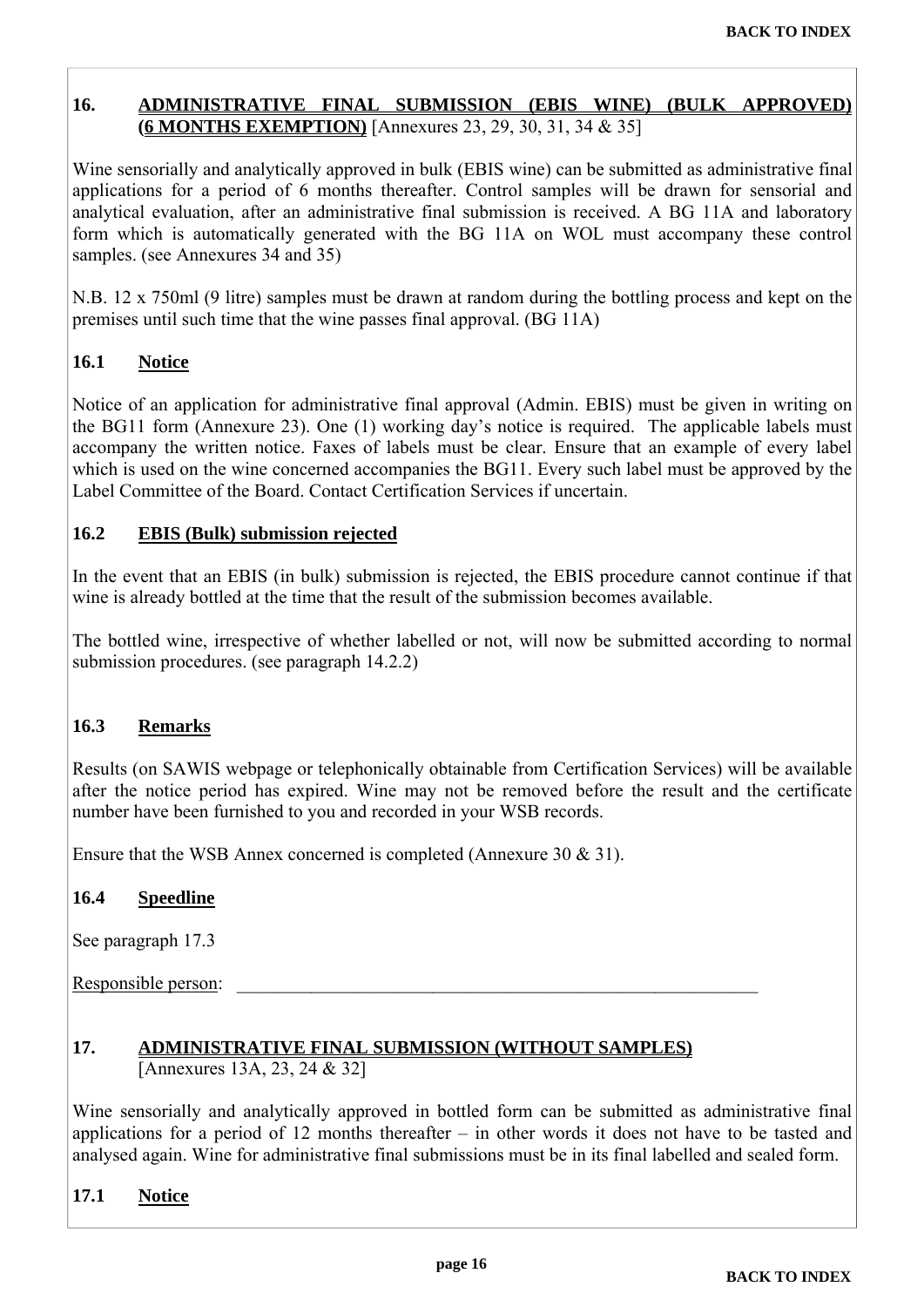Notice of an application for administrative final approval must be given in writing on the BG11 form (Annexure 23). One (1) working day's notice is required. The applicable labels must accompany the written notice. Faxes of labels must be clear. Ensure that an example of every label which is used on the wine concerned accompanies the BG11. Every such label must be approved by the Label Committee of the Board. Contact Certification Services if uncertain.

#### **17.2 Remarks**

Results (telephonically obtainable from Certification Services or on the SAWIS webpage) will be available after the notice period has expired. Wine may not be removed before the result and the certificate number have been furnished to you and recorded in your WSB records.

Ensure that the WSB record concerned are completed under the titles "Final submission and particulars of seals used" (Annexure 24) and "Bottling or receipt of bottled wine " (Annexure 13).

Seals in stock or to be destroyed must be available for control by the inspector.

#### **17.3 Speedline**

A speedline has been instituted to accommodate participants who urgently need the results of administrative final submissions. The procedure works as follows:

- $\Rightarrow$  Contact the inspector concerned on his cellular phone. Inform him that he must check a speedline administrative submission and arrange a convenient time with him.
- $\Rightarrow$  Write "speedline" at the top of your BG11 form and fax or deliver it with the applicable labels to Certification Services.
- $\Rightarrow$  Contact Certification Services telephonically and inform them that you have faxed a BG11 speedline.
- $\Rightarrow$  After inspection, the inspector will contact Certification Services. If Certification Services has already checked the application, the inspector will note the WSR4A certificate number on you records. If not, the inspector will tell you when Certification Services can be contacted for the WSR4A number – which period shall not exceed 30 minutes.

The tariff for a speedline administrative final submission is R200,00 per visit, irrespective of the number of submissions. You will not be debited with such costs where the inspector is present on your premises and can accommodate you there and then. If his program does not allow it the inspector concerned can control it the following working day. If a participant, however, requires that the control be done on that specific day and it does not suit the inspector's program, it can be done after hours at the normal speedline tariff (R200 per visit). The application concerned can, after it had been signed by the inspector, be faxed through to Certification Services for processing on the following day, or the application can be delivered by the inspector concerned to Certification Services early the next morning for processing.

**Note: If an inspector is busy on a participant's premises with one or other task after hours and he is requested to control a speedline administrative final submission, the participant will be charged with the normal speedline tariff (R200 per visit).** 

Responsible person:

#### **18. NORMAL FINAL SUBMISSION (WITH SAMPLES)** [Annexures 13A, 24, 25, 26, 27 & 32 ]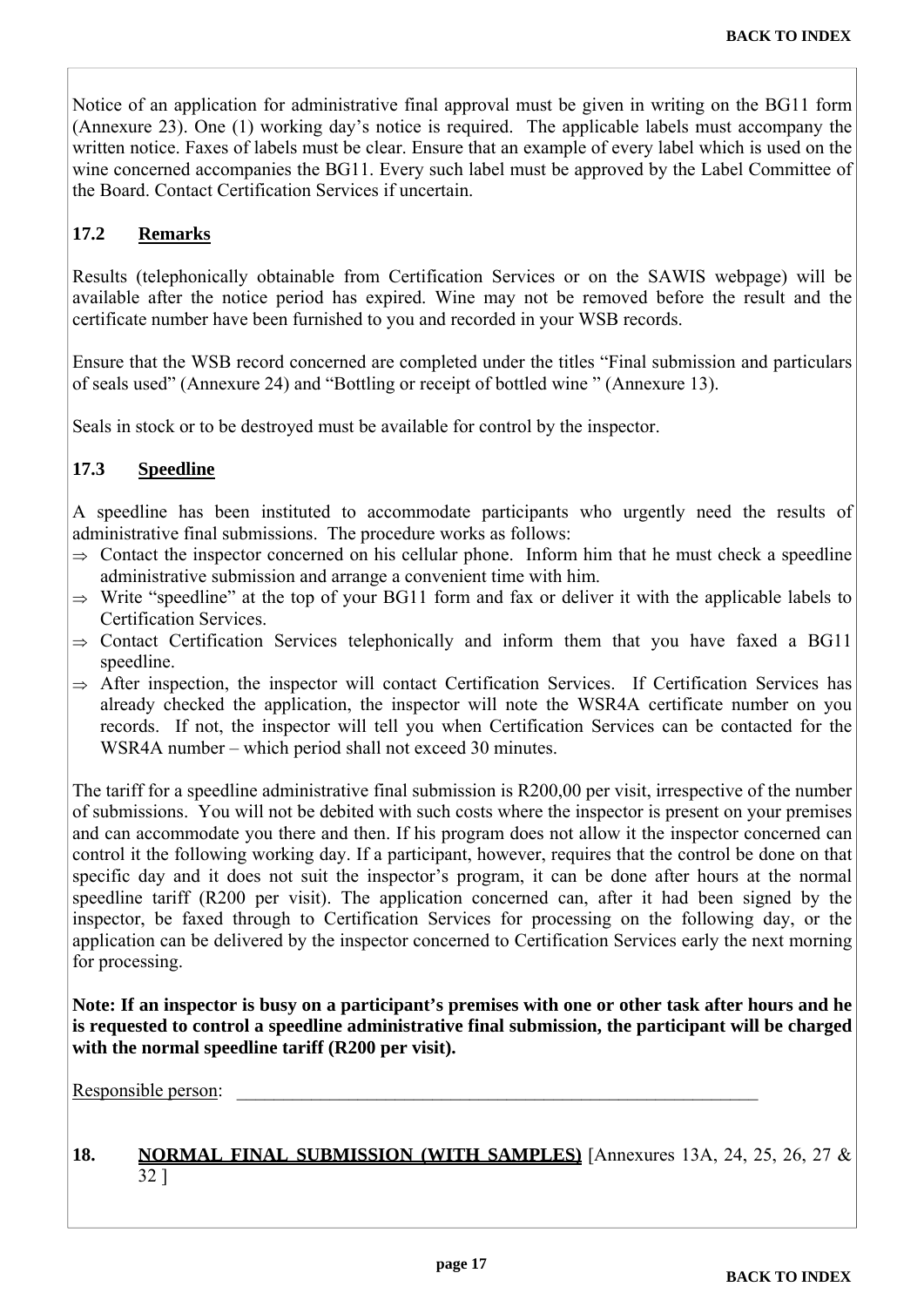<span id="page-17-0"></span>With a normal final submission the wine is sampled for sensorial and analytical evaluation. Wine may only be submitted in final labelled and sealed (certification seals) form. The latter does not apply to bulk wine destined for export. See next subparagraph.

#### **18.1 Bulk export**

The only exception to the above rule is applicable to wine with certification claims that will be exported in bulk. See Annexure 26. An approval for bulk export wine applies for 42 days.

#### **18.2 Notice and other requirements** (see page 6 paragraph 2.2.2 and Annexures 21, 22, 22A & 22B)

Make sure that copies of all labels used on the submission are attached to both copies of the BG 11 (one for tasting and one for laboratory). Certification claims (origin, vintage, cultivar) on labels must comply with the information on the WSB record card. Contact the Certification department if you are unsure.

Ensure that the quantity bottles as indicated on the BG11 correlates with the physical stock indicated and store this stock in such a way that it can easily be inspected. With bulk exports ensure that the containers submitted correlate with the WS/WSB record and tank or wine records concerned.

The WSB record concerned must be completed in full by the time of arrival of the inspector. See Annexures 13A and 24.

## **18.3 Submission of wine not approved at normal final submission**

The same procedure as in paragraph 14.2.2 is applicable

#### **18.4 Handling of final disapproved wine**

Labels and seals on final disapproved wine must be removed within sixty (60) days after date of last disapproval. The Board can be asked in writing via Certification Services for an extension of this period. Give one (1) working day's written or oral notice before removing the labels and seals concerned.

#### **18.5 Handling of surplus certification seals** [Annexure 27]

All surplus seals (seals in excess after submissions) may only be removed by Inspection Services for disposal.

The participant must:

- $\Rightarrow$  Neatly roll up the seals concerned and provide it with a sticker containing the following information: Name of participant, WSB number, application number and quantity of seals concerned.
- $\Rightarrow$  Complete a BG10 (Annexure 27).
- $\Rightarrow$  Keep the seals and BG10 on his premises and hand it over to the inspector during inspections.

Responsible person:

#### **19. SUBSTITUTION OF LABELS AND SEALS FROM FINAL APPROVED WINE** [Annexure 28]

If you want to remove labels or seals from final approved wine you must give one (1) working day's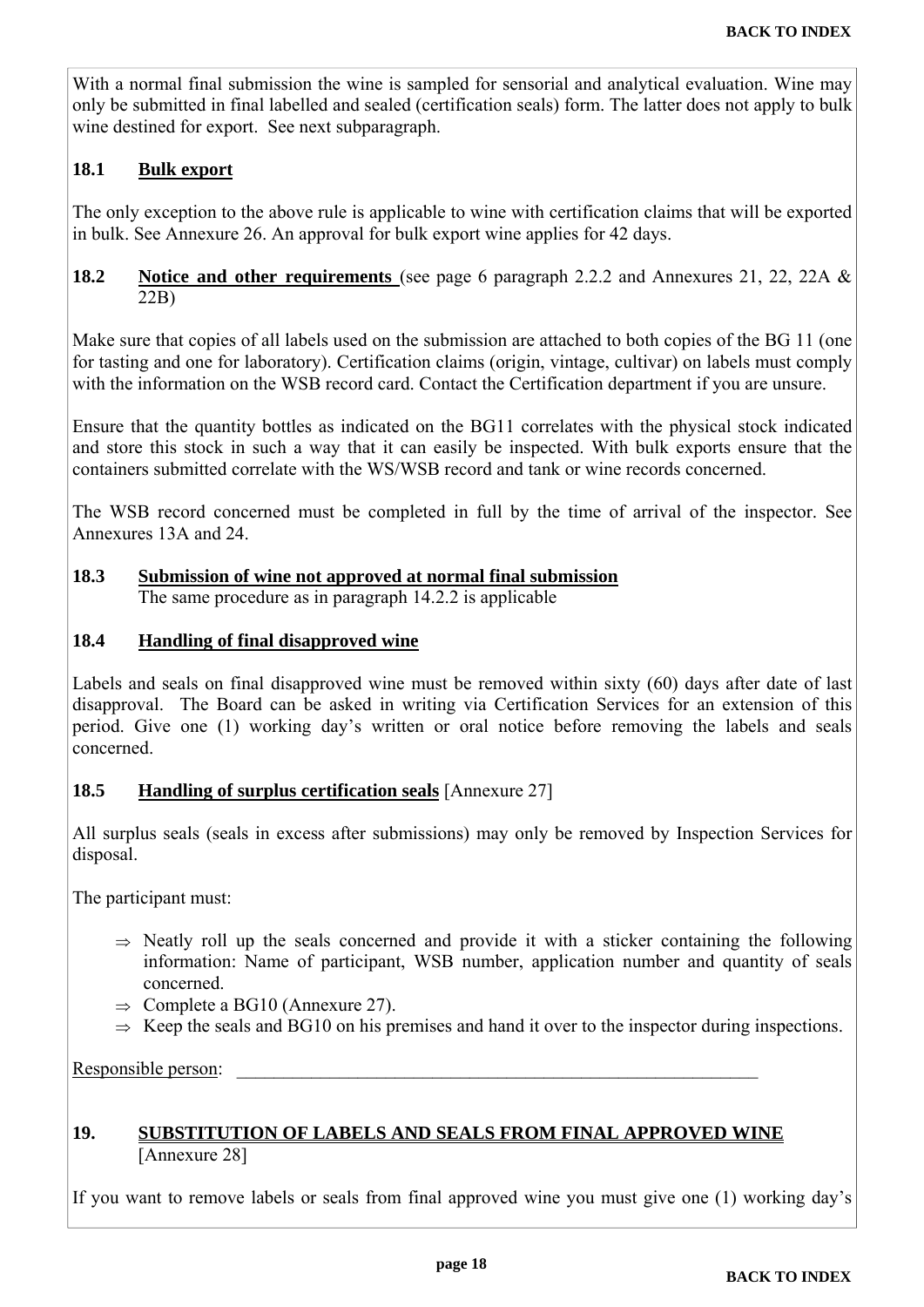<span id="page-18-0"></span>notice in writing. If you require a shorter notice period you must contact one of the persons (Certification Services) mentioned in paragraph 2.2.1 to make arrangements.

Where you want to replace the labels concerned with other labels with certifiable claims the notice must be accompanied by an example of the label that you want to affix.

New seals will be available after conclusion of the notice period.

After the action is completed, complete a BG7 form and fax it to Certification Services or give it to the inspector. This process is handled in similar fashion as admin final submissions. Should you urgently require the final control within the one working day period, the speedline procedure kicks in. (see paragraph 17.3)

Responsible person:

#### **20. WINE ONLINE (WOL)** [Annexure 32]

Submission of samples for certification on "Wine Online", BG9/11 and laboratory form combined.

21. REMOVAL OF ALCOHOL FROM WINE [See Table 7 of the Regulations of Act 60 of 1989] (Consult SAWIS webpage in this regard)

#### **21.1. Wine destined for certification**

- 21.1.1 Complete BG6/WSR1 and send to SAWIS. Indicate "alcohol removal".
- 21.1.2 It is important that notice be given to the Department of Agriculture as to which process, to remove alcohol, is to be used.
- 21.1.3 Move wine to WSB record card prior to treatment. Indicate on WSB record card next to WSB number: "Alcohol removal". More than one batch can be handled on a WSB record card as long as it is the same wine. Divide WSB card on inside as required.
- 21.1.4 After process has been completed 1 x 750 ml sample has to be taken. On the sample a label with name of participant, date, current tank number and volume must be applied. Also indicate "After treatment" as well as type of process used to remove alcohol.
- 21.1.5 Should a "batch" of the same wine comprise more than one tank after treatment, the sample mentioned in 20.1.4 must be proportional.
- 21.1.6 Samples must be kept on the premises. Samples shall be collected by the SAWIS inspector with subsequent visit.

#### **21.2 Non-certified wine**

Non-certified wine is controlled by the Department of Agriculture who have their own procedure. Contact numbers 021 809 1704 / 1702.

#### **21.3 Customs and Excise**

Participants must make sure of the requirements of Customs and Excise with regards to the removal of alcohol from wine and make sure that they comply. Queries in this regard can be directed to Nina Busch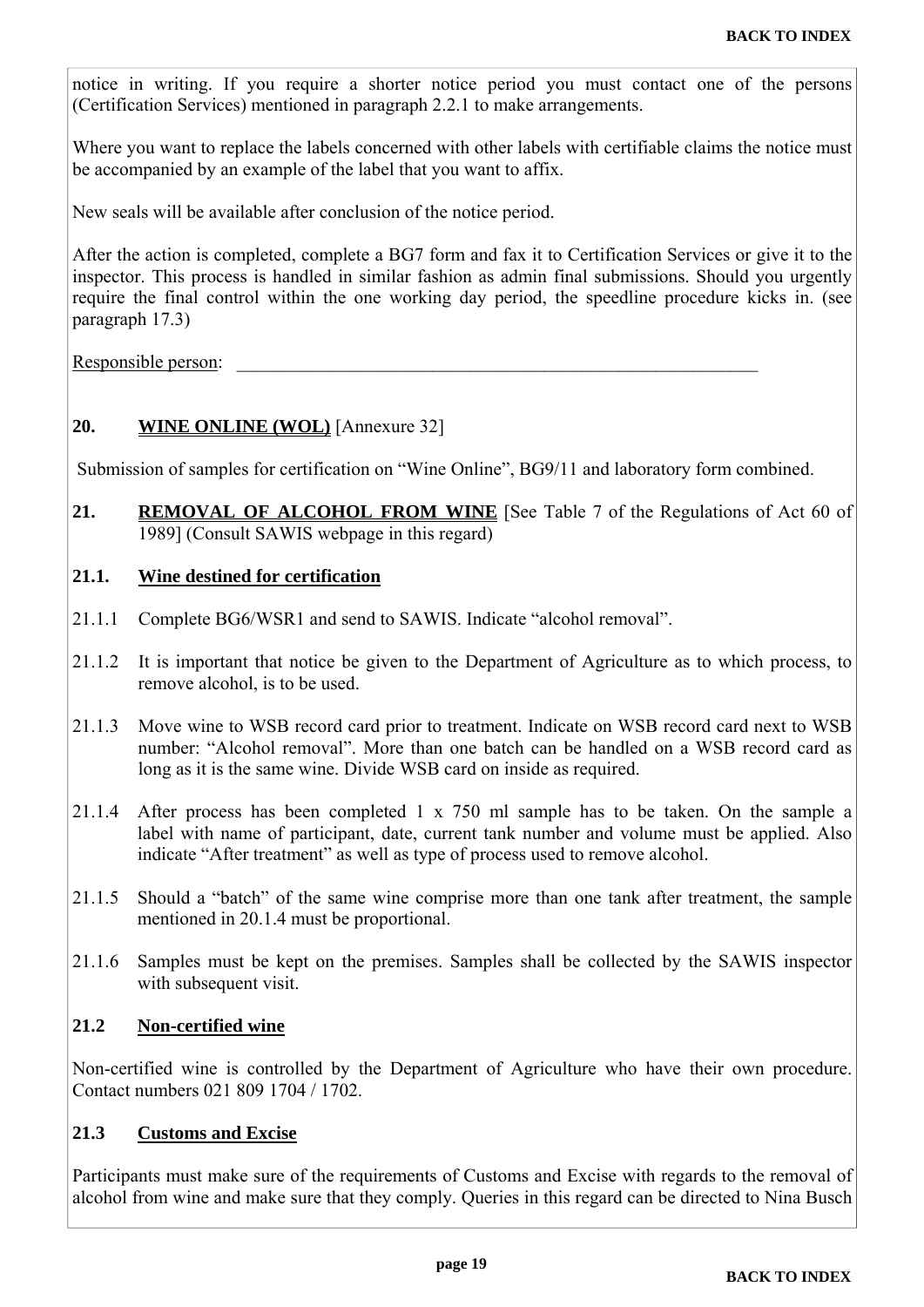<span id="page-19-0"></span>and/or Christo van Wyk at Customs and Excise (021-887 3036). Alternatively contact nearest Customs and Excise office.

### **21.4 Export**

Please note that removal of alcohol from wine is not yet accepted by EU countries and such wine can therefore not be exported to EU countries. Negotiations with the EU Commition is currently underway.

#### **22. BAG-IN-A-BOX**

#### **22.1 Standards for BAG-IN-A-BOX**

Should a liquor product be packed in a container which is not self-supporting such as a tinfoilbag, the volume of such a product may not exceed 5 litres.

Such a container must:

- $\Rightarrow$  Be pre-packed in a self supporting non-returnable, tamperproof external packaging which encloses and covers such container completely;
- $\Rightarrow$  Be equipped with a sealed tap which can be used in conjunction with the external packaging;
- $\Rightarrow$  After filling not exceed the allowed oxygen permeability.

See regulation 41 of the Liquor Products Act 60 of 1989.

#### **22.2 Indication of Filling date - BAG-IN-A-BOX**

The filling date of a product as indicated on the label must consist of the expression "Filled on" or "Filling date" followed by the date in the format dd/mm/yyyy, on which the specific container was filled.

See regulation 38A of the Liquor Products Act of 1989.

#### **22.3 Certification of wine packed in aseptic cartons, pouches and Bag-in-a-box**

Period after organoleptic tasting of a final product within which administrative final submissions may be done

- $\Rightarrow$  2 Litre and smaller 6 months
- $\Rightarrow$  3 Litre and larger 9 months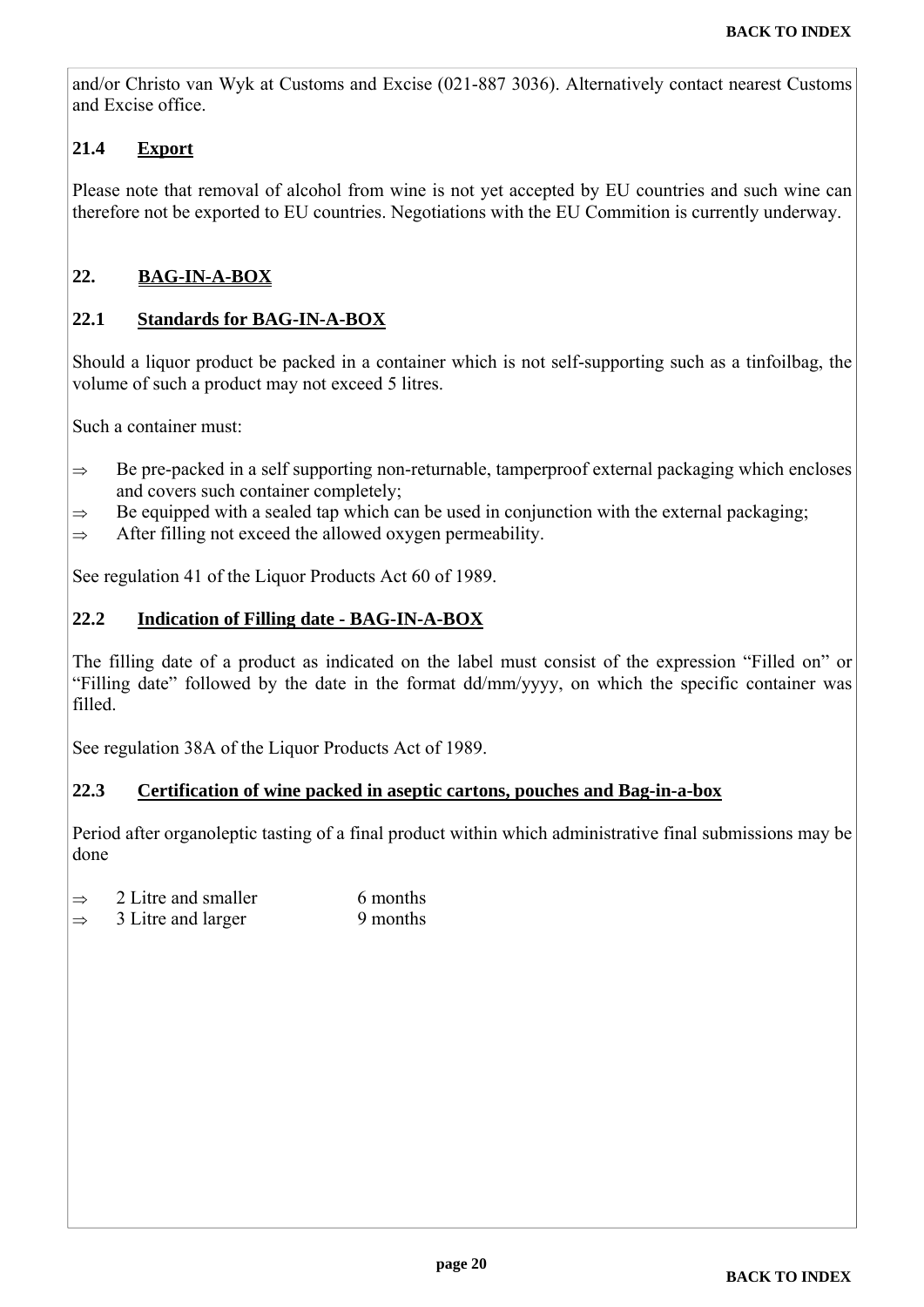<span id="page-20-0"></span>

|                                                                                                                                                                                                                                                                                                                                                        |                |                                                                                                             | WINE AND SPIRIT BOARD                                  |                             |                                           |                          |                                                                                                                           | BG1                            |             |
|--------------------------------------------------------------------------------------------------------------------------------------------------------------------------------------------------------------------------------------------------------------------------------------------------------------------------------------------------------|----------------|-------------------------------------------------------------------------------------------------------------|--------------------------------------------------------|-----------------------------|-------------------------------------------|--------------------------|---------------------------------------------------------------------------------------------------------------------------|--------------------------------|-------------|
|                                                                                                                                                                                                                                                                                                                                                        |                | APPLICATION FOR AUTHORITY TO PRESS GRAPES WITH A VIEW TO THE PRODUCTION OF WINE INTENDED FOR CERTIFICATION  | (Section 15 of the Wine of Origin Scheme)              |                             |                                           |                          |                                                                                                                           |                                |             |
| (To be lodged with Certification Services, SAWIS, 312 Main Road/P O Box 238, PAARL, 7620, at least one month prior to the expected date on which the pressing of grapes concerned                                                                                                                                                                      |                |                                                                                                             | will commerce)                                         |                             |                                           |                          |                                                                                                                           |                                |             |
| Name of participant                                                                                                                                                                                                                                                                                                                                    |                |                                                                                                             |                                                        | Producer No<br><b>SAWIS</b> |                                           |                          | Name and address of cellar in which wine is to be produced                                                                |                                |             |
| Stellenbosch Vineyards                                                                                                                                                                                                                                                                                                                                 |                |                                                                                                             |                                                        |                             |                                           |                          | Weinsed Ceitar<br>Stellenbosch                                                                                            |                                |             |
|                                                                                                                                                                                                                                                                                                                                                        |                | Indications under which wine is to be produced                                                              |                                                        |                             | relevant block<br>Please mark             |                          | grapes are purchased, please<br>furnish the following<br>H                                                                |                                | Office use  |
| Registered Estate<br>Name of defined<br>production area                                                                                                                                                                                                                                                                                                | Estate<br>wine | Full name of vine cultivar and/<br>or type                                                                  | Name and/or block num-<br>Single vineyard wine*<br>ber | Vintage<br>year             | Member<br>${\rm graphs}$<br>grapes<br>Own | chased<br>grapes<br>Pur- | Name and address of pro-<br>whom grapes are to be<br>ducer from<br>purchased                                              | <b>SAWIS</b><br>number<br>Farm | (WS-number) |
| Stellenbosch                                                                                                                                                                                                                                                                                                                                           |                | Sauvignon blanc                                                                                             |                                                        | 2003                        | ↘                                         |                          |                                                                                                                           |                                |             |
| stellenbosch                                                                                                                                                                                                                                                                                                                                           |                | Cabernet saurignon                                                                                          |                                                        | 2003                        | ↘                                         |                          |                                                                                                                           |                                |             |
| Coastal Region                                                                                                                                                                                                                                                                                                                                         |                | Chenin Hanc                                                                                                 |                                                        | 2003                        |                                           | ↘                        | Mr DuToit-Eike                                                                                                            | 02995A                         |             |
| Western Cape                                                                                                                                                                                                                                                                                                                                           |                | Merlot                                                                                                      |                                                        | 2003                        |                                           | ↘                        | Mr Du Toit - Eile                                                                                                         | 02995A                         |             |
| *If grapes are purchased full particulars must be furnished as requested. Buyer must ascertain whether SAWIS 1 return(s) of seller's farm(s) was submitted to SAWIS. If this form is not fully completed, and/<br>or the SAWIS 1 return(s) concerned has not been submitted, the certification of the<br>members' farm(s) has been submitted to SAWIS. |                |                                                                                                             |                                                        |                             |                                           |                          | resultant wine could be endangered. The applicant must also ascertain that SAWIS 1 return(s) of his/her own farm(s) or of |                                |             |
| I, the undersigned, declare that the information given above, is true and correct and hereby apply for authority to press grapes with a view to the production of the above-mentioned wine intended for<br>certification under the indications stated above. I have ensured that the SAWIS 1 return(s) concerned was submitted.                        |                |                                                                                                             |                                                        |                             |                                           |                          |                                                                                                                           |                                |             |
| Signature of applicant                                                                                                                                                                                                                                                                                                                                 |                |                                                                                                             |                                                        |                             |                                           |                          |                                                                                                                           | Date                           |             |
| Name of contact person (print)                                                                                                                                                                                                                                                                                                                         |                | Complete only if vineyard is registered as a single vineyard and the intention is to claim single vineyard* |                                                        |                             |                                           |                          |                                                                                                                           | Telephone number               |             |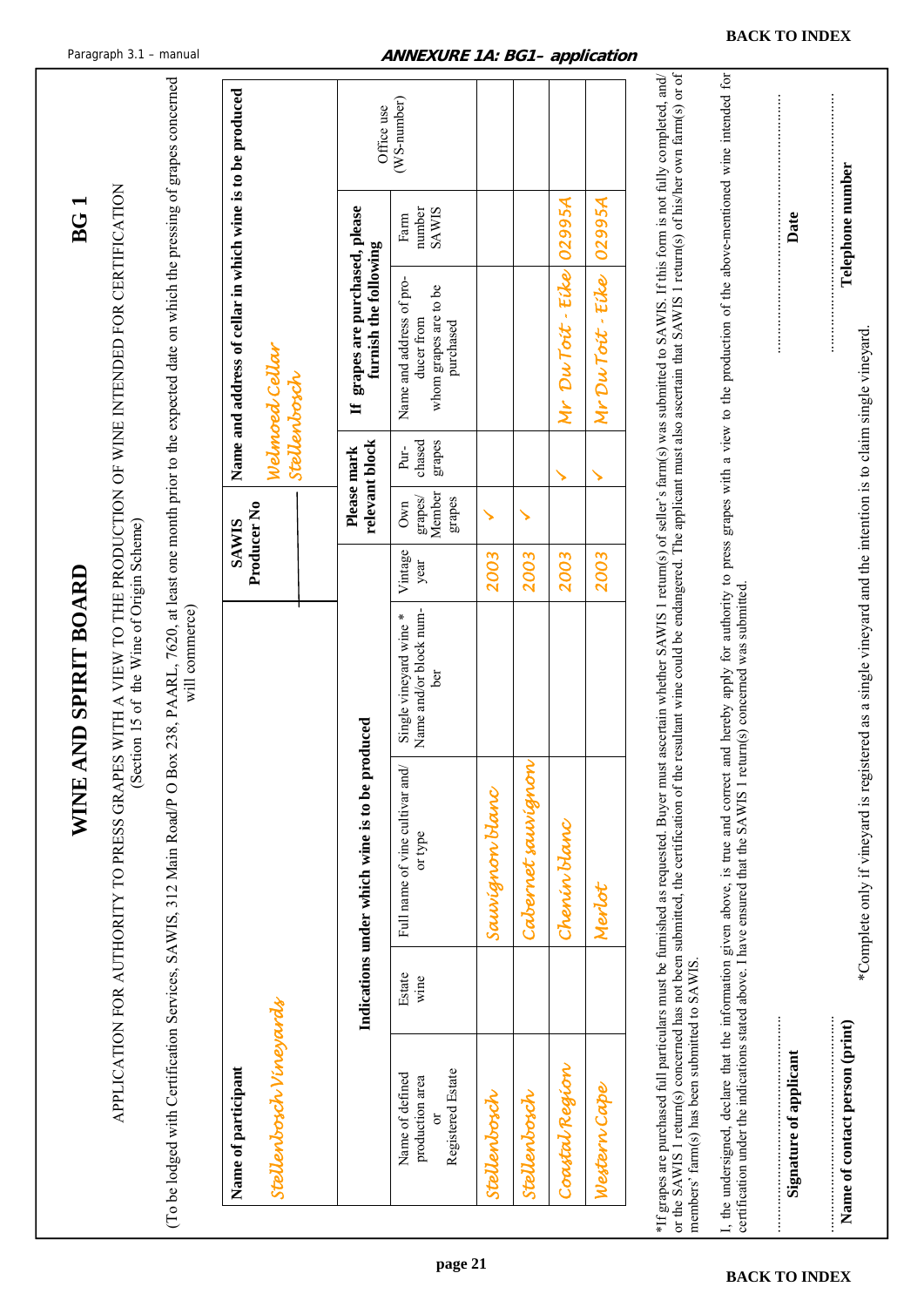<span id="page-21-0"></span>

| Paragraph 3.1 - manual |  |
|------------------------|--|
|                        |  |

#### **ANNEXURE 1B: BG3-application (Single vineyard wine)**

#### **WINE AND SPIRIT BOARD**

#### **APPLICATION FOR REGISTRATION OF A UNIT FOR THE PRODUCTION OF A SINGLE VINEYARD WINE**

#### **Submit a separate application for each unit**

#### **1. NAME AND POSTAL ADDRESS OF APPLICANT**

#### **2. UNIT (Maximum 6 ha)**

| Block name, if any | <b>Block No.</b> | <b>Variety</b> | <b>Number</b><br>of vines | Area<br>Ha           | <b>SAWIS</b><br>Farm No |
|--------------------|------------------|----------------|---------------------------|----------------------|-------------------------|
|                    |                  |                |                           |                      |                         |
|                    |                  |                |                           |                      |                         |
|                    |                  |                |                           |                      |                         |
|                    |                  |                |                           | <b>Total hectare</b> |                         |

#### **3. SKETCH PLAN**

- Furnish SAWIS (cupidoj@sawis.co.za) with an electronic (compatible with a Geographical Information Sys tem database) sketch plan or orthophoto of the farm concerned on which all vineyard blocks are indicated and identified.
- If this is not possible, attach a sketch plan on which the required information is indicated.

#### **4. PRODUCTION**

• Production data of each unit for the past 3 years must be attached.

**I, the undersigned, declare that the information given above, is true and correct.** 

| Date                                                                                                      | Applicant             |
|-----------------------------------------------------------------------------------------------------------|-----------------------|
|                                                                                                           | <b>FOR OFFICE USE</b> |
| Approved                                                                                                  | Rejected              |
| Date                                                                                                      | <b>Signature</b>      |
| <b>INQUIRIES:</b><br>Jackie Cupido, Tel: (021) 807 5704, Fax: (021) 807 6001, E-mail: cupidoj@sawis.co.za |                       |

#### **APPLICATION TO:**

The Secretary, Wine and Spirit Board, P O Box 2176, Dennesig, Stellenbosch, 7599. **Fax**: (021) 889 5823, **Tel**: (021) 889 6555, **E-mail**: hugo@wsb.org.za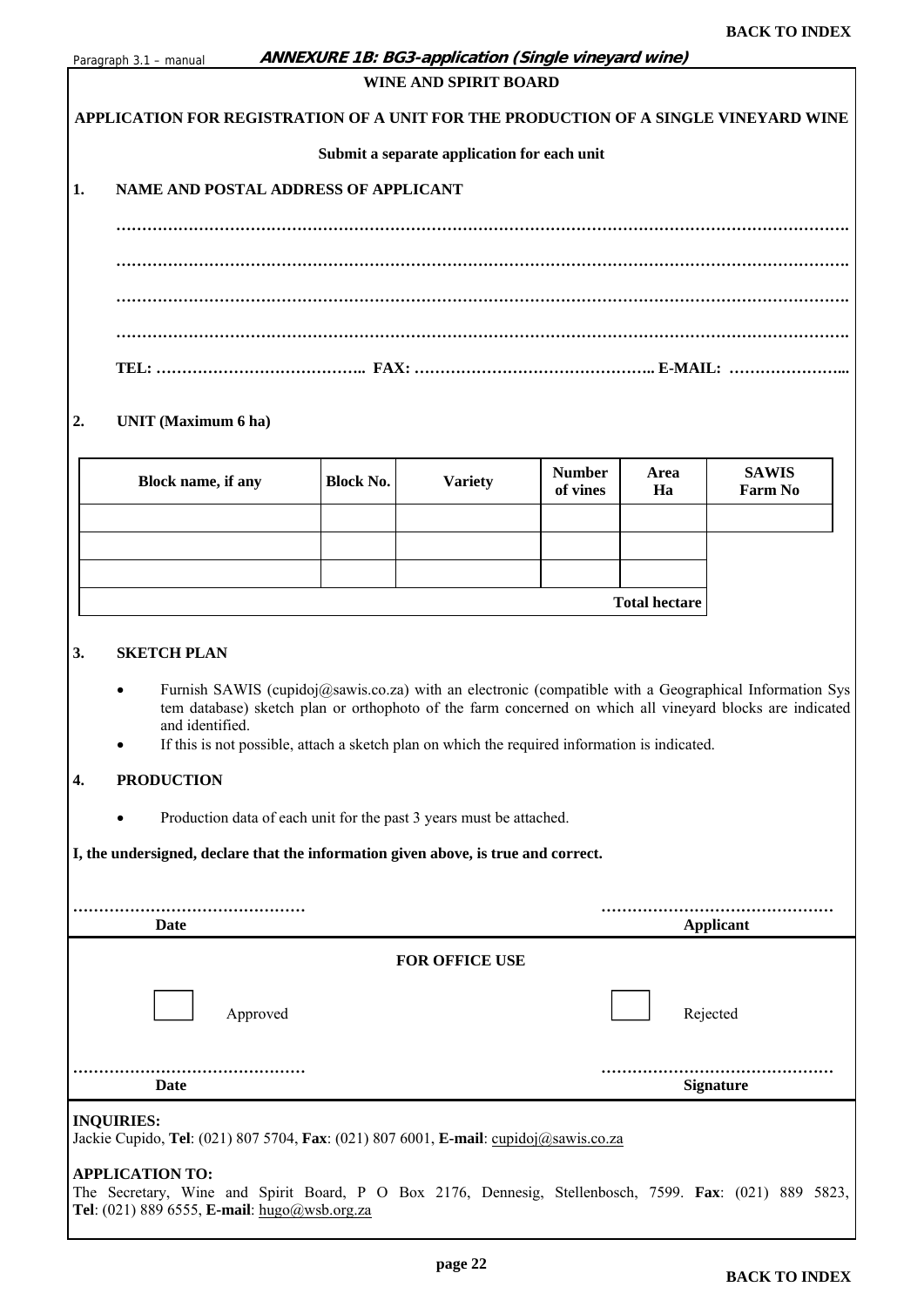<span id="page-22-0"></span>

|                                                                | WS.<br><b>STAAT/RECORD</b>                                                                                                                                                                                                                                                     |  |
|----------------------------------------------------------------|--------------------------------------------------------------------------------------------------------------------------------------------------------------------------------------------------------------------------------------------------------------------------------|--|
|                                                                | 1398                                                                                                                                                                                                                                                                           |  |
|                                                                |                                                                                                                                                                                                                                                                                |  |
| <b>WET OP</b>                                                  | REKORD VAN PRODUKSIE EN VOORRAAD VAN WYN GEPRO-<br>DUSEER INGEVOLGE DIE BEPALINGS VAN DIE WYN VAN OOR-<br>SPRONG-SKEMA INGESTEL KRAGTENS ARTIKEL 14 VAN DIE<br>DRANKPRODUKTE, 1989 (WET 60 VAN 1989) EN GEPUBLISEER<br>BY GOEWERMENTSKENNISGEWING NO. R 1434 VAN 29 JUNIE 1990 |  |
| <b>OF 29 JUNE 1990</b>                                         | <b>RECORD OF PRODUCTION AND STOCKS OF WINE PRODUCED IN</b><br>TERMS OF THE WINE OF ORIGIN SCHEME ESTABLISHED UNDER<br>SECTION 14 OF THE LIQUOR PRODUCTS ACT, 1989 (ACT 60<br>OF 1989) AND PUBLISHED BY GOVERNMENT NOTICE NO R 1434                                             |  |
|                                                                | Naam en adres van instansie aan wie magtiging uitgereik is<br>Name and address of person to whom authority is issued                                                                                                                                                           |  |
| Backsberg Trust                                                |                                                                                                                                                                                                                                                                                |  |
|                                                                |                                                                                                                                                                                                                                                                                |  |
|                                                                |                                                                                                                                                                                                                                                                                |  |
|                                                                |                                                                                                                                                                                                                                                                                |  |
|                                                                | Sertifiseerbare aanduidings - Certifiable indications                                                                                                                                                                                                                          |  |
| $\overline{P}$ O Box 55<br>Paarl<br>1999 Paart Sauvígnon blanc |                                                                                                                                                                                                                                                                                |  |
|                                                                |                                                                                                                                                                                                                                                                                |  |
|                                                                |                                                                                                                                                                                                                                                                                |  |
|                                                                |                                                                                                                                                                                                                                                                                |  |
|                                                                |                                                                                                                                                                                                                                                                                |  |
|                                                                |                                                                                                                                                                                                                                                                                |  |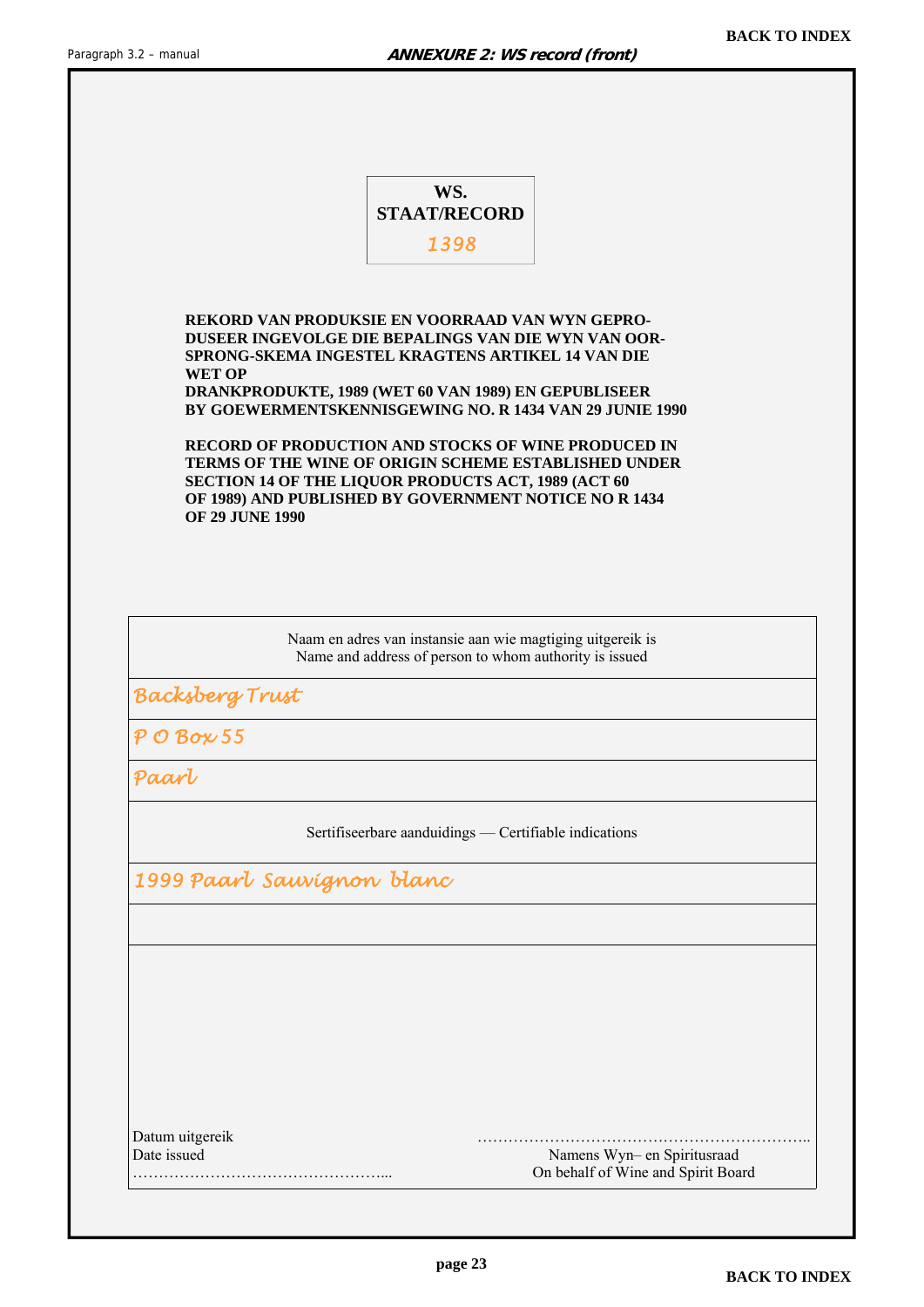#### <span id="page-23-0"></span>**PRESSING CULTIVARS TOGETHER WITH RETENTION OF CULTIVAR CLAIMS**

- 1 Application per BG1 must be lodged with Certification Services at least **30 DAYS** before the date expected to commence with the pressing of the grapes concerned. Cultivars which will be pressed together must be clearly indicated on the BG1 application.
- 2 The method of mass determination must be indicated on the BG1 application.
- 3 The cultivars which will be pressed together must also be clearly indicated on the WS record see paragraph 3.2 of the manual.
- 4 Notice must be given at least **THREE (3) DAYS** before the commencement of the pressing of the grapes concerned.
- 5 The mass of the respective cultivars must be determined by way of weighing before pressing them together.
- 6 Particulars of the mass of each cultivar concerned must be noted on the press register during the course of each working day.
- 7 After completion or termination of the fermentation process in the wine and that wine has been removed from the lees, the volume and percentage ratio must be indicated on a BG6/WSR1 application for blending. Thereafter a WSB blending record shall be issued. The percentage ratio is calculated according to mass. For example, if 100 hectolitres of wine is made from 6 tons of Merlot pressed together with 4 tons of Pinotage, the percentage ratio in the wine will be 60% Merlot and 40% Pinotage.
- 8 Where cultivars are pressed together with the intention to only indicate the main cultivar on the label, the percentage ratio for that cultivar may not be less than 90%. (Where wine is blended it is 85 %). The same applies for EU countries.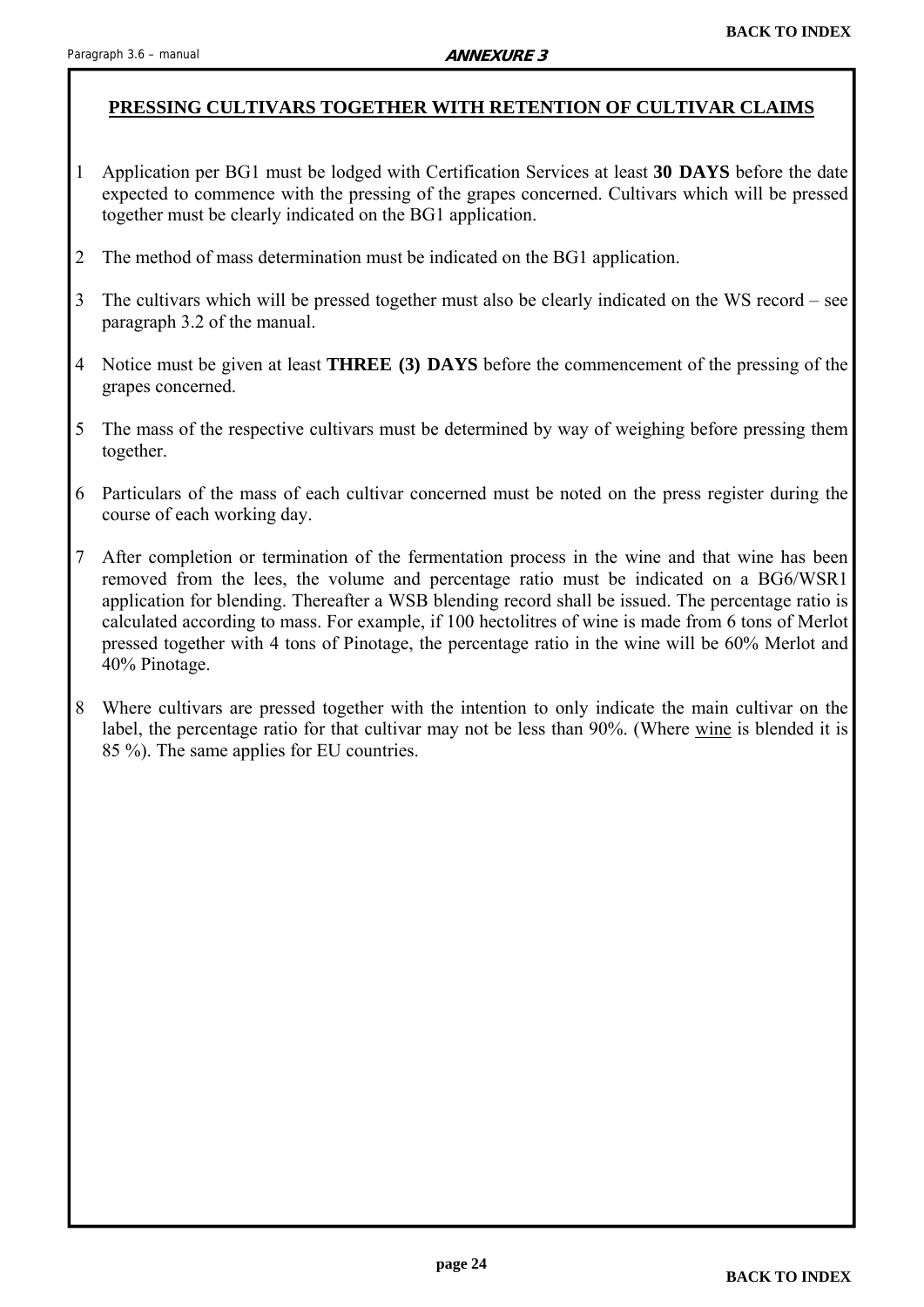| aragrapri                                                                      |                                                                                                                     |                                                    |                |                                                                                                                                                                    |                   |                   |                       |                   |                                        | ogiatoi                                                                                                                             |                                                                                            |                                                                                        |                             |  |                                                                                                                                                                 |                                     |
|--------------------------------------------------------------------------------|---------------------------------------------------------------------------------------------------------------------|----------------------------------------------------|----------------|--------------------------------------------------------------------------------------------------------------------------------------------------------------------|-------------------|-------------------|-----------------------|-------------------|----------------------------------------|-------------------------------------------------------------------------------------------------------------------------------------|--------------------------------------------------------------------------------------------|----------------------------------------------------------------------------------------|-----------------------------|--|-----------------------------------------------------------------------------------------------------------------------------------------------------------------|-------------------------------------|
| 17651                                                                          | (as determined after fermen-<br>WYN/MOS GEMAAK<br>(soos bepaal na gisting of by<br>fortifisering)<br>MINE/MUST MADE | tation or at fortification)<br>Litres<br>Liter     |                |                                                                                                                                                                    |                   |                   |                       |                   |                                        |                                                                                                                                     |                                                                                            |                                                                                        |                             |  |                                                                                                                                                                 |                                     |
|                                                                                |                                                                                                                     | Contai-<br>ner No.<br>Houer                        |                |                                                                                                                                                                    |                   |                   |                       |                   |                                        |                                                                                                                                     |                                                                                            |                                                                                        |                             |  |                                                                                                                                                                 |                                     |
|                                                                                |                                                                                                                     | Tenk No.<br>Tank No.                               |                |                                                                                                                                                                    |                   |                   |                       |                   |                                        |                                                                                                                                     |                                                                                            |                                                                                        |                             |  |                                                                                                                                                                 |                                     |
|                                                                                |                                                                                                                     | Tenk No.<br>Tank No.                               |                |                                                                                                                                                                    |                   |                   |                       |                   |                                        |                                                                                                                                     |                                                                                            |                                                                                        |                             |  |                                                                                                                                                                 |                                     |
|                                                                                |                                                                                                                     | <sup>o</sup> Balling                               |                |                                                                                                                                                                    |                   | Name of producer. | Scale ticket number.  |                   |                                        |                                                                                                                                     |                                                                                            |                                                                                        |                             |  |                                                                                                                                                                 |                                     |
|                                                                                | Netto kilogram<br>druiwe/mos<br>ontvang                                                                             | Net kilograms<br>grapes/must<br>received           |                |                                                                                                                                                                    | Date of pressing. |                   |                       | Fermenting tanks. |                                        |                                                                                                                                     |                                                                                            |                                                                                        |                             |  |                                                                                                                                                                 |                                     |
| Beskrywing van wyn soos op WS .- Staat / Description of wine as per WS. Record | DRUIFCULTIVAR(indien<br>meer as een variëteit)                                                                      | VINE CULTIVAR(if more<br>than one variety          | PRESS REGISTER |                                                                                                                                                                    |                   |                   |                       |                   |                                        |                                                                                                                                     |                                                                                            | be signed by participants on pages where recoveries were determined - it is not neces- |                             |  | verklaar hierby dat die inligting hierbo verstrek, waar en juis is.<br>I, the undersigned, hereby declare that the information given above, is true and correct | Handtekening van gemagtigde persoon |
| WS No.                                                                         |                                                                                                                     | Skaalkaartjie<br>No. of scale<br>No. van<br>ticket |                |                                                                                                                                                                    |                   |                   |                       |                   |                                        |                                                                                                                                     |                                                                                            |                                                                                        |                             |  |                                                                                                                                                                 |                                     |
|                                                                                |                                                                                                                     | No. van<br>No. of<br>Plaas<br>Farm                 |                |                                                                                                                                                                    |                   |                   |                       |                   |                                        |                                                                                                                                     |                                                                                            |                                                                                        |                             |  | Ek, die ondergetekende,                                                                                                                                         |                                     |
| Naam & adres van gemagtigde persoon / Name & address of authorised person      | Druiwe geproduseer deur:- / Grapes produced by:-                                                                    | Plaas waarop geproduseer<br>Farm on which produced |                | The applicable particulars of the grapes concerned must be entered by the day following the day of pressing. The following minimum<br>information must be entered: |                   |                   | Farm number and name. | Degrees Balling   | · Product added (spirits, for example) | If wine is removed before determination of production by the inspectors, the containers and litres concerned must be entered in the | After fermentation production must be indicated per tank and quantity of litres concerned. | Press register pages or print-outs need only                                           | sary to sign all the pages. |  |                                                                                                                                                                 |                                     |
|                                                                                |                                                                                                                     | Naam van produsent<br>Name of producer             |                |                                                                                                                                                                    | Kilograms         | Cultivars.        |                       | $\bullet$         |                                        | press register.<br>$\bullet$                                                                                                        |                                                                                            |                                                                                        |                             |  |                                                                                                                                                                 |                                     |
|                                                                                | Datum<br>gepars                                                                                                     | pressed<br>Date                                    |                |                                                                                                                                                                    |                   |                   |                       |                   |                                        |                                                                                                                                     |                                                                                            |                                                                                        |                             |  |                                                                                                                                                                 |                                     |

#### <span id="page-24-0"></span>Paragraph 3.7 – manual **ANNEXURE 4: Press register**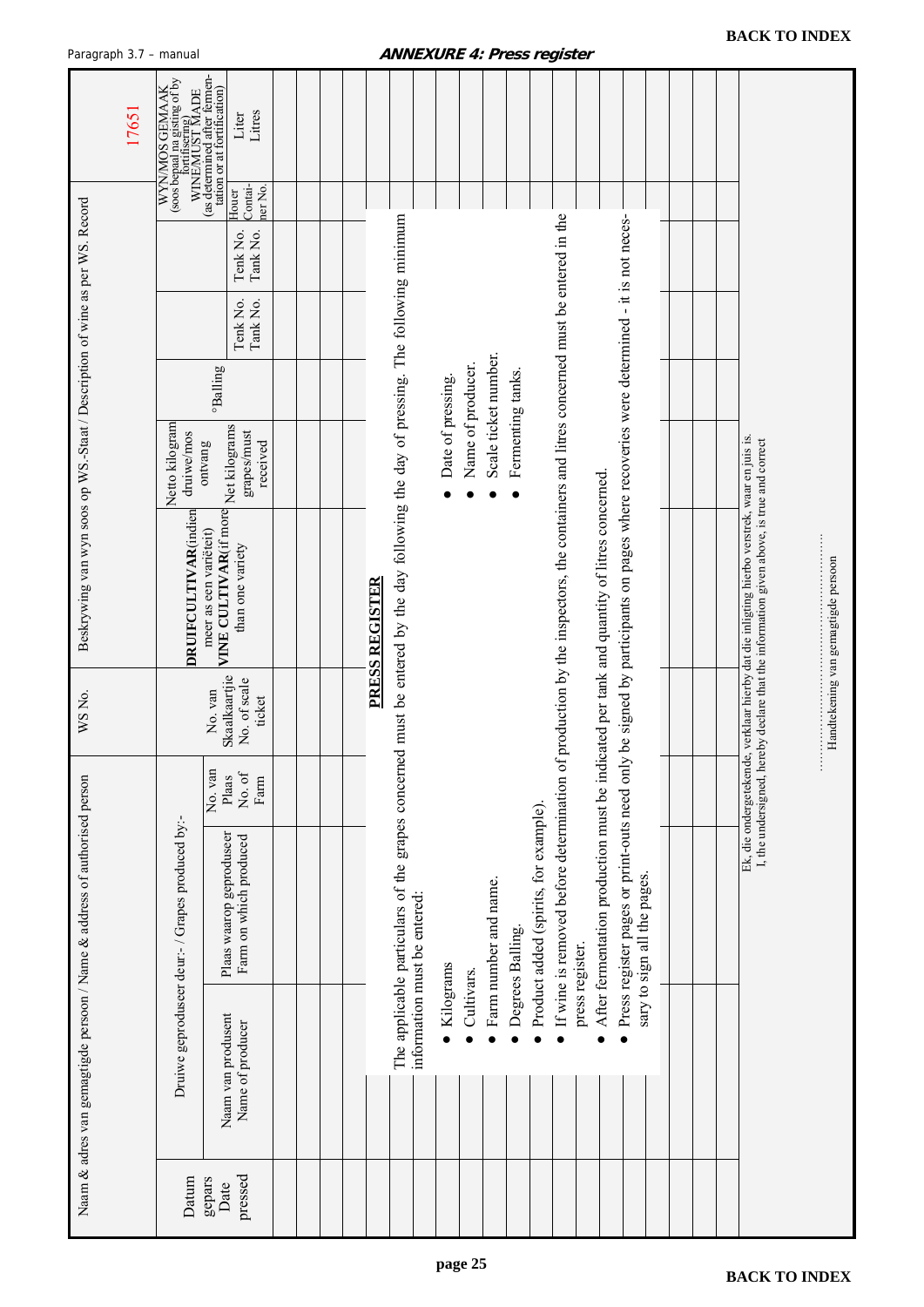<span id="page-25-0"></span>

|                                                                                                                                                                                                                     |                          | Amptelike<br>Gebruik<br>Official<br>Use                                                                                                                                                                                                                            |  |  |                           |                                                                     |                 |                             |                                                  |                                                                                                                                                                               |                                                                                                                            |                                                                                                                                                                                          |  |  |
|---------------------------------------------------------------------------------------------------------------------------------------------------------------------------------------------------------------------|--------------------------|--------------------------------------------------------------------------------------------------------------------------------------------------------------------------------------------------------------------------------------------------------------------|--|--|---------------------------|---------------------------------------------------------------------|-----------------|-----------------------------|--------------------------------------------------|-------------------------------------------------------------------------------------------------------------------------------------------------------------------------------|----------------------------------------------------------------------------------------------------------------------------|------------------------------------------------------------------------------------------------------------------------------------------------------------------------------------------|--|--|
|                                                                                                                                                                                                                     | Houer(s) waarin voorraad | Container(s) in which stock<br>on hand is stored/matured<br>voorhande opgeberg/<br>verouder word                                                                                                                                                                   |  |  |                           |                                                                     |                 |                             |                                                  |                                                                                                                                                                               |                                                                                                                            |                                                                                                                                                                                          |  |  |
|                                                                                                                                                                                                                     |                          | PRODUCED, REMOVED DAILY STOCK<br>VOORHANDE<br>VOORRAAD<br><b>DAAGLIKE</b><br><b>ON HAND</b>                                                                                                                                                                        |  |  |                           |                                                                     |                 |                             |                                                  |                                                                                                                                                                               |                                                                                                                            |                                                                                                                                                                                          |  |  |
|                                                                                                                                                                                                                     | <b>LITER/LITRES</b>      | ONTVANG, VERWYDER<br>BYGEVOEG                                                                                                                                                                                                                                      |  |  |                           |                                                                     |                 |                             |                                                  |                                                                                                                                                                               |                                                                                                                            |                                                                                                                                                                                          |  |  |
|                                                                                                                                                                                                                     |                          | RECEIVED,<br>GEPRODU-<br><b>ADDED</b><br>SEER.                                                                                                                                                                                                                     |  |  |                           |                                                                     |                 |                             |                                                  |                                                                                                                                                                               |                                                                                                                            |                                                                                                                                                                                          |  |  |
|                                                                                                                                                                                                                     | Houer(s) Nr waar-        | from or to which<br>Container(s) No.<br>uit of waarheen<br>verwyder<br>removed                                                                                                                                                                                     |  |  |                           |                                                                     |                 |                             |                                                  |                                                                                                                                                                               |                                                                                                                            |                                                                                                                                                                                          |  |  |
|                                                                                                                                                                                                                     |                          | Ex WS<br>WSB<br>na/to<br>$\rm \dot{M}$                                                                                                                                                                                                                             |  |  |                           |                                                                     |                 |                             |                                                  |                                                                                                                                                                               |                                                                                                                            |                                                                                                                                                                                          |  |  |
| OPSOMMING VAN TOTALE HOEVEELHEID WYNMOS GEMAAK, TOEVOEGINGS, VERWYDERINGS EN TOTALE DAAGLIKSE VOORRAAD VOORHANDE<br>SUMMARY OF TOTAL QUANTITY OF WINE/MUST MADE, ADDITIONS, REMOVALS, AND TOTAL DAILY STOCK ON HAND |                          | Particulars of products added, surplusses, deficiencies, utilisations and name<br>Besonderhede van produkte bygevoeg, surplusse, tekorte, aanwendings en<br>naam van persoon na wie verwyder of van wie ontvang<br>of person to whom removed or from whom received |  |  | <b>WS RECORD (INSIDE)</b> | The following minimum information must be entered in the WS record: | Date of action. | The SAWIS 6 number / DA 32. | Ex WS number and WS/WSB number to where removed. | Surplusses and shortages must be shown on the WS record, also the percentage of a surplus.<br>Tank number from and whereto removed must be entered following any such action. | Daily stock on hand (litres) must correlate with the tank or wine records as well as the containers.<br>Container numbers. | Production or partial production must be corroborated with tank numbers, numbers of vats and capacity. Participants<br>must keep tank number to the satisfaction of Inspection Services. |  |  |
|                                                                                                                                                                                                                     |                          | Faktuur Nr.<br>Invoice No.<br>SAWIS6/<br>SAWIS6/<br>DA32<br>DA32                                                                                                                                                                                                   |  |  |                           |                                                                     |                 |                             |                                                  |                                                                                                                                                                               |                                                                                                                            |                                                                                                                                                                                          |  |  |
|                                                                                                                                                                                                                     |                          | Datum<br>Date                                                                                                                                                                                                                                                      |  |  |                           |                                                                     |                 |                             |                                                  |                                                                                                                                                                               |                                                                                                                            |                                                                                                                                                                                          |  |  |

#### **ANNEXURE 5: WS record (front)**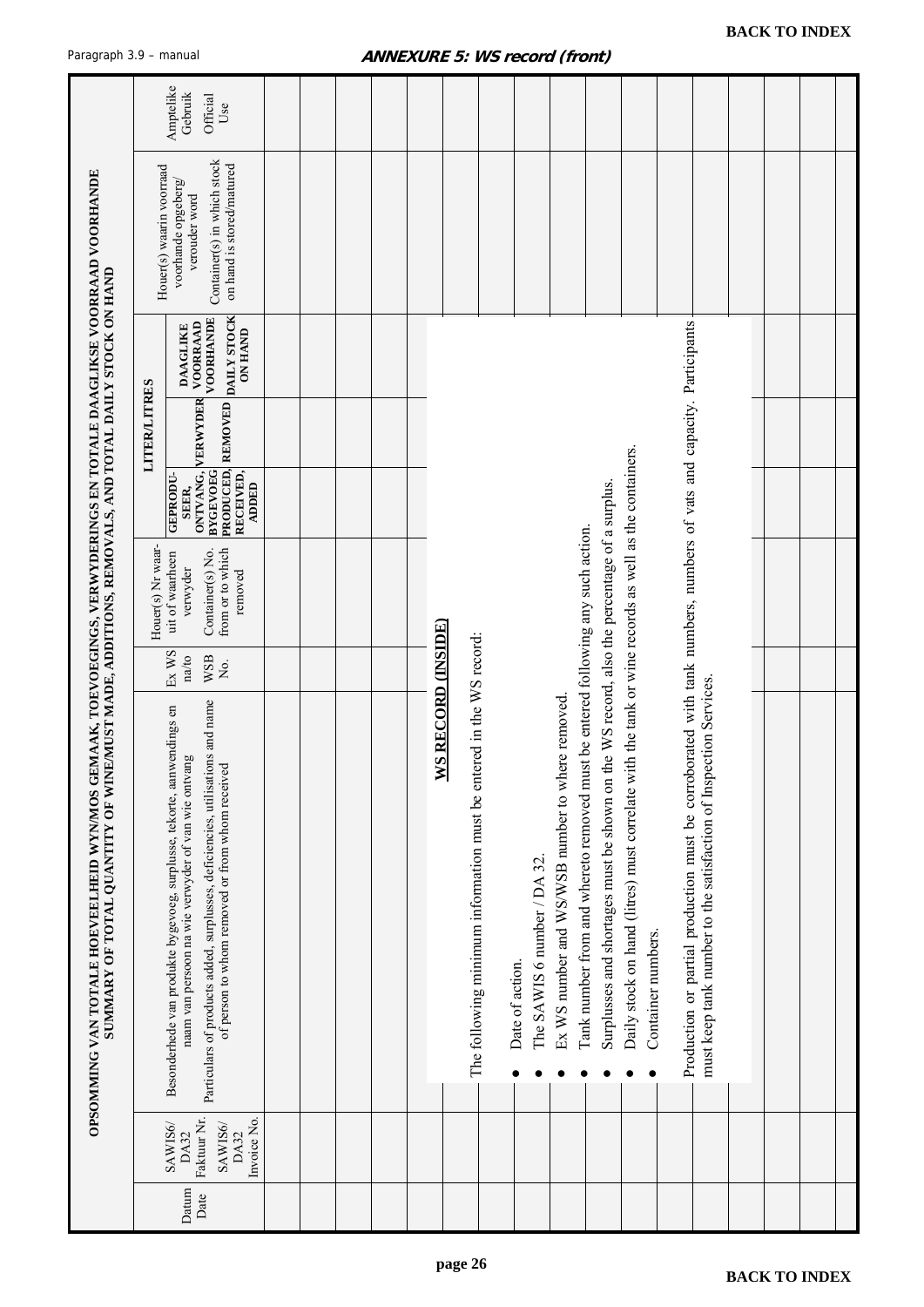<span id="page-26-0"></span>

|                             |                        | <b>BALANCE</b><br><b>DAILY</b><br>Litre                                                                                                                                                       |  |  |                            |                                                            |                                                                 |                                                    |                                                                                 |                                                                      |                                                                             |  |  |
|-----------------------------|------------------------|-----------------------------------------------------------------------------------------------------------------------------------------------------------------------------------------------|--|--|----------------------------|------------------------------------------------------------|-----------------------------------------------------------------|----------------------------------------------------|---------------------------------------------------------------------------------|----------------------------------------------------------------------|-----------------------------------------------------------------------------|--|--|
|                             |                        | REMOVED<br>Litre                                                                                                                                                                              |  |  |                            |                                                            |                                                                 |                                                    |                                                                                 |                                                                      |                                                                             |  |  |
| <b>Container No</b>         | Capacity<br>Total      | RECEIVED<br><b>ADDED</b><br>Litre                                                                                                                                                             |  |  |                            |                                                            |                                                                 |                                                    |                                                                                 |                                                                      |                                                                             |  |  |
|                             |                        | pappe<br>90 of topping wine                                                                                                                                                                   |  |  |                            |                                                            |                                                                 |                                                    |                                                                                 |                                                                      |                                                                             |  |  |
|                             |                        | <b>THAT ANSB number</b>                                                                                                                                                                       |  |  |                            |                                                            |                                                                 |                                                    |                                                                                 |                                                                      |                                                                             |  |  |
|                             |                        | $\Lambda$ intage year                                                                                                                                                                         |  |  |                            |                                                            |                                                                 |                                                    |                                                                                 |                                                                      |                                                                             |  |  |
| TRANSFERS, BLENDING,        | REMOVAL OF WINE        | Description of product                                                                                                                                                                        |  |  | <b>TANK OR WINE RECORD</b> |                                                            | A record which accompanies a wine from one container to another |                                                    | Date of action                                                                  | Action (pump over, stabilize, bottle, etc)<br>Litres received, added | Litres removed                                                              |  |  |
| TANK RECORD IN RESPECT OF 7 | TREATMENT, RECEIPT AND | name and address of person from whom received received, wine blended, added<br>and filtration of wine; additions; utilisations;<br>Particulars of fining, stabilisation<br>or to whom removed |  |  |                            | A permanent record kept of a specific tank<br>Tank record: | Wine record:                                                    | Guide-line a tank or wine record must comply with: | Container number and capacity of container<br>Container from or whereto removed | WS/WSB No of product                                                 | Full description (origin, vintage year, cultivar)<br>Daily balance (litres) |  |  |
|                             |                        | рэлошэл орэлэцм<br>Container from or                                                                                                                                                          |  |  |                            |                                                            |                                                                 |                                                    |                                                                                 |                                                                      |                                                                             |  |  |
|                             |                        | Date                                                                                                                                                                                          |  |  |                            |                                                            |                                                                 |                                                    |                                                                                 |                                                                      |                                                                             |  |  |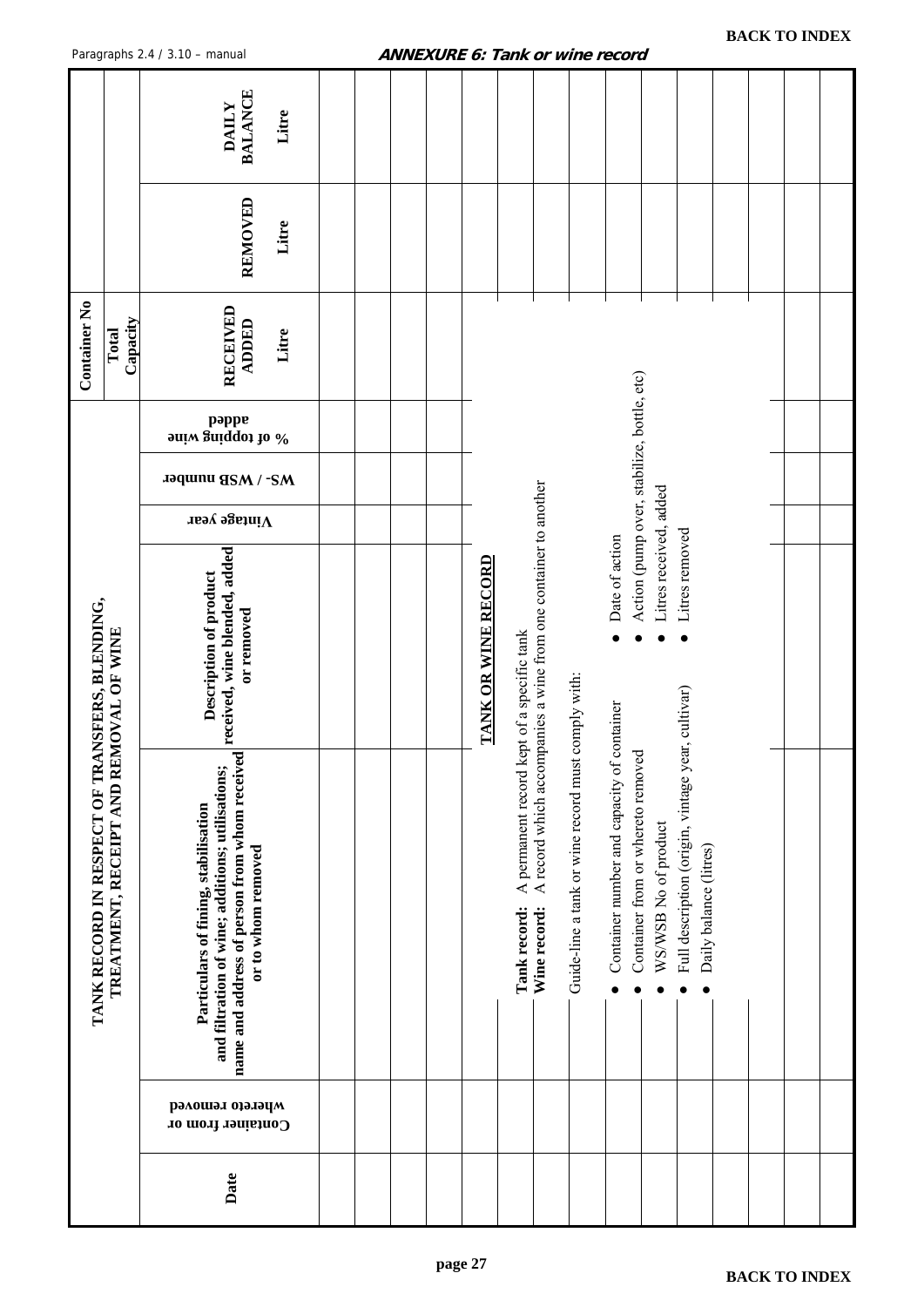#### **ANNEXURE 7**

### **NOBLE LATE HARVEST WINE**

- <span id="page-27-0"></span> The product shall be produced from must the sugar content of which immediately prior to fermentation is at least 28 degrees Balling.
- Such must shall not be dehydrated or otherwise concentrated.
- No sweetening agent shall be added to such must.
- An added pure culture of yeasts or bacteria shall not constitute more than five per cent of the volume of such must.
- No sweetening agent shall be added to the product.
- The product shall not contain added spirit.
- The residual sugar content of the product shall be more than 50,0 gram per litre.
- The product shall have a sugar-free extract of at least 30,0 gram per litre.
- The volatile acid content of the product shall not exceed 1,8 gram per litre.
- The product shall not also be perlé wine or one of the sparkling wines.
- The product may only be sold if it has been certified.

#### **SPECIAL LATE HARVEST WINE**

- The product shall be produced from must the sugar content of which immediately prior to fermentation is at least 22 degrees Balling.
- Grapes with a sugar content of less than 21 degrees Balling shall not be used to obtain such must.
- Such must shall not be dehydrated or otherwise concentrated.
- No sweetening agent shall be added to such must.
- An added pure culture of yeasts or bacteria shall not constitute more than five per cent of the volume of such must.
- No sweetening agent shall be added to the product.
- The alcohol content of the product shall be at least 11,0 per cent, but it shall not contain added spirit.
- The product shall have a sugar-free extract of at least 19,0 gram per litre.
- The product shall possess the character which is distinctive of wine produced from grapes which were harvested at the full-ripe stage.
- The product may only be sold if it has been certified.

#### **WINE FROM NATURALLY DRIED GRAPES**

- The product shall be produced from naturally dried grapes.
- No grapes shall be added to a batch of grapes undergoing drying, during or after the drying process.
- Only a pure culture of yeasts or bacteria may be added to the must of such a batch of dried grapes.
- An added pure culture of yeasts or bacteria shall not constitute more than five per cent of the volume of such must.
- No sweetening agent shall be added to the product.
- The product shall not contain added spirit.
- The residual sugar content of the product may exceed 30,0 gram per litre.
- The volatile acid content of the product shall not exceed 1,8 gram per litre.
- The total alcohol content per volume of the product shall be at least 16,0 per cent.
- The product shall not be a special late harvest wine or a noble late harvest wine.
- The product may only be sold if it has been certified.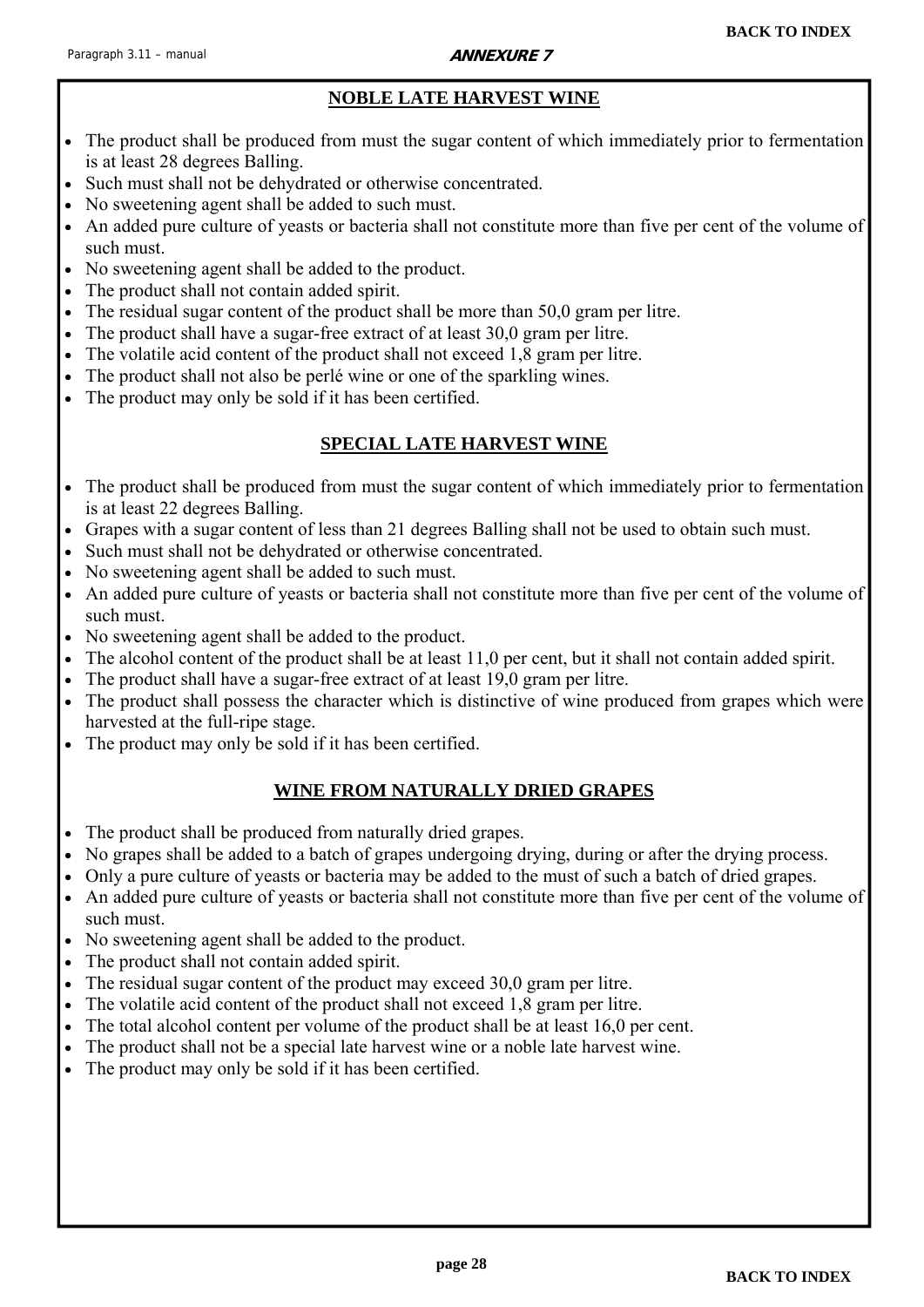<span id="page-28-0"></span>

|                       | Paragraph 4 - manual                         |                                                        |                                         |                               | ANNEXURE 8: BG6/WSR1 – Blending |                            |                          |                                                     |                        |                 |                        |  |                                                                                       |                               |
|-----------------------|----------------------------------------------|--------------------------------------------------------|-----------------------------------------|-------------------------------|---------------------------------|----------------------------|--------------------------|-----------------------------------------------------|------------------------|-----------------|------------------------|--|---------------------------------------------------------------------------------------|-------------------------------|
|                       |                                              |                                                        | <b>OFFICE USE</b>                       | $\%$                          | $\frac{5}{6}$<br>$\frac{5}{6}$  |                            | SAWIS <sub>6</sub>       | <b>NUMBER</b>                                       |                        |                 |                        |  |                                                                                       |                               |
| <b>BG6/WSR1</b>       | BLEND NO:                                    |                                                        | WSB No.:                                | Production area               | Cultivar<br>Vintage             |                            | <b>ACTUAL</b>            | LITRE                                               |                        |                 |                        |  |                                                                                       |                               |
|                       |                                              | Less than 3 working days (control<br>spot-check basis) | Alcohol removal                         |                               |                                 | NO(S) OF BLENDING TANK(S)  | <b>ESTIMATED</b>         | (Kg if pressed together)<br>LITRE                   | <b>20 000</b>          | 225             | 225                    |  | 450<br>$\overline{O}$                                                                 | <b>DATE</b><br>Date:          |
| WINE AND SPIRIT BOARD | <b>CULTIVARS TO BE PRESSED TOGETHER</b>      | 3 Working days (full control -<br>with costs)          |                                         | FULL DESCRIPTION OF WINE/MUST | Paart Cabernet saurignon 1998   | DATE OF BLENDING           | PARTY FROM WHOM WINE     | WILL BE RECEIVED                                    |                        |                 |                        |  | TOTAL                                                                                 |                               |
|                       |                                              |                                                        | 197                                     |                               |                                 |                            |                          | VINTAGE                                             | 1998                   | 98<br>Q         | 98<br>$\sigma$         |  |                                                                                       |                               |
|                       | <b>BLENDING</b>                              | 7 Working days (full control)                          |                                         |                               |                                 | NO(S) OF RECEIVING TANK(S) | DESCRIPTION OF WINE/MUST | <b>CULTIVAR</b><br><b>PRODUCTION</b><br><b>AREA</b> | Cab sauvignon<br>Paart | Merlot<br>Paarl | Shiraz<br>Paarl        |  | I, the undersigned, declare that the information furnished above, is true and correct | SIGNATUE OF NOTIFIER          |
|                       | <b>NOTICE OF (Mark with a cross): INTAKE</b> | NOTICE PERIOD before INTAKE:<br>(Mark with a cross)    | <b>WSB NUMBER IF ALREADY ALLOCATED:</b> | NAME AND ADDRESS              |                                 |                            | <b>CONTAINER</b>         | $\mathsf{S}$                                        | 3                      |                 | Vat                    |  |                                                                                       | Completion of task: Inspector |
|                       |                                              |                                                        |                                         |                               | Backsbert Trust                 | DATE OF INTAKE             | EX WSB                   | <b>NUMBER</b>                                       |                        |                 | 30 <sub>o</sub><br>47. |  |                                                                                       |                               |
|                       |                                              |                                                        |                                         |                               | POBON55<br>PAARL                |                            | EX WS                    | NUMBER                                              | 28196                  | 86<br>8         |                        |  |                                                                                       |                               |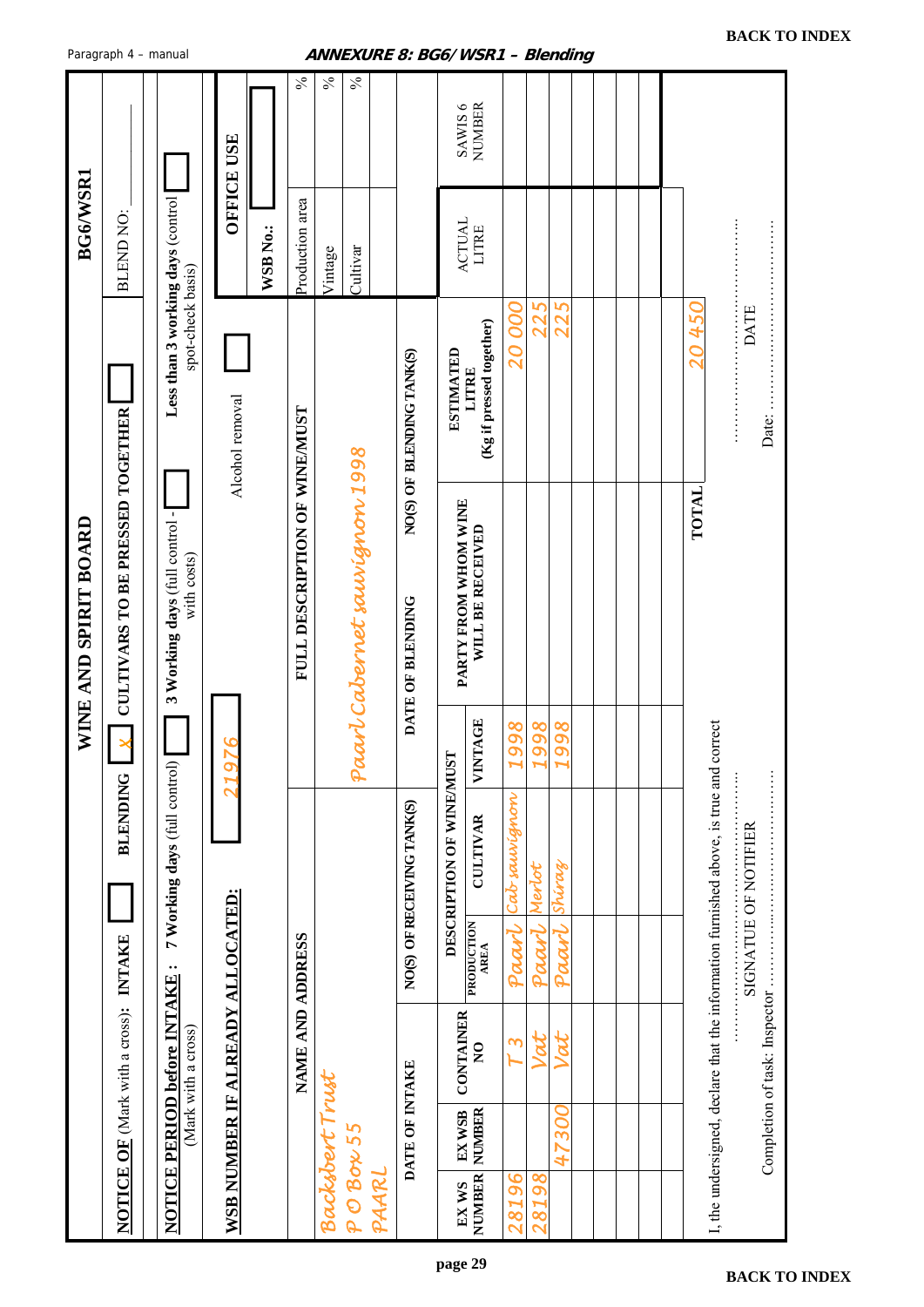<span id="page-29-0"></span>

| . ag.ap .                                                                                               |                                     |                                                                                                                                                                                  |                                    |                    |                |            |                           |                                 | שוטמ | $\mathbf{z}$ | <i>wou record (pienung)</i> |  |  |                  |                                     |                                  |  |  |  |
|---------------------------------------------------------------------------------------------------------|-------------------------------------|----------------------------------------------------------------------------------------------------------------------------------------------------------------------------------|------------------------------------|--------------------|----------------|------------|---------------------------|---------------------------------|------|--------------|-----------------------------|--|--|------------------|-------------------------------------|----------------------------------|--|--|--|
|                                                                                                         |                                     | Containers<br>Houers                                                                                                                                                             | I                                  | I                  | Ľ              | I<br>٣     | H<br>۳                    | 22<br>⊢                         |      |              |                             |  |  |                  | $\infty$                            | ო                                |  |  |  |
|                                                                                                         |                                     | Daaglikse<br>Balance<br><b>Balans</b><br>Daily                                                                                                                                   | 20000                              | 20 250             | 250<br>18      | 18150      | 150<br>$\infty$           | 000<br>$\infty$                 |      |              |                             |  |  |                  | 10000                               | <b>20000</b>                     |  |  |  |
|                                                                                                         | Liter / Litre                       | Verwyder<br>Removed                                                                                                                                                              |                                    |                    | 2000           | <b>OOT</b> | <b>000</b> 01             | 150                             |      |              |                             |  |  |                  |                                     |                                  |  |  |  |
|                                                                                                         |                                     | Received<br>Ontvang                                                                                                                                                              | 20000                              | 250                |                |            |                           |                                 |      |              |                             |  |  |                  | 10000                               | <b>20000</b>                     |  |  |  |
| Besonderhede van vermenging of ontvangs van bulk wyn<br>Particulars of blending or receipt of bulk wine | Beskrywing van wyn vermeng, ontvang | other additions<br>Oorsprong, Cultivar en Oesjaar, ander toevoegings<br>en verwyderings./ Description of wine blended,<br>received Origin, cultivar and vintage,<br>and removals | 997<br>F/hoek Cabernet saurignon 1 | F/hoek Merlot 1997 | To-SBC/PBC/BBC | Bottle     | ToWholesaler (Distillers) | Pump over/filter/with thortages |      |              |                             |  |  | BG6/WSR1 INTAKES | 1998<br>From La Motte F/hoek Merlot | From Backsberg Paarl Merlot 1998 |  |  |  |
|                                                                                                         |                                     | Nr.No.<br>WSB<br>WSV<br>$\mathop{\rm EX}\nolimits$                                                                                                                               | 21975                              | 21976              | 9121D          |            | 41982                     |                                 |      |              |                             |  |  |                  | 27523                               | 49800                            |  |  |  |
|                                                                                                         |                                     | SAWIS6                                                                                                                                                                           |                                    |                    | 0028           |            | 0029                      |                                 |      |              |                             |  |  |                  |                                     |                                  |  |  |  |
|                                                                                                         |                                     | Datum<br>Date                                                                                                                                                                    | 11/98                              | 86/17/             | /11/98         | 25/11/98   | 14/12/98                  | 16/12/98                        |      |              |                             |  |  |                  | /12/98                              | 2/12/98                          |  |  |  |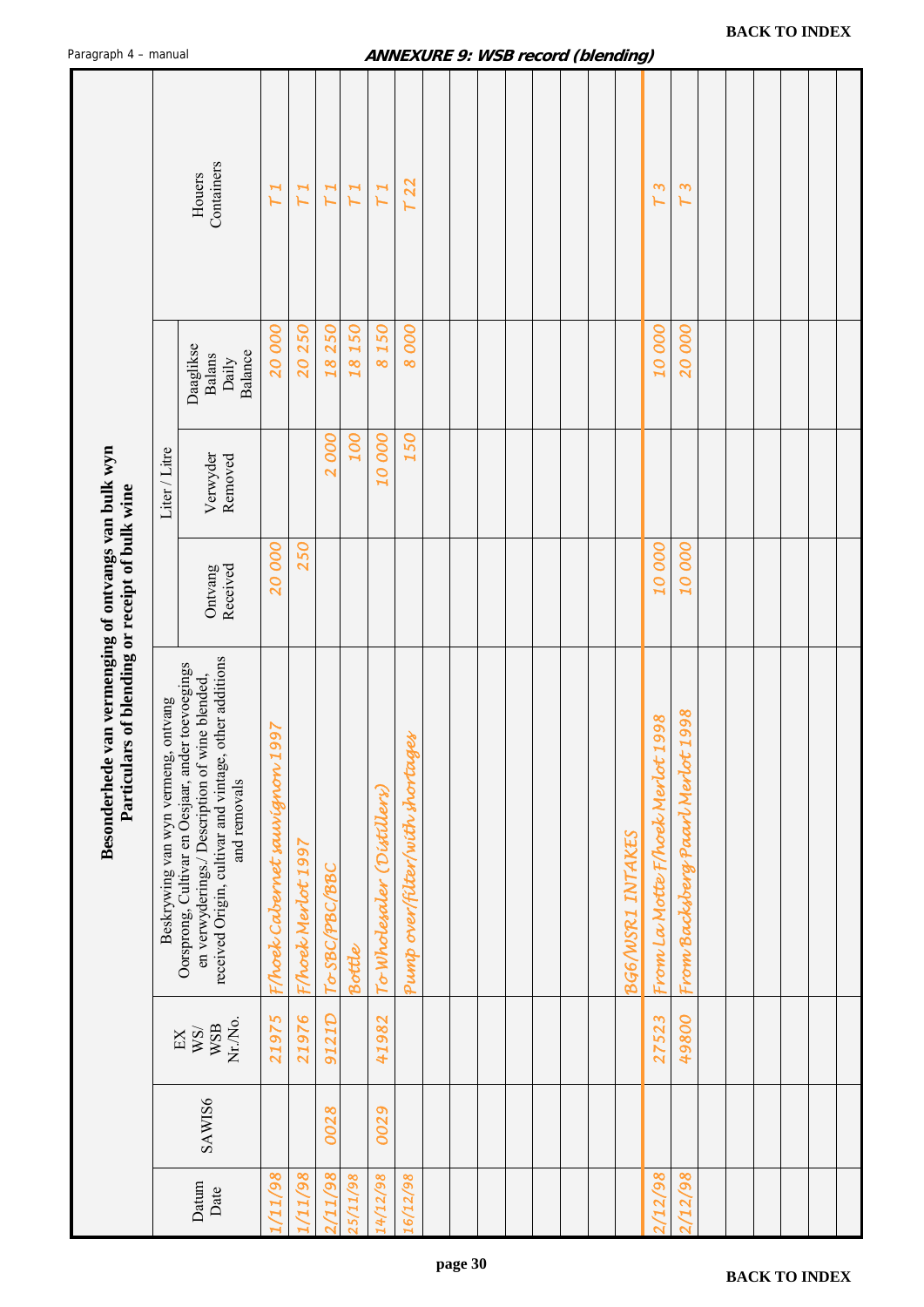|                                                                                       |                               |                                  |                            |               | WINE AND SPIRIT BOARD                    |                       |                                               |                 |                                        | BG6/WSR1               |                                     |
|---------------------------------------------------------------------------------------|-------------------------------|----------------------------------|----------------------------|---------------|------------------------------------------|-----------------------|-----------------------------------------------|-----------------|----------------------------------------|------------------------|-------------------------------------|
| <b>NOTICE OF</b> (Mark with a cross):                                                 |                               |                                  | <b>INTAKE</b>              | ×             | <b>BLENDING</b>                          |                       | <b>CULTIVARS TO BE PRESSED TOGETHER</b>       |                 |                                        | BLEND NO:              |                                     |
| <b>NOTICE PERIOD before INTAKE:</b>                                                   | (Mark with a cross)           |                                  |                            |               | 7 Working days (full control             |                       | 3 Working days (full control -<br>with costs) |                 | Less than 3 working days (control on a | spot-check basis)      | ×                                   |
| WSB-NUMBER IF ALREADY ALLOCATED:                                                      |                               |                                  |                            |               |                                          |                       |                                               | Alcohol removal |                                        |                        | <b>OFFICE USE</b>                   |
|                                                                                       |                               |                                  |                            |               |                                          |                       |                                               |                 |                                        | WSB-No.:               |                                     |
|                                                                                       |                               | <b>NAME AND ADDRESS</b>          |                            |               |                                          |                       | FULL DESCRIPTION OF WINE/MUST                 |                 |                                        | Production area        | $\frac{5}{6}$                       |
| POBON55, PAARL<br><b>Backsberg Trust</b>                                              |                               |                                  |                            |               |                                          |                       | Paart Chenin blanc 1998                       |                 |                                        | Cultivar<br>Vintage    | $\%$<br>$\%$                        |
|                                                                                       | DATE OF INTAKE<br>2/12/1998   |                                  | NO(S) OF RECEIVING TANK(S) | 710, 711, 712 |                                          |                       | DATE OF BLENDING                              |                 | NO(S) OF BLENDING TANK(S)              |                        | ACTUAL QUANTITES<br><b>RECEIVED</b> |
| NUMBER<br>EX WS                                                                       | <b>NUMBER</b><br>EX WSB       | <b>CONTAINER</b><br>$\mathbf{S}$ | PRODUCTION<br><b>AREA</b>  |               | DESCRIPTION OF WINE/M<br><b>CULTIVAR</b> | VINTAGE<br><b>LST</b> | PARTY FROM WHOM WINE<br>WILL BE RECEIVED      |                 | <b>ESTIMATED</b><br>LITRE              | <b>ACTUAL</b><br>LITRE | SAWIS 6<br>NUMBER                   |
| 23456                                                                                 |                               | T15                              | Paart                      |               | Chenin blanc                             | 1998                  | Klein Simonsvlei                              |                 | 20000                                  |                        |                                     |
|                                                                                       |                               |                                  |                            |               |                                          |                       |                                               |                 |                                        |                        |                                     |
|                                                                                       |                               |                                  |                            |               |                                          |                       |                                               |                 |                                        |                        |                                     |
|                                                                                       |                               |                                  |                            |               |                                          |                       |                                               |                 |                                        |                        |                                     |
|                                                                                       |                               |                                  |                            |               |                                          |                       |                                               |                 |                                        |                        |                                     |
|                                                                                       |                               |                                  |                            |               |                                          |                       |                                               |                 |                                        |                        |                                     |
| I, the undersigned, declare that the information furnished above, is true and correct |                               |                                  |                            |               |                                          |                       |                                               | TOTAL           | 20000                                  |                        |                                     |
|                                                                                       |                               |                                  | SIGNATURE OF NOTIFIER      |               |                                          |                       |                                               |                 | <b>DATE</b>                            |                        |                                     |
|                                                                                       | Completion of task: Inspector |                                  |                            |               |                                          |                       |                                               |                 | Date:                                  |                        |                                     |

<span id="page-30-0"></span>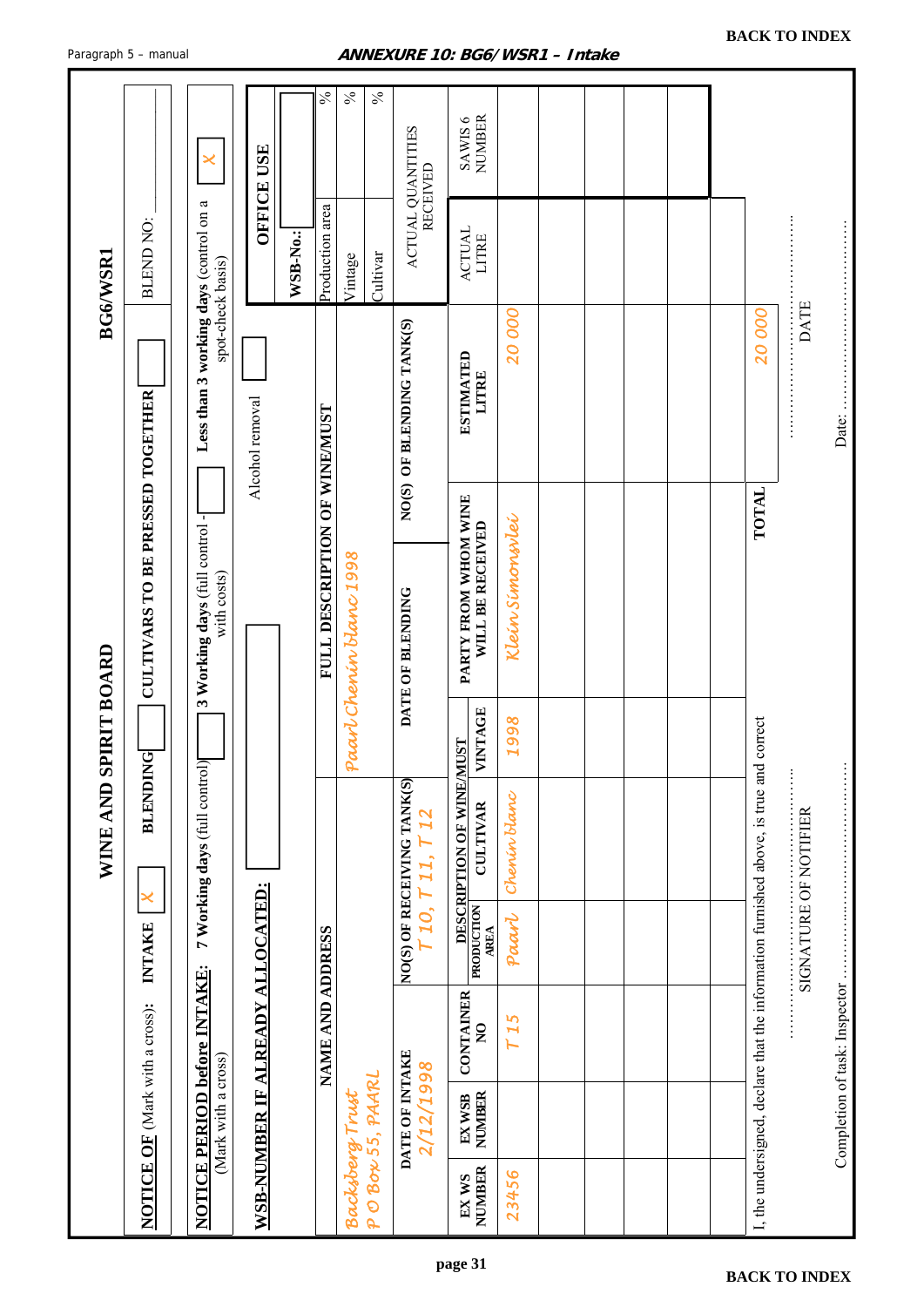| SAWTS 6                                                                                   |                                                                                                                                                             |                                      | VERWYDERING / OORDRA<br>REMOVAL / TRANSFER |                         | AG SER TIFIKAAT VAN SYNBARE GOEDERE<br>. CER TIFICATE FOR EXCISABLE GOODS |                    |                               |                                                         |                                            |                                                                                                                             | NO: 08001                   |                          |
|-------------------------------------------------------------------------------------------|-------------------------------------------------------------------------------------------------------------------------------------------------------------|--------------------------------------|--------------------------------------------|-------------------------|---------------------------------------------------------------------------|--------------------|-------------------------------|---------------------------------------------------------|--------------------------------------------|-----------------------------------------------------------------------------------------------------------------------------|-----------------------------|--------------------------|
| <b>VERSENDER / CONSIGNOR:</b>                                                             |                                                                                                                                                             |                                      |                                            |                         | Pakuis / Warehouse No:                                                    |                    |                               | Aksynsverwyderingsno / Excise removal No: <sup>1)</sup> |                                            | 1/3                                                                                                                         |                             |                          |
|                                                                                           |                                                                                                                                                             | Backsberg                            | Trust                                      |                         |                                                                           |                    | Uitreikingsdatum / Issue date |                                                         |                                            | $\approx$                                                                                                                   | 2009                        |                          |
|                                                                                           |                                                                                                                                                             |                                      | Suider-Paarl                               |                         |                                                                           |                    |                               | Verwagte Ontvangsdatum / Expected arrival date          |                                            |                                                                                                                             | 1/3/2009                    |                          |
| <b>ONTVANGER/CONSIGNEE:</b>                                                               |                                                                                                                                                             |                                      |                                            |                         | Pakuis / Warehouse No:                                                    |                    |                               |                                                         |                                            | Doel van vervoer. Dui aan met X / Purpose of removal. Indicate with X                                                       |                             |                          |
|                                                                                           |                                                                                                                                                             | Kanonkop                             | <b>Estate</b>                              |                         |                                                                           |                    | ⋖                             |                                                         | Vir betaling van reg / For payment of duty |                                                                                                                             |                             |                          |
|                                                                                           |                                                                                                                                                             |                                      |                                            |                         |                                                                           |                    | ℁                             |                                                         |                                            | Vervoer onder waarborg na ander Doeane en Aksynspakhuise<br>Removal in bond to other licensed Customs and Excise warehouses |                             |                          |
|                                                                                           | KOPER / BUYER (Voltooi indien verksil van ontvanger/ complete if differs from consignee)                                                                    |                                      |                                            |                         | SKIP / SHIP:                                                              |                    | ပ                             |                                                         |                                            | Kragtens Bylae 6 / In terms of Schedule 6 <sup>2)</sup>                                                                     |                             |                          |
| payable                                                                                   | wynbedrythetings betaalsed againtedrythedryw                                                                                                                |                                      | Verkoper / Seller                          |                         | Koper / Buyer                                                             |                    | transfered                    | Tipe wyn oorgedra/Type of wine                          |                                            |                                                                                                                             | Oorgedra na / Transfered to |                          |
|                                                                                           | Grootmaat: Indien nie gespesifiseer nie, is koper vir betaling van heffings verantwoordelik<br>Bulk: If not specified buyer is liable for payment of levies |                                      |                                            |                         |                                                                           |                    | Paarl Chenin blanc            |                                                         |                                            |                                                                                                                             |                             |                          |
| verpakking <sup>3)</sup><br>Beskrywing<br>yan                                             | Tarief item <sup>4)</sup><br>Tariefitem <sup>4)</sup>                                                                                                       | Hoeveelheid Liter<br>Quantity Litres | Beskrywing5)<br>Description <sup>5)</sup>  | Sterkte<br>Alc.<br>Аlk. | Rekord no<br>Lewerings-                                                   | Ex Tenk<br>Es Tank | Variëteit<br>Variety          | Oorsprong<br>Origin                                     | Oesjaar<br>Vintage                         | Prys <sup>6)</sup><br>Price <sup>6)</sup>                                                                                   | Ex WS/<br>WSB No            | Na/To<br>WSB No          |
| of Package <sup>3)</sup><br>Description                                                   | Estimated /<br>Beraam/<br>δY                                                                                                                                | Werklik<br>Actual                    |                                            | strenth                 | Record no<br>Delivery                                                     |                    |                               |                                                         |                                            |                                                                                                                             |                             |                          |
|                                                                                           | 2000<br>104.15.04                                                                                                                                           | 1990                                 | Unfortunatelyriited                        | 11.50                   | 16350                                                                     | $\mathcal{T}_{11}$ | Pinotage                      | $p_{\mathcal{A}\mathcal{A}\mathcal{V}}$                 | 8661                                       |                                                                                                                             | 23648                       | 160914                   |
|                                                                                           |                                                                                                                                                             |                                      |                                            |                         |                                                                           |                    |                               |                                                         |                                            |                                                                                                                             |                             |                          |
|                                                                                           |                                                                                                                                                             |                                      |                                            |                         |                                                                           |                    |                               |                                                         |                                            |                                                                                                                             |                             |                          |
|                                                                                           |                                                                                                                                                             |                                      |                                            |                         |                                                                           |                    |                               |                                                         |                                            |                                                                                                                             |                             |                          |
|                                                                                           |                                                                                                                                                             |                                      | Ongefortifiseerde wyn                      |                         | Gefortifiseerde wyn                                                       |                    | Vonkelwyn                     | Soetmos / Must                                          |                                            |                                                                                                                             |                             |                          |
| Total litres per tariff heading / rebate item<br>Totale liter per tariefpos / kortingitem |                                                                                                                                                             |                                      | Unfortified Wine<br>104.15.04              |                         | Fortified Wine<br>104.15.06                                               |                    | Sparkling Wine<br>104.15.02   | Wyn / Wine coolers<br>104.17.22                         |                                            | Moskonfyt<br>Concentrate                                                                                                    |                             | Druiwesap<br>Grape juice |
|                                                                                           |                                                                                                                                                             |                                      | 0661                                       |                         |                                                                           |                    |                               |                                                         |                                            |                                                                                                                             |                             |                          |
| (Liscensee Name)                                                                          |                                                                                                                                                             |                                      |                                            |                         |                                                                           |                    |                               |                                                         |                                            |                                                                                                                             |                             |                          |
| document is true and correct.                                                             |                                                                                                                                                             |                                      |                                            |                         |                                                                           |                    |                               |                                                         |                                            |                                                                                                                             |                             |                          |
| HANDTEKENING / SIGNATURE                                                                  |                                                                                                                                                             |                                      |                                            |                         |                                                                           |                    |                               |                                                         |                                            |                                                                                                                             |                             |                          |

#### <span id="page-31-0"></span>Paragraphs 2.7 / 5 / 9 - manual **ANNEXURE 11: SAWIS6/DA32**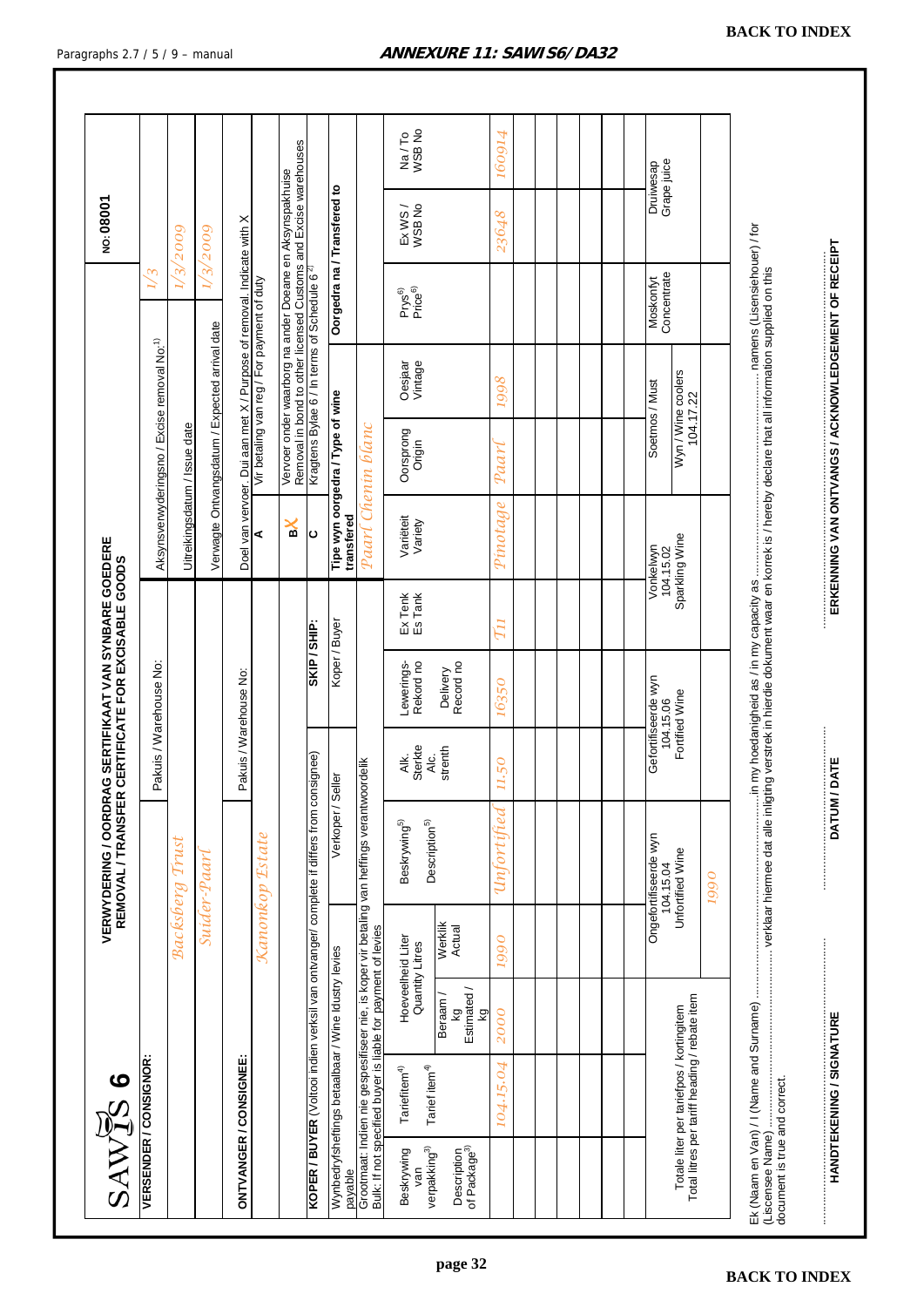### **USE OF TOPPING WINE**

<span id="page-32-0"></span>Section 17(4) of the Wine of Origin Scheme determines that topping wine is solely to repair a loss in volume and not to increase the volume of the wine concerned.

If, for example. the production on a record is 80 000 litres (ST50) and there is a loss as a result of for instance evaporation, this loss may only be repaired to the original 80 000 litres and also only if it would be within the percentage allowed in terms of section 17(4)(c).

If ST  $50 = 80,000$  litres is, however, pumped to a tank with a capacity of 80 250 litres, the additional 250 litres (0,31%) required to fill the tank may only be added if an application for blending (BG6/ WSR1) was lodged. It can not be regarded as topping wine because of the increase in volume.

Also note that a blending application can only be lodged in respect of wine under certification control, whilst in the case of topping wine (to make up a loss in volume) uncertified wine may also be used. This is, however, not the case for Blanc de Noir wine.

It is also of importance to know that topping-up usually happens in respect of one or more specific containers and that the topping percentage must be calculated on the volume of the container(s) concerned and not merely on the total daily balance of the WS or WSB record concerned.

#### **IDENTIFICATION OF WINE IN VATS OR LOTS OF VATS**

- Permanent numbers are affixed to vats.
- Vats are marked with ID seals.
- A card with the necessary information is attached to each vat with a thumbnail.
- Vats are stored in lots with stickers on the front vat or an ID card with the required information or a board on which the necessary information appears at the beginning of each row.
- Lots are numbered, with each lot having a wine or tank record on which type, vintage year and total litres is indicated.
- The floor of the store is divided into numbered areas. All information stored on computer.
- Lots are numbered and wines are stored in lots according to cultivars. The first vat of each lot is marked with the type, vintage year and WS or WSB number.
- Different types of wines are kept in different stores..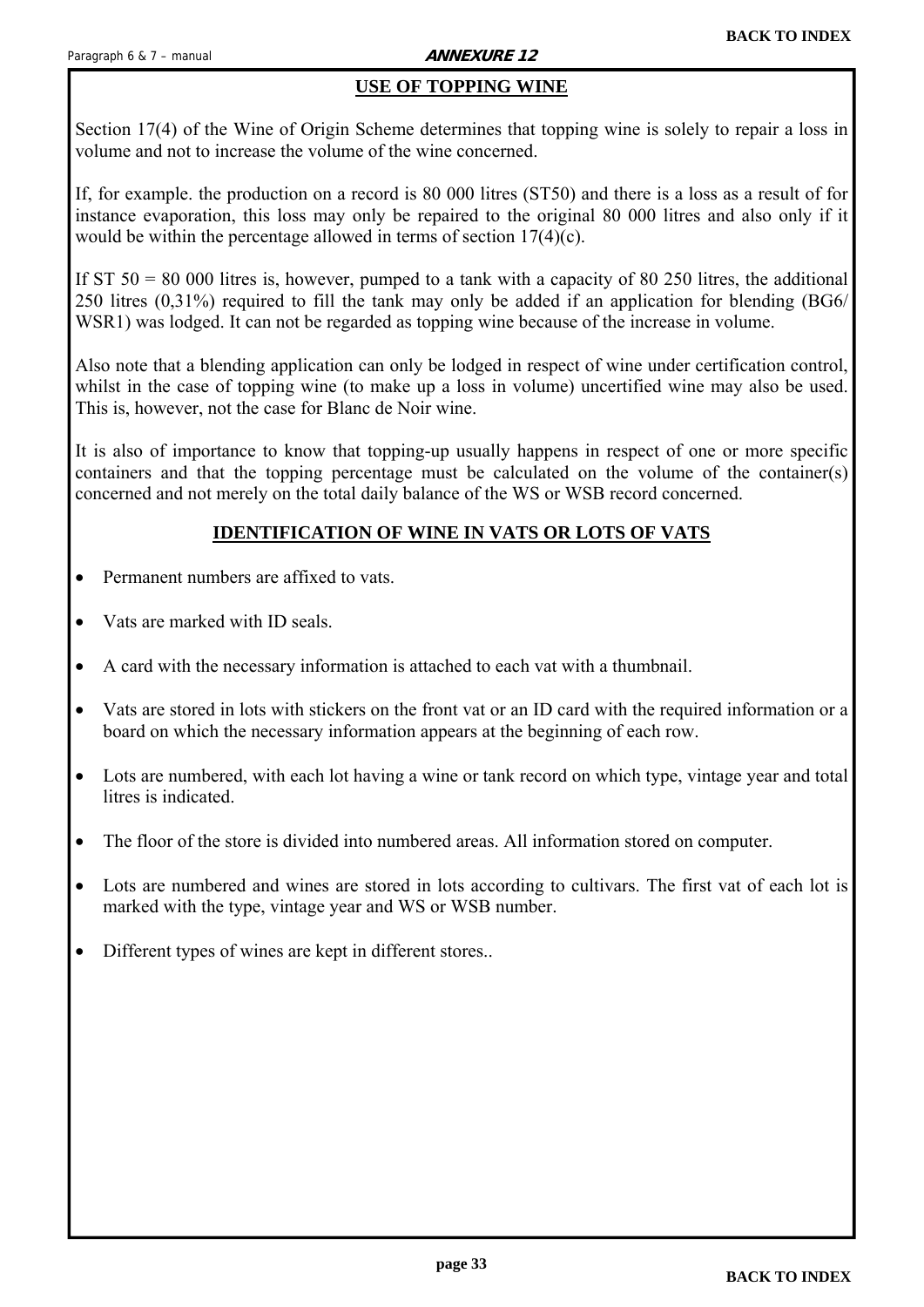### **KENNISGEWING VAN BOTTELERING/NOTICE OF BOTTLING**

<span id="page-33-0"></span>

| <b>Produsent/Producer:</b>                                                                                                                                                            |                   |
|---------------------------------------------------------------------------------------------------------------------------------------------------------------------------------------|-------------------|
| Datum/Date:                                                                                                                                                                           |                   |
| <b>WS</b> nommer/WS number:                                                                                                                                                           |                   |
| <b>WSB</b> nommer/WSB number:                                                                                                                                                         |                   |
| Oesjaar/Vintage:                                                                                                                                                                      |                   |
| Oorsprong/Origin:                                                                                                                                                                     |                   |
| Kultivar/Cultivar:                                                                                                                                                                    |                   |
| Tenknommer(s)/Tank number(s):                                                                                                                                                         |                   |
| Ander houers (by vate)/Other containers (eg barrels):                                                                                                                                 |                   |
| Liter/Litre:                                                                                                                                                                          |                   |
| Adres van perseel waar wyn gebottel gaan word/<br>Address of premises where wine will be bottled:                                                                                     |                   |
| Kennisgewing voltooi deur/Notice completed by:<br>Naam en van (drukskrif)/<br>Name & surname (please print):                                                                          |                   |
| Telefoonnommer/Telephone number:                                                                                                                                                      |                   |
| Ek die ondergetekende, verklaar dat die inligting hierbo verstrek, waar en juis is./<br>I, the undersigned, declare hereby that the information furnished above, is true and correct. |                   |
| HANDTEKENING/SIGNATURE                                                                                                                                                                | <b>DATUM/DATE</b> |
|                                                                                                                                                                                       |                   |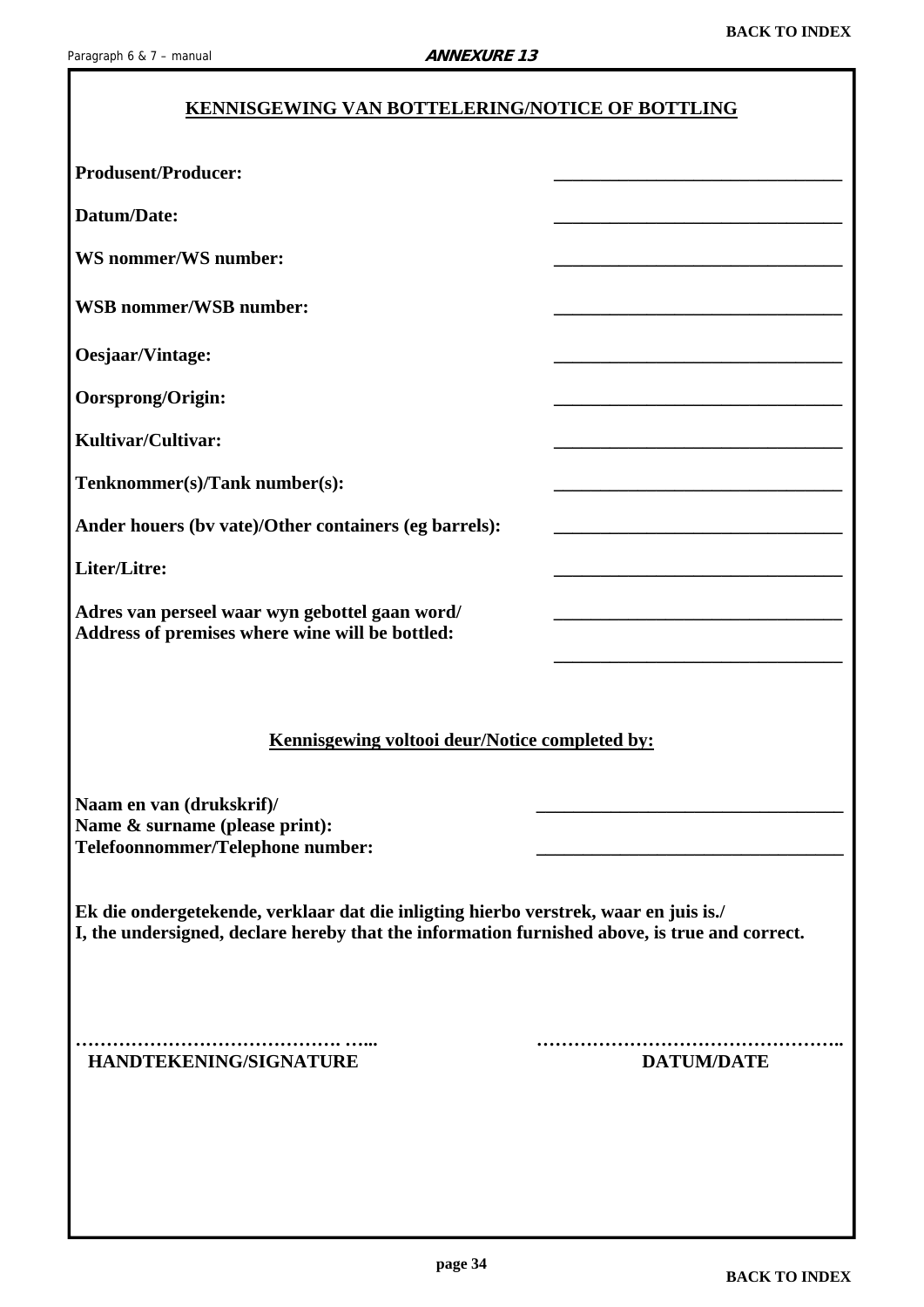|                                                                                   |                   | ragraphs of $10717$ = manuar                                                                                                                                                                |            |          |  | A |          |          |  |  |  |  |  |  |
|-----------------------------------------------------------------------------------|-------------------|---------------------------------------------------------------------------------------------------------------------------------------------------------------------------------------------|------------|----------|--|---|----------|----------|--|--|--|--|--|--|
|                                                                                   |                   | Datum $\mathop{\rm Initials}\nolimits/$<br>$\ensuremath{\mathrm{Paraf}}$ /<br>Date                                                                                                          |            |          |  |   |          |          |  |  |  |  |  |  |
|                                                                                   | Bottels / Bottles | Balans onge-<br>etiketteerd<br>unlabelled<br>Balance                                                                                                                                        | <b>OOT</b> |          |  |   | 100      |          |  |  |  |  |  |  |
|                                                                                   |                   | Verwyder<br>Removed                                                                                                                                                                         |            | 100      |  |   |          | 100      |  |  |  |  |  |  |
|                                                                                   |                   | ${\rm Liter\,}/$ ${\rm Line}$                                                                                                                                                               | 75         |          |  |   | 75       |          |  |  |  |  |  |  |
|                                                                                   |                   | Grootte<br>Capacity                                                                                                                                                                         | 750        |          |  |   | 750      |          |  |  |  |  |  |  |
| Bottelering of ontvangs van gebottelde wyn<br>Bottling or receipt of bottled wine |                   | $\rm Lot/Bin$ $\rm No. /Ni.$<br>$\frac{\text{Krat}}{\text{Crate}}$                                                                                                                          |            |          |  |   |          |          |  |  |  |  |  |  |
|                                                                                   |                   | $\begin{array}{l} \mathbb{E}\mathbf{x} \\ \mathbb{W}\mathbb{S}\mathbb{H} \\ \mathbb{W}\mathbb{S}\mathbb{B} \\ \mathbb{W}\mathbb{S}\mathbb{H} \\ \mathbb{X}\mathbb{S}\mathbb{H} \end{array}$ | 24537      |          |  |   | 24537    |          |  |  |  |  |  |  |
|                                                                                   |                   | Aanwendings<br>Utilisations                                                                                                                                                                 | Bottle     | Final    |  |   | Bottle   | Final    |  |  |  |  |  |  |
|                                                                                   |                   | SAWIS6<br>Nr. No.                                                                                                                                                                           |            |          |  |   |          |          |  |  |  |  |  |  |
|                                                                                   |                   | Container<br>Houer<br>Ex                                                                                                                                                                    | T1         |          |  |   | H<br>H   |          |  |  |  |  |  |  |
|                                                                                   |                   | Datum<br>Date                                                                                                                                                                               | 25/11/98   | 14/12/98 |  |   | 25/11/98 | 14/12/98 |  |  |  |  |  |  |

#### <span id="page-34-0"></span>Paragraphs 8 / 16 / 17 - manual **ANNEXURE 13A: WSB record (bottling)**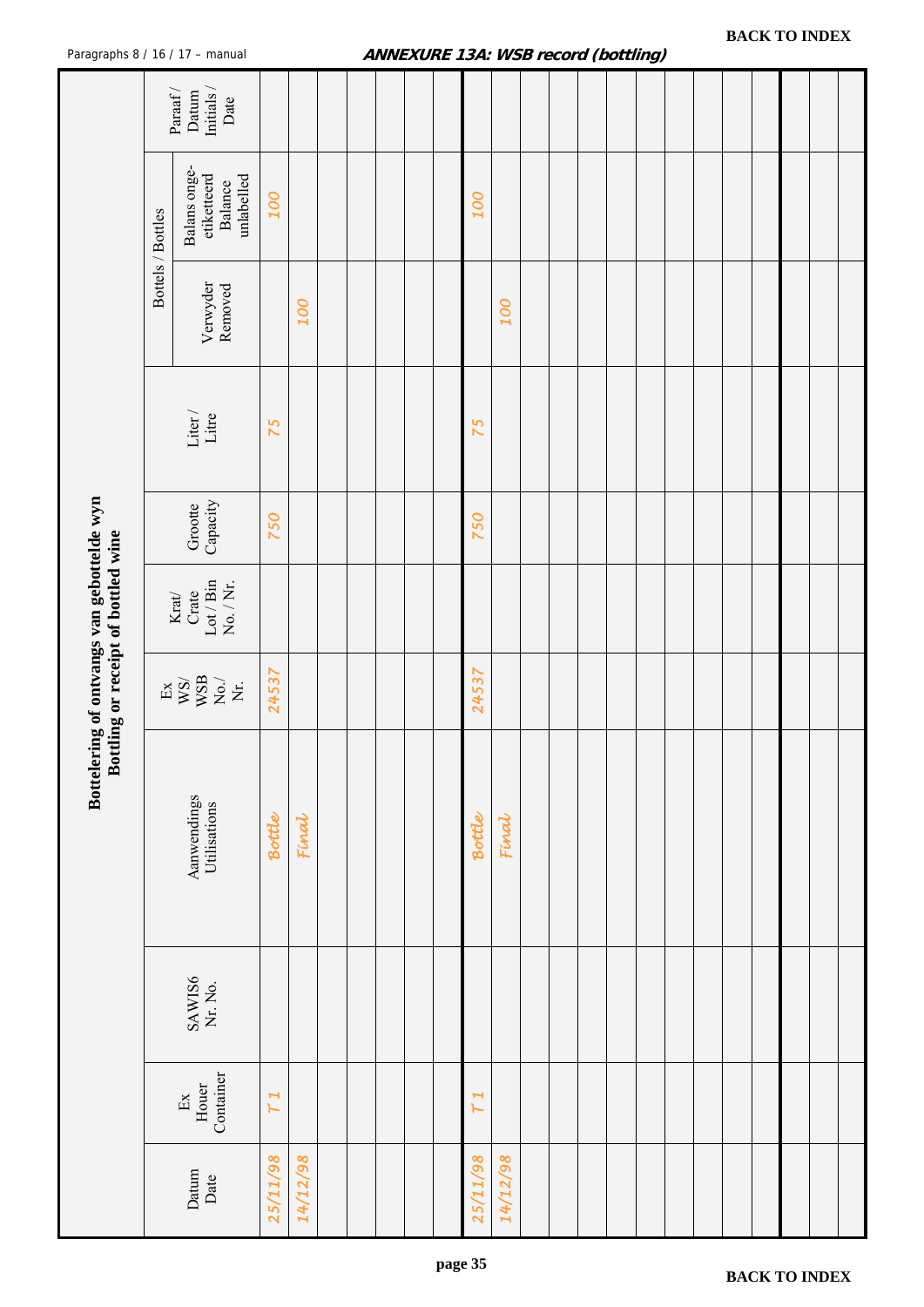<span id="page-35-0"></span>

| Paragraph 9 - manual                                                                                                                 | ANNEXURE 14A: BG5 - Transfer (Wine only)                                                      |
|--------------------------------------------------------------------------------------------------------------------------------------|-----------------------------------------------------------------------------------------------|
|                                                                                                                                      | NOTICE OF TRANSFER OF WINE AND/OR SEALS                                                       |
| (Mark with X)<br><b>Bottled wine only</b><br>$\boldsymbol{\mathsf{X}}$                                                               | <b>Bottled wine and seals</b><br><b>Seals only</b>                                            |
| Date of transfer:                                                                                                                    | 01/06/03                                                                                      |
| Organisation from where transferred:                                                                                                 | <b>Backsberg Trust</b>                                                                        |
| Organisation to be transferred to:<br>(Indicate service premises if applicable)                                                      | PBC                                                                                           |
| Production area, cultivar and vintage of wine:                                                                                       | Paarl Cabernet Sauvignon 2001                                                                 |
| SAWIS 6/DA32 number:                                                                                                                 | 08001                                                                                         |
| EX WS- or WSB number:                                                                                                                | 1234                                                                                          |
| WSB number wine will be received on:                                                                                                 | 4567                                                                                          |
| Worksheet number:                                                                                                                    | <b>If applicable</b>                                                                          |
| Date of bottling:                                                                                                                    | Date if bottled                                                                               |
| Application number:                                                                                                                  | <b>If applicable</b>                                                                          |
| Bulk litres or quantity and size of bottles:                                                                                         | 300 l / 400 bottles x 750 ml                                                                  |
| Last date submitted in bottle:                                                                                                       |                                                                                               |
| Has alcohol been removed from wine:                                                                                                  | Yes<br>No                                                                                     |
|                                                                                                                                      | Details of seals transferred:                                                                 |
| Number range of seals:                                                                                                               |                                                                                               |
|                                                                                                                                      |                                                                                               |
| Number f seals:                                                                                                                      |                                                                                               |
| Number of seals that remain after labelling (*must be destroyed) (*must be returned to sender)<br>(*Delete which is not applicable). |                                                                                               |
|                                                                                                                                      | Details of person who will be responsible for seals at the organisation receiving the wine:   |
| Name & surname (please print):                                                                                                       |                                                                                               |
| Telephone number:                                                                                                                    |                                                                                               |
|                                                                                                                                      | Details of person receiving seals:                                                            |
| Name & surname (please print):                                                                                                       |                                                                                               |
| Signature:                                                                                                                           |                                                                                               |
| I, the undersigned, declare that the information furnished above, is true and correct.                                               |                                                                                               |
|                                                                                                                                      |                                                                                               |
| Date                                                                                                                                 | FOR OFFICE USE: ACTUAL QUANTITY RECEIVED<br>Quantity and size of bottles<br><b>Bulk</b> litre |
|                                                                                                                                      |                                                                                               |
|                                                                                                                                      |                                                                                               |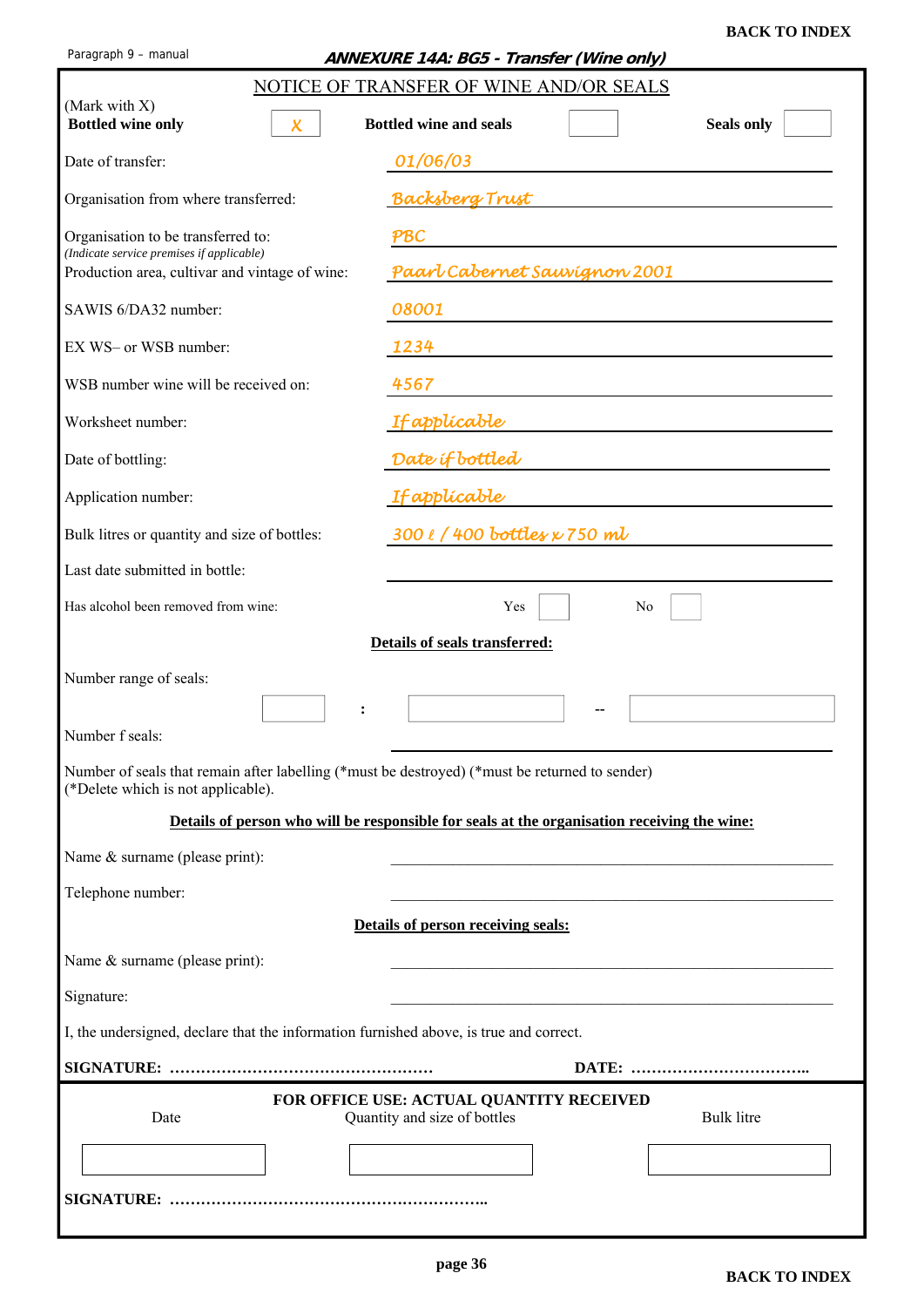<span id="page-36-0"></span>Paragraph 9 – manual **ANNEXURE 14B: BG5 - Transfer (Wine and seals)** 

|                                                                                                                                      | NOTICE OF TRANSFER OF WINE AND/OR SEALS                                                                                     |
|--------------------------------------------------------------------------------------------------------------------------------------|-----------------------------------------------------------------------------------------------------------------------------|
| (Mark with X)<br><b>Bottled wine only</b>                                                                                            | <b>Bottled wine and seals</b><br><b>Seals only</b><br>$\boldsymbol{\mathsf{X}}$                                             |
| Date of transfer:                                                                                                                    | 01/06/03                                                                                                                    |
| Organisation from where transferred:                                                                                                 | Backsberg Trust the contract of the contract of the contract of the contract of the contract of the contract o              |
| Organisation to be transferred to:                                                                                                   | PBC<br><u> 1980 - Andrea Andrew Maria (h. 1980).</u>                                                                        |
| Production area, cultivar and vintage of wine:                                                                                       |                                                                                                                             |
| SAWIS 6/DA32 number:                                                                                                                 | 08001                                                                                                                       |
| EX WS- or WSB number:                                                                                                                | 1234<br><u> 1980 - Jan Sterling av den stad for de stad for de stad for de stad for de stad for de stad for de stad for</u> |
| WSB number wine will be received on:                                                                                                 | 4567                                                                                                                        |
| Worksheet number:                                                                                                                    |                                                                                                                             |
| Date of bottling:                                                                                                                    | Date if bottled                                                                                                             |
| Application number:                                                                                                                  | 03/4567                                                                                                                     |
| Bulk litres or quantity and size of bottles:                                                                                         | 300 l OR 400 bottles x 750 ml                                                                                               |
| Last date submitted in bottle:                                                                                                       | <u>If applicable</u>                                                                                                        |
| Has alcohol been removed from wine:                                                                                                  | Yes<br>N <sub>0</sub>                                                                                                       |
| Number range of seals:                                                                                                               | Details of seals transferred:                                                                                               |
| 0321<br>:                                                                                                                            | Number<br>400<br>of seals:<br>400                                                                                           |
| Number of seals that remain after labelling (*must be destroyed) (*must be returned to sender)<br>(*Delete which is not applicable). |                                                                                                                             |
|                                                                                                                                      | Details of person who will be responsible for seals at the organisation receiving the wine:                                 |
| Name & surname (please print):                                                                                                       |                                                                                                                             |
| Telephone number:                                                                                                                    |                                                                                                                             |
|                                                                                                                                      | Details of person receiving seals:                                                                                          |
| Name & surname (please print):                                                                                                       |                                                                                                                             |
| Signature:                                                                                                                           |                                                                                                                             |
| I, the undersigned, declare that the information furnished above, is true and correct.                                               |                                                                                                                             |
|                                                                                                                                      |                                                                                                                             |
| Date                                                                                                                                 | FOR OFFICE USE: ACTUAL QUANTITY RECEIVED<br>Quantity and size of bottles<br><b>Bulk litre</b>                               |
|                                                                                                                                      |                                                                                                                             |
|                                                                                                                                      |                                                                                                                             |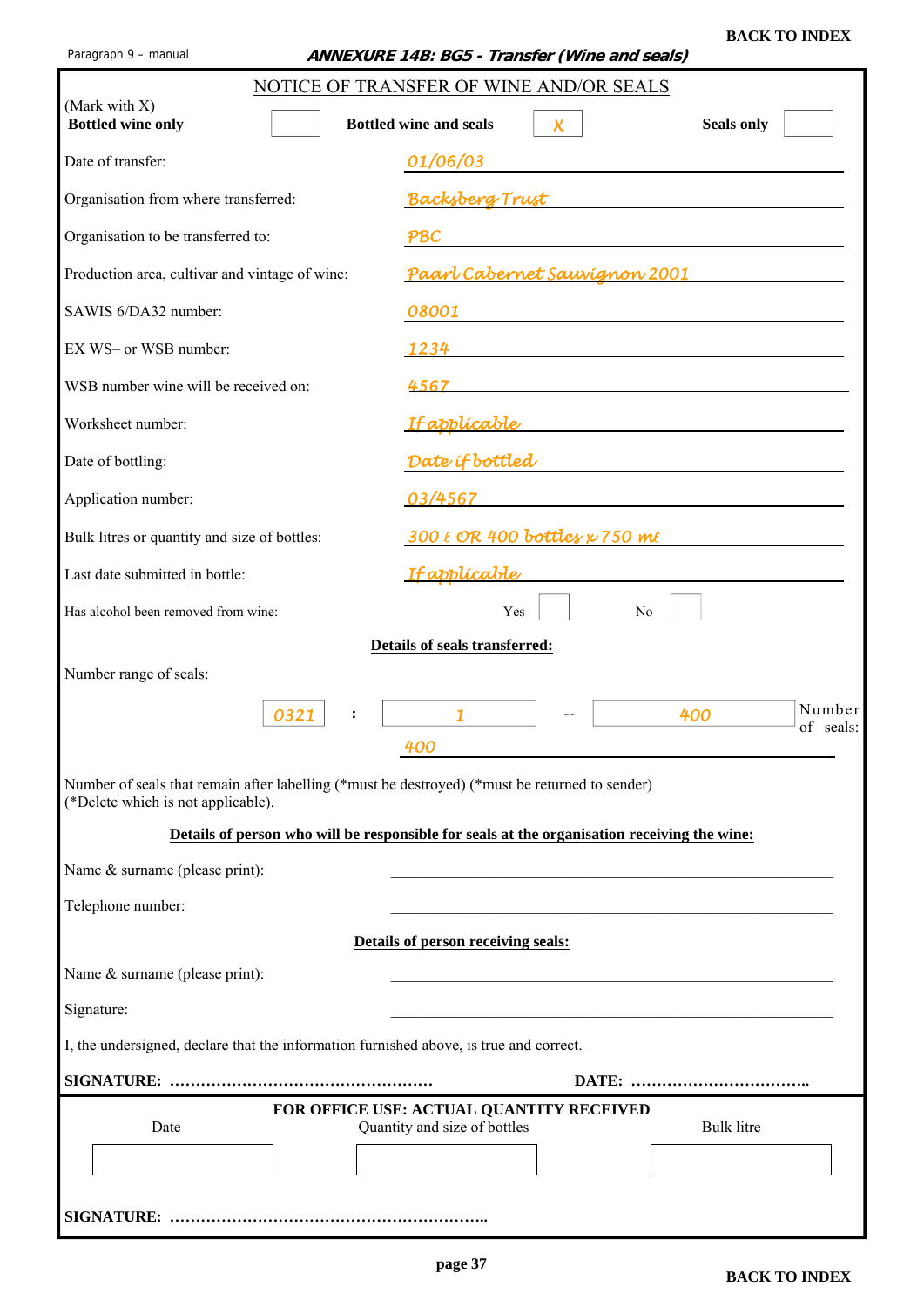<span id="page-37-0"></span>

|                                                                                                                                      | <b>NOTICE OF TRANSFER OF WINE AND/OR SEALS</b>                           |                                                         |
|--------------------------------------------------------------------------------------------------------------------------------------|--------------------------------------------------------------------------|---------------------------------------------------------|
| (Mark with X)<br><b>Bottled wine only</b>                                                                                            | <b>Bottled wine and seals</b>                                            | <b>Seals only</b><br>$\boldsymbol{\chi}$                |
| Date of transfer:                                                                                                                    | 01/06/03                                                                 |                                                         |
| Organisation from where transferred:                                                                                                 | <b>Backsberg Trust</b>                                                   |                                                         |
| Organisation to be transferred to:                                                                                                   | PBC                                                                      | <u> 1989 - Johann Barnett, fransk politik (d. 1989)</u> |
| Production area, cultivar and vintage of wine:                                                                                       | <u>Paarl Cabernet Sauvignon 2001</u>                                     |                                                         |
| SAWIS 6/DA32 number:                                                                                                                 |                                                                          |                                                         |
| EX WS- or WSB number:                                                                                                                | 5678                                                                     |                                                         |
| WSB number wine will be received on:                                                                                                 | 7890                                                                     |                                                         |
| Worksheet number:                                                                                                                    |                                                                          |                                                         |
| Date of bottling:                                                                                                                    |                                                                          |                                                         |
| Application number:                                                                                                                  | 03/560                                                                   |                                                         |
| Bulk litres or quantity and size of bottles:                                                                                         |                                                                          |                                                         |
| Last date submitted in bottle:                                                                                                       |                                                                          |                                                         |
| Has alcohol been removed from wine:                                                                                                  | Yes                                                                      | N <sub>0</sub>                                          |
| Number range of seals:<br>0321<br>:<br>Number of seals:                                                                              | $\mathbf{1}$<br>400                                                      | 400                                                     |
| Number of seals that remain after labelling (*must be destroyed) (*must be returned to sender)<br>(*Delete which is not applicable). |                                                                          |                                                         |
| Details of person who will be responsible for seals at the organisation receiving the wine:                                          |                                                                          |                                                         |
| Name & surname (please print):                                                                                                       |                                                                          |                                                         |
| Telephone number:                                                                                                                    |                                                                          |                                                         |
|                                                                                                                                      | Details of person receiving seals:                                       |                                                         |
| Name & surname (please print):                                                                                                       |                                                                          |                                                         |
| Signature:                                                                                                                           |                                                                          |                                                         |
| I, the undersigned, declare that the information furnished above, is true and correct.                                               |                                                                          |                                                         |
|                                                                                                                                      |                                                                          |                                                         |
| Date                                                                                                                                 | FOR OFFICE USE: ACTUAL QUANTITY RECEIVED<br>Quantity and size of bottles | <b>Bulk litre</b>                                       |
|                                                                                                                                      |                                                                          |                                                         |
|                                                                                                                                      |                                                                          |                                                         |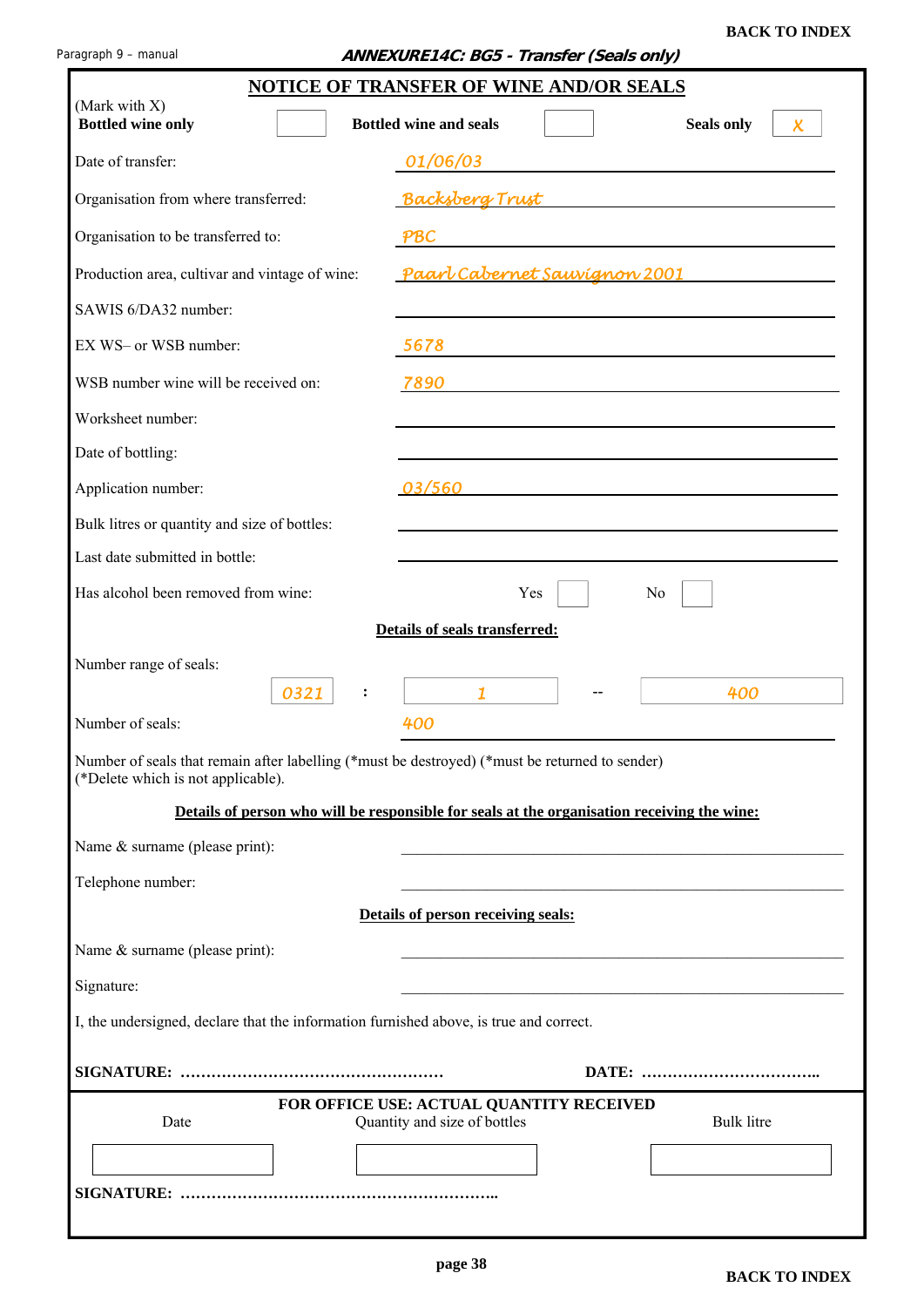#### <span id="page-38-0"></span>Paragraph 12 – manual **ANNEXURE 15: BG9 – Administrative in bulk**

| WINE AND SPIRIT BOARD | BG 9 |
|-----------------------|------|
|-----------------------|------|

|                                                                                                                              | <b>NAME AND ADDRESS OF APPLICANT:</b>           |                                 |  |                                   |              |                         |                                                                                                                                               |  |            |                           | <b>FOR OFFICIAL USE</b>           |                     |                       |                         |
|------------------------------------------------------------------------------------------------------------------------------|-------------------------------------------------|---------------------------------|--|-----------------------------------|--------------|-------------------------|-----------------------------------------------------------------------------------------------------------------------------------------------|--|------------|---------------------------|-----------------------------------|---------------------|-----------------------|-------------------------|
| <b>Backsberg</b>                                                                                                             |                                                 |                                 |  |                                   |              |                         |                                                                                                                                               |  |            | <b>CERTIFICATE NUMBER</b> |                                   |                     |                       |                         |
| P O Box 55                                                                                                                   |                                                 |                                 |  |                                   |              |                         |                                                                                                                                               |  |            | <b>APPLICATION NUMBER</b> |                                   |                     |                       |                         |
| <b>PAARL</b>                                                                                                                 |                                                 |                                 |  |                                   |              |                         |                                                                                                                                               |  |            | <b>SUBMISSION NUMBER</b>  |                                   |                     |                       |                         |
|                                                                                                                              |                                                 |                                 |  |                                   |              |                         |                                                                                                                                               |  |            |                           | DATE TO BE SUBMITTED              |                     |                       |                         |
|                                                                                                                              |                                                 |                                 |  |                                   |              |                         | <b>SUBMISSION TYPE</b>                                                                                                                        |  |            |                           |                                   |                     |                       |                         |
| <b>ADMIN</b>                                                                                                                 | <b>WITH</b><br><b>SAMPLES</b>                   | <b>SPECIAL</b><br><b>TARIFF</b> |  | <b>ADDITIONAL</b><br><b>SEALS</b> |              | <b>BOARD</b>            | <b>RESUBMISSION</b><br><b>REPRESENTATION</b>                                                                                                  |  |            |                           | <b>EBIS</b>                       |                     |                       | SINGLE VINEYARD         |
| $\chi$                                                                                                                       |                                                 |                                 |  |                                   |              |                         |                                                                                                                                               |  |            | <b>YES</b>                | <b>NO</b>                         |                     | <b>YES</b>            | <b>NO</b>               |
|                                                                                                                              | WS-/WSB-NUMBER BULK                             |                                 |  | <b>TANK NUMBER</b>                |              |                         | WSB-NUMBER IF ALLOCATED                                                                                                                       |  |            |                           | DATE BOTTLED                      |                     |                       | <b>LITERS</b>           |
|                                                                                                                              | 23456                                           |                                 |  | T10                               |              |                         |                                                                                                                                               |  |            |                           | Will give notice                  |                     |                       | 25 000                  |
|                                                                                                                              | ADDRESS OF PREMISES WHERE WINE WILL BE BOTTLED: |                                 |  |                                   |              |                         |                                                                                                                                               |  |            |                           | <b>DELIVERY ADDRESS OF SEALS:</b> |                     |                       |                         |
|                                                                                                                              |                                                 |                                 |  |                                   |              |                         |                                                                                                                                               |  |            |                           |                                   |                     |                       |                         |
|                                                                                                                              |                                                 |                                 |  |                                   |              |                         |                                                                                                                                               |  |            |                           |                                   |                     |                       |                         |
|                                                                                                                              | <b>TRADE NAME OF WINE:</b>                      |                                 |  |                                   |              |                         |                                                                                                                                               |  |            |                           |                                   |                     |                       |                         |
|                                                                                                                              | <b>PARTICULARS OF INDICATIONS OR CLAIMS AS</b>  |                                 |  |                                   |              |                         |                                                                                                                                               |  |            |                           | <b>ADDITIONAL LAB PARTICULARS</b> |                     |                       |                         |
|                                                                                                                              | <b>INDICATED ON LABELS</b>                      |                                 |  |                                   |              |                         | LAB REQUEST NUMBER:                                                                                                                           |  |            |                           |                                   |                     |                       |                         |
| <b>VINTAGE</b>                                                                                                               |                                                 | 1998                            |  |                                   |              | PRODUCT CLASS           |                                                                                                                                               |  |            |                           |                                   |                     |                       |                         |
| <b>ESTATE</b>                                                                                                                |                                                 | <b>Backsberg</b>                |  |                                   |              |                         | ADDITIONAL LAB ANALYSIS                                                                                                                       |  |            |                           |                                   |                     |                       |                         |
| PRODUCTION AREA                                                                                                              |                                                 | Paarl                           |  |                                   |              |                         | <b>COUNTRY OF EXPORT</b>                                                                                                                      |  |            |                           |                                   |                     |                       |                         |
|                                                                                                                              |                                                 | Chenin Blanc                    |  |                                   |              | 100%   LABEL ALCOHOL    |                                                                                                                                               |  |            |                           | <b>CRATE NUMBER:</b>              |                     |                       |                         |
| VARIETAL(S)                                                                                                                  |                                                 |                                 |  |                                   |              | % PACK OF SAMPLE        |                                                                                                                                               |  |            |                           |                                   |                     |                       |                         |
| TYPE OF PRODUCT                                                                                                              |                                                 | Dry White                       |  |                                   |              | <b>SEAL INFORMATION</b> | ASCORBIC ACID ADDED                                                                                                                           |  | <b>YES</b> | <b>NO</b>                 | <b>ALCOHOL REMOVED</b>            |                     |                       | <b>YES</b><br><b>NO</b> |
| <b>FOR OFFICIAL USE</b><br><b>PACK TYPE</b><br><b>NUMBER OF SEALS REQUIRED</b><br><b>SEALS ALLOCATED</b><br>750 ml<br>33 333 |                                                 |                                 |  |                                   |              |                         |                                                                                                                                               |  |            |                           |                                   |                     |                       |                         |
|                                                                                                                              |                                                 |                                 |  |                                   |              |                         |                                                                                                                                               |  |            |                           |                                   |                     |                       |                         |
|                                                                                                                              |                                                 |                                 |  |                                   |              |                         |                                                                                                                                               |  |            |                           |                                   |                     |                       |                         |
|                                                                                                                              |                                                 |                                 |  |                                   |              |                         |                                                                                                                                               |  |            |                           |                                   |                     |                       |                         |
|                                                                                                                              |                                                 |                                 |  |                                   |              |                         |                                                                                                                                               |  |            |                           |                                   |                     |                       |                         |
|                                                                                                                              |                                                 |                                 |  |                                   |              |                         |                                                                                                                                               |  |            |                           |                                   |                     |                       |                         |
|                                                                                                                              |                                                 |                                 |  |                                   |              |                         |                                                                                                                                               |  |            |                           |                                   |                     |                       |                         |
| mentioned wine.                                                                                                              |                                                 |                                 |  |                                   |              |                         | I, the undersigned, declare that the information furnished above, is true and correct and hereby apply for provisional approval of the above- |  |            |                           |                                   |                     |                       |                         |
|                                                                                                                              | <b>SIGNATURE OF APPLICANT</b>                   |                                 |  |                                   |              |                         |                                                                                                                                               |  |            |                           | <b>SIGNATURE OF INSPECTOR</b>     |                     |                       |                         |
|                                                                                                                              | <b>DATE</b>                                     |                                 |  |                                   |              |                         | <b>TELEPHONE NUMBER</b>                                                                                                                       |  |            |                           |                                   |                     | <b>CONTACT PERSON</b> |                         |
|                                                                                                                              |                                                 |                                 |  |                                   |              |                         | <b>SENSORIAL EVALUATION</b>                                                                                                                   |  |            |                           |                                   |                     |                       |                         |
|                                                                                                                              | <b>WINE EVALUATION COMMITTEE</b>                |                                 |  |                                   |              |                         | <b>TECHNICAL COMMITTEE</b>                                                                                                                    |  |            |                           |                                   | <b>FINAL RESULT</b> |                       |                         |
| <b>GREEN</b>                                                                                                                 |                                                 |                                 |  |                                   | <b>GREEN</b> |                         |                                                                                                                                               |  |            | APPROVED                  |                                   |                     |                       |                         |
|                                                                                                                              |                                                 |                                 |  |                                   |              |                         |                                                                                                                                               |  |            | <b>REJECTED</b>           |                                   |                     |                       |                         |
| <b>RED</b>                                                                                                                   |                                                 |                                 |  |                                   | <b>RED</b>   |                         |                                                                                                                                               |  |            |                           | <b>RESUBMISSION</b>               |                     |                       |                         |
|                                                                                                                              | <b>DATE</b>                                     |                                 |  |                                   |              |                         |                                                                                                                                               |  |            |                           |                                   | <b>SIGNATURE</b>    |                       |                         |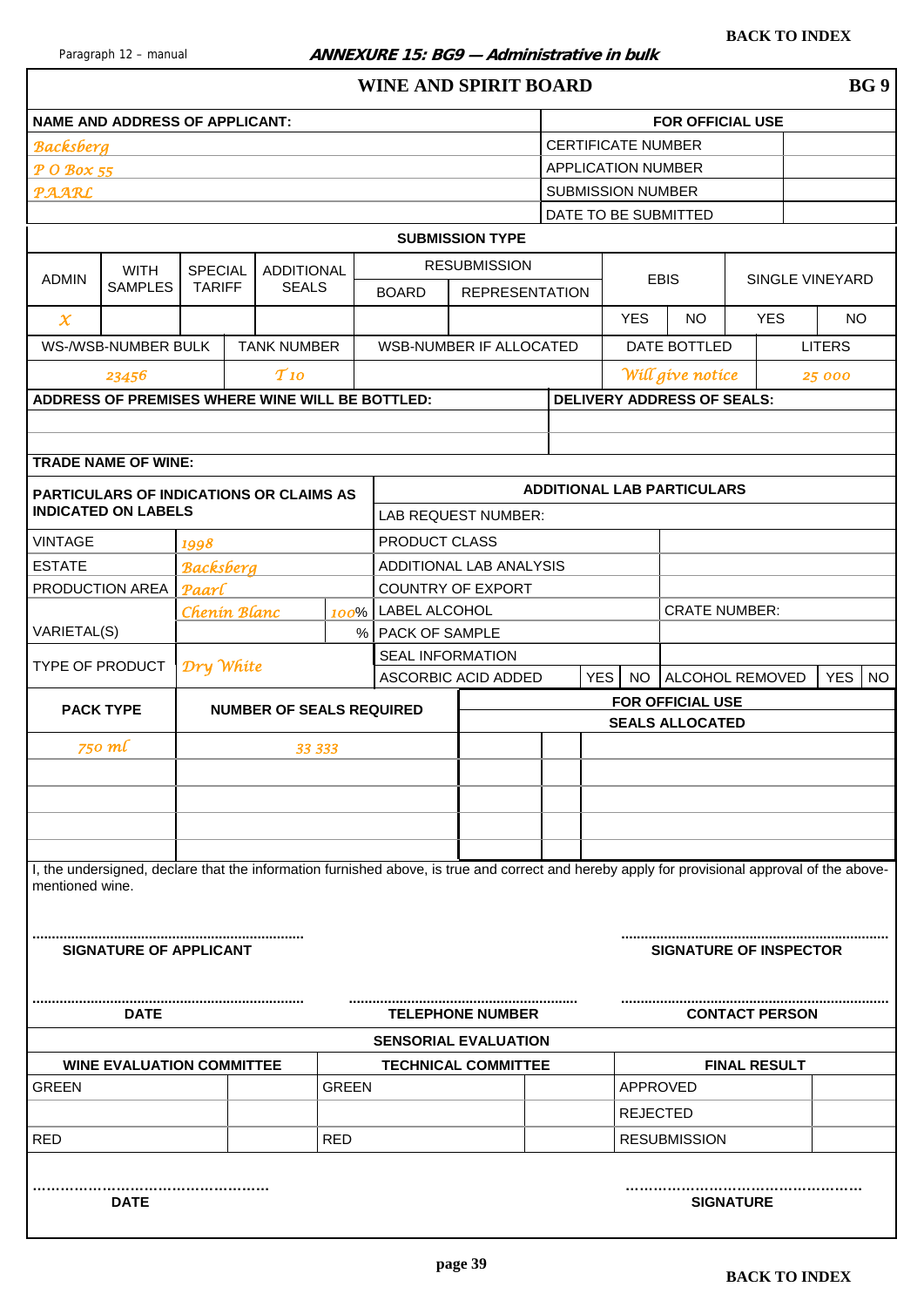<span id="page-39-0"></span>

|                                                                                                                                                                     | <b>NAME AND ADDRESS OF APPLICANT:</b>                                        |                           |  |                                 |              |                             |                            |  |                           |            | <b>FOR OFFICIAL USE</b>           |                       |                         |
|---------------------------------------------------------------------------------------------------------------------------------------------------------------------|------------------------------------------------------------------------------|---------------------------|--|---------------------------------|--------------|-----------------------------|----------------------------|--|---------------------------|------------|-----------------------------------|-----------------------|-------------------------|
| <b>Backsberg</b>                                                                                                                                                    |                                                                              |                           |  |                                 |              |                             |                            |  | <b>CERTIFICATE NUMBER</b> |            |                                   |                       |                         |
| P O Box 55                                                                                                                                                          |                                                                              |                           |  |                                 |              |                             |                            |  | <b>APPLICATION NUMBER</b> |            |                                   |                       |                         |
| <b>PAARL</b>                                                                                                                                                        |                                                                              |                           |  |                                 |              |                             |                            |  | <b>SUBMISSION NUMBER</b>  |            |                                   |                       |                         |
|                                                                                                                                                                     |                                                                              |                           |  |                                 |              |                             |                            |  |                           |            | DATE TO BE SUBMITTED              |                       |                         |
|                                                                                                                                                                     |                                                                              |                           |  |                                 |              |                             | <b>SUBMISSION TYPE</b>     |  |                           |            |                                   |                       |                         |
|                                                                                                                                                                     | <b>WITH</b>                                                                  | <b>SPECIAL</b>            |  | <b>ADDITIONAL</b>               |              |                             | <b>RESUBMISSION</b>        |  |                           |            |                                   |                       |                         |
| <b>ADMIN</b>                                                                                                                                                        | <b>SAMPLES</b>                                                               | <b>TARIFF</b>             |  | <b>SEALS</b>                    |              | <b>BOARD</b>                | <b>REPRESENTATION</b>      |  |                           |            | <b>EBIS</b>                       | SINGLE VINEYARD       |                         |
| $\chi$                                                                                                                                                              |                                                                              |                           |  |                                 |              |                             |                            |  |                           | <b>YES</b> | NO.                               | <b>YES</b>            | <b>NO</b>               |
|                                                                                                                                                                     | WS-/WSB-NUMBER BULK                                                          |                           |  | <b>TANK NUMBER</b>              |              |                             | WSB-NUMBER IF ALLOCATED    |  |                           |            | DATE BOTTLED                      |                       | <b>LITERS</b>           |
|                                                                                                                                                                     |                                                                              |                           |  |                                 |              |                             |                            |  |                           |            | 1/11/99                           |                       |                         |
|                                                                                                                                                                     |                                                                              |                           |  |                                 |              |                             | 45678                      |  |                           |            |                                   |                       | 15 075                  |
|                                                                                                                                                                     | ADDRESS OF PREMISES WHERE WINE WILL BE BOTTLED:                              |                           |  |                                 |              |                             |                            |  |                           |            | <b>DELIVERY ADDRESS OF SEALS:</b> |                       |                         |
|                                                                                                                                                                     |                                                                              |                           |  |                                 |              |                             |                            |  |                           |            |                                   |                       |                         |
|                                                                                                                                                                     | <b>TRADE NAME OF WINE:</b>                                                   |                           |  |                                 |              |                             |                            |  |                           |            |                                   |                       |                         |
|                                                                                                                                                                     |                                                                              |                           |  |                                 |              |                             |                            |  |                           |            | <b>ADDITIONAL LAB PARTICULARS</b> |                       |                         |
|                                                                                                                                                                     | <b>PARTICULARS OF INDICATIONS OR CLAIMS AS</b><br><b>INDICATED ON LABELS</b> |                           |  |                                 |              |                             | <b>LAB REQUEST NUMBER:</b> |  |                           |            |                                   |                       |                         |
| <b>VINTAGE</b>                                                                                                                                                      |                                                                              |                           |  |                                 |              | <b>PRODUCT CLASS</b>        |                            |  |                           |            |                                   |                       |                         |
| <b>ESTATE</b>                                                                                                                                                       |                                                                              | 1998                      |  |                                 |              |                             | ADDITIONAL LAB ANALYSIS    |  |                           |            |                                   |                       |                         |
| PRODUCTION AREA                                                                                                                                                     |                                                                              | <b>Backsberg</b><br>Paarl |  |                                 |              |                             | <b>COUNTRY OF EXPORT</b>   |  |                           |            |                                   |                       |                         |
|                                                                                                                                                                     |                                                                              | Chenin Blanc              |  |                                 | 100%         | <b>LABEL ALCOHOL</b>        |                            |  |                           |            | <b>CRATE NUMBER:</b>              |                       |                         |
| VARIETAL(S)                                                                                                                                                         |                                                                              |                           |  |                                 |              | %   PACK OF SAMPLE          |                            |  |                           |            |                                   |                       |                         |
|                                                                                                                                                                     |                                                                              |                           |  |                                 |              |                             | <b>SEAL INFORMATION</b>    |  |                           |            |                                   |                       |                         |
| <b>TYPE OF PRODUCT</b>                                                                                                                                              |                                                                              | Dry White                 |  |                                 |              |                             | ASCORBIC ACID ADDED        |  | <b>YES</b>                | <b>NO</b>  | ALCOHOL REMOVED                   |                       | <b>YES</b><br><b>NO</b> |
| <b>PACK TYPE</b>                                                                                                                                                    |                                                                              |                           |  | <b>NUMBER OF SEALS REQUIRED</b> |              |                             |                            |  |                           |            | <b>FOR OFFICIAL USE</b>           |                       |                         |
|                                                                                                                                                                     |                                                                              |                           |  |                                 |              |                             |                            |  |                           |            | <b>SEALS ALLOCATED</b>            |                       |                         |
| 750 ml                                                                                                                                                              |                                                                              |                           |  | 20 100                          |              |                             |                            |  |                           |            |                                   |                       |                         |
|                                                                                                                                                                     |                                                                              |                           |  |                                 |              |                             |                            |  |                           |            |                                   |                       |                         |
|                                                                                                                                                                     |                                                                              |                           |  |                                 |              |                             |                            |  |                           |            |                                   |                       |                         |
|                                                                                                                                                                     |                                                                              |                           |  |                                 |              |                             |                            |  |                           |            |                                   |                       |                         |
|                                                                                                                                                                     |                                                                              |                           |  |                                 |              |                             |                            |  |                           |            |                                   |                       |                         |
| I, the undersigned, declare that the information furnished above, is true and correct and hereby apply for provisional approval of the<br>above-<br>mentioned wine. |                                                                              |                           |  |                                 |              |                             |                            |  |                           |            |                                   |                       |                         |
|                                                                                                                                                                     | <b>SIGNATURE OF APPLICANT</b>                                                |                           |  |                                 |              |                             |                            |  |                           |            | <b>SIGNATURE OF INSPECTOR</b>     |                       |                         |
|                                                                                                                                                                     | <b>DATE</b>                                                                  |                           |  |                                 |              |                             | <b>TELEPHONE NUMBER</b>    |  |                           |            |                                   | <b>CONTACT PERSON</b> |                         |
|                                                                                                                                                                     |                                                                              |                           |  |                                 |              | <b>SENSORIAL EVALUATION</b> |                            |  |                           |            |                                   |                       |                         |
|                                                                                                                                                                     | <b>WINE EVALUATION COMMITTEE</b>                                             |                           |  |                                 |              |                             | <b>TECHNICAL COMMITTEE</b> |  |                           |            |                                   | <b>FINAL RESULT</b>   |                         |
| <b>GREEN</b>                                                                                                                                                        |                                                                              |                           |  |                                 | <b>GREEN</b> |                             |                            |  |                           |            | <b>APPROVED</b>                   |                       |                         |
|                                                                                                                                                                     |                                                                              |                           |  |                                 |              |                             |                            |  |                           |            | <b>REJECTED</b>                   |                       |                         |
| <b>RED</b>                                                                                                                                                          |                                                                              |                           |  |                                 | <b>RED</b>   |                             |                            |  |                           |            | <b>RESUBMISSION</b>               |                       |                         |
|                                                                                                                                                                     |                                                                              |                           |  |                                 |              |                             |                            |  |                           |            |                                   |                       |                         |
|                                                                                                                                                                     |                                                                              |                           |  |                                 |              |                             |                            |  |                           |            |                                   |                       |                         |
|                                                                                                                                                                     | <b>DATE</b>                                                                  |                           |  |                                 |              |                             |                            |  |                           |            | <b>SIGNATURE</b>                  |                       |                         |
|                                                                                                                                                                     |                                                                              |                           |  |                                 |              |                             |                            |  |                           |            |                                   |                       |                         |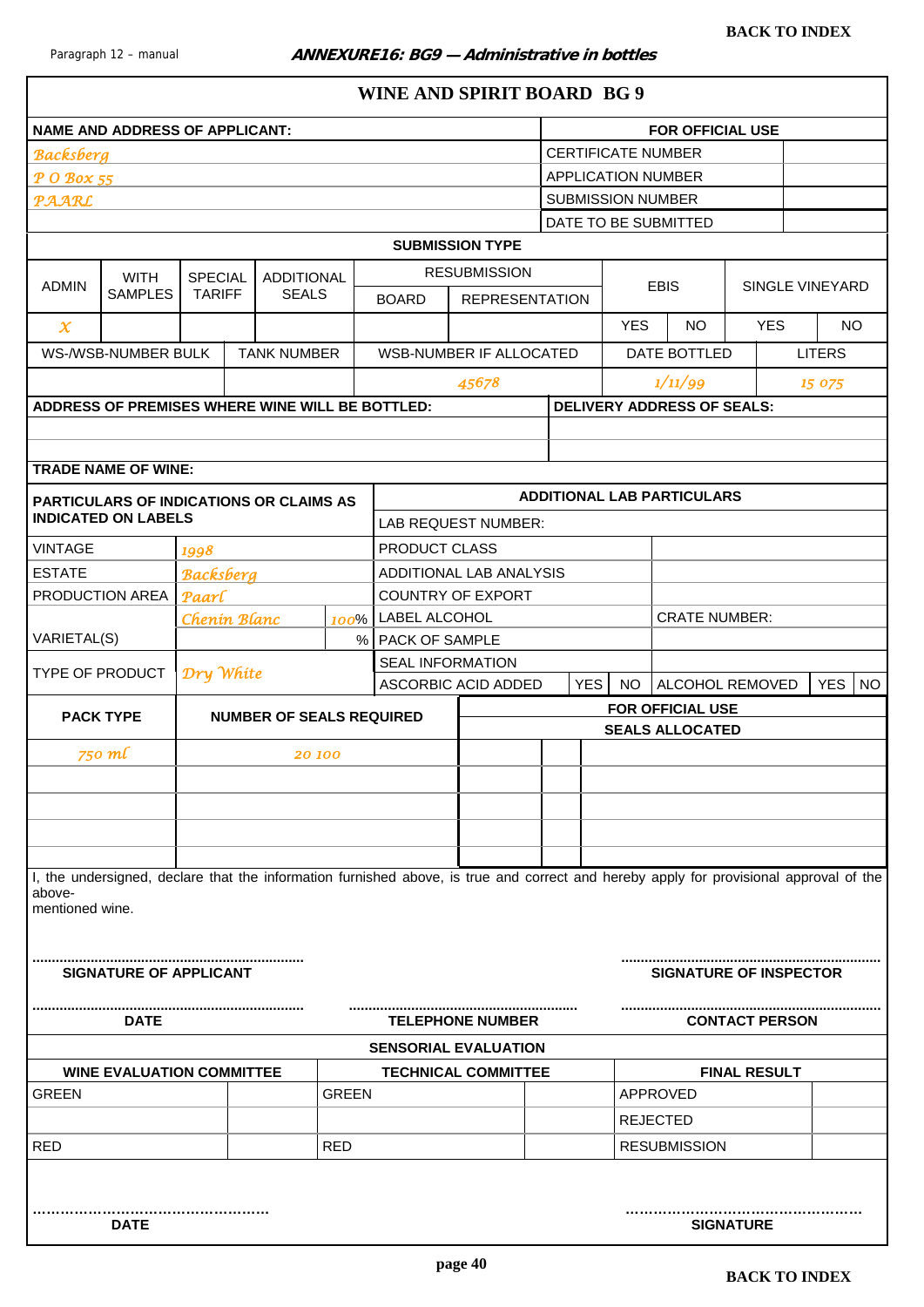<span id="page-40-0"></span>

|                                                                                                         | Paraaf<br>Initial                                              |                                                                                                                                                                                                                                                                                                                                                         |                           |                         |                       |                   |          |                    |                          |                      |                          |
|---------------------------------------------------------------------------------------------------------|----------------------------------------------------------------|---------------------------------------------------------------------------------------------------------------------------------------------------------------------------------------------------------------------------------------------------------------------------------------------------------------------------------------------------------|---------------------------|-------------------------|-----------------------|-------------------|----------|--------------------|--------------------------|----------------------|--------------------------|
|                                                                                                         | Expiry<br>Verval<br>datum<br>date                              |                                                                                                                                                                                                                                                                                                                                                         |                           |                         |                       |                   |          |                    |                          |                      |                          |
|                                                                                                         | Kodereeks van seëls toegeken<br>Code series of seals allocated | <br>100<br>$\blacktriangleright$<br>$\frac{1}{2}$ $\frac{1}{2}$ $\frac{1}{2}$ $\frac{1}{2}$ $\frac{1}{2}$ $\frac{1}{2}$ $\frac{1}{2}$ $\frac{1}{2}$ $\frac{1}{2}$ $\frac{1}{2}$ $\frac{1}{2}$ $\frac{1}{2}$ $\frac{1}{2}$ $\frac{1}{2}$ $\frac{1}{2}$ $\frac{1}{2}$ $\frac{1}{2}$ $\frac{1}{2}$ $\frac{1}{2}$ $\frac{1}{2}$ $\frac{1}{2}$ $\frac{1}{2}$ |                           |                         | 100<br>$\vdots$       |                   |          |                    | <b>DOT</b><br>H          |                      | 100                      |
|                                                                                                         |                                                                | 0643                                                                                                                                                                                                                                                                                                                                                    |                           |                         | 0644                  |                   |          |                    | 0645                     |                      | 0646                     |
| Besonderhede van voorlopige voorlegging en seëls toegeken<br>provisional submission and seals allocated | Aantal seëls<br>toegeken<br>allocated<br>Quantity<br>seals     | <b>OOT</b>                                                                                                                                                                                                                                                                                                                                              |                           |                         | 100                   |                   |          |                    | 100                      |                      | 100                      |
|                                                                                                         | Application<br>Aansoek<br>ii.<br>no.                           | 98/5902                                                                                                                                                                                                                                                                                                                                                 |                           |                         | 98/5903               |                   | 98/2002  |                    | 98/5904                  |                      | 98/5906                  |
|                                                                                                         | Uitslag<br>Result                                              |                                                                                                                                                                                                                                                                                                                                                         |                           |                         |                       |                   |          |                    |                          |                      |                          |
|                                                                                                         | Admin<br>Admin<br>gefaks<br>faxed                              |                                                                                                                                                                                                                                                                                                                                                         |                           |                         | $\boldsymbol{\times}$ |                   |          |                    |                          |                      | ×                        |
| Particulars of                                                                                          | mission<br>Admin<br>Admin<br>voor-<br>lopig<br>Sub-            |                                                                                                                                                                                                                                                                                                                                                         |                           |                         | $\boldsymbol{\times}$ |                   |          |                    |                          |                      | $\boldsymbol{\varkappa}$ |
|                                                                                                         | mon-<br>With<br>Met<br>sters<br>sam-<br>ples                   | $\overline{\mathsf{x}}$                                                                                                                                                                                                                                                                                                                                 |                           |                         |                       |                   |          |                    | $\boldsymbol{\varkappa}$ |                      |                          |
|                                                                                                         | Number<br>bottels<br>bottles<br>Aantal<br>of                   | 100                                                                                                                                                                                                                                                                                                                                                     | monission                 |                         | <b>OOT</b>            |                   |          |                    | <b>001</b>               |                      |                          |
|                                                                                                         | Litre<br>Liter                                                 | 75                                                                                                                                                                                                                                                                                                                                                      |                           |                         | 75                    |                   | 50000    | ubmission          | 75                       |                      | 75                       |
|                                                                                                         | container<br>houer nr.<br>From<br>Uit<br>no.                   |                                                                                                                                                                                                                                                                                                                                                         | Normal bottle provisional | Bottle admin submission |                       |                   | 4<br>H   | Bulk profisional s | H<br>$\mathsf{L}$        | Bulkadnin submission | T1                       |
|                                                                                                         | submitted<br>voorgelê<br>Datum<br>Date                         | 2/12/98                                                                                                                                                                                                                                                                                                                                                 |                           |                         | 2/12/98               | Final Bulle expor | 20/11/98 |                    | 2/12/98                  |                      | 2/12/98                  |
|                                                                                                         |                                                                |                                                                                                                                                                                                                                                                                                                                                         |                           |                         |                       |                   |          |                    |                          |                      |                          |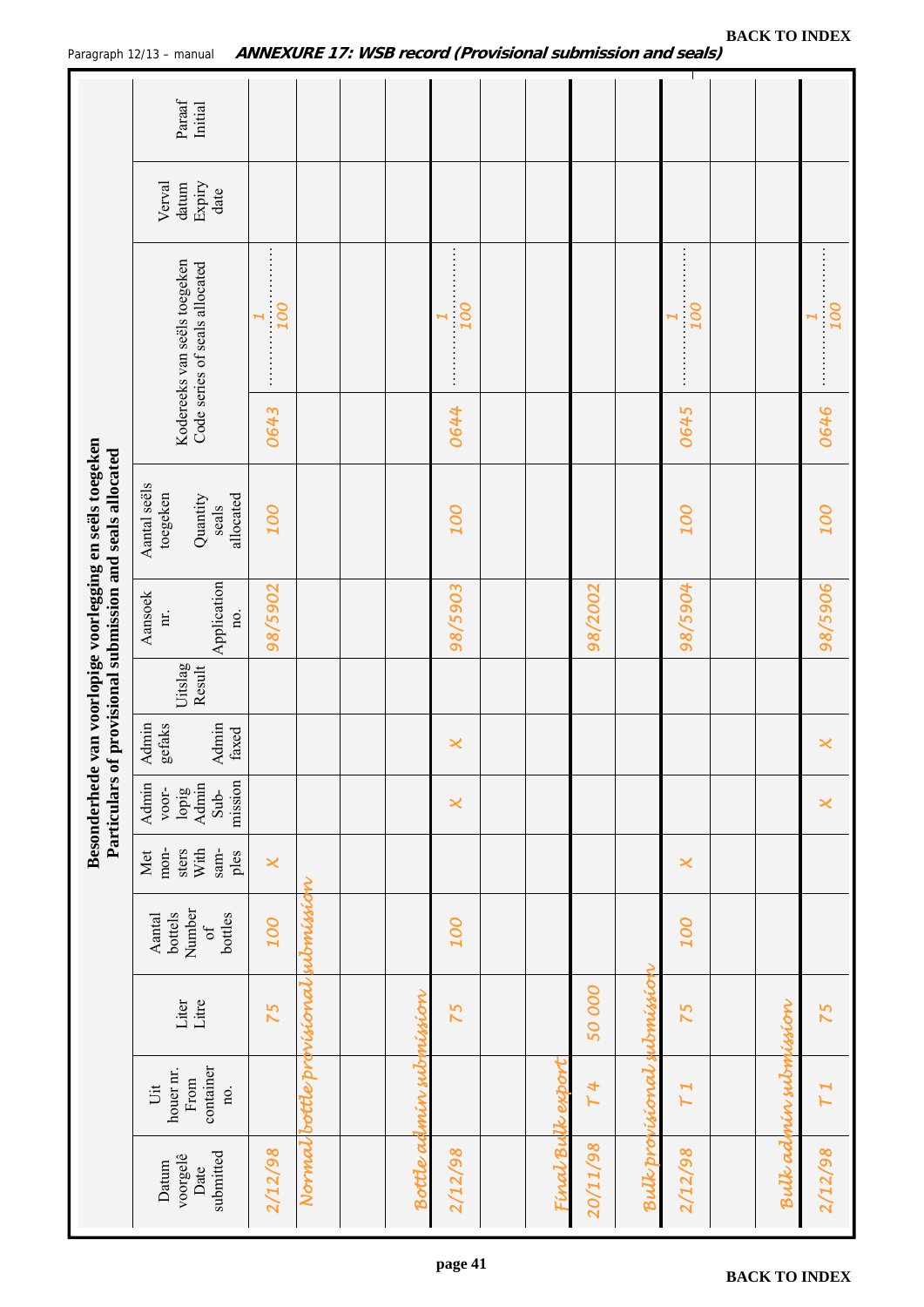<span id="page-41-0"></span>

|                           | <b>NAME AND ADDRESS OF APPLICANT:</b>           |                                                                                                                                  |                                   |                                 |                                                                                 |                                                                                                                                        |                            |  |                           |            | <b>FOR OFFICIAL USE</b>                    |                  |                     |                         |
|---------------------------|-------------------------------------------------|----------------------------------------------------------------------------------------------------------------------------------|-----------------------------------|---------------------------------|---------------------------------------------------------------------------------|----------------------------------------------------------------------------------------------------------------------------------------|----------------------------|--|---------------------------|------------|--------------------------------------------|------------------|---------------------|-------------------------|
| <b>Backsberg</b>          |                                                 |                                                                                                                                  |                                   |                                 |                                                                                 |                                                                                                                                        |                            |  | <b>CERTIFICATE NUMBER</b> |            |                                            |                  |                     |                         |
| P O Box 55                |                                                 |                                                                                                                                  |                                   |                                 |                                                                                 |                                                                                                                                        |                            |  | <b>APPLICATION NUMBER</b> |            |                                            |                  |                     |                         |
| <b>PAARL</b>              |                                                 |                                                                                                                                  |                                   |                                 |                                                                                 |                                                                                                                                        |                            |  | <b>SUBMISSION NUMBER</b>  |            |                                            |                  |                     |                         |
|                           |                                                 |                                                                                                                                  |                                   |                                 |                                                                                 |                                                                                                                                        |                            |  |                           |            | DATE TO BE SUBMITTED                       |                  |                     | 02/12/98                |
|                           |                                                 |                                                                                                                                  |                                   |                                 |                                                                                 |                                                                                                                                        | <b>SUBMISSION TYPE</b>     |  |                           |            |                                            |                  |                     |                         |
|                           | <b>WITH</b>                                     | <b>SPECIAL</b>                                                                                                                   |                                   | <b>ADDITIONAL</b>               |                                                                                 |                                                                                                                                        | <b>RESUBMISSION</b>        |  |                           |            |                                            |                  |                     |                         |
| <b>ADMIN</b>              | <b>SAMPLES</b>                                  | <b>TARIFF</b>                                                                                                                    |                                   | <b>SEALS</b>                    |                                                                                 | <b>BOARD</b>                                                                                                                           | <b>REPRESENTATION</b>      |  |                           |            | <b>EBIS</b>                                |                  |                     | SINGLE VINEYARD         |
|                           | X.                                              |                                                                                                                                  |                                   |                                 |                                                                                 |                                                                                                                                        |                            |  |                           | <b>YES</b> | <b>NO</b>                                  |                  | <b>YES</b>          | <b>NO</b>               |
|                           | WS-/WSB-NUMBER BULK                             |                                                                                                                                  |                                   | <b>TANK NUMBER</b>              |                                                                                 |                                                                                                                                        | WSB-NUMBER IF ALLOCATED    |  |                           |            | DATE BOTTLED                               |                  |                     | <b>LITERS</b>           |
|                           | 23456                                           |                                                                                                                                  |                                   | $T_{10}$                        |                                                                                 |                                                                                                                                        |                            |  |                           |            | Will give notice                           |                  |                     | 25 000                  |
|                           | ADDRESS OF PREMISES WHERE WINE WILL BE BOTTLED: |                                                                                                                                  |                                   |                                 |                                                                                 |                                                                                                                                        |                            |  |                           |            | <b>DELIVERY ADDRESS OF SEALS:</b>          |                  |                     |                         |
| <b>Backsberg Estate</b>   |                                                 |                                                                                                                                  |                                   |                                 |                                                                                 |                                                                                                                                        |                            |  |                           |            |                                            |                  |                     |                         |
|                           | Mont Dísa Chenín Blanc                          |                                                                                                                                  |                                   |                                 |                                                                                 |                                                                                                                                        |                            |  |                           |            |                                            |                  |                     |                         |
|                           | <b>TRADE NAME OF WINE:</b>                      |                                                                                                                                  |                                   |                                 |                                                                                 |                                                                                                                                        |                            |  |                           |            |                                            |                  |                     |                         |
|                           | PARTICULARS OF INDICATIONS OR CLAIMS AS         |                                                                                                                                  |                                   |                                 |                                                                                 |                                                                                                                                        |                            |  |                           |            | <b>ADDITIONAL LAB PARTICULARS</b>          |                  |                     |                         |
|                           | <b>INDICATED ON LABELS</b>                      |                                                                                                                                  |                                   |                                 |                                                                                 |                                                                                                                                        | LAB REQUEST NUMBER:        |  |                           |            |                                            |                  |                     |                         |
| <b>VINTAGE</b>            |                                                 | 1998                                                                                                                             |                                   |                                 |                                                                                 | PRODUCT CLASS                                                                                                                          |                            |  |                           |            |                                            |                  |                     |                         |
| <b>ESTATE</b>             |                                                 | <b>Backsberg</b>                                                                                                                 |                                   |                                 |                                                                                 |                                                                                                                                        | ADDITIONAL LAB ANALYSIS    |  |                           |            |                                            |                  |                     |                         |
|                           | PRODUCTION AREA                                 | <b>COUNTRY OF EXPORT</b><br>Paarl<br><b>CRATE NUMBER:</b><br>LABEL ALCOHOL<br>Chenin Blanc<br>100%<br>%<br><b>PACK OF SAMPLE</b> |                                   |                                 |                                                                                 |                                                                                                                                        |                            |  |                           |            |                                            |                  |                     |                         |
|                           |                                                 |                                                                                                                                  |                                   |                                 |                                                                                 |                                                                                                                                        |                            |  |                           |            |                                            |                  |                     |                         |
| VARIETAL(S)               |                                                 |                                                                                                                                  |                                   |                                 |                                                                                 |                                                                                                                                        |                            |  |                           |            |                                            |                  |                     |                         |
| <b>TYPE OF PRODUCT</b>    |                                                 | Dry White                                                                                                                        |                                   |                                 |                                                                                 |                                                                                                                                        | <b>SEAL INFORMATION</b>    |  |                           |            |                                            |                  |                     |                         |
|                           |                                                 |                                                                                                                                  |                                   |                                 |                                                                                 |                                                                                                                                        | ASCORBIC ACID ADDED        |  | <b>YES</b>                | <b>NO</b>  | ALCOHOL REMOVED                            |                  |                     | <b>YES</b><br><b>NO</b> |
|                           | <b>PACK TYPE</b>                                |                                                                                                                                  |                                   | <b>NUMBER OF SEALS REQUIRED</b> |                                                                                 |                                                                                                                                        |                            |  |                           |            | FOR OFFICIAL USE<br><b>SEALS ALLOCATED</b> |                  |                     |                         |
|                           | 750 ml                                          |                                                                                                                                  |                                   | 33 333                          |                                                                                 |                                                                                                                                        |                            |  |                           |            |                                            |                  |                     |                         |
|                           |                                                 |                                                                                                                                  |                                   |                                 |                                                                                 |                                                                                                                                        |                            |  |                           |            |                                            |                  |                     |                         |
|                           |                                                 |                                                                                                                                  |                                   |                                 |                                                                                 |                                                                                                                                        |                            |  |                           |            |                                            |                  |                     |                         |
|                           |                                                 |                                                                                                                                  |                                   |                                 |                                                                                 | I, the undersigned, declare that the information furnished above, is true and correct and hereby apply for provisional approval of the |                            |  |                           |            |                                            |                  |                     |                         |
|                           |                                                 |                                                                                                                                  |                                   |                                 |                                                                                 |                                                                                                                                        |                            |  |                           |            |                                            |                  |                     |                         |
| above-<br>mentioned wine. |                                                 |                                                                                                                                  |                                   |                                 |                                                                                 |                                                                                                                                        |                            |  |                           |            |                                            |                  |                     |                         |
|                           | SIGNATURE OF APPLICANT                          |                                                                                                                                  | <b>SIGNATURE OF INSPECTOR</b><br> |                                 |                                                                                 |                                                                                                                                        |                            |  |                           |            |                                            |                  |                     |                         |
|                           | <b>DATE</b>                                     |                                                                                                                                  |                                   |                                 | <b>TELEPHONE NUMBER</b><br><b>CONTACT PERSON</b><br><b>SENSORIAL EVALUATION</b> |                                                                                                                                        |                            |  |                           |            |                                            |                  |                     |                         |
|                           |                                                 |                                                                                                                                  |                                   |                                 |                                                                                 |                                                                                                                                        |                            |  |                           |            |                                            |                  |                     |                         |
|                           | <b>WINE EVALUATION COMMITTEE</b>                |                                                                                                                                  |                                   |                                 |                                                                                 |                                                                                                                                        | <b>TECHNICAL COMMITTEE</b> |  |                           |            |                                            |                  | <b>FINAL RESULT</b> |                         |
| <b>GREEN</b>              |                                                 |                                                                                                                                  |                                   |                                 | <b>GREEN</b>                                                                    |                                                                                                                                        |                            |  |                           |            | APPROVED                                   |                  |                     |                         |
|                           |                                                 |                                                                                                                                  |                                   |                                 |                                                                                 |                                                                                                                                        |                            |  |                           |            | <b>REJECTED</b>                            |                  |                     |                         |
| <b>RED</b>                |                                                 |                                                                                                                                  |                                   |                                 | <b>RED</b>                                                                      |                                                                                                                                        |                            |  |                           |            | <b>RESUBMISSION</b>                        |                  |                     |                         |
|                           | <b>DATE</b>                                     |                                                                                                                                  |                                   |                                 |                                                                                 |                                                                                                                                        |                            |  |                           |            |                                            | <b>SIGNATURE</b> |                     |                         |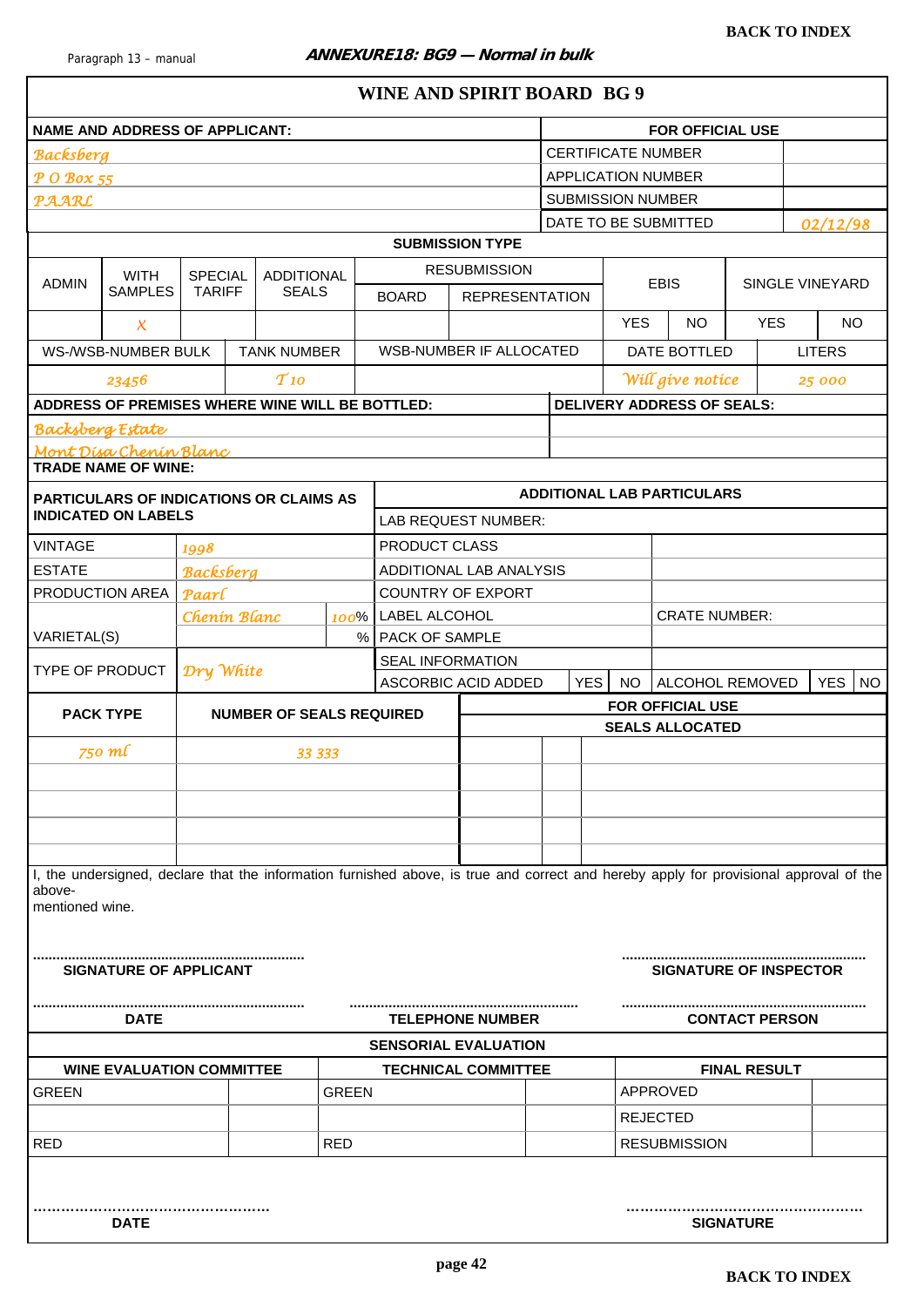#### <span id="page-42-0"></span>Paragraph 13 – manual **ANNEXURE 19: BG9 – Normal in bottles**

|                         | <b>NAME AND ADDRESS OF APPLICANT:</b>           |                  |                                 |              |                         |                                                                                                                                               |            |                           | <b>FOR OFFICIAL USE</b>           |                       |                        |           |
|-------------------------|-------------------------------------------------|------------------|---------------------------------|--------------|-------------------------|-----------------------------------------------------------------------------------------------------------------------------------------------|------------|---------------------------|-----------------------------------|-----------------------|------------------------|-----------|
| <b>Backsberg</b>        |                                                 |                  |                                 |              |                         |                                                                                                                                               |            | <b>CERTIFICATE NUMBER</b> |                                   |                       |                        |           |
| P O Box 55              |                                                 |                  |                                 |              |                         |                                                                                                                                               |            | APPLICATION NUMBER        |                                   |                       |                        |           |
| <b>PAARL</b>            |                                                 |                  |                                 |              |                         |                                                                                                                                               |            | <b>SUBMISSION NUMBER</b>  |                                   |                       |                        |           |
|                         |                                                 |                  |                                 |              |                         |                                                                                                                                               |            |                           | DATE TO BE SUBMITTED              |                       | 02/12/99               |           |
|                         |                                                 |                  |                                 |              |                         | <b>SUBMISSION TYPE</b>                                                                                                                        |            |                           |                                   |                       |                        |           |
| <b>ADMIN</b>            | <b>WITH</b>                                     | <b>SPECIAL</b>   | <b>ADDITIONAL</b>               |              |                         | <b>RESUBMISSION</b>                                                                                                                           |            |                           | <b>EBIS</b>                       |                       | <b>SINGLE VINEYARD</b> |           |
|                         | <b>SAMPLES</b>                                  | <b>TARIFF</b>    | <b>SEALS</b>                    |              | <b>BOARD</b>            | <b>REPRESENTATION</b>                                                                                                                         |            |                           |                                   |                       |                        |           |
|                         | $\boldsymbol{\mathsf{x}}$                       |                  |                                 |              |                         |                                                                                                                                               |            | <b>YES</b>                | <b>NO</b>                         | <b>YES</b>            | <b>NO</b>              |           |
|                         | WS-/WSB-NUMBER BULK                             |                  | <b>TANK NUMBER</b>              |              |                         | WSB-NUMBER IF ALLOCATED                                                                                                                       |            |                           | DATE BOTTLED                      |                       | <b>LITERS</b>          |           |
|                         |                                                 |                  |                                 |              |                         | 45678                                                                                                                                         |            |                           | 01/11/99                          |                       | 15 075                 |           |
|                         | ADDRESS OF PREMISES WHERE WINE WILL BE BOTTLED: |                  |                                 |              |                         |                                                                                                                                               |            |                           | <b>DELIVERY ADDRESS OF SEALS:</b> |                       |                        |           |
| <b>Backsberg Estate</b> |                                                 |                  |                                 |              |                         |                                                                                                                                               |            |                           |                                   |                       |                        |           |
|                         | Mont Disa Chenin Blanc                          |                  |                                 |              |                         |                                                                                                                                               |            |                           |                                   |                       |                        |           |
|                         | <b>TRADE NAME OF WINE:</b>                      |                  |                                 |              |                         |                                                                                                                                               |            |                           |                                   |                       |                        |           |
|                         | <b>PARTICULARS OF INDICATIONS OR CLAIMS AS</b>  |                  |                                 |              |                         |                                                                                                                                               |            |                           | <b>ADDITIONAL LAB PARTICULARS</b> |                       |                        |           |
|                         | <b>INDICATED ON LABELS</b>                      |                  |                                 |              |                         | LAB REQUEST NUMBER:                                                                                                                           |            |                           |                                   |                       |                        |           |
| <b>VINTAGE</b>          |                                                 | 1998             |                                 |              | PRODUCT CLASS           |                                                                                                                                               |            |                           |                                   |                       |                        |           |
| <b>ESTATE</b>           |                                                 | <b>Backsberg</b> |                                 |              |                         | ADDITIONAL LAB ANALYSIS                                                                                                                       |            |                           |                                   |                       |                        |           |
|                         | PRODUCTION AREA                                 | Paarl            |                                 |              |                         | <b>COUNTRY OF EXPORT</b>                                                                                                                      |            |                           |                                   |                       |                        |           |
|                         |                                                 | Chenin Blanc     |                                 |              | 100%   LABEL ALCOHOL    |                                                                                                                                               |            |                           | <b>CRATE NUMBER:</b>              |                       |                        |           |
| VARIETAL(S)             |                                                 |                  |                                 |              | % PACK OF SAMPLE        |                                                                                                                                               |            |                           |                                   |                       |                        |           |
| TYPE OF PRODUCT         |                                                 | Dry White        |                                 |              | <b>SEAL INFORMATION</b> |                                                                                                                                               |            |                           |                                   |                       |                        |           |
|                         |                                                 |                  |                                 |              |                         | ASCORBIC ACID ADDED                                                                                                                           | <b>YES</b> | <b>NO</b>                 | ALCOHOL REMOVED                   |                       | <b>YES</b>             | <b>NO</b> |
|                         | <b>PACK TYPE</b>                                |                  | <b>NUMBER OF SEALS REQUIRED</b> |              |                         |                                                                                                                                               |            |                           | <b>FOR OFFICIAL USE</b>           |                       |                        |           |
|                         |                                                 |                  |                                 |              |                         |                                                                                                                                               |            |                           | <b>SEALS ALLOCATED</b>            |                       |                        |           |
|                         | 750 ml                                          |                  | 20 100                          |              |                         |                                                                                                                                               |            |                           |                                   |                       |                        |           |
|                         |                                                 |                  |                                 |              |                         |                                                                                                                                               |            |                           |                                   |                       |                        |           |
|                         |                                                 |                  |                                 |              |                         |                                                                                                                                               |            |                           |                                   |                       |                        |           |
|                         |                                                 |                  |                                 |              |                         |                                                                                                                                               |            |                           |                                   |                       |                        |           |
|                         |                                                 |                  |                                 |              |                         |                                                                                                                                               |            |                           |                                   |                       |                        |           |
| mentioned wine.         |                                                 |                  |                                 |              |                         | I, the undersigned, declare that the information furnished above, is true and correct and hereby apply for provisional approval of the above- |            |                           |                                   |                       |                        |           |
|                         |                                                 |                  |                                 |              |                         |                                                                                                                                               |            |                           |                                   |                       |                        |           |
|                         | <b>SIGNATURE OF APPLICANT</b>                   |                  |                                 |              |                         |                                                                                                                                               |            |                           | <b>SIGNATURE OF INSPECTOR</b>     |                       |                        |           |
|                         |                                                 |                  |                                 |              |                         |                                                                                                                                               |            |                           |                                   |                       |                        |           |
|                         |                                                 |                  |                                 |              |                         | <b>TELEPHONE NUMBER</b>                                                                                                                       |            |                           |                                   | <b>CONTACT PERSON</b> |                        |           |
|                         | DATE                                            |                  |                                 |              |                         | <b>SENSORIAL EVALUATION</b>                                                                                                                   |            |                           |                                   |                       |                        |           |
|                         | <b>WINE EVALUATION COMMITTEE</b>                |                  |                                 |              |                         | <b>TECHNICAL COMMITTEE</b>                                                                                                                    |            |                           |                                   | <b>FINAL RESULT</b>   |                        |           |
| <b>GREEN</b>            |                                                 |                  |                                 | <b>GREEN</b> |                         |                                                                                                                                               |            | APPROVED                  |                                   |                       |                        |           |
|                         |                                                 |                  |                                 |              |                         |                                                                                                                                               |            | <b>REJECTED</b>           |                                   |                       |                        |           |
| <b>RED</b>              |                                                 |                  |                                 | <b>RED</b>   |                         |                                                                                                                                               |            |                           | <b>RESUBMISSION</b>               |                       |                        |           |
|                         |                                                 |                  |                                 |              |                         |                                                                                                                                               |            |                           |                                   |                       |                        |           |
|                         |                                                 |                  |                                 |              |                         |                                                                                                                                               |            |                           |                                   |                       |                        |           |
|                         | <b>DATE</b>                                     |                  |                                 |              |                         |                                                                                                                                               |            |                           |                                   | <b>SIGNATURE</b>      |                        |           |
|                         |                                                 |                  |                                 |              |                         |                                                                                                                                               |            |                           |                                   |                       |                        |           |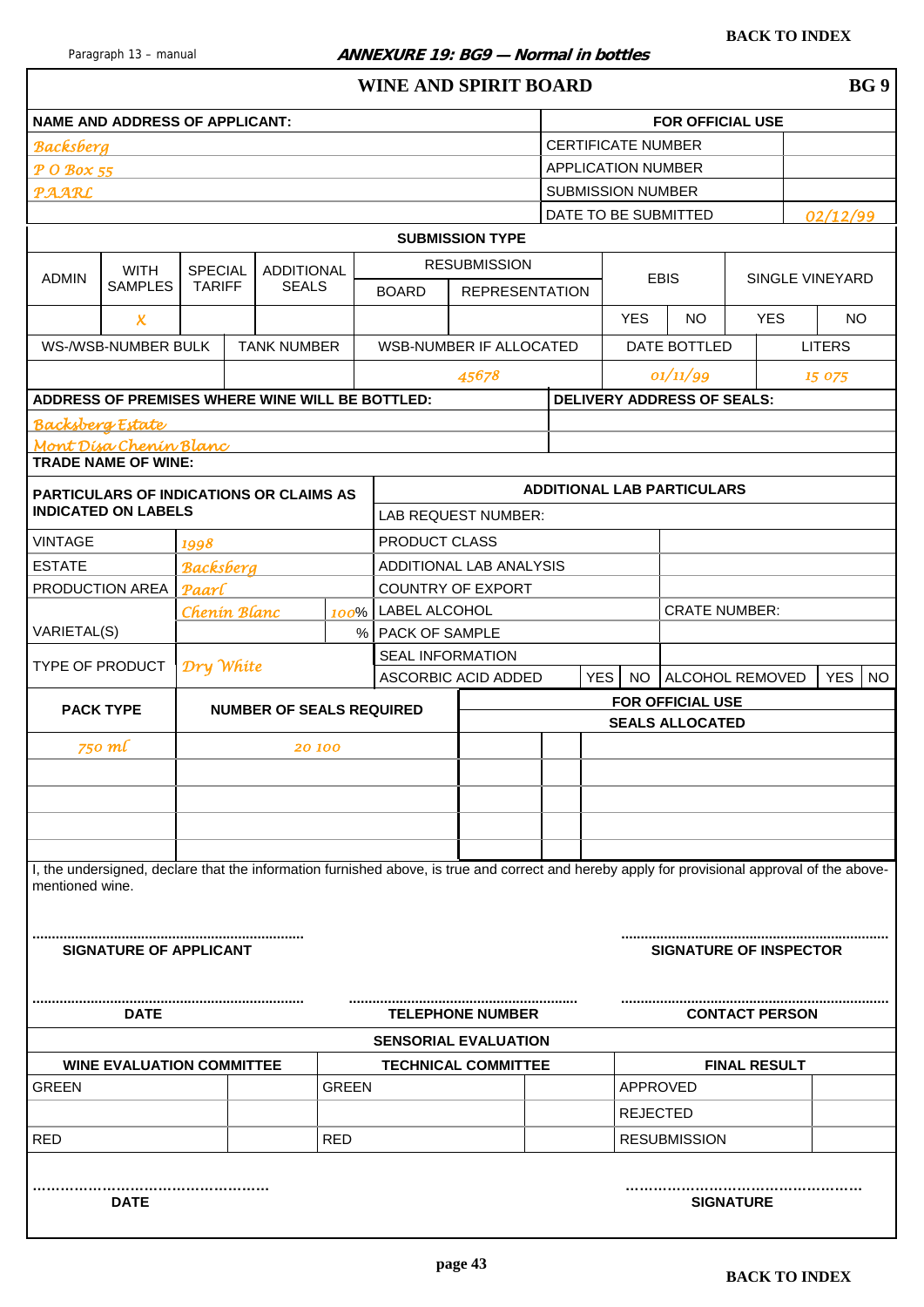<span id="page-43-0"></span>NAME AND ADDRESS OF APPLICANT: **FOR OFFICIAL USE** 

*Backsberg* CERTIFICATE NUMBER *P O Box 55* APPLICATION NUMBER

| WINE AND SPIRIT BOARD | BG 9 |
|-----------------------|------|
|-----------------------|------|

| PAARL                     |                                  |                     |                                                                                                                                        |              |                         |                             | <b>SUBMISSION NUMBER</b> |                 |                                   |                       |               |                 |
|---------------------------|----------------------------------|---------------------|----------------------------------------------------------------------------------------------------------------------------------------|--------------|-------------------------|-----------------------------|--------------------------|-----------------|-----------------------------------|-----------------------|---------------|-----------------|
|                           |                                  |                     |                                                                                                                                        |              |                         |                             | DATE TO BE SUBMITTED     |                 |                                   |                       |               | 02/12/98        |
|                           |                                  |                     |                                                                                                                                        |              |                         | <b>SUBMISSION TYPE</b>      |                          |                 |                                   |                       |               |                 |
| <b>ADMIN</b>              | <b>WITH</b>                      | <b>SPECIAL</b>      | <b>ADDITIONAL</b>                                                                                                                      |              |                         | <b>RESUBMISSION</b>         |                          |                 | <b>EBIS</b>                       |                       |               | SINGLE VINEYARD |
|                           | <b>SAMPLES</b>                   | <b>TARIFF</b>       | <b>SEALS</b>                                                                                                                           |              | <b>BOARD</b>            | <b>REPRESENTATION</b>       |                          |                 |                                   |                       |               |                 |
|                           |                                  | $\boldsymbol{\chi}$ |                                                                                                                                        |              |                         |                             |                          | <b>YES</b>      | <b>NO</b>                         | <b>YES</b>            |               | <b>NO</b>       |
|                           | WS-/WSB-NUMBER BULK              |                     | <b>TANK NUMBER</b>                                                                                                                     |              |                         | WSB-NUMBER IF ALLOCATED     |                          |                 | DATE BOTTLED                      |                       | <b>LITERS</b> |                 |
|                           |                                  |                     |                                                                                                                                        |              |                         | 45678                       |                          |                 | 01/11/98                          |                       |               | 15 075          |
|                           |                                  |                     | ADDRESS OF PREMISES WHERE WINE WILL BE BOTTLED:                                                                                        |              |                         |                             |                          |                 | <b>DELIVERY ADDRESS OF SEALS:</b> |                       |               |                 |
|                           |                                  |                     |                                                                                                                                        |              |                         |                             |                          |                 |                                   |                       |               |                 |
|                           |                                  |                     |                                                                                                                                        |              |                         |                             |                          |                 |                                   |                       |               |                 |
|                           | <b>TRADE NAME OF WINE:</b>       |                     |                                                                                                                                        |              |                         |                             |                          |                 |                                   |                       |               |                 |
|                           |                                  |                     | PARTICULARS OF INDICATIONS OR CLAIMS AS                                                                                                |              |                         |                             |                          |                 | <b>ADDITIONAL LAB PARTICULARS</b> |                       |               |                 |
|                           | <b>INDICATED ON LABELS</b>       |                     |                                                                                                                                        |              |                         | LAB REQUEST NUMBER:         |                          |                 |                                   |                       |               |                 |
| <b>VINTAGE</b>            |                                  | 1998                |                                                                                                                                        |              | PRODUCT CLASS           |                             |                          |                 |                                   |                       |               |                 |
| <b>ESTATE</b>             |                                  | <b>Backsberg</b>    |                                                                                                                                        |              |                         | ADDITIONAL LAB ANALYSIS     |                          |                 |                                   |                       |               |                 |
| PRODUCTION AREA           |                                  | Paarl               |                                                                                                                                        |              |                         | <b>COUNTRY OF EXPORT</b>    |                          |                 |                                   |                       |               |                 |
|                           |                                  |                     | Chenin Blanc                                                                                                                           | 100%         | <b>LABEL ALCOHOL</b>    |                             |                          |                 | <b>CRATE NUMBER:</b>              |                       |               |                 |
| VARIETAL(S)               |                                  |                     |                                                                                                                                        |              | %   PACK OF SAMPLE      |                             |                          |                 |                                   |                       |               |                 |
| TYPE OF PRODUCT           |                                  | Dry White           |                                                                                                                                        |              | <b>SEAL INFORMATION</b> |                             |                          |                 |                                   |                       |               |                 |
|                           |                                  |                     |                                                                                                                                        |              |                         | ASCORBIC ACID ADDED         | YES I                    | <b>NO</b>       | ALCOHOL REMOVED                   |                       |               | <b>YES</b><br>N |
| <b>PACK TYPE</b>          |                                  |                     | <b>NUMBER OF SEALS REQUIRED</b>                                                                                                        |              |                         |                             |                          |                 | <b>FOR OFFICIAL USE</b>           |                       |               |                 |
|                           |                                  |                     |                                                                                                                                        |              |                         |                             |                          |                 | <b>SEALS ALLOCATED</b>            |                       |               |                 |
|                           |                                  |                     |                                                                                                                                        |              |                         |                             |                          |                 |                                   |                       |               |                 |
|                           |                                  |                     |                                                                                                                                        |              |                         |                             |                          |                 |                                   |                       |               |                 |
|                           |                                  |                     |                                                                                                                                        |              |                         |                             |                          |                 |                                   |                       |               |                 |
|                           |                                  |                     |                                                                                                                                        |              |                         |                             |                          |                 |                                   |                       |               |                 |
|                           |                                  |                     |                                                                                                                                        |              |                         |                             |                          |                 |                                   |                       |               |                 |
| above-<br>mentioned wine. |                                  |                     | I, the undersigned, declare that the information furnished above, is true and correct and hereby apply for provisional approval of the |              |                         |                             |                          |                 |                                   |                       |               |                 |
|                           | <b>SIGNATURE OF APPLICANT</b>    |                     |                                                                                                                                        |              |                         |                             |                          |                 | <b>SIGNATURE OF INSPECTOR</b>     |                       |               |                 |
|                           | <b>DATE</b>                      |                     |                                                                                                                                        |              |                         | <b>TELEPHONE NUMBER</b>     |                          |                 |                                   | <b>CONTACT PERSON</b> |               |                 |
|                           |                                  |                     |                                                                                                                                        |              |                         | <b>SENSORIAL EVALUATION</b> |                          |                 |                                   |                       |               |                 |
|                           | <b>WINE EVALUATION COMMITTEE</b> |                     |                                                                                                                                        |              |                         | <b>TECHNICAL COMMITTEE</b>  |                          |                 |                                   | <b>FINAL RESULT</b>   |               |                 |
| <b>GREEN</b>              |                                  |                     |                                                                                                                                        | <b>GREEN</b> |                         |                             |                          | APPROVED        |                                   |                       |               |                 |
|                           |                                  |                     |                                                                                                                                        |              |                         |                             |                          | <b>REJECTED</b> |                                   |                       |               |                 |
| <b>RED</b>                |                                  |                     |                                                                                                                                        | <b>RED</b>   |                         |                             |                          |                 | <b>RESUBMISSION</b>               |                       |               |                 |
|                           | <b>DATE</b>                      |                     |                                                                                                                                        |              |                         |                             |                          |                 |                                   | <b>SIGNATURE</b>      |               |                 |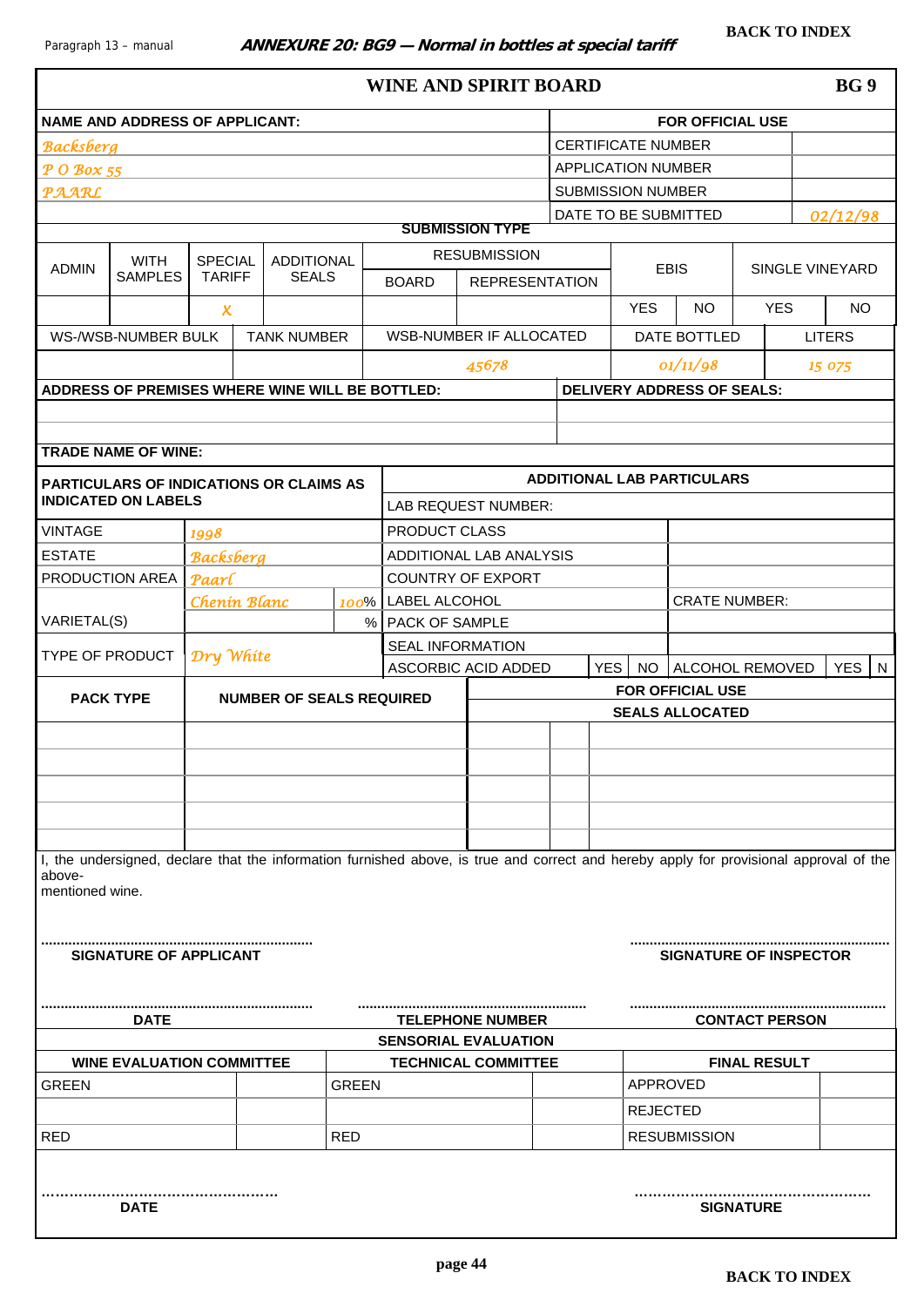#### <span id="page-44-0"></span>**NOTICES FOR PROVISIONAL AND FINAL SUBMISSIONS WITH SAMPLES OFFICIAL TASTING SESSIONS ARE SCHEDULED FOR TUESDAY, WEDNESDAY AND FRIDAY ANY OTHER DAY IS A SPECIAL TASTING SESSION AND MUST BE ARRANGED BEFOREHAND. NB: APPLIES TOT ALL WINE EXCEPT WINE FOR ROBERTSON, STELLENBOSCH, WORCESTER, PAARL AND OLIFANTS RIVER DECENTRALIZED TASTINGS**

|                  | <b>NOTICE IS RECEIVED:</b>                                                                                           |                                                                                                                                                                                                                                                                                                       |
|------------------|----------------------------------------------------------------------------------------------------------------------|-------------------------------------------------------------------------------------------------------------------------------------------------------------------------------------------------------------------------------------------------------------------------------------------------------|
| 1.               | Before Thursday 16:30 for tasting on Tuesday<br>or Wednesday.                                                        | Normal notice. No additional monies payable.                                                                                                                                                                                                                                                          |
| 2.               | Before Thursday 16:30 for tasting on<br>Wednesday, but with request that:<br>(A) Sample be taken on Monday; or       | (A) Normal notice. No additional monies payable.<br>(B) Normal notice. $\sim$ sample must be ready by Tuesday 08:00 if not ready<br>but later the same day R300 per submission. If after hours R400 or wait for<br>next normal cycle, then no additional monies payable                               |
|                  | (B) Sample be taking on Tuesday                                                                                      |                                                                                                                                                                                                                                                                                                       |
| 3.               | Before Thursday 16:30 for tasting on Tuesday,<br>but with request that sample be taken on<br>Monday.                 | Normal notice. $\sim$ sample must be ready by Monday 08:00 if not ready but<br>later the same day R300 per submission. If after hours R400 or wait for next<br>normal cycle, then no additional monies payable                                                                                        |
| $\overline{4}$ . | Thursday 16:30 to Friday 16:30 for tasting on<br>Wednesday.                                                          | Normal notice. No additional monies payable.                                                                                                                                                                                                                                                          |
| 5.               | Thursday 16:30 to Friday 16:30 for tasting on<br>Wednesday, but with the request that sample be<br>taken on Tuesday. | Normal notice. $\sim$ sample must be ready by Tuesday 08:00 if not ready but<br>later the same day R300 per submission. If after hours R400 or wait for next<br>normal cycle, then no additional monies payable                                                                                       |
| 6.               | Thursday 16:30 to Friday 16:30 for tasting on<br>Tuesday.                                                            | Normal notice. $\sim$ sample must be ready by Monday 08:00 if not ready but<br>later the same day R300 per submission. If after hours R400 or wait for next<br>normal cycle, then no additional monies payable                                                                                        |
| 7. (A)           | Friday 16:30 to Monday 12:00 for tasting on<br>Tuesday                                                               | Special application. Tariff of R300 per submission applies.                                                                                                                                                                                                                                           |
| 7. (B)           | Monday 12:00 to Monday 24:00 for tasting on<br>Tuesday.                                                              | After hours application. Tariff of R400 per submission applies, except if<br>inspector can deliver the sample to administration before 16:00 on Monday $\sim$<br>then special tariff applies.                                                                                                         |
| 8. (A)           | Friday 16:30 to Monday 16:30 for tasting on<br>Wednesday.                                                            | Normal notice. $\sim$ no additional monies payable. Sample must be ready by<br>Tuesday 08:00 if not ready but later the same day R300 per submission. If<br>after hours R400 or wait for next normal cycle, then no additional monies<br>payable                                                      |
| 8. (B)           | Monday 16:30 to Tuesday 12:00 for tasting<br>on Wednesday.                                                           | Tariff of R300 per submission applies, except if inspector can deliver the<br>sample to administration before 16:00 on Tuesday. If after hours R400 or<br>wait for next normal cycle, then no additional monies payable                                                                               |
| 8. (C)           | Tuesday 12:00 to Tuesday 24:00 for tasting<br>on Wednesday.                                                          | After hours application. Tariff of R400 per submission applies, except if<br>inspector can deliver the sample to administration before 16:00 on Tuesday $\sim$<br>then special tariff applies.                                                                                                        |
| 9. $(A)$         | Monday 08:00 to Wednesday 16:30 for tasting<br>on Friday.                                                            | Normal notice. $\sim$ no additional monies payable. Sample must be ready by<br>Thursday 08:00.                                                                                                                                                                                                        |
| 9. $(B)$         | Wednesday 16:30 to Thursday 12:00 for tasting<br>on Friday.                                                          | Tariff of R300 per submission applies, except if inspector can deliver the<br>sample to administration before 16:00 on Thursday. If after hours R400 or<br>wait for next normal cycle, then no additional monies payable<br>After hours application. Tariff of R400 per submission applies, except if |
| 9. (C)           | Thursday 12:00 to Thursday 24:00 for tasting<br>on Friday.                                                           | inspector can deliver the sample to administration before 16:00 on Thursday<br>$\sim$ then special tariff of R300 applies.                                                                                                                                                                            |

#### **IMPORTANT**

The above is subject thereto that the notice periods are strictly adhered to. If there is acted outside the normal notice periods, the inspector must be able to deliver the samples and documentation concerned to administration at the latest on 16:00 of the cut-off day. If this is not possible, the wine shall be inspected and sampled at a later stage as a short notice, special application or after hoursapplication, as the case may be. Except, naturally, if you want to wait for next normal cycle.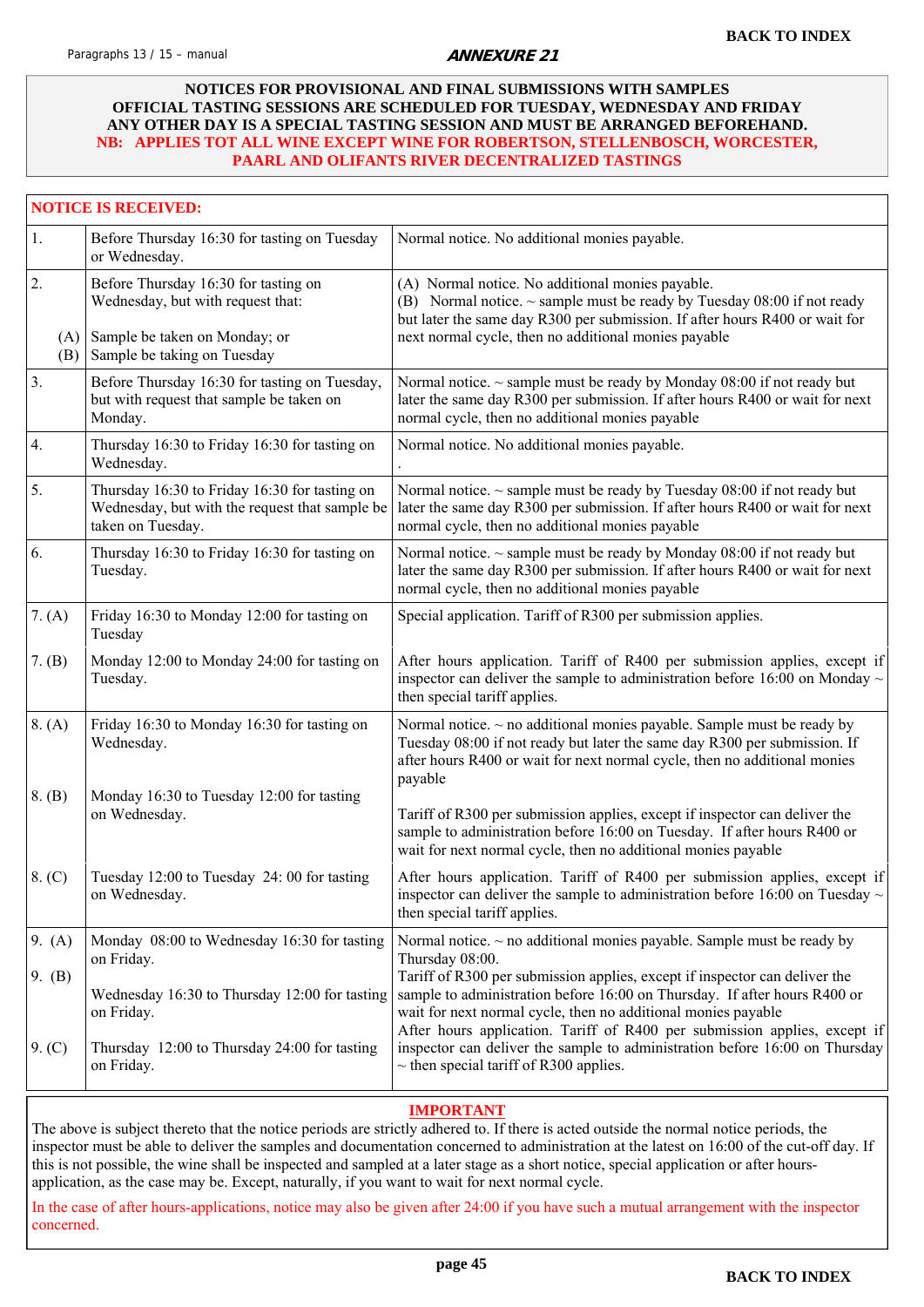#### <span id="page-45-0"></span>**NOTICES FOR PROVISIONAL AND FINAL SUBMISSIONS WITH SAMPLES FOR PAARL AND STELLENBOSCH DECENTRALASED TASTING OFFICIAL TASTING SESSIONS ARE SCHEDULED FOR TUESDAY AND FRIDAY ANY OTHER DAY IS A SPECIAL TASTING SESSION AND MUST BE ARRANGED BEFOREHAND**

#### **NOTICE IS RECEIVED:**

| 1.       | Before Thursday 16:30 for tasting on Tuesday.                                                   | Normal notice. No additional monies payable.                                                                                                                                                                                                    |
|----------|-------------------------------------------------------------------------------------------------|-------------------------------------------------------------------------------------------------------------------------------------------------------------------------------------------------------------------------------------------------|
| 2.       | Before Thursday 16:30 for tasting on Tuesday but with<br>request that sample be taken on Monday | Normal notice. $\sim$ sample must be ready by Monday 08:00 if not<br>ready but later the same day R300 per submission. If after hours<br>R400 or wait for next normal cycle, then no additional monies<br>payable                               |
| 3.       | Thursday 16:30 to Friday 16:30 for tasting on Tuesday.                                          | Normal notice $\sim$ no additional monies payable. Sample must be<br>ready by Monday 08:00 if not ready by Monday 08:00 see P2.                                                                                                                 |
| 4. $(A)$ | Friday 16:30 to Monday 12:00 for tasting on Tuesday                                             | Special application. Tariff of R300 per submission applies                                                                                                                                                                                      |
| (B)      | Monday 12:00 to Monday 24:00 for tasting on Tuesday.                                            | After hours application. Tariff of R400 per submission applies,<br>except if inspector can deliver the sample to administration before<br>16:00 on Monday $\sim$ then special tariff of R300 applies.                                           |
| 5. (A)   | Monday 08:00 to Wednesday 16:30 for tasting on Friday.                                          | Normal notice. $\sim$ sample must be ready by Thursday 08:00. If not<br>ready that same day R300 per submission. If after hours R400 per<br>submission or wait for next normal cycle.                                                           |
| (B)      | Wednesday 16:30 to Thursday 12:00 for tasting on<br>Friday.                                     | Tariff of R300 per submission applies, except if the inspector can<br>deliver the sample to administration before 16:00 on Thursday. If<br>after hours R400 per submission or wait for next normal cycle, then<br>no additional monies payable. |
| 6.       | Thursday 12:00 to Thursday 24:00 for tasting on Friday                                          | After hours application. Tariff of R400 per submission applies,<br>except if inspector can deliver the sample to administration before<br>16:30 on Tuesday $\sim$ then special tariff of R300 per submission<br>applies.                        |

#### **IMPORTANT**

The above is subject thereto that the notice periods are strictly adhered to. If there is acted outside the normal notice periods, the inspector must be able to deliver the samples and documentation concerned to administration at the latest on 16:00 of the cut-off day. If this is not possible, the wine shall be inspected and sampled at a later stage as a short notice, special application or after hoursapplication, as the case may be. Except, naturally, if you want to wait for next normal cycle.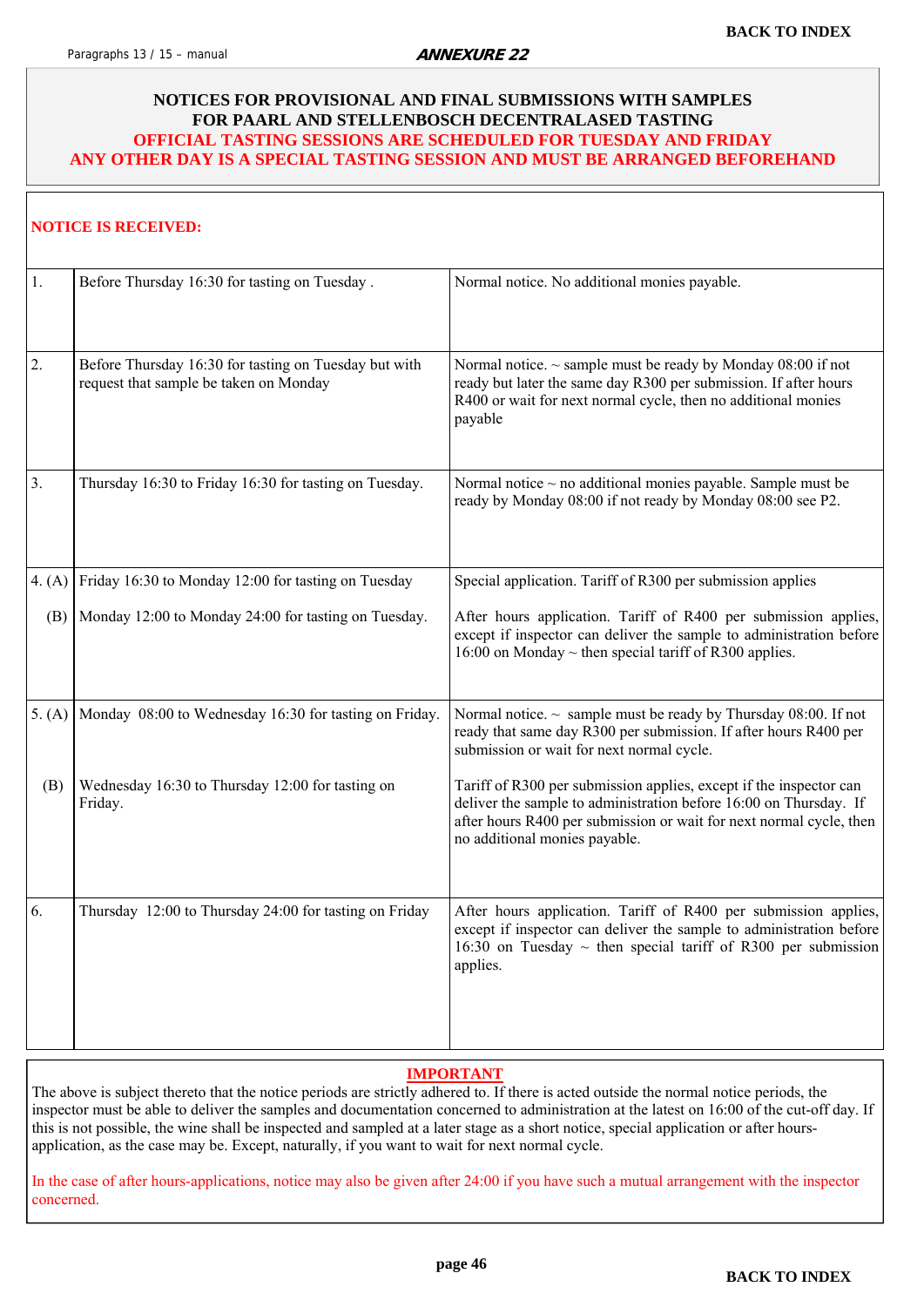#### <span id="page-46-0"></span>**NOTICES FOR PROVISIONAL AND FINAL SUBMISSIONS WITH SAMPLES FOR ROBERTSON, BREEDEKLOOF AND WORCESTER DECENTRALISED TASTING OFFICIAL TASTING SESSIONS ARE SCHEDULE FOR TUESDAY AND THURSDAY ANY OTHER DAY IS A SPECIAL TASTING SESSION AND MUST BE ARRANGED BEFOREHAND.**

|                  | <b>NOTICE IS RECEIVED:</b>                                                                                      |                                                                                                                                                                                                                                                                     |
|------------------|-----------------------------------------------------------------------------------------------------------------|---------------------------------------------------------------------------------------------------------------------------------------------------------------------------------------------------------------------------------------------------------------------|
| 1.               | Before Thursday 16:30 for tasting on Tuesday.                                                                   | Normal Notice. No additional monies payable.                                                                                                                                                                                                                        |
| 2.               | Before Thursday 16:30 for tasting on Tuesday, but with<br>request that sample be taken on Monday.               | Normal Notice. $\sim$ sample must be ready by Tuesday 08:00 if not ready<br>but later the same day R300 per submission. If after hours R400 or<br>wait for next normal cycle, then no additional monies payable                                                     |
| 3.               | Thursday 16:30 to Friday 16:30 for tasting on Tuesday.                                                          | Normal Notice $\sim$ sample must be ready by Monday 08:00. if not<br>ready by Monday 08:00 see P2.                                                                                                                                                                  |
| 4.<br>(A)<br>(B) | Friday 16:30 to Monday 12:00 for tasting on Tuesday.<br>Monday 12:00 to Monday 24:00 for tasting on<br>Tuesday. | Special application. Tariff of R300 per submission applies<br>After hours application. Tariff of R400 per submission applies, except<br>if inspector can deliver the sample to administration before 16:30 on<br>Monday $\sim$ then special tariff of R300 applies. |
| 5.<br>(A)        | Monday 08:00 to Tuesday 16:30 for tasting on<br>Thursday.                                                       | Normal Notice. $\sim$ no additional monies payable $\sim$ Sample must be<br>ready by Wednesday 08:00 if not ready but later the same day R300<br>per submission. If after hours R400 or wait for next normal cycle, then<br>no additional monies payable.           |
|                  | Tuesday 16:30 to Wednesday 12:00 for tasting on<br>$(B)$ Thursday.                                              | Tariff of R300 per submission applies, except if inspector can deliver<br>the sample to administration before 16:30 on Thursday. If after hours<br>R400 per submission or wait for next normal cycle, then no additional<br>monies payable                          |
| 6.               | Wednesday 12:00 to Wednesday 24:00 for tasting on<br>Thursday.                                                  | After hours application. Tariff of R400 per submission applies, except<br>if inspector can deliver the sample to administration before 16:30 on<br>Wednesday $\sim$ then special tariff of R300 applies.                                                            |

#### **IMPORTANT**

The above is subject thereto that the notice periods are strictly adhered to. If there is acted outside the normal notice periods, the inspector must be able to deliver the samples and documentation concerned to administration at the latest on 16:00 of the cut-off day. If this is not possible, the wine shall be inspected and sampled at a later stage as a short notice, special application or after hoursapplication, as the case may be. Except, naturally, if you want to wait for next normal cycle.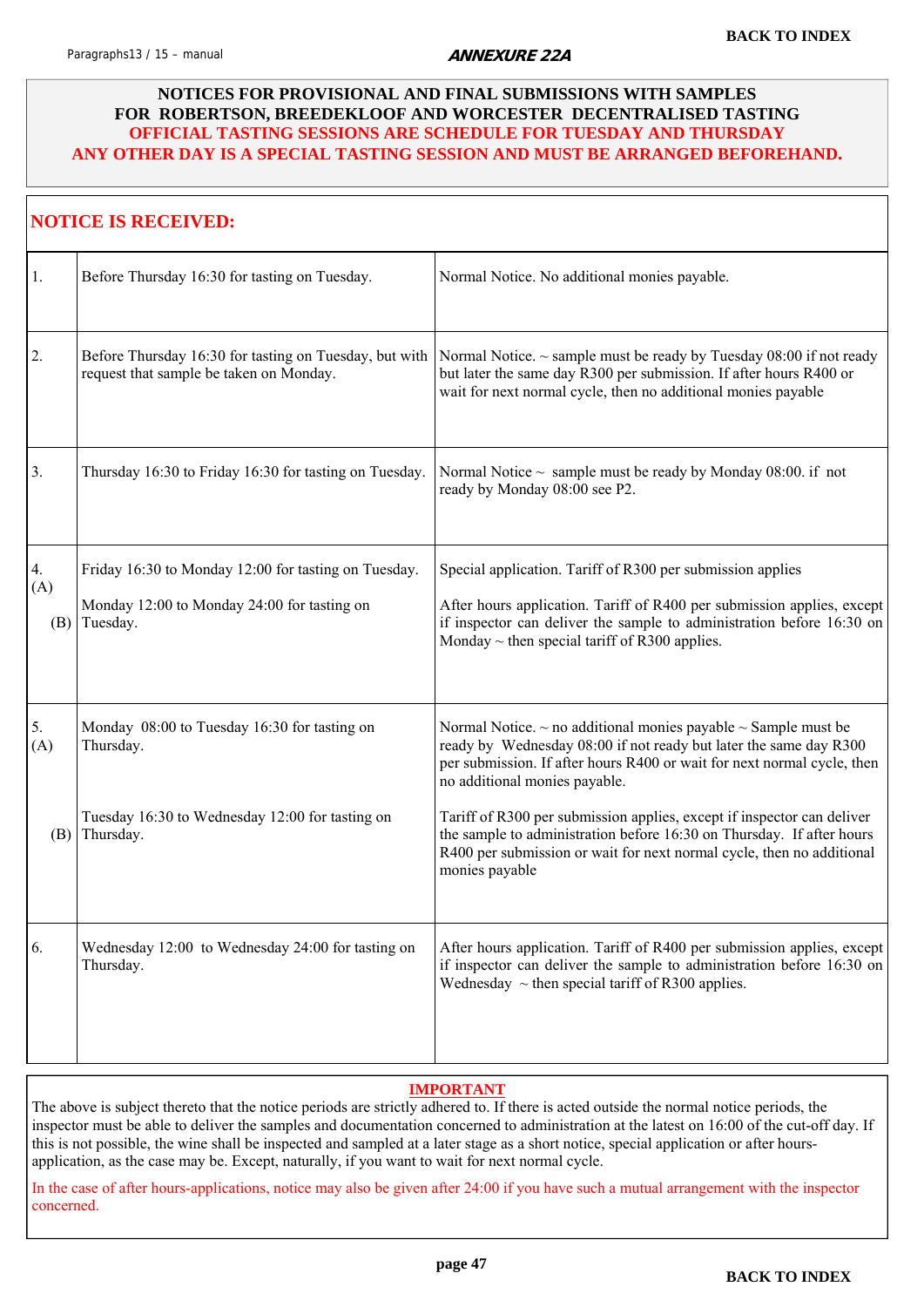#### <span id="page-47-0"></span>**NOTICES FOR PROVISIONAL AND FINAL SUBMISSIONS WITH SAMPLES FOR OLIFANTS RIVER DECENTRALISED TASTING OFFICIAL TASTING SESSIONS ARE SCHEDULE FOR TUESDAY AND FRIDAY.**

|          | <b>NOTICE IS RECEIVED:</b>                                                                      |                                                                                                                                                                                                                                                          |
|----------|-------------------------------------------------------------------------------------------------|----------------------------------------------------------------------------------------------------------------------------------------------------------------------------------------------------------------------------------------------------------|
| 1.       | Before Friday 16:30 for tasting on Tuesday.                                                     | Normal Notice. No additional monies payable.                                                                                                                                                                                                             |
| 2.       | Before Friday 16:30 for tasting on Tuesday, but with<br>request that sample be taken on Monday. | Normal Notice. ~ sample must be ready by Monday 08:00 if not ready<br>but later the same day R300 per submission. If after hours R400 or<br>wait for next normal cycle, then no additional monies payable                                                |
| 3. (A)   | Friday 16:30 to Monday 12:00 for tasting on Tuesday.                                            | Special application. Tariff of R300 per submission applies                                                                                                                                                                                               |
| (B)      | Monday 12:00 to Monday 24:00 for tasting on<br>Tuesday.                                         | After hours application. Tariff of R400 per submission applies, except<br>if inspector can deliver the sample to administration before 16:30 on<br>Monday $\sim$ then special tariff of R300 applies.                                                    |
| 4. $(A)$ | Monday 08:00 to Wednesday 16:30 for tasting on<br>Friday.                                       | Normal Notice. $\sim$ no additional monies payable $\sim$ Sample must be<br>ready by Thursday 08:00 if not ready but later the same day R300 per<br>submission. If after hours R400 or wait for next normal cycle, then no<br>additional monies payable. |
|          | $(B)$ Wednesday 16:30 to Thursday 12:00 for tasting on<br>Friday.                               | Tariff of R300 per submission applies, except if inspector can deliver<br>the sample to administration before 16:30 on Monday. If after hours<br>R400 per submission or wait for next normal cycle, then no additional<br>monies payable                 |
| 5.       | Thursday 12:00 to Thursday 24:00 for tasting on<br>Thursday.                                    | After hours application. Tariff of R400 per submission applies, except<br>if inspector can deliver the sample to administration before 16:30 on<br>Thursday $\sim$ then special tariff of R300 applies.                                                  |

**NB: All samples drawn outside the region on Mondays and Thursdays, shall be presented for tasting on the first ensuing tasting date.** 

#### **IMPORTANT**

The above is subject thereto that the notice periods are strictly adhered to. If there is acted outside the normal notice periods, the inspector must be able to deliver the samples and documentation concerned to administration at the latest on 16:00 of the cut-off day. If this is not possible, the wine shall be inspected and sampled at a later stage as a short notice, special application or after hoursapplication, as the case may be. Except, naturally, if you want to wait for next normal cycle.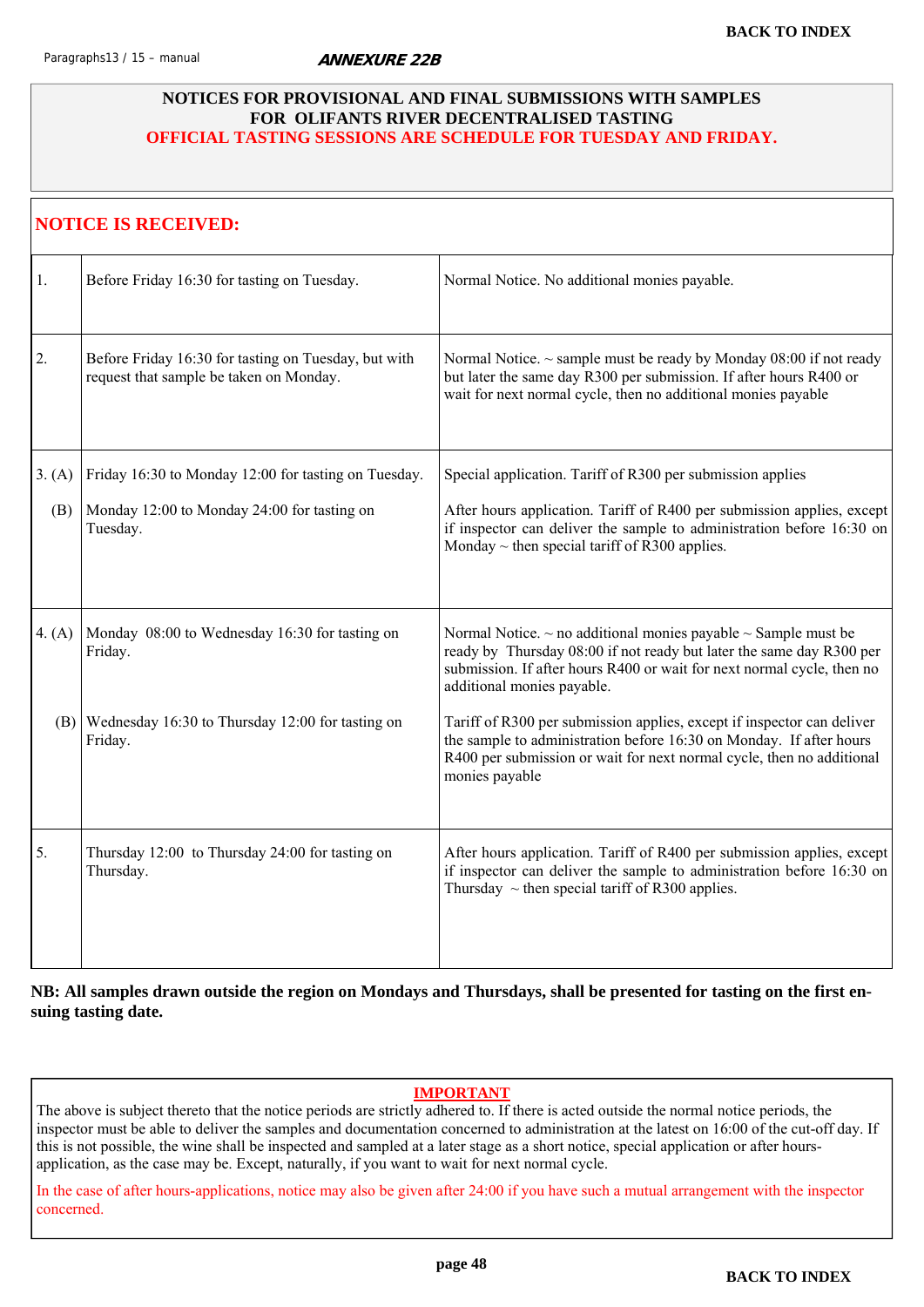<span id="page-48-0"></span>

|                                                                                                |      |                                                                                                                     | Application for the final approval of wine                                                                                                                                                                                                                                                            |                           |                        | <b>WINE AND SPIRIT BOARD</b>               |                   |                           |                                        |                                  |                         |                       |            | <b>BG 11</b>                  |
|------------------------------------------------------------------------------------------------|------|---------------------------------------------------------------------------------------------------------------------|-------------------------------------------------------------------------------------------------------------------------------------------------------------------------------------------------------------------------------------------------------------------------------------------------------|---------------------------|------------------------|--------------------------------------------|-------------------|---------------------------|----------------------------------------|----------------------------------|-------------------------|-----------------------|------------|-------------------------------|
|                                                                                                |      |                                                                                                                     | One example of each main, back and neck label inder which wine is to be sold, must be attached hereto                                                                                                                                                                                                 |                           |                        |                                            |                   |                           |                                        |                                  |                         |                       |            |                               |
| <b>NAME AND ADDRESS OF APPLICANT:</b>                                                          |      |                                                                                                                     |                                                                                                                                                                                                                                                                                                       |                           |                        |                                            |                   |                           |                                        |                                  | <b>FOR OFFICIAL USE</b> |                       |            |                               |
| <b>Backsberg Trust</b>                                                                         |      |                                                                                                                     |                                                                                                                                                                                                                                                                                                       |                           |                        |                                            |                   | <b>CERTIFICATE NUMBER</b> |                                        |                                  |                         |                       |            |                               |
| $P$ O Box 55                                                                                   |      |                                                                                                                     |                                                                                                                                                                                                                                                                                                       |                           |                        |                                            |                   | SUBMISSION NUMBER         |                                        |                                  |                         |                       |            |                               |
| PAARL                                                                                          |      |                                                                                                                     |                                                                                                                                                                                                                                                                                                       |                           |                        |                                            |                   | LAST SENSORIAL SUBMISSION |                                        |                                  |                         |                       |            | 29/10/98                      |
|                                                                                                |      |                                                                                                                     |                                                                                                                                                                                                                                                                                                       |                           |                        | <b>SUBMISSION TYPE</b>                     |                   | DATE TO BE SUBMITTED      |                                        |                                  |                         |                       |            |                               |
|                                                                                                |      |                                                                                                                     |                                                                                                                                                                                                                                                                                                       |                           |                        | <b>RESUBMISSION</b>                        |                   |                           |                                        |                                  |                         |                       |            |                               |
| <b>ADMIN</b>                                                                                   |      | <b>WITH SAMPLES</b>                                                                                                 | <b>BULK</b>                                                                                                                                                                                                                                                                                           |                           | <b>BOARD</b>           |                                            |                   | <b>REPRESENTATION</b>     |                                        | <b>EBIS</b>                      |                         |                       |            | SINGLE VINEYARD               |
| x                                                                                              |      |                                                                                                                     |                                                                                                                                                                                                                                                                                                       |                           |                        |                                            |                   |                           | <b>YES</b>                             |                                  | <b>NO</b>               |                       | <b>YES</b> | NO                            |
| <b>WSB NUMBER</b>                                                                              |      | <b>APPLICATION NUMBER</b>                                                                                           | <b>TANK NUMBER</b>                                                                                                                                                                                                                                                                                    |                           | DATE<br><b>BOTTLED</b> |                                            | <b>BALANCE OF</b> | <b>BOTTLING LOT</b>       |                                        | CAPACITY OF<br><b>CONTAINERS</b> |                         |                       |            | <b>LITRES OF SUBMISSION</b>   |
| 47627                                                                                          |      | 98/5896                                                                                                             |                                                                                                                                                                                                                                                                                                       |                           | 20/10/98               |                                            | 3 150             |                           |                                        | 750                              |                         |                       |            | 37,5                          |
| TRADE NAME OF WINE: Mount Disa Cabernet sauvignon                                              |      |                                                                                                                     |                                                                                                                                                                                                                                                                                                       |                           |                        |                                            |                   |                           |                                        |                                  |                         |                       |            |                               |
| PARTICULARS OF INDICATIONS OR CLAIMS AS INDICATED ON LABEL                                     |      |                                                                                                                     |                                                                                                                                                                                                                                                                                                       |                           |                        |                                            |                   |                           | <b>ADDITIONAL LAB PARTICULARS</b>      |                                  |                         |                       |            |                               |
| VINTAGE                                                                                        |      |                                                                                                                     |                                                                                                                                                                                                                                                                                                       |                           |                        | LAB REQUEST NUMBER:<br>PRODUCTION CLASS    |                   |                           |                                        |                                  |                         |                       |            |                               |
| <b>ESTATE</b>                                                                                  |      | 1998                                                                                                                |                                                                                                                                                                                                                                                                                                       |                           |                        | ADDITIONAL LAB ANALYSIS                    |                   |                           |                                        |                                  |                         |                       |            |                               |
|                                                                                                |      |                                                                                                                     |                                                                                                                                                                                                                                                                                                       |                           |                        |                                            |                   |                           |                                        |                                  |                         |                       |            |                               |
| PRODUCTION AREA                                                                                |      | Paart                                                                                                               |                                                                                                                                                                                                                                                                                                       |                           | %                      | <b>COUNTRY OF EXPORT</b><br>LABEL ALCOHOL: |                   |                           |                                        |                                  |                         | <b>CRATE NUMBER:</b>  |            |                               |
| VARIETAL(S)                                                                                    |      | Cabernet sauvignon                                                                                                  |                                                                                                                                                                                                                                                                                                       |                           | %                      | PACK TYPE OF SAMPLE                        |                   |                           |                                        |                                  |                         |                       |            |                               |
|                                                                                                |      |                                                                                                                     |                                                                                                                                                                                                                                                                                                       |                           |                        | <b>SEAL INFORMATION</b>                    |                   |                           |                                        |                                  |                         |                       |            |                               |
| <b>TYPE OF PRODUCT</b>                                                                         |      | Dry Red                                                                                                             |                                                                                                                                                                                                                                                                                                       |                           |                        | ASCORBIC ACID ADDED                        |                   |                           | <b>YES</b>                             | <b>NO</b>                        |                         | ALCOHOL REMOVED       |            | <b>YES</b><br><b>NO</b>       |
|                                                                                                |      | <b>PARTICULARS OF SEALS</b>                                                                                         |                                                                                                                                                                                                                                                                                                       |                           |                        |                                            |                   |                           | <b>NUMBER SERIES OF SEALS USED</b>     |                                  |                         |                       |            |                               |
| NUMBER OF SEALS AFFIXED TO BOTTLES                                                             |      |                                                                                                                     |                                                                                                                                                                                                                                                                                                       | 50                        |                        | 0648                                       |                   |                           |                                        | 1                                |                         |                       |            | 52                            |
| NUMBER OF SEALS SPOILED                                                                        |      |                                                                                                                     |                                                                                                                                                                                                                                                                                                       | $\overline{\mathbf{2}}$   |                        |                                            |                   |                           |                                        |                                  |                         |                       |            |                               |
| SEALS IN STOCK AT THE PRODUCER<br><b>SEALS RETURNED FOR DISPOSAL</b>                           |      |                                                                                                                     |                                                                                                                                                                                                                                                                                                       | 3 148<br>$\boldsymbol{o}$ |                        |                                            |                   |                           |                                        |                                  |                         |                       |            |                               |
| <b>TOTAL</b>                                                                                   |      |                                                                                                                     |                                                                                                                                                                                                                                                                                                       | 3 200                     |                        |                                            |                   |                           |                                        |                                  |                         |                       |            |                               |
| I, the undersigned, hereby apply for final approval of wine as set out above and declare that- |      |                                                                                                                     |                                                                                                                                                                                                                                                                                                       |                           |                        |                                            |                   |                           |                                        |                                  |                         |                       |            |                               |
| (a)<br>(b)<br>(c)                                                                              |      | the information given above, is true and correct;<br>and has been confirmed; and<br>has been approved by the Board. | the total quantity of wine indicated above, is still in my possession and will not be removed from the premises until final approval has taken place<br>the label(s) concerned comply with the appropriate requirements set out in section 23 and 24 of the Wine of Origin Scheme and the use thereof |                           |                        |                                            |                   |                           |                                        |                                  |                         |                       |            |                               |
|                                                                                                |      | SIGNATURE OF APPLICANT                                                                                              |                                                                                                                                                                                                                                                                                                       |                           |                        |                                            |                   |                           |                                        |                                  |                         |                       |            | <b>SIGNATURE OF INSPECTOR</b> |
|                                                                                                | DATE |                                                                                                                     |                                                                                                                                                                                                                                                                                                       |                           |                        | <b>TELEPHONE NUMBER</b>                    |                   |                           |                                        |                                  |                         | <b>CONTACT PERSON</b> |            |                               |
|                                                                                                |      |                                                                                                                     |                                                                                                                                                                                                                                                                                                       |                           |                        | <b>FOR OFFICIAL USE</b>                    |                   |                           |                                        |                                  |                         |                       |            |                               |
|                                                                                                |      |                                                                                                                     |                                                                                                                                                                                                                                                                                                       |                           |                        |                                            |                   |                           |                                        |                                  |                         |                       |            |                               |
|                                                                                                |      |                                                                                                                     |                                                                                                                                                                                                                                                                                                       |                           |                        |                                            |                   |                           |                                        |                                  |                         |                       |            |                               |
|                                                                                                |      |                                                                                                                     |                                                                                                                                                                                                                                                                                                       |                           |                        |                                            |                   |                           |                                        |                                  |                         |                       |            |                               |
|                                                                                                |      |                                                                                                                     |                                                                                                                                                                                                                                                                                                       |                           |                        |                                            |                   |                           |                                        |                                  |                         |                       |            |                               |
|                                                                                                |      |                                                                                                                     |                                                                                                                                                                                                                                                                                                       |                           |                        | <b>SENSORIAL EVALUATION</b>                |                   |                           |                                        |                                  |                         |                       |            |                               |
|                                                                                                |      | <b>WINE EVALUATION COMMITTEE</b>                                                                                    |                                                                                                                                                                                                                                                                                                       |                           |                        | <b>TECHNICAL COMMITTEE</b>                 |                   |                           |                                        |                                  |                         | <b>FINAL RESULT</b>   |            |                               |
| GREEN                                                                                          |      |                                                                                                                     | <b>GREEN</b>                                                                                                                                                                                                                                                                                          |                           |                        |                                            |                   |                           | APPROVED                               |                                  |                         |                       |            |                               |
| RED                                                                                            |      |                                                                                                                     | <b>RED</b>                                                                                                                                                                                                                                                                                            |                           |                        |                                            |                   |                           | <b>REJECTED</b><br><b>RESUBMISSION</b> |                                  |                         |                       |            |                               |
|                                                                                                |      |                                                                                                                     |                                                                                                                                                                                                                                                                                                       |                           |                        |                                            |                   |                           |                                        |                                  |                         |                       |            |                               |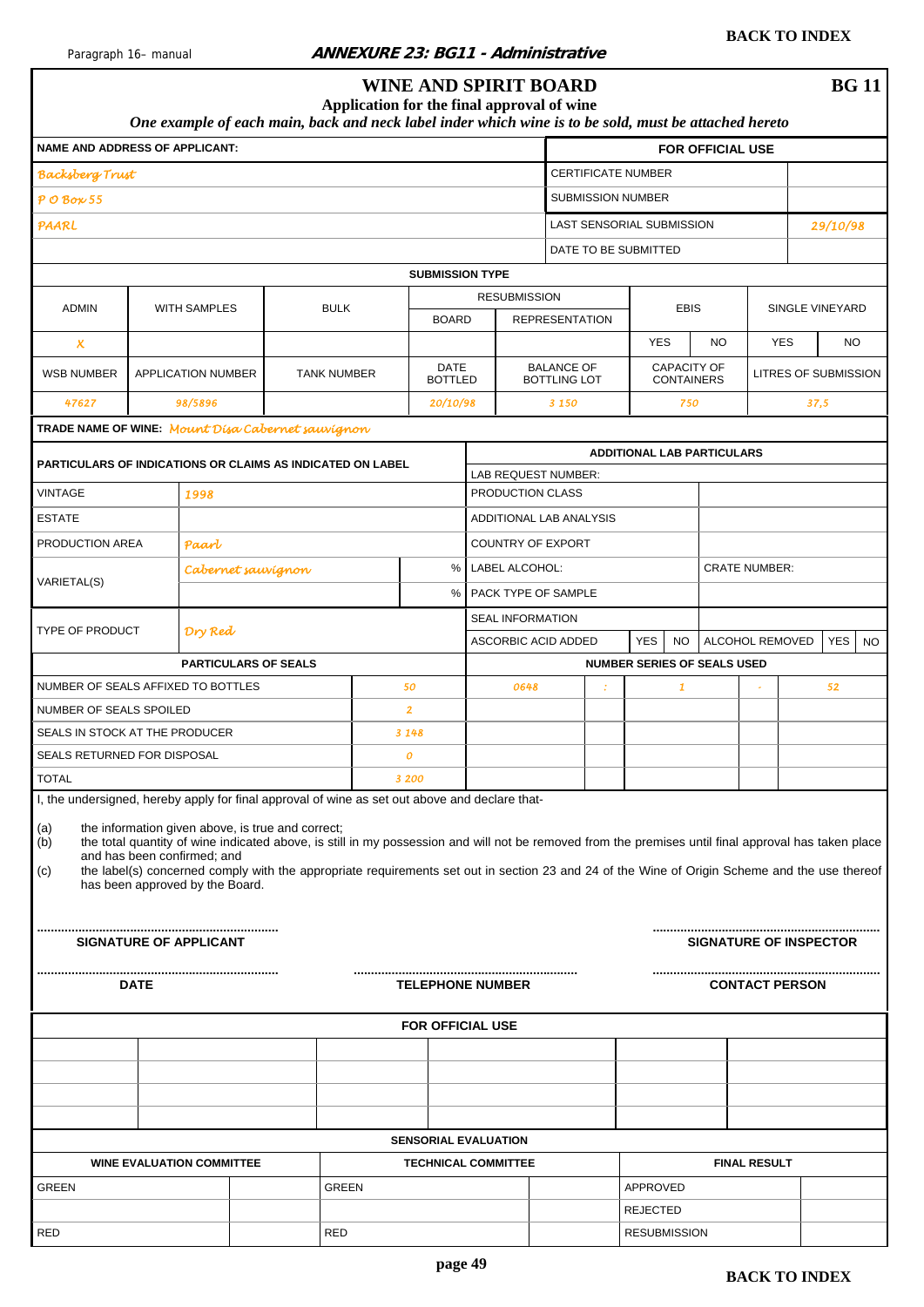<span id="page-49-0"></span>

|                           |                                                          | Finale voorlegging en besonderhede van seëls gebruik<br>Final submission and particulars of seals used |                     |                                                     |               |                                        |                                         |                                   |                   |                    |
|---------------------------|----------------------------------------------------------|--------------------------------------------------------------------------------------------------------|---------------------|-----------------------------------------------------|---------------|----------------------------------------|-----------------------------------------|-----------------------------------|-------------------|--------------------|
| Aansoek                   |                                                          | seëls<br>Aantal                                                                                        |                     | Balans seëls<br>voorhande                           |               | Finale voorlegging<br>Final submission |                                         |                                   |                   |                    |
| Application<br>nr.<br>no. | Kodereeks van seëls gebruik<br>Code series of seals used | seals affixed<br>op bottels<br>Number of<br>to bottles                                                 | Beskadig<br>Spoiled | Balance seals<br>returned or<br>on hand<br>of terug | Datum<br>Date | monsters<br>samples<br>With<br>Met     | Admin<br>Admin<br>$\it{final}$<br>final | Admin<br>gefaks<br>Admin<br>faxed | Uitslag<br>Result | Paraaf<br>Initials |
| 0643<br>98/5902           | <b>OOT</b><br>$\bullet$ .<br>$\blacktriangleright$       |                                                                                                        |                     |                                                     | 14/12/98      |                                        | $\boldsymbol{\varkappa}$                | $\boldsymbol{\times}$             | Approved          |                    |
|                           | $\bullet\bullet$                                         |                                                                                                        |                     |                                                     |               |                                        |                                         |                                   |                   |                    |
|                           | $\bullet\bullet$                                         |                                                                                                        |                     |                                                     |               |                                        |                                         |                                   |                   |                    |
|                           | $\bullet$ .                                              |                                                                                                        |                     |                                                     |               |                                        |                                         |                                   |                   |                    |
|                           | $\bullet$ .                                              |                                                                                                        |                     |                                                     |               |                                        |                                         |                                   |                   |                    |
|                           | $\bullet$ .                                              |                                                                                                        |                     |                                                     |               |                                        |                                         |                                   |                   |                    |
|                           | $\bullet$ .                                              |                                                                                                        |                     |                                                     |               |                                        |                                         |                                   |                   |                    |
|                           | $\bullet\bullet$                                         |                                                                                                        |                     |                                                     |               |                                        |                                         |                                   |                   |                    |
|                           | $\bullet$ .                                              |                                                                                                        |                     |                                                     |               |                                        |                                         |                                   |                   |                    |
| 0644<br>98/5903           | <b>OOT</b><br>$\bullet$ .<br>0                           | <b>OOT</b>                                                                                             |                     |                                                     | 14/12/98      | ×                                      |                                         |                                   | Approved          |                    |
|                           | $\bullet$ .                                              |                                                                                                        |                     |                                                     |               |                                        |                                         |                                   |                   |                    |
|                           | $\bullet$ .                                              |                                                                                                        |                     |                                                     |               |                                        |                                         |                                   |                   |                    |
|                           | $\bullet\bullet$                                         |                                                                                                        |                     |                                                     |               |                                        |                                         |                                   |                   |                    |
|                           | $\bullet\bullet$                                         |                                                                                                        |                     |                                                     |               |                                        |                                         |                                   |                   |                    |
|                           | $\bullet$ .                                              |                                                                                                        |                     |                                                     |               |                                        |                                         |                                   |                   |                    |
|                           | $\bullet$ .                                              |                                                                                                        |                     |                                                     |               |                                        |                                         |                                   |                   |                    |
|                           | $\bullet$ .                                              |                                                                                                        |                     |                                                     |               |                                        |                                         |                                   |                   |                    |
|                           | $\bullet$ .                                              |                                                                                                        |                     |                                                     |               |                                        |                                         |                                   |                   |                    |
|                           | $\bullet$ .                                              |                                                                                                        |                     |                                                     |               |                                        |                                         |                                   |                   |                    |
|                           | $\bullet$ .                                              |                                                                                                        |                     |                                                     |               |                                        |                                         |                                   |                   |                    |
|                           | $\cdot\cdot$                                             |                                                                                                        |                     |                                                     |               |                                        |                                         |                                   |                   |                    |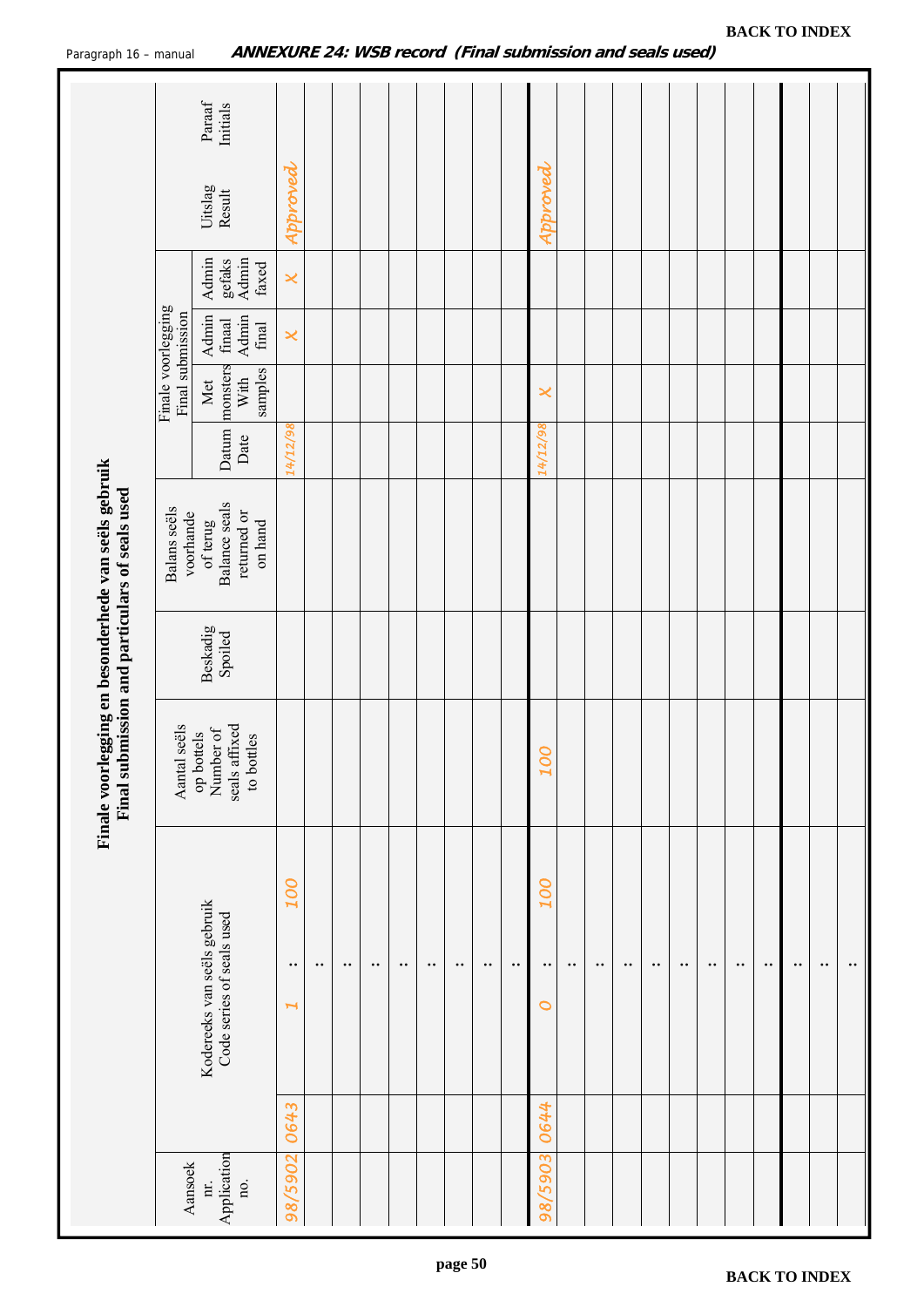#### <span id="page-50-0"></span>Paragraph 17 – manual **ANNEXURE 25: BG11 – Normal**

|                                                                                                                     |             |                                                                | One example of each main, back and neck label inder which wine is to be sold, must be attached hereto                                                                                                                                                                                                                                                      | Application for the final approval of wine |    |                               | <b>WINE AND SPIRIT BOARD</b>                  |                                          |                                    |                                         |           |                               |                         |          | <b>BG</b> 11                |
|---------------------------------------------------------------------------------------------------------------------|-------------|----------------------------------------------------------------|------------------------------------------------------------------------------------------------------------------------------------------------------------------------------------------------------------------------------------------------------------------------------------------------------------------------------------------------------------|--------------------------------------------|----|-------------------------------|-----------------------------------------------|------------------------------------------|------------------------------------|-----------------------------------------|-----------|-------------------------------|-------------------------|----------|-----------------------------|
| <b>NAME AND ADDRESS OF APPLICANT:</b>                                                                               |             |                                                                |                                                                                                                                                                                                                                                                                                                                                            |                                            |    |                               |                                               |                                          |                                    |                                         |           | <b>FOR OFFICIAL USE</b>       |                         |          |                             |
| <b>Backsberg Trust</b>                                                                                              |             |                                                                |                                                                                                                                                                                                                                                                                                                                                            |                                            |    |                               |                                               |                                          | <b>CERTIFICATE NUMBER</b>          |                                         |           |                               |                         |          |                             |
| $P$ O Box 55                                                                                                        |             |                                                                |                                                                                                                                                                                                                                                                                                                                                            |                                            |    |                               |                                               |                                          | <b>SUBMISSION NUMBER</b>           |                                         |           |                               |                         |          |                             |
|                                                                                                                     |             |                                                                |                                                                                                                                                                                                                                                                                                                                                            |                                            |    |                               |                                               |                                          | LAST SENSORIAL SUBMISSION          |                                         |           |                               |                         |          |                             |
| PAARL                                                                                                               |             |                                                                |                                                                                                                                                                                                                                                                                                                                                            |                                            |    |                               |                                               |                                          | DATE TO BE SUBMITTED               |                                         |           |                               |                         |          |                             |
|                                                                                                                     |             |                                                                |                                                                                                                                                                                                                                                                                                                                                            |                                            |    |                               |                                               |                                          |                                    |                                         |           |                               |                         | 02/12/98 |                             |
|                                                                                                                     |             |                                                                |                                                                                                                                                                                                                                                                                                                                                            |                                            |    |                               | <b>SUBMISSION TYPE</b><br><b>RESUBMISSION</b> |                                          |                                    |                                         |           |                               |                         |          |                             |
| <b>ADMIN</b>                                                                                                        |             | WITH SAMPLES                                                   |                                                                                                                                                                                                                                                                                                                                                            | <b>BULK</b>                                |    | <b>BOARD</b>                  |                                               | <b>REPRESENTATION</b>                    |                                    | <b>EBIS</b>                             |           |                               |                         |          | SINGLE VINEYARD             |
|                                                                                                                     |             | $\boldsymbol{\mathsf{x}}$                                      |                                                                                                                                                                                                                                                                                                                                                            |                                            |    |                               |                                               |                                          | <b>YES</b>                         |                                         | <b>NO</b> |                               | <b>YES</b>              |          | <b>NO</b>                   |
| <b>WSB NUMBER</b>                                                                                                   |             | APPLICATION NUMBER                                             |                                                                                                                                                                                                                                                                                                                                                            | <b>TANK NUMBER</b>                         |    | <b>DATE</b><br><b>BOTTLED</b> |                                               | <b>BALANCE OF</b><br><b>BOTTLING LOT</b> |                                    | <b>CAPACITY OF</b><br><b>CONTAINERS</b> |           |                               |                         |          | <b>LITRES OF SUBMISSION</b> |
| 47650                                                                                                               |             | 98/5820                                                        |                                                                                                                                                                                                                                                                                                                                                            |                                            |    | 14/11/98                      |                                               | 26                                       |                                    | 750                                     |           |                               |                         | 18       |                             |
| TRADE NAME OF WINE: Mount Disa Chenin Blanc                                                                         |             |                                                                |                                                                                                                                                                                                                                                                                                                                                            |                                            |    |                               |                                               |                                          |                                    |                                         |           |                               |                         |          |                             |
|                                                                                                                     |             |                                                                |                                                                                                                                                                                                                                                                                                                                                            |                                            |    |                               |                                               |                                          | <b>ADDITIONAL LAB PARTICULARS</b>  |                                         |           |                               |                         |          |                             |
| <b>PARTICULARS OF INDICATIONS OR CLAIMS AS INDICATED ON LABEL</b>                                                   |             |                                                                |                                                                                                                                                                                                                                                                                                                                                            |                                            |    |                               | LAB REQUEST NUMBER:                           |                                          |                                    |                                         |           |                               |                         |          |                             |
| <b>VINTAGE</b>                                                                                                      |             | 1998                                                           |                                                                                                                                                                                                                                                                                                                                                            |                                            |    |                               | PRODUCTION CLASS                              |                                          |                                    |                                         |           |                               |                         |          |                             |
| <b>ESTATE</b>                                                                                                       |             |                                                                |                                                                                                                                                                                                                                                                                                                                                            |                                            |    |                               | ADDITIONAL LAB ANALYSIS                       |                                          |                                    |                                         |           |                               |                         |          |                             |
| PRODUCTION AREA                                                                                                     |             | Paart                                                          |                                                                                                                                                                                                                                                                                                                                                            |                                            |    |                               | <b>COUNTRY OF EXPORT</b>                      |                                          |                                    |                                         |           |                               |                         |          |                             |
| VARIETAL(S)                                                                                                         |             | Chenin Blanc                                                   |                                                                                                                                                                                                                                                                                                                                                            |                                            |    | %                             | LABEL ALCOHOL:                                |                                          |                                    |                                         |           | <b>CRATE NUMBER:</b>          |                         |          |                             |
|                                                                                                                     |             |                                                                |                                                                                                                                                                                                                                                                                                                                                            |                                            |    | %                             | PACK TYPE OF SAMPLE                           |                                          |                                    |                                         |           |                               |                         |          |                             |
|                                                                                                                     |             |                                                                |                                                                                                                                                                                                                                                                                                                                                            |                                            |    |                               | <b>SEAL INFORMATION</b>                       |                                          |                                    |                                         |           |                               |                         |          |                             |
| <b>TYPE OF PRODUCT</b>                                                                                              |             | Dry White                                                      |                                                                                                                                                                                                                                                                                                                                                            |                                            |    |                               | ASCORBIC ACID ADDED                           |                                          | <b>YES</b>                         | <b>NO</b>                               |           | ALCOHOL REMOVED               | <b>YES</b><br><b>NO</b> |          |                             |
|                                                                                                                     |             |                                                                | <b>PARTICULARS OF SEALS</b>                                                                                                                                                                                                                                                                                                                                |                                            |    |                               |                                               |                                          | <b>NUMBER SERIES OF SEALS USED</b> |                                         |           |                               |                         |          |                             |
| NUMBER OF SEALS AFFIXED TO BOTTLES                                                                                  |             |                                                                |                                                                                                                                                                                                                                                                                                                                                            |                                            | 24 |                               | 0626                                          |                                          |                                    | 650                                     |           |                               |                         |          | 673                         |
| NUMBER OF SEALS SPOILED                                                                                             |             |                                                                |                                                                                                                                                                                                                                                                                                                                                            |                                            | 0  |                               |                                               |                                          |                                    |                                         |           |                               |                         |          |                             |
| SEALS IN STOCK AT THE PRODUCER                                                                                      |             |                                                                |                                                                                                                                                                                                                                                                                                                                                            |                                            | 26 |                               |                                               |                                          |                                    |                                         |           |                               |                         |          |                             |
| SEALS RETURNED FOR DISPOSAL                                                                                         |             |                                                                |                                                                                                                                                                                                                                                                                                                                                            |                                            | 0  |                               |                                               |                                          |                                    |                                         |           |                               |                         |          |                             |
| <b>TOTAL</b>                                                                                                        |             |                                                                |                                                                                                                                                                                                                                                                                                                                                            |                                            | 50 |                               |                                               |                                          |                                    |                                         |           |                               |                         |          |                             |
| I, the undersigned, hereby apply for final approval of wine as set out above and declare that-<br>(a)<br>(b)<br>(c) |             | and has been confirmed; and<br>has been approved by the Board. | the information given above, is true and correct;<br>the total quantity of wine indicated above, is still in my possession and will not be removed from the premises until final approval has taken place<br>the label(s) concerned comply with the appropriate requirements set out in section 23 and 24 of the Wine of Origin Scheme and the use thereof |                                            |    |                               |                                               |                                          |                                    |                                         |           |                               |                         |          |                             |
|                                                                                                                     |             | SIGNATURE OF APPLICANT                                         |                                                                                                                                                                                                                                                                                                                                                            |                                            |    |                               |                                               |                                          |                                    |                                         |           | <b>SIGNATURE OF INSPECTOR</b> |                         |          |                             |
|                                                                                                                     | <b>DATE</b> |                                                                |                                                                                                                                                                                                                                                                                                                                                            |                                            |    |                               | <b>TELEPHONE NUMBER</b>                       |                                          |                                    |                                         |           | <b>CONTACT PERSON</b>         |                         |          |                             |
|                                                                                                                     |             |                                                                |                                                                                                                                                                                                                                                                                                                                                            |                                            |    |                               | <b>FOR OFFICIAL USE</b>                       |                                          |                                    |                                         |           |                               |                         |          |                             |
|                                                                                                                     |             |                                                                |                                                                                                                                                                                                                                                                                                                                                            |                                            |    |                               |                                               |                                          |                                    |                                         |           |                               |                         |          |                             |
|                                                                                                                     |             |                                                                |                                                                                                                                                                                                                                                                                                                                                            |                                            |    |                               |                                               |                                          |                                    |                                         |           |                               |                         |          |                             |
|                                                                                                                     |             |                                                                |                                                                                                                                                                                                                                                                                                                                                            |                                            |    |                               |                                               |                                          |                                    |                                         |           |                               |                         |          |                             |
|                                                                                                                     |             |                                                                |                                                                                                                                                                                                                                                                                                                                                            |                                            |    |                               |                                               |                                          |                                    |                                         |           |                               |                         |          |                             |
|                                                                                                                     |             |                                                                |                                                                                                                                                                                                                                                                                                                                                            |                                            |    |                               | <b>SENSORIAL EVALUATION</b>                   |                                          |                                    |                                         |           |                               |                         |          |                             |
|                                                                                                                     |             | <b>WINE EVALUATION COMMITTEE</b>                               |                                                                                                                                                                                                                                                                                                                                                            |                                            |    |                               | <b>TECHNICAL COMMITTEE</b>                    |                                          |                                    |                                         |           | <b>FINAL RESULT</b>           |                         |          |                             |
| <b>GREEN</b>                                                                                                        |             |                                                                |                                                                                                                                                                                                                                                                                                                                                            | <b>GREEN</b>                               |    |                               |                                               |                                          | APPROVED                           |                                         |           |                               |                         |          |                             |
|                                                                                                                     |             |                                                                |                                                                                                                                                                                                                                                                                                                                                            |                                            |    |                               |                                               |                                          | <b>REJECTED</b>                    |                                         |           |                               |                         |          |                             |
| RED                                                                                                                 |             |                                                                |                                                                                                                                                                                                                                                                                                                                                            | RED                                        |    |                               |                                               |                                          | <b>RESUBMISSION</b>                |                                         |           |                               |                         |          |                             |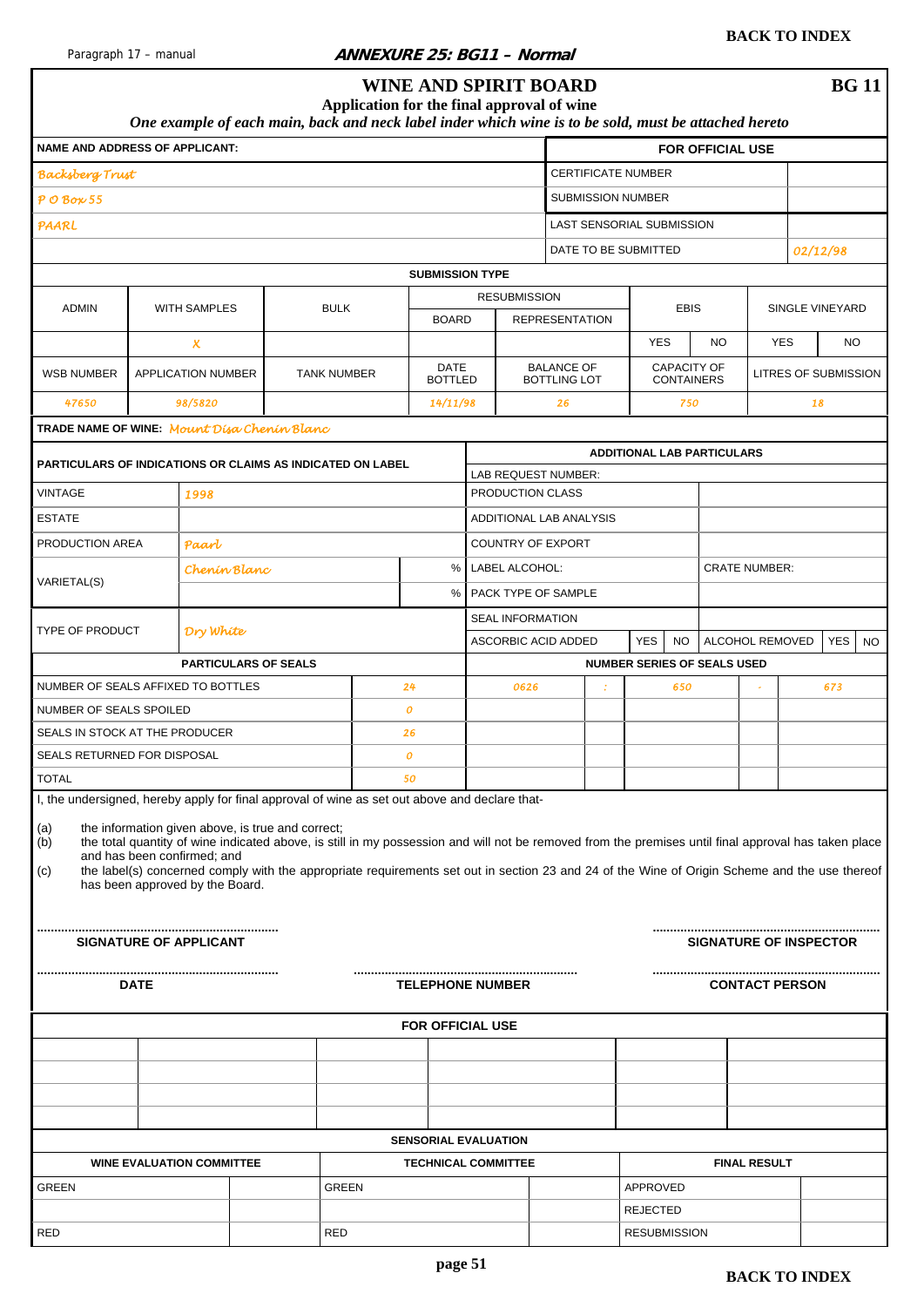<span id="page-51-0"></span>

#### **Paragraph 17 – Manual 17 – Manual 17 – Manual 17 – Manual 17 – ANNEXURE 26: BG11 - Normal for bulk export**

|                                                                                                                |             |                                                                |                                                                                                                                                                                                                                                                                                                                                            |                           |  |                               | <b>WINE AND SPIRIT BOARD</b>               |                                          |                                    |             |                                  |                       |            | <b>BG11</b>                   |           |
|----------------------------------------------------------------------------------------------------------------|-------------|----------------------------------------------------------------|------------------------------------------------------------------------------------------------------------------------------------------------------------------------------------------------------------------------------------------------------------------------------------------------------------------------------------------------------------|---------------------------|--|-------------------------------|--------------------------------------------|------------------------------------------|------------------------------------|-------------|----------------------------------|-----------------------|------------|-------------------------------|-----------|
|                                                                                                                |             |                                                                | One example of each main, back and neck label inder which wine is to be sold, must be attached hereto                                                                                                                                                                                                                                                      |                           |  |                               | Application for the final approval of wine |                                          |                                    |             |                                  |                       |            |                               |           |
| <b>NAME AND ADDRESS OF APPLICANT:</b>                                                                          |             |                                                                |                                                                                                                                                                                                                                                                                                                                                            |                           |  |                               |                                            |                                          |                                    |             | <b>FOR OFFICIAL USE</b>          |                       |            |                               |           |
| <b>Backsberg Trust</b>                                                                                         |             |                                                                |                                                                                                                                                                                                                                                                                                                                                            |                           |  |                               |                                            | <b>CERTIFICATE NUMBER</b>                |                                    |             |                                  |                       |            |                               |           |
| $P$ O Box 55                                                                                                   |             |                                                                |                                                                                                                                                                                                                                                                                                                                                            |                           |  |                               |                                            | <b>SUBMISSION NUMBER</b>                 |                                    |             |                                  |                       |            |                               |           |
| PAARL                                                                                                          |             |                                                                |                                                                                                                                                                                                                                                                                                                                                            |                           |  |                               |                                            | LAST SENSORIAL SUBMISSION                |                                    |             |                                  |                       |            |                               |           |
|                                                                                                                |             |                                                                |                                                                                                                                                                                                                                                                                                                                                            |                           |  |                               |                                            | DATE TO BE SUBMITTED                     |                                    |             |                                  |                       |            | 20/11/98                      |           |
|                                                                                                                |             |                                                                |                                                                                                                                                                                                                                                                                                                                                            |                           |  |                               | <b>SUBMISSION TYPE</b>                     |                                          |                                    |             |                                  |                       |            |                               |           |
| <b>ADMIN</b>                                                                                                   |             | <b>WITH SAMPLES</b>                                            |                                                                                                                                                                                                                                                                                                                                                            | <b>BULK</b>               |  |                               | <b>RESUBMISSION</b>                        |                                          |                                    | <b>EBIS</b> |                                  |                       |            | SINGLE VINEYARD               |           |
|                                                                                                                |             |                                                                |                                                                                                                                                                                                                                                                                                                                                            |                           |  | <b>BOARD</b>                  |                                            | <b>REPRESENTATION</b>                    |                                    |             |                                  |                       |            |                               |           |
|                                                                                                                |             |                                                                |                                                                                                                                                                                                                                                                                                                                                            | $\boldsymbol{\mathsf{x}}$ |  |                               |                                            |                                          | <b>YES</b>                         |             | NO.                              |                       | <b>YES</b> | NO.                           |           |
| <b>WSB NUMBER</b>                                                                                              |             | <b>APPLICATION NUMBER</b>                                      |                                                                                                                                                                                                                                                                                                                                                            | <b>TANK NUMBER</b>        |  | <b>DATE</b><br><b>BOTTLED</b> |                                            | <b>BALANCE OF</b><br><b>BOTTLING LOT</b> |                                    |             | CAPACITY OF<br><b>CONTAINERS</b> |                       |            | <b>LITRES OF SUBMISSION</b>   |           |
| 44000                                                                                                          |             |                                                                |                                                                                                                                                                                                                                                                                                                                                            | T4                        |  |                               |                                            |                                          |                                    |             |                                  |                       |            | 50 000                        |           |
| TRADE NAME OF WINE: Mount Disa Sauvignon Blanc                                                                 |             |                                                                |                                                                                                                                                                                                                                                                                                                                                            |                           |  |                               |                                            |                                          |                                    |             |                                  |                       |            |                               |           |
|                                                                                                                |             |                                                                |                                                                                                                                                                                                                                                                                                                                                            |                           |  |                               |                                            |                                          | <b>ADDITIONAL LAB PARTICULARS</b>  |             |                                  |                       |            |                               |           |
| <b>PARTICULARS OF INDICATIONS OR CLAIMS AS INDICATED ON LABEL</b>                                              |             |                                                                |                                                                                                                                                                                                                                                                                                                                                            |                           |  |                               | LAB REQUEST NUMBER:                        |                                          |                                    |             |                                  |                       |            |                               |           |
| <b>VINTAGE</b>                                                                                                 |             | 1998                                                           |                                                                                                                                                                                                                                                                                                                                                            |                           |  |                               | PRODUCTION CLASS                           |                                          |                                    |             |                                  |                       |            |                               |           |
| <b>ESTATE</b>                                                                                                  |             |                                                                |                                                                                                                                                                                                                                                                                                                                                            |                           |  |                               | ADDITIONAL LAB ANALYSIS                    |                                          |                                    |             |                                  |                       |            |                               |           |
| PRODUCTION AREA                                                                                                |             | Paart                                                          |                                                                                                                                                                                                                                                                                                                                                            |                           |  |                               | COUNTRY OF EXPORT                          |                                          |                                    |             |                                  |                       |            |                               |           |
|                                                                                                                |             | Sauvignon Blanc                                                |                                                                                                                                                                                                                                                                                                                                                            |                           |  | %                             | LABEL ALCOHOL:                             |                                          |                                    |             |                                  | <b>CRATE NUMBER:</b>  |            |                               |           |
| VARIETAL(S)                                                                                                    |             |                                                                |                                                                                                                                                                                                                                                                                                                                                            |                           |  | %                             | PACK TYPE OF SAMPLE                        |                                          |                                    |             |                                  |                       |            |                               |           |
|                                                                                                                |             |                                                                |                                                                                                                                                                                                                                                                                                                                                            |                           |  |                               | <b>SEAL INFORMATION</b>                    |                                          |                                    |             |                                  |                       |            |                               |           |
| <b>TYPE OF PRODUCT</b>                                                                                         |             | Dry White                                                      |                                                                                                                                                                                                                                                                                                                                                            |                           |  |                               | ASCORBIC ACID ADDED                        |                                          | <b>YES</b>                         | <b>NO</b>   |                                  | ALCOHOL REMOVED       |            | YES                           | <b>NO</b> |
|                                                                                                                |             |                                                                | <b>PARTICULARS OF SEALS</b>                                                                                                                                                                                                                                                                                                                                |                           |  |                               |                                            |                                          | <b>NUMBER SERIES OF SEALS USED</b> |             |                                  |                       |            |                               |           |
| NUMBER OF SEALS AFFIXED TO BOTTLES                                                                             |             |                                                                |                                                                                                                                                                                                                                                                                                                                                            |                           |  |                               |                                            |                                          |                                    |             |                                  |                       |            |                               |           |
| NUMBER OF SEALS SPOILED                                                                                        |             |                                                                |                                                                                                                                                                                                                                                                                                                                                            |                           |  |                               |                                            |                                          |                                    |             |                                  |                       |            |                               |           |
| SEALS IN STOCK AT THE PRODUCER                                                                                 |             |                                                                |                                                                                                                                                                                                                                                                                                                                                            |                           |  |                               |                                            |                                          |                                    |             |                                  |                       |            |                               |           |
| SEALS RETURNED FOR DISPOSAL                                                                                    |             |                                                                |                                                                                                                                                                                                                                                                                                                                                            |                           |  |                               |                                            |                                          |                                    |             |                                  |                       |            |                               |           |
| <b>TOTAL</b><br>I, the undersigned, hereby apply for final approval of wine as set out above and declare that- |             |                                                                |                                                                                                                                                                                                                                                                                                                                                            |                           |  |                               |                                            |                                          |                                    |             |                                  |                       |            |                               |           |
| (a)<br>(b)<br>(c)                                                                                              |             | and has been confirmed: and<br>has been approved by the Board. | the information given above, is true and correct;<br>the total quantity of wine indicated above, is still in my possession and will not be removed from the premises until final approval has taken place<br>the label(s) concerned comply with the appropriate requirements set out in section 23 and 24 of the Wine of Origin Scheme and the use thereof |                           |  |                               |                                            |                                          |                                    |             |                                  |                       |            |                               |           |
|                                                                                                                |             | <b>SIGNATURE OF APPLICANT</b>                                  |                                                                                                                                                                                                                                                                                                                                                            |                           |  |                               |                                            |                                          |                                    |             |                                  |                       |            | <b>SIGNATURE OF INSPECTOR</b> |           |
|                                                                                                                | <b>DATE</b> |                                                                |                                                                                                                                                                                                                                                                                                                                                            |                           |  |                               | <b>TELEPHONE NUMBER</b>                    |                                          |                                    |             |                                  | <b>CONTACT PERSON</b> |            |                               |           |
|                                                                                                                |             |                                                                |                                                                                                                                                                                                                                                                                                                                                            |                           |  |                               | <b>FOR OFFICIAL USE</b>                    |                                          |                                    |             |                                  |                       |            |                               |           |
|                                                                                                                |             |                                                                |                                                                                                                                                                                                                                                                                                                                                            |                           |  |                               |                                            |                                          |                                    |             |                                  |                       |            |                               |           |
|                                                                                                                |             |                                                                |                                                                                                                                                                                                                                                                                                                                                            |                           |  |                               |                                            |                                          |                                    |             |                                  |                       |            |                               |           |
|                                                                                                                |             |                                                                |                                                                                                                                                                                                                                                                                                                                                            |                           |  |                               |                                            |                                          |                                    |             |                                  |                       |            |                               |           |
|                                                                                                                |             |                                                                |                                                                                                                                                                                                                                                                                                                                                            |                           |  |                               | <b>SENSORIAL EVALUATION</b>                |                                          |                                    |             |                                  |                       |            |                               |           |
|                                                                                                                |             | <b>WINE EVALUATION COMMITTEE</b>                               |                                                                                                                                                                                                                                                                                                                                                            |                           |  |                               | <b>TECHNICAL COMMITTEE</b>                 |                                          |                                    |             |                                  | <b>FINAL RESULT</b>   |            |                               |           |
| <b>GREEN</b>                                                                                                   |             |                                                                |                                                                                                                                                                                                                                                                                                                                                            | <b>GREEN</b>              |  |                               |                                            |                                          | APPROVED                           |             |                                  |                       |            |                               |           |
|                                                                                                                |             |                                                                |                                                                                                                                                                                                                                                                                                                                                            |                           |  |                               |                                            |                                          | <b>REJECTED</b>                    |             |                                  |                       |            |                               |           |
| <b>RED</b>                                                                                                     |             |                                                                |                                                                                                                                                                                                                                                                                                                                                            | <b>RED</b>                |  |                               |                                            |                                          | <b>RESUBMISSION</b>                |             |                                  |                       |            |                               |           |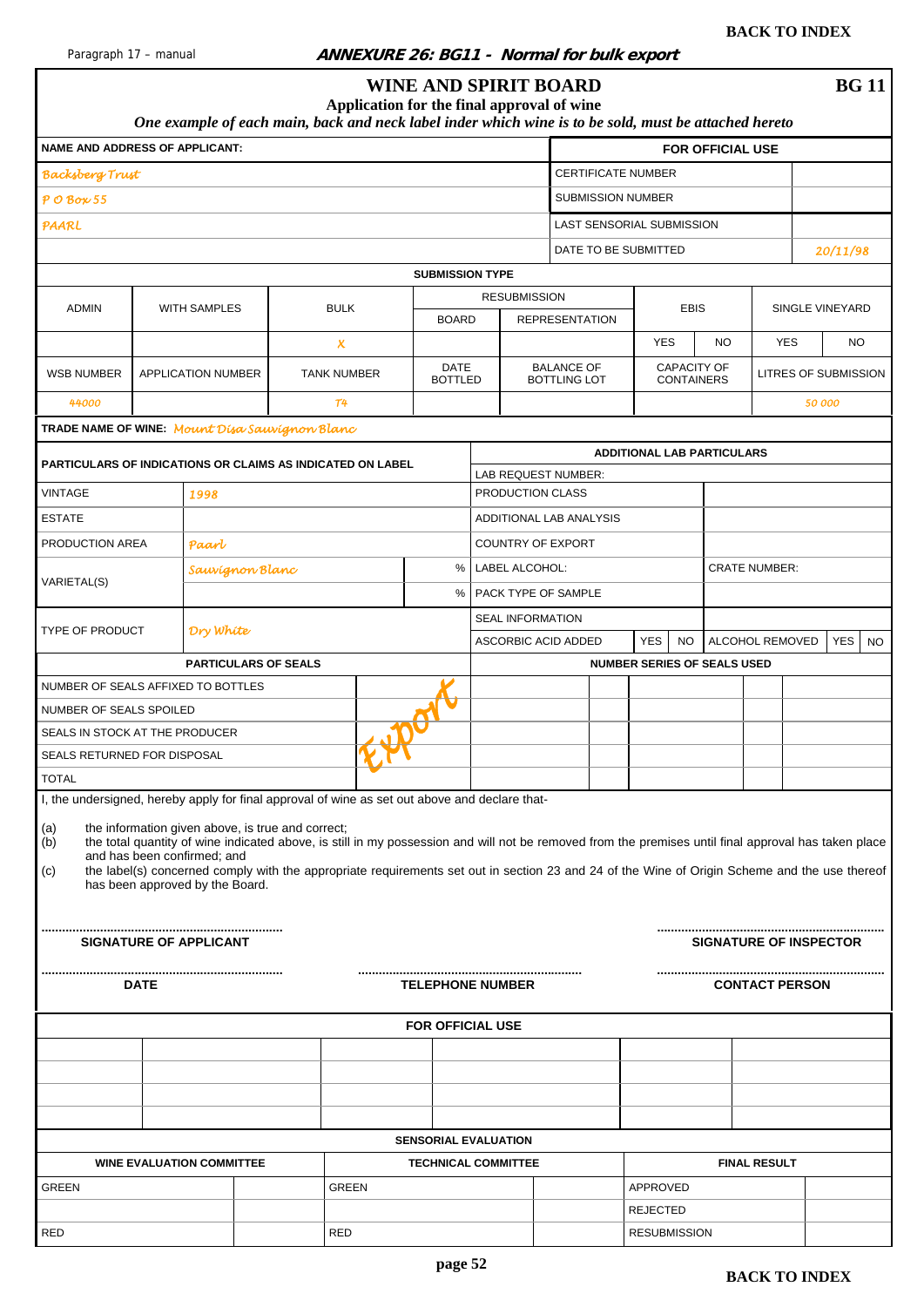### **DISPOSAL OF SEALS BY INSPECTION SERVICES**

<span id="page-52-0"></span>**Name of producer:** *Backsberg Trust* 

| Traine of producer. Diverge or get not |                            |                              |                  |
|----------------------------------------|----------------------------|------------------------------|------------------|
| <b>WSB</b> No                          | $\mathbf 1$<br>47650       | $\mathbf 2$                  | $\mathbf{3}$     |
| <b>Application number</b>              | 98/5820                    |                              |                  |
| <b>Number of seals</b><br>disposed of  | 100                        |                              |                  |
| Code of seals disposed of              | 045:6000-6099              |                              |                  |
| <b>WSB</b> No                          | $\overline{\mathbf{4}}$    | $\sqrt{5}$                   | $\boldsymbol{6}$ |
| <b>Application number</b>              |                            |                              |                  |
| <b>Number of seals</b><br>disposed of  |                            |                              |                  |
| Code of seals disposed of              |                            |                              |                  |
| Remarks:                               |                            |                              |                  |
|                                        |                            |                              |                  |
|                                        | <b>Inspection Services</b> | <b>Cancelled on computer</b> |                  |
| <b>Date</b>                            | <b>Initial</b>             | <b>Date</b>                  | <b>Initial</b>   |
|                                        |                            |                              |                  |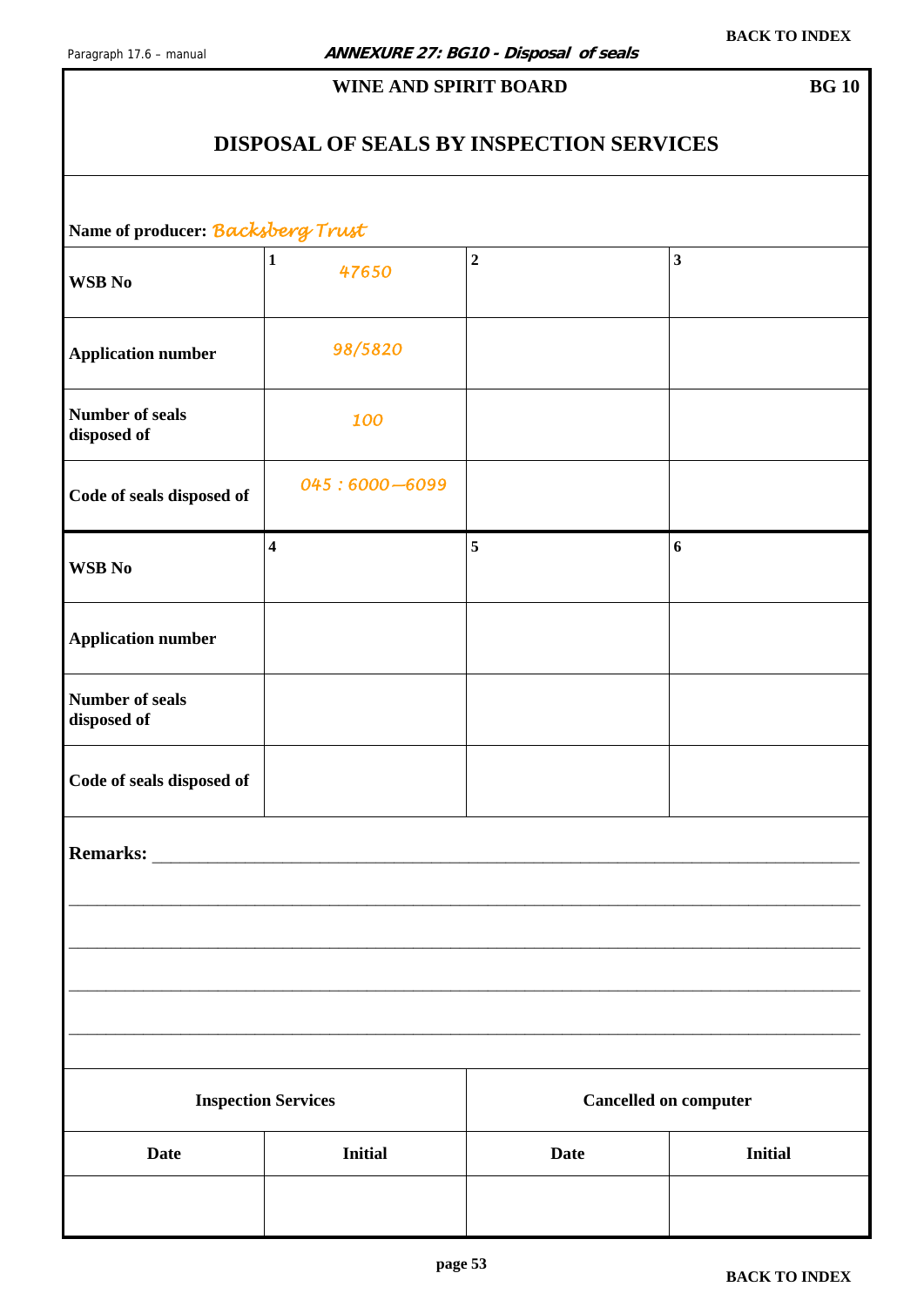ı

<span id="page-53-0"></span>

| This form must be lodged with Certification Services at least one working day before the wine concerned is removed |           |                          | <b>SUBSTITUTION OF LABELS AND SEALS OF FINALLY APPROVED WINE</b><br>Examples of the new labels affixed, must accompany this form |               |      |
|--------------------------------------------------------------------------------------------------------------------|-----------|--------------------------|----------------------------------------------------------------------------------------------------------------------------------|---------------|------|
| Name of organisation:                                                                                              |           | <b>Backsberg Trust</b>   |                                                                                                                                  |               |      |
| <b>WSB</b> number:                                                                                                 |           | 47650                    |                                                                                                                                  |               |      |
| <b>Application number:</b>                                                                                         |           | 03/5820                  |                                                                                                                                  |               |      |
| WSR 4A number and old seal code: 045:6000-6100                                                                     |           |                          |                                                                                                                                  |               |      |
| Trade name of wine:                                                                                                |           | Paarl Chenin Blanc       |                                                                                                                                  |               |      |
| PARTICULARS OF INDICATIONS OF NEW LABELS                                                                           |           |                          |                                                                                                                                  |               |      |
| <b>Vintage</b>                                                                                                     | 2003      |                          |                                                                                                                                  |               |      |
| <b>Estate</b>                                                                                                      |           |                          |                                                                                                                                  |               |      |
| <b>Production area</b>                                                                                             | Paart     |                          |                                                                                                                                  |               |      |
| <b>Cultivars</b>                                                                                                   |           | Chenin Blanc             |                                                                                                                                  |               |      |
| <b>Class designation</b>                                                                                           | Dry White |                          |                                                                                                                                  |               |      |
| <b>Number series of new seals used</b>                                                                             |           | 045                      | 6101                                                                                                                             | $\sim$ $\sim$ | 6200 |
|                                                                                                                    |           | PARTICULARS OF NEW SEALS |                                                                                                                                  |               |      |
| Number of seals on bottles                                                                                         |           | 90                       |                                                                                                                                  |               |      |
| Number of seals spoiled                                                                                            |           | 0                        |                                                                                                                                  |               |      |
| Seals in stock                                                                                                     |           | 0                        |                                                                                                                                  |               |      |
| Seals returned for disposal                                                                                        |           | 10                       |                                                                                                                                  |               |      |
| <b>Total number of seals received</b>                                                                              |           | 100                      |                                                                                                                                  |               |      |
| I, the undersigned, declare that above information is true and correct.                                            |           |                          |                                                                                                                                  |               |      |
| <b>Date</b>                                                                                                        |           |                          | <b>Signature of applicant</b>                                                                                                    |               |      |
|                                                                                                                    |           |                          | FOR OFFICIAL USE                                                                                                                 |               |      |
| Seal code of control sample                                                                                        |           |                          |                                                                                                                                  |               |      |
| <b>Date</b>                                                                                                        |           |                          | <b>Signature of inspector</b>                                                                                                    |               |      |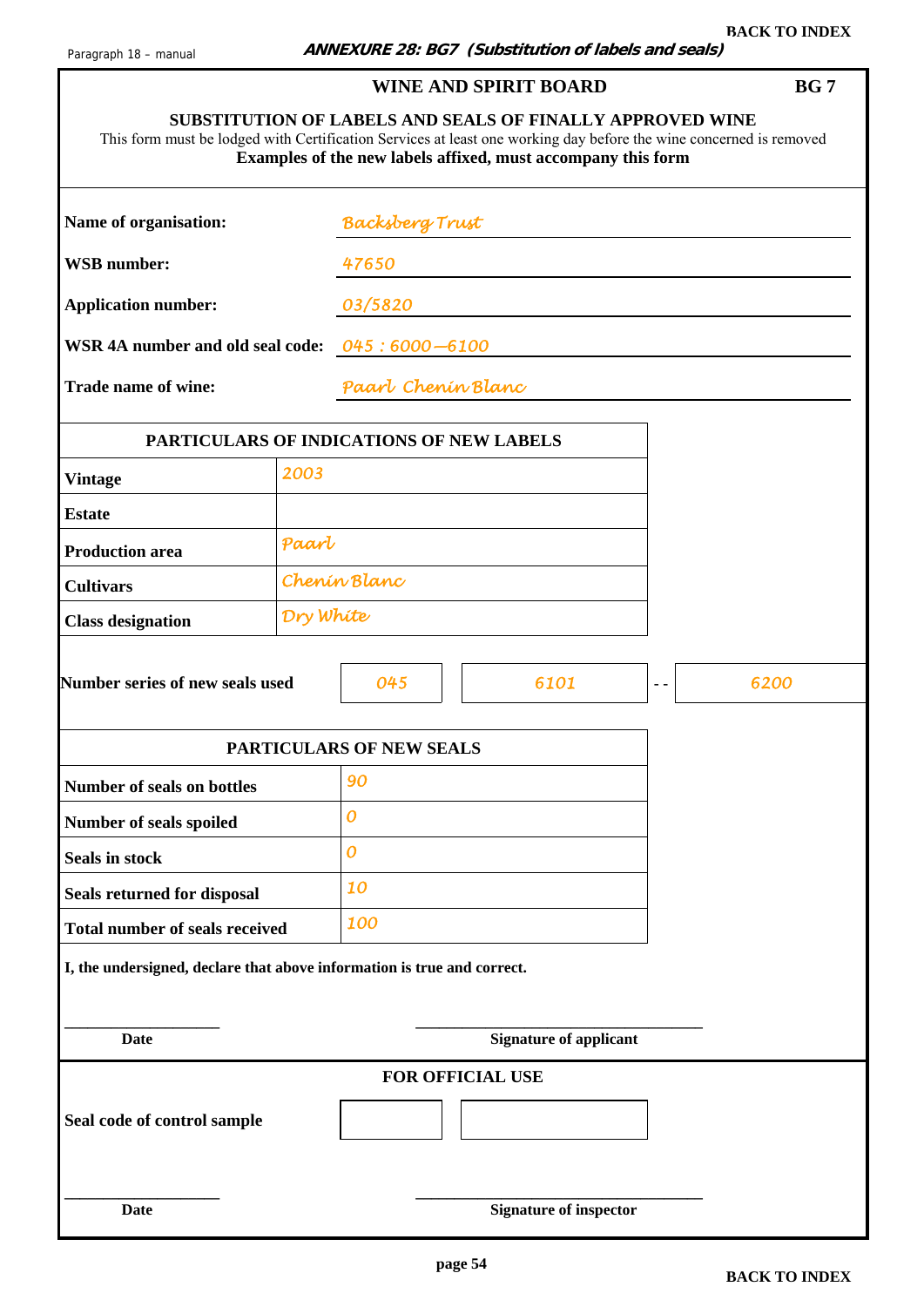#### **Prescriptions: Once off evaluation of wine in bulk (EBIS)**

- <span id="page-54-0"></span>1. Provisional submission (BG9 Annexure 18) is made by tank irrespective of the volume thereof. Indicate accordingly on the BG9 form, EBIS wine. No proportional representative samples of two or more tanks of a specific wine will be allowed. The wine must be ready for bottling, except for normal sulphur and total acid adjustments.
- 2. The particulars of the tank concerned must be placed on a WSB-Annex (Annexure 30) with reference to the application number, EX WS number, if applicable, as well as the WSB number. The concerned BG9 form and WSB Annex must be completed and ready when an inspector visits the premises to sample the wine concerned. The Board may approve that a system other than WSB Annex system referred to in this paragraph, be used.
- 3. The expiry date of the wine concerned (six months after date of sensorial evaluation), must be indicated on the Annex concerned.
- 4. After bottling has been completed, all the applicable information must be captured on the WSB Annex (Annexure 31) concerned.
- 5. If only a portion of the wine concerned is labeled, the unlabeled stock must be identified according to the prescriptions of the Wine and Spirit Board. The application number concerned must appear on the identification mark. The application number, together with the WSB number or the application number only can be affixed on the identification mark, if so preferred. If the control sample, taken by inspector, is approved analytical and sensorial, the remainder of the bottled stock is exempted of any further evaluation.
- 6. If an EBIS approved tank of wine is sold or is sent to a bottling organisation, a copy of the WSB-Annex concerned must accompany the wine. The application number is important and must be indicated at all times, also on the SAWIS 6/DA 32 (Annexure 11) concerned.
- 7. If a portion of an approved tank of wine (EBIS) is sold, the certification seals concerned must be divided accordingly and dispatched with the wine. The number range of the seals destined for the volume concerned must be indicated on the WSB Annex and on the copy thereof that accompanies the wine. A BG5 (Annexure 14B) with the Annex concerned must be faxed to Certification Services.
- 8. The buyer or bottler, must on receipt of EBIS wine, open a new WSB Annex and record the applicable particulars.
- 9. After the wine concerned has been bottled, labeled and certification seals affixed, an application for **administrative** final certification may be lodged per BG11 (Annexure 23), but only within the six months exemption period. Indicate accordingly on the BG9 form, EBIS-wine.
- 10. The Inspector will complete all necessary control checks, draw the required control samples and send the samples to the Wine & Spirit Board and Laboratory for organoleptic evaluation and analysis at the subsequent official tasting, whether by Regions, Wine Evaluation Committee or Technical Committee.
- 11. However, if a participant requires that EBIS control samples be sent through for a Special Board and to the laboratory (see Annexures 21, 22 and 22A).
- 12. If the six months exemption period for an EBIS wine has expired, a R23 tasting may be done. If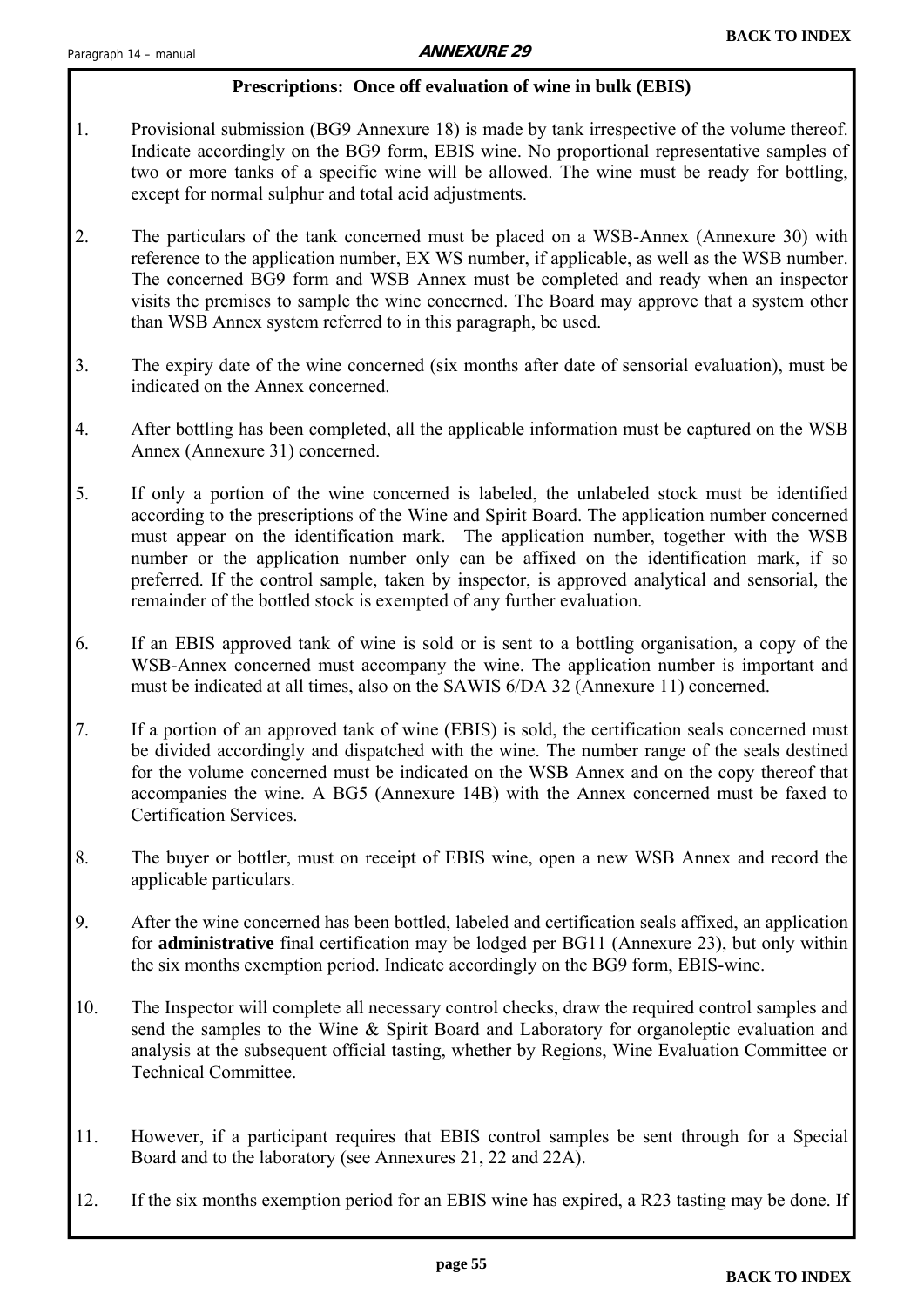the wine is still in bulk, six months, or if bottled, twelve months, exemption periods will come into operation as from sensorial evaluation. During these periods the wine can thus again be administratively submitted for final approval per BG11 form.

13. The certificate of final approval of a specific wine will be issued after one working day. The wine may then be sold, even though the control samples still need to be evaluated by the board.

#### 14. **If a control sample of an EBIS wine is rejected by the board (due to either organoleptic evaluation or analyses or both), the following will apply:**

#### 14.1 **Differences in analyses**

 Differences in analyses are referred to the Technical Committee for action. The Inspectors will place the balance of the wine, if still on the premises of the participant, under embargo. The differences in analyses will be provided to the participant with the request to provide a written explanation to the Technical Committee.

#### 14.2 **Rejected analytically (not adhering to legislative requirements)**

 The Inspector will place the balance of the wine, if still on the premises of the participant, under embargo. The matter will be referred to the Technical Committee for further action.

#### 14.3 **Organoleptic rejection**

 The Inspector will place the balance of the wine, if still on the premises of the participant, under embargo. The participant may submit the balance of the wine for re-evaluation following the normal procedures. If the wine (balance) is finally rejected, the Technical Committee will be informed that a portion of the wine has already been sold. The Technical Committee will decide whether the participant will be allowed to continue using the EBIS system based on the participant's past history of rejections.

15. If an EBIS wine is partially sold, say for instance to a wholesaler, and the balance of the wine at the producer is rejected by the board on the strength of control samples drawn after bottling, the wholesaler concerned will be informed accordingly by the Inspector, either in writing or telephonically. Furthermore, it will be pointed out to the wholesaler that a control sample of the wine concerned, if still in stock, will be drawn and submitted to the board for evaluation. If the wine concerned is rejected, the procedure as set out in paragraph 13 will apply.

#### **16. Export implications**

- 16.1 In the event of a participant deciding to export an EBIS wine in bulk, based on provisional approval by the board and exporting will take place within forty two (42) days from provisional tasting, the wine will be exempted from any further evaluation. An administrative export application can be lodged with the Department of Agriculture.
- 16.2 A provisionally approved EBIS wine which has been bottled and administratively finally certified within the six months exemption period, may be exported without any further evaluation provided that the wine is exported within the six months exemption period. An administrative export application can be lodged with the Department of Agriculture. For the issuing of a VI1 document or analysis certificate, refer to paragraph 16.3.
- 16.3 A VI1 document or analysis certificate will only be issued by the Department of Agriculture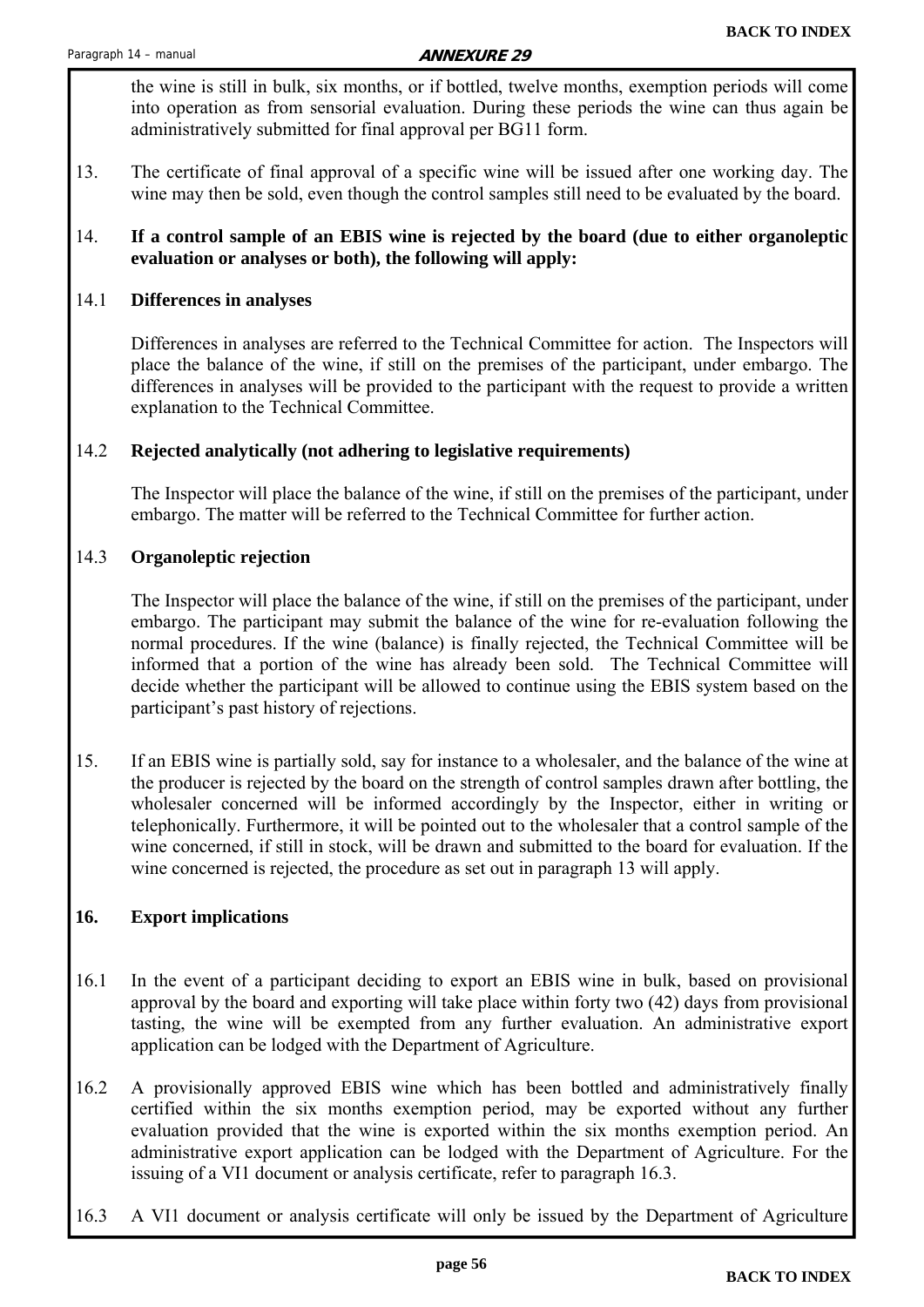after a comparative analysis and sensorial evaluation of the final bottled product were carried out and approved.

16.4 The Department of Agriculture reserves the right to recall any consignment of wine, exported in terms of this system, which proves not to comply with legislative requirements.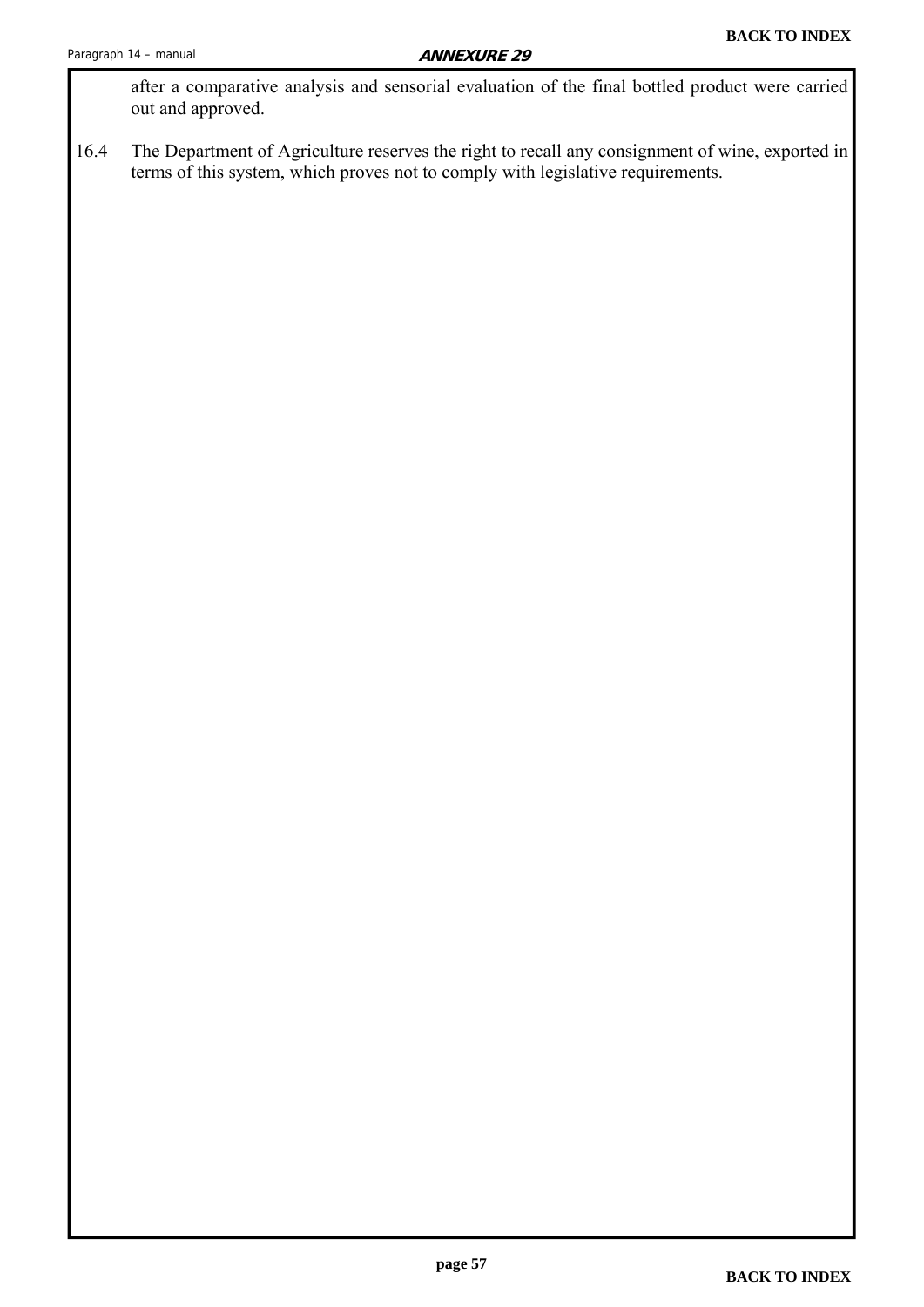<span id="page-57-0"></span>

|                                            | Paragraph 14 - manual             |                                             |                              |               |              |                                                                    |              | ANNEXURE 30: WSB Annex (front) |  |  |  |  |  |  |  |
|--------------------------------------------|-----------------------------------|---------------------------------------------|------------------------------|---------------|--------------|--------------------------------------------------------------------|--------------|--------------------------------|--|--|--|--|--|--|--|
|                                            |                                   |                                             |                              |               |              | $\ensuremath{\mathit{Para}}\xspace\ensuremath{\mathit{f}}\xspace/$ | Initials     |                                |  |  |  |  |  |  |  |
| WSB ANNEX                                  |                                   |                                             |                              |               |              | $\rm{Houses}$                                                      | Containers   |                                |  |  |  |  |  |  |  |
|                                            |                                   |                                             |                              |               |              | Balans/                                                            | Balance      |                                |  |  |  |  |  |  |  |
|                                            |                                   |                                             |                              |               | Liter/Litres | Verwyder/                                                          | Removed      |                                |  |  |  |  |  |  |  |
|                                            |                                   |                                             |                              |               |              | Ontvang/                                                           | Received     |                                |  |  |  |  |  |  |  |
|                                            | WS/WSB No:                        | Aansoek/<br>Application No:                 | Vervaldatum/<br>Expiry date: | Ex WS/WSB No: |              |                                                                    |              |                                |  |  |  |  |  |  |  |
|                                            |                                   |                                             |                              |               |              | Handeling/Action                                                   |              |                                |  |  |  |  |  |  |  |
|                                            | $\vdots$                          |                                             |                              |               |              |                                                                    |              |                                |  |  |  |  |  |  |  |
|                                            |                                   |                                             |                              |               |              | $\rm Na$ WSB $\rm No/$                                             | To WSB No    |                                |  |  |  |  |  |  |  |
| WYN- EN SPIRITUSRAAD/WINE AND SPIRIT BOARD |                                   |                                             |                              |               |              | SAWIS 6 No                                                         |              |                                |  |  |  |  |  |  |  |
|                                            |                                   |                                             |                              |               |              | Uitslag                                                            | Result       |                                |  |  |  |  |  |  |  |
|                                            |                                   | Beskrywing van wyn/<br>Description of wine: |                              |               |              | Proedatum/                                                         | Tasting date |                                |  |  |  |  |  |  |  |
|                                            | Organisation:<br><b>Instansie</b> |                                             |                              | Tenk/Tank No: |              | Datum/                                                             | Date         |                                |  |  |  |  |  |  |  |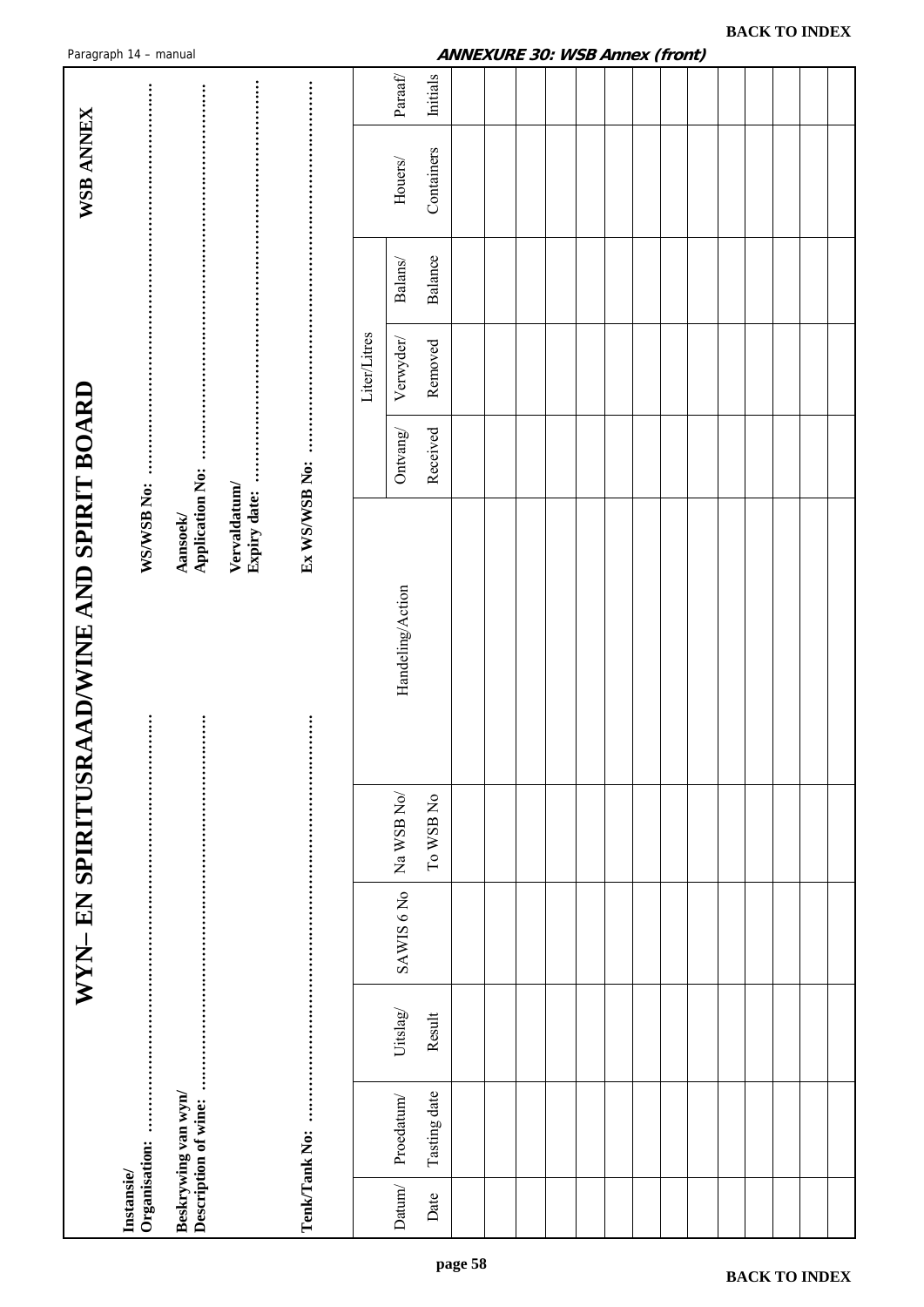<span id="page-58-0"></span>

| Paragraph 14 – manual                   |                        |                              |                 |                |                      |              |                  |                  | AIVIVEAURE 31. VISD AIIIIEX (IEVEISE) |              |                  |              |                  |              |                  |                  |          |                  |              |                  |             |                  |
|-----------------------------------------|------------------------|------------------------------|-----------------|----------------|----------------------|--------------|------------------|------------------|---------------------------------------|--------------|------------------|--------------|------------------|--------------|------------------|------------------|----------|------------------|--------------|------------------|-------------|------------------|
|                                         |                        | Paraaf/<br>Initials          |                 |                |                      |              |                  |                  |                                       |              |                  |              |                  |              |                  |                  |          |                  |              |                  |             |                  |
|                                         |                        |                              | <b>Balans</b>   | <b>Balance</b> |                      |              |                  |                  |                                       |              |                  |              |                  |              |                  |                  |          |                  |              |                  |             |                  |
|                                         | <b>Bottels/Bottles</b> |                              | Verwyder/       | Removed        |                      |              |                  |                  |                                       |              |                  |              |                  |              |                  |                  |          |                  |              |                  |             |                  |
|                                         | Aantal                 | ${\bf gebot}$                | <b>Amount</b>   | bottled        |                      |              |                  |                  |                                       |              |                  |              |                  |              |                  |                  |          |                  |              |                  |             |                  |
|                                         | Bottel-                | $\mathbf{groote}$            | <b>Bottle</b>   | size           |                      |              |                  |                  |                                       |              |                  |              |                  |              |                  |                  |          |                  |              |                  |             |                  |
|                                         | <b>Balans</b>          | $\mathbf{seils}$             | <b>Balance</b>  | of seals       |                      |              |                  |                  |                                       |              |                  |              |                  |              |                  |                  |          |                  |              |                  |             |                  |
|                                         | Aantal seëls           | beskadig $/$                 | Amount of       | seals damaged  |                      |              |                  |                  |                                       |              |                  |              |                  |              |                  |                  |          |                  |              |                  |             |                  |
| ORLEGGING/BOTTLING AND FINAL SUBMISSION | Aantal seëls           | ${\bf gebruik}$              | Amount of       | seals used     |                      |              |                  |                  |                                       |              |                  |              |                  |              |                  |                  |          |                  |              |                  |             |                  |
|                                         |                        |                              | ${\bf gebruik}$ | used           | $\ddot{\phantom{a}}$ | $\cdot\cdot$ | $\bullet\bullet$ | $\bullet\bullet$ | $\cdot\cdot$                          | $\cdot\cdot$ | $\bullet\bullet$ | $\cdot\cdot$ | $\bullet\bullet$ | $\cdot\cdot$ | $\ddotsc$        | $\bullet\bullet$ | $\cdots$ | $\ddotsc$        | $\cdot\cdot$ | $\cdots$         | $\bullet$ . | $\bullet\bullet$ |
|                                         | Kodereeks van seëls/   | Code series of seals         | uitgereik       | allocted       | $\cdot\cdot$         | $\cdot\cdot$ | $\bullet\bullet$ | $\bullet\bullet$ | $\cdot\cdot$                          | $\cdot\cdot$ | $\bullet\bullet$ | $\cdot\cdot$ | $\bullet\bullet$ | $\cdot\cdot$ | $\bullet\bullet$ | $\cdot\cdot$     | $\cdots$ | $\bullet\bullet$ | $\cdot\cdot$ | $\bullet\bullet$ | $\bullet$ . | $\bullet\bullet$ |
|                                         |                        |                              |                 |                |                      |              |                  |                  |                                       |              |                  |              |                  |              |                  |                  |          |                  |              |                  |             |                  |
| BOTTELERING EN FINALE VO                |                        | Aanwendings/<br>Utilisations |                 |                |                      |              |                  |                  |                                       |              |                  |              |                  |              |                  |                  |          |                  |              |                  |             |                  |
|                                         | Verval-                | $d$ atum/                    | Expiry          | date           |                      |              |                  |                  |                                       |              |                  |              |                  |              |                  |                  |          |                  |              |                  |             |                  |
|                                         | Proe-                  | $\mathbf{datum}$             | Tasting         | date           |                      |              |                  |                  |                                       |              |                  |              |                  |              |                  |                  |          |                  |              |                  |             |                  |
|                                         |                        | Datum/<br>Date               |                 |                |                      |              |                  |                  |                                       |              |                  |              |                  |              |                  |                  |          |                  |              |                  |             |                  |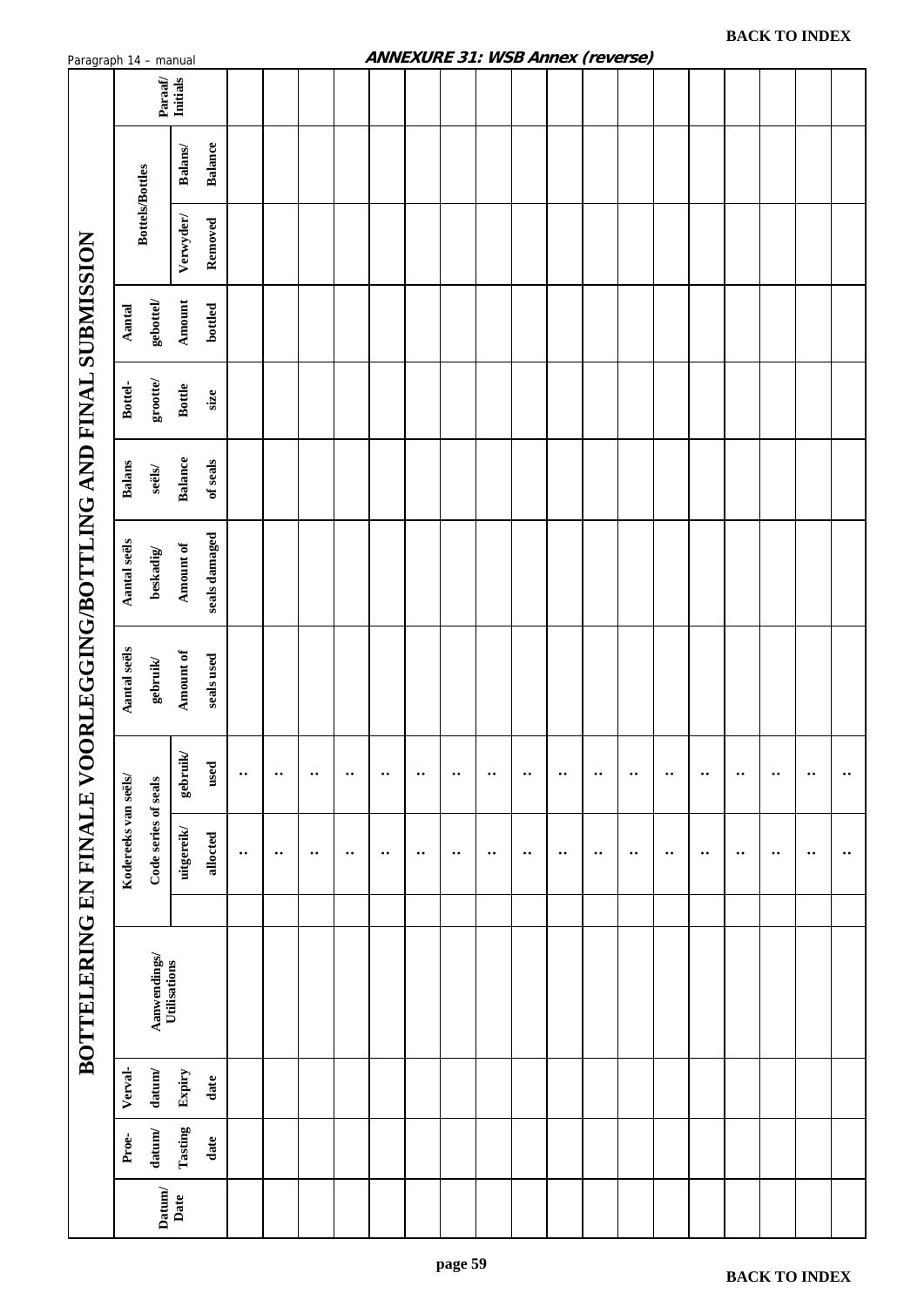#### **WINE ONLINE (WOL)**

<span id="page-59-0"></span>BG 9 and BG 11 forms for submission of wine with samples as well as administrative must be completed on Wine Online.

Go to "www.dawineonline.co.za" to register.

Should you require a manual click on "Visit our site" and choose "Manual".

**NB: All administrative submissions (BG 9 and BG 11) must be printed and faxed to Certification services at SAWIS. BG 11 forms must be accompanied by an appropriate label.**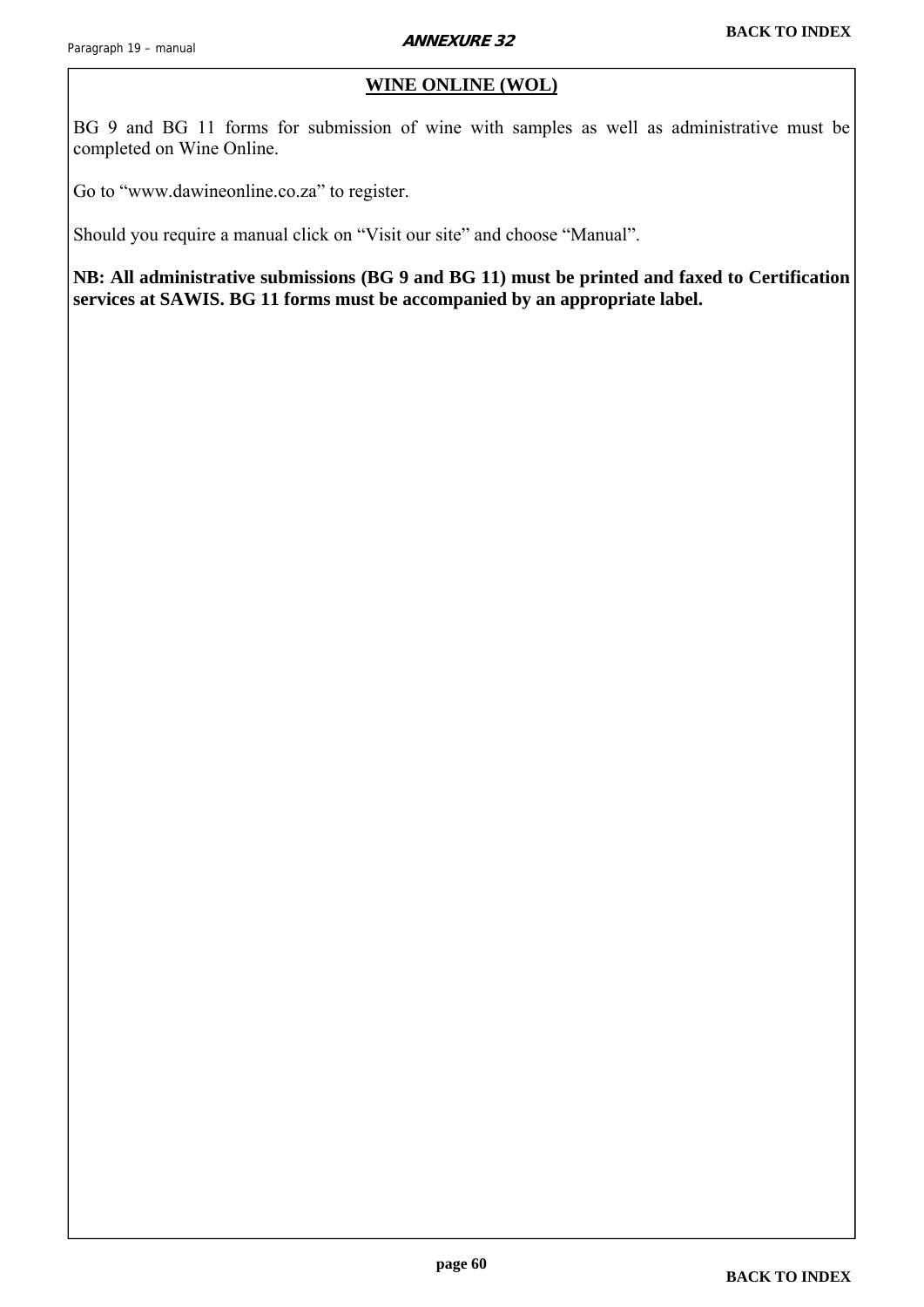<span id="page-60-0"></span>

|                                                    |                       |                                                                                                   | Date of Harvesting<br>Datum van pars           |  |  |  |  |  |  |  |                                                                                                                                                                                                                                                                                  |  |
|----------------------------------------------------|-----------------------|---------------------------------------------------------------------------------------------------|------------------------------------------------|--|--|--|--|--|--|--|----------------------------------------------------------------------------------------------------------------------------------------------------------------------------------------------------------------------------------------------------------------------------------|--|
|                                                    |                       |                                                                                                   | Noble late harvest<br><b>Edel laat oes</b>     |  |  |  |  |  |  |  |                                                                                                                                                                                                                                                                                  |  |
|                                                    |                       | Merk met X (Los blanko indien nie van toepassingA)<br>Mark with X (Leave blank if not applicable) | Naturally Dried*<br>Natuurlik Ged-<br>$r$ 00g* |  |  |  |  |  |  |  |                                                                                                                                                                                                                                                                                  |  |
|                                                    | Perseel/Premises      |                                                                                                   | Single Vineyard<br>Enkelwingerd                |  |  |  |  |  |  |  |                                                                                                                                                                                                                                                                                  |  |
|                                                    |                       | WS                                                                                                | Nommer<br>Number<br>WS                         |  |  |  |  |  |  |  |                                                                                                                                                                                                                                                                                  |  |
| KENNISGEWING VAN PARS / NOTIFICATION OF HARVESTING |                       |                                                                                                   | Kultivar / Cultivar                            |  |  |  |  |  |  |  | *Take note that the notification for Naturally Dried Grapes, Noble late Harvest and Single Vineyard is at least 3 working days in advance.<br>*Let op dat kennisgewing vir Natuurlik Gedroogde Druiwe, Edel- Laat oes en Enkelwingerd ten minste 3 werksdae vooraf moet geskied. |  |
|                                                    | Produsent / Producer: |                                                                                                   | Oorsprong / Origin                             |  |  |  |  |  |  |  |                                                                                                                                                                                                                                                                                  |  |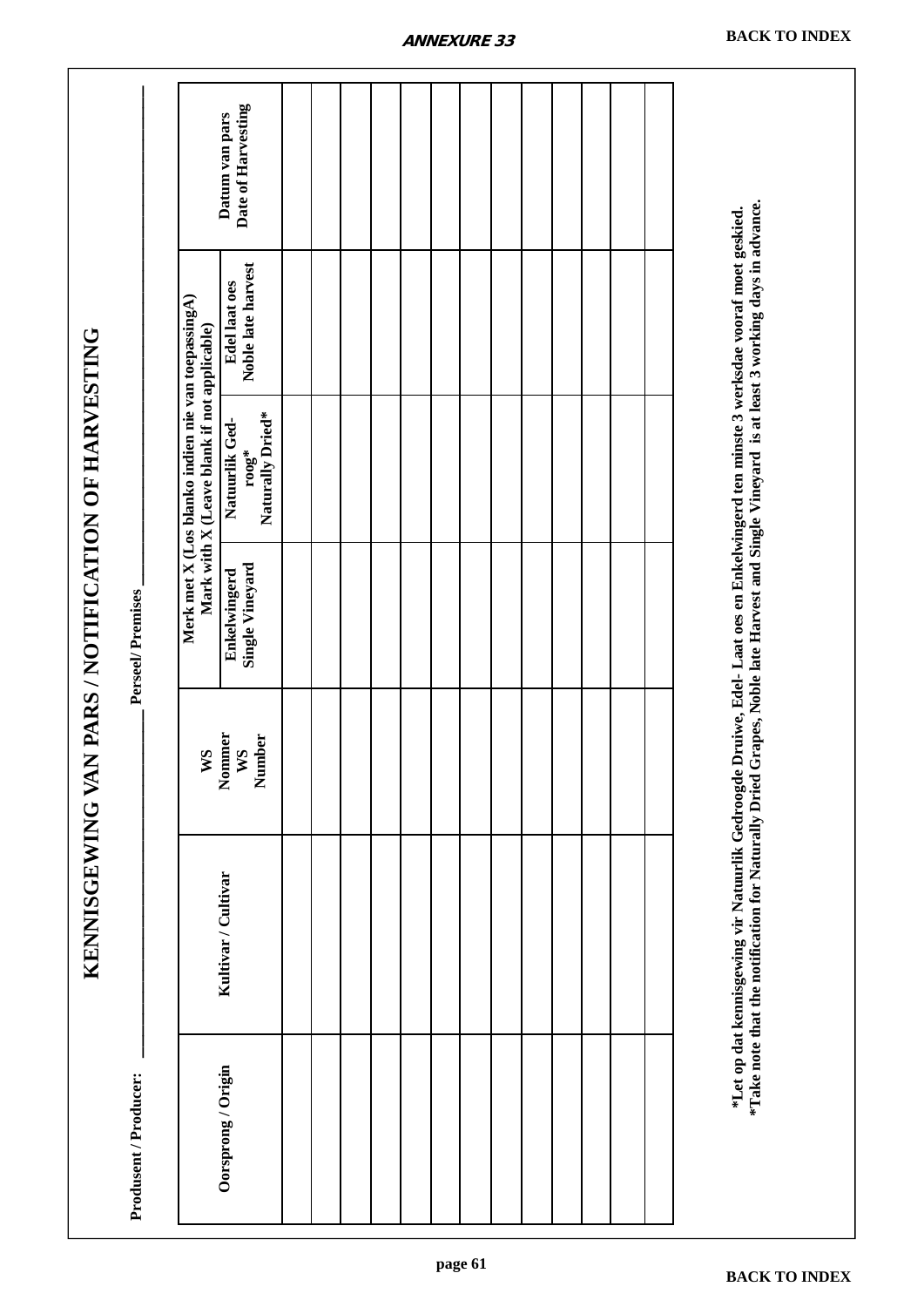**ANNEXURE 34 BG 11A**

<span id="page-61-0"></span>

|                                                                                      |                                                                             |          | <b>EBIS - CONTROL SAMPLES</b>     |                                             | <b>BG11A</b>          |  |
|--------------------------------------------------------------------------------------|-----------------------------------------------------------------------------|----------|-----------------------------------|---------------------------------------------|-----------------------|--|
|                                                                                      | <b>NAME AND ADRESS OF PRODUCER</b>                                          |          | $\overline{\text{WSB}-\text{No}}$ |                                             |                       |  |
|                                                                                      |                                                                             |          | <b>SAWIS Application No</b>       |                                             |                       |  |
|                                                                                      |                                                                             |          | <b>Bottling Date</b>              |                                             |                       |  |
|                                                                                      |                                                                             |          | <b>Times Bottled</b>              |                                             |                       |  |
|                                                                                      |                                                                             |          | <b>Balance of Bottling Lot</b>    |                                             |                       |  |
|                                                                                      |                                                                             |          | Pack Type                         |                                             |                       |  |
|                                                                                      |                                                                             |          | <b>Tasting Date Tank</b>          |                                             |                       |  |
|                                                                                      |                                                                             |          |                                   | <b>Expiry Date of Bulk Application</b>      |                       |  |
|                                                                                      |                                                                             |          | <b>Expiry Date of Bottled Lot</b> |                                             |                       |  |
|                                                                                      |                                                                             |          |                                   | <b>Control Sample: Date to be submitted</b> |                       |  |
|                                                                                      |                                                                             |          |                                   |                                             |                       |  |
| <b>ESTATE</b><br>PRODUCTION AREA<br><b>VINTAGE</b><br><b>CULTIVAR</b><br><b>TYPE</b> |                                                                             |          |                                   |                                             |                       |  |
|                                                                                      | SEAL SERIES OF ADMINISTRATIVE FORMS BROUGHT IN                              |          |                                   |                                             |                       |  |
|                                                                                      |                                                                             |          |                                   |                                             |                       |  |
|                                                                                      |                                                                             |          |                                   |                                             |                       |  |
|                                                                                      | SEAL SERIES ON THE CONTROL SAMPLES DRAWN                                    |          |                                   |                                             |                       |  |
|                                                                                      |                                                                             |          |                                   |                                             |                       |  |
|                                                                                      |                                                                             |          |                                   |                                             |                       |  |
|                                                                                      |                                                                             |          |                                   |                                             |                       |  |
|                                                                                      |                                                                             |          |                                   |                                             |                       |  |
|                                                                                      | NB: The normal labform accompanies the control sample for testing purposes. |          |                                   |                                             |                       |  |
|                                                                                      | <b>SIGNATURE OF INSPECTOR</b>                                               |          |                                   | <b>DATE</b>                                 |                       |  |
|                                                                                      |                                                                             |          | <b>OFFICIAL USE</b>               |                                             |                       |  |
| <b>Sensorial Result</b>                                                              |                                                                             |          |                                   |                                             | <b>Tasting Result</b> |  |
| Green                                                                                |                                                                             |          |                                   | All Agree                                   |                       |  |
| Red                                                                                  |                                                                             |          |                                   | Differ                                      |                       |  |
|                                                                                      |                                                                             |          |                                   |                                             |                       |  |
| Approved                                                                             |                                                                             | Rejected |                                   |                                             | Resubmit              |  |
| <b>SIGNATURE</b>                                                                     |                                                                             |          |                                   | <b>DATE</b>                                 |                       |  |
|                                                                                      |                                                                             |          |                                   |                                             |                       |  |